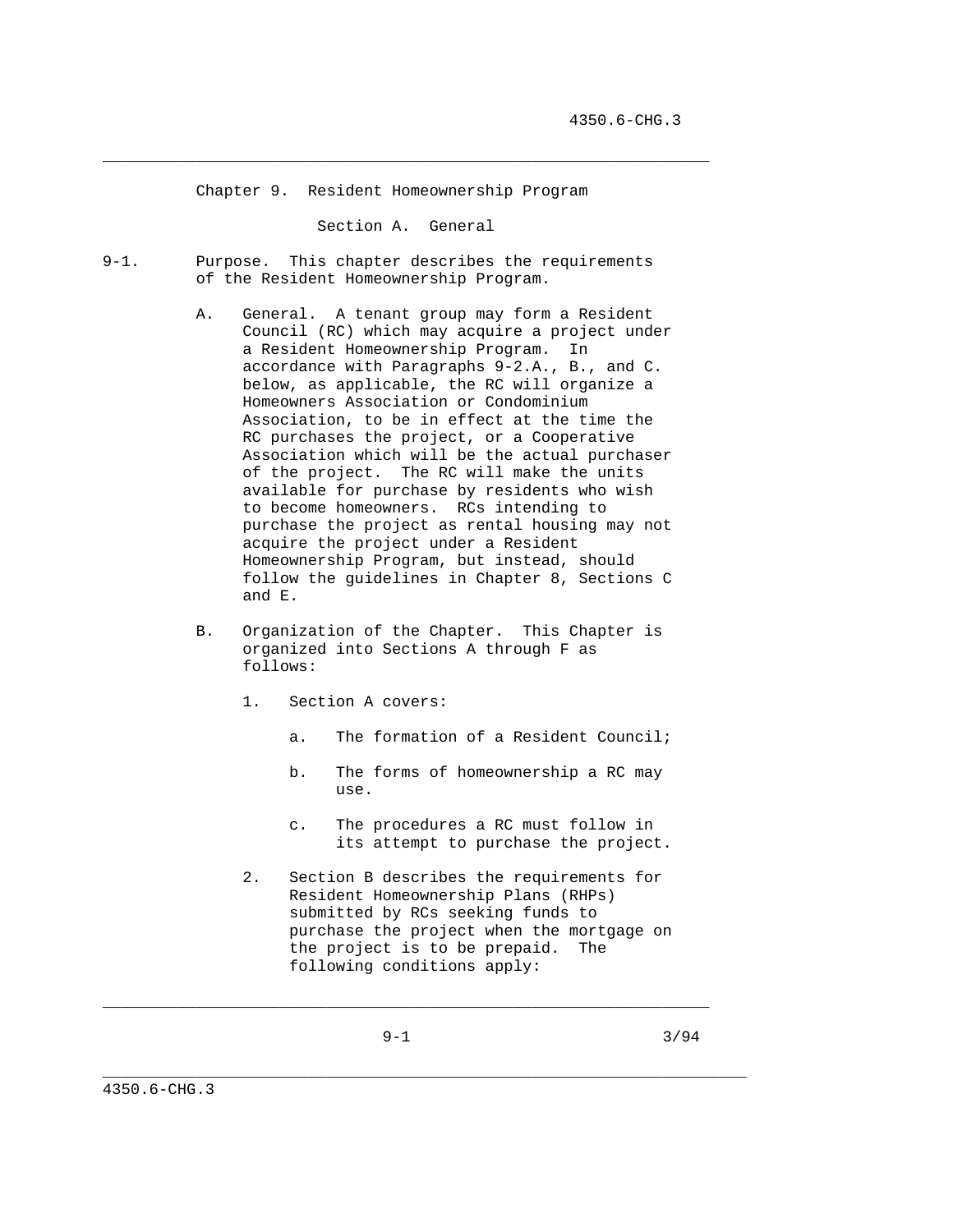a. The RC will purchase the project, initially fund the reserve for replacement and operating cost accounts, and pay for other costs associated with the Resident Homeownership Program, i.e., tenant counseling, RC training, and consultant fees, by means of a grant from HUD. All insured loans remaining on the project will be paid off.

\_\_\_\_\_\_\_\_\_\_\_\_\_\_\_\_\_\_\_\_\_\_\_\_\_\_\_\_\_\_\_\_\_\_\_\_\_\_\_\_\_\_\_\_\_\_\_\_\_\_\_\_\_\_\_\_\_\_\_\_\_\_\_\_\_

- b. The discussion in Section B assumes that the RC is using a condominium or other fee simple form of homeownership. However, the RC also may establish a cooperative form of housing under the Resident Homeownership Program. If the RHP is for cooperative housing, the terminology used in Section C would be the appropriate language and should be substituted, as applicable, in Section B.
- 3. Section C describes the requirements for establishing a Limited Equity Cooperative (LEC) where the existing mortgage on the property is assumed and the RC receives the same incentives as other purchasers.
- 4. Section D describes the protection afforded tenants who do not purchase units or become members of a housing cooperative.
- 5. Section E describes the requirements for resale of units or memberships to subsequent homeowners or members of a housing cooperative and the limits on homeowner or member equity. For LECs that assume the mortgages, this information is contained in Section C.
- 6. Section F describes the requirements HUD staff must follow to monitor projects with Resident Homeownership Programs.

 $\_$  ,  $\_$  ,  $\_$  ,  $\_$  ,  $\_$  ,  $\_$  ,  $\_$  ,  $\_$  ,  $\_$  ,  $\_$  ,  $\_$  ,  $\_$  ,  $\_$  ,  $\_$  ,  $\_$  ,  $\_$  ,  $\_$  ,  $\_$  ,  $\_$  ,  $\_$  ,  $\_$  ,  $\_$  ,  $\_$  ,  $\_$  ,  $\_$  ,  $\_$  ,  $\_$  ,  $\_$  ,  $\_$  ,  $\_$  ,  $\_$  ,  $\_$  ,  $\_$  ,  $\_$  ,  $\_$  ,  $\_$  ,  $\_$  ,

\_\_\_\_\_\_\_\_\_\_\_\_\_\_\_\_\_\_\_\_\_\_\_\_\_\_\_\_\_\_\_\_\_\_\_\_\_\_\_\_\_\_\_\_\_\_\_\_\_\_\_\_\_\_\_\_\_\_\_\_\_\_\_\_\_\_\_\_\_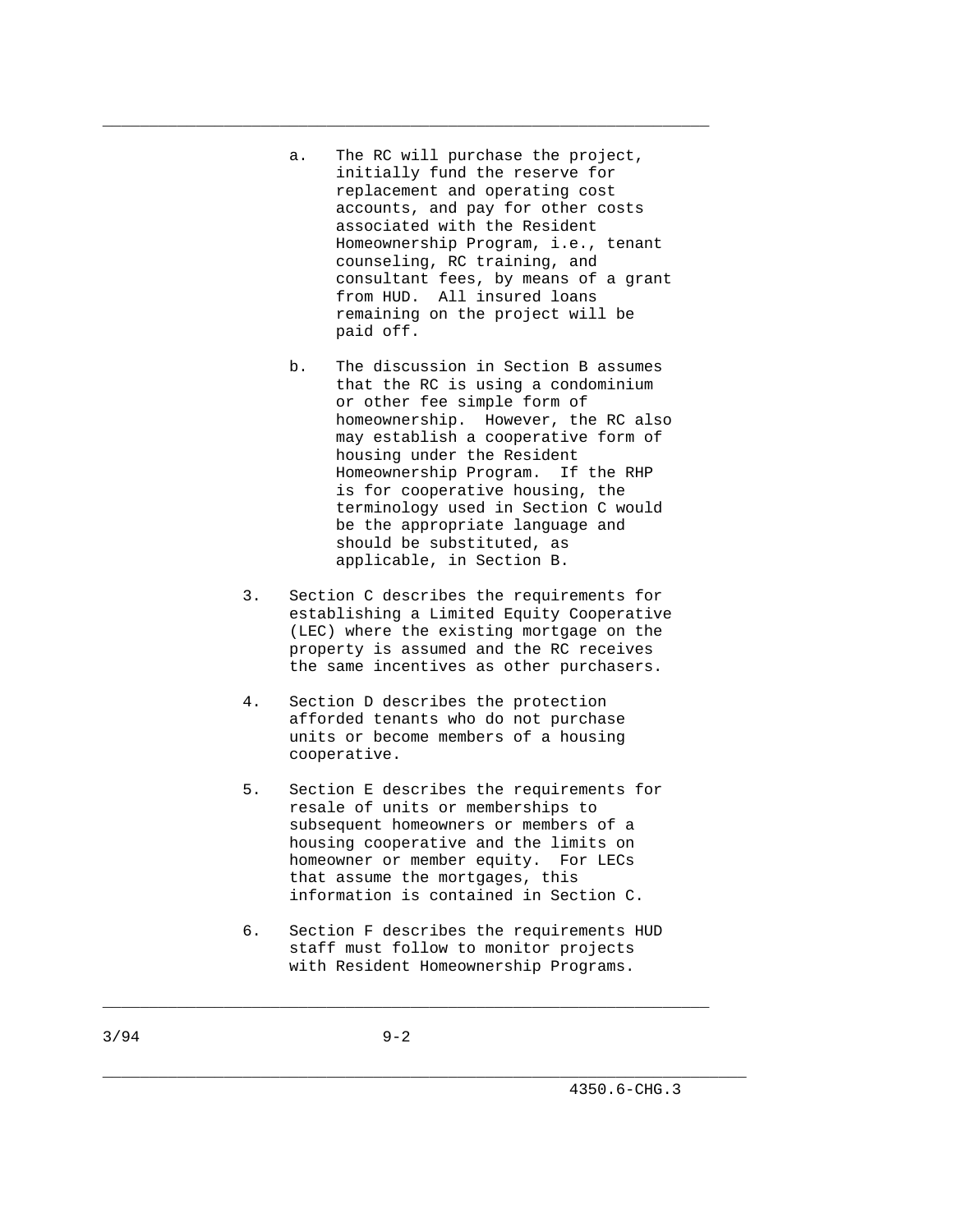9-2. Forms of Homeownership. There are several forms of homeownership available to RCs. In addition, RCs may establish several types of financing to assist residents to buy their units including the option of using HUD single-family insurance programs for homeownership, if available. If the RC plans to use HUD single-family mortgage insurance to finance the sale of units, the guidelines for the RHP shown be low must be supplemented by requirements in HUD Handbook 4135.1, Appendix 9. The RC must be certain that the RHP meets the provisions required by any source of mortgage financing sought for homeowners' purchases. Following are descriptions of the major eligible forms of homeownership that RCs may use:

\_\_\_\_\_\_\_\_\_\_\_\_\_\_\_\_\_\_\_\_\_\_\_\_\_\_\_\_\_\_\_\_\_\_\_\_\_\_\_\_\_\_\_\_\_\_\_\_\_\_\_\_\_\_\_\_\_\_\_\_\_\_\_\_\_

- A. Fee simple ownership of units (non-condominium) is most commonly used for detached properties. Usually, title to the unit, all of its walls, and the land underlying the unit are conveyed to the individual. For many multifamily properties, condominium ownership is the most feasible form of fee simple ownership because of unit configurations and shared spaces involved. However, other fee simple arrangements are possible for multifamily properties, and the other arrangements may be preferable when the units take the form of attached units, e.g., townhouses.
	- 1. Planned Unit Development (PUD). In one common form of fee simple ownership (known as a PUD) which is suitable both for attached and detached units, homeowners hold title to the individual units and the land under the units. However, the shared common space (such as grounds, parking, recreation facilities, and possibly stairways and elevators in multifamily buildings) is owned by a Homeowners Association in which the homeowners are members. Ordinarily there may be no need for a PUD with a Homeowners Association where there is little or no shared common space. For example, the interest of townhouse owners

 $\_$  ,  $\_$  ,  $\_$  ,  $\_$  ,  $\_$  ,  $\_$  ,  $\_$  ,  $\_$  ,  $\_$  ,  $\_$  ,  $\_$  ,  $\_$  ,  $\_$  ,  $\_$  ,  $\_$  ,  $\_$  ,  $\_$  ,  $\_$  ,  $\_$  ,  $\_$  ,  $\_$  ,  $\_$  ,  $\_$  ,  $\_$  ,  $\_$  ,  $\_$  ,  $\_$  ,  $\_$  ,  $\_$  ,  $\_$  ,  $\_$  ,  $\_$  ,  $\_$  ,  $\_$  ,  $\_$  ,  $\_$  ,  $\_$  ,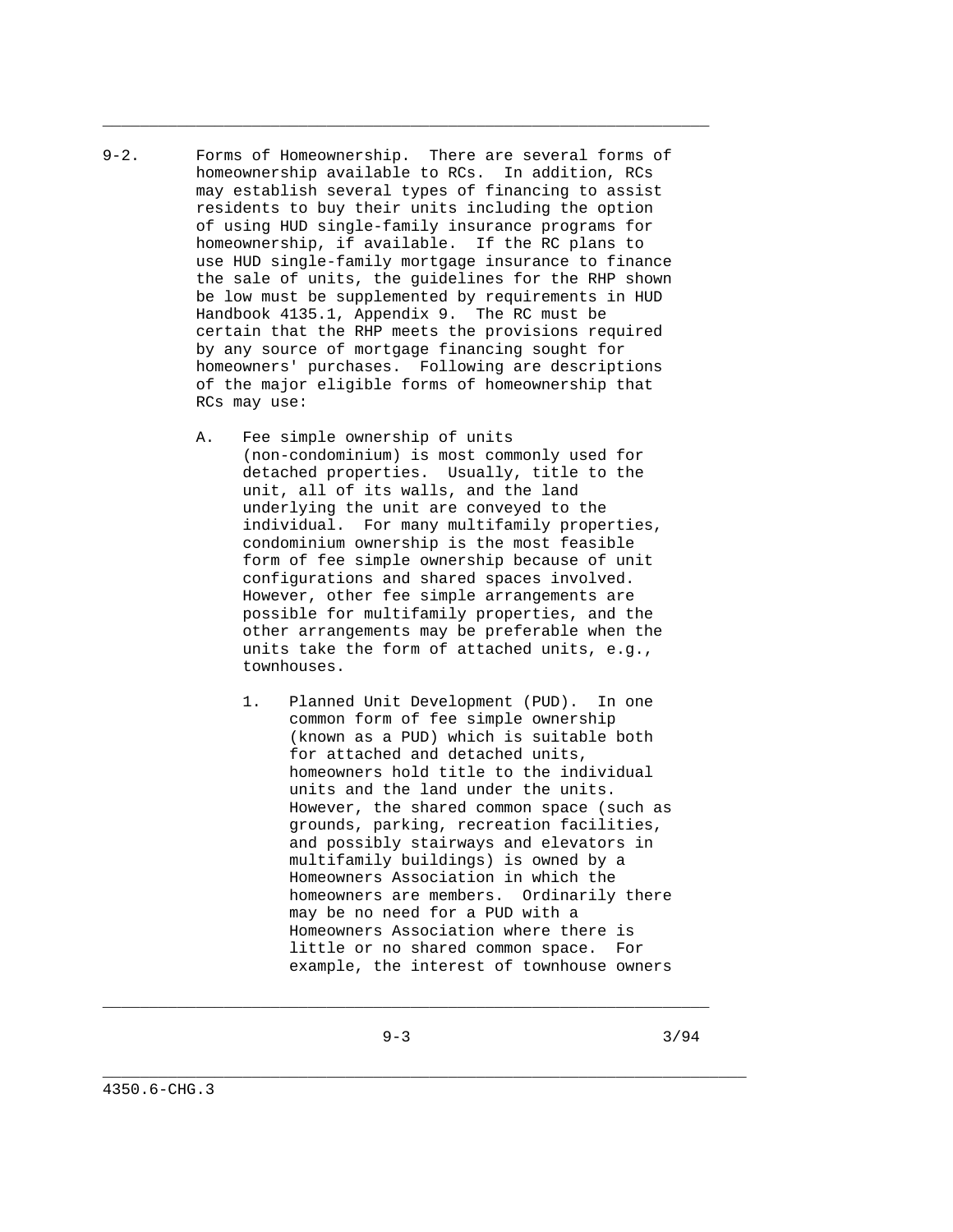sharing a wall may be governed by a recorded party wall agreement, and other forms of recorded mutual easements may govern the interests of owners if there are shared driveways or entryways. However, projects purchased under LIHPRHA which will be operated as fee simple homeownership must establish a PUD with a Homeowners Association. Establishment of a PUD with a Homeowners' Association ensures that there will be a long-term organization controlled by the owners and capable of compliance with ongoing responsibilities, including control of any units not purchased by homeowners.

\_\_\_\_\_\_\_\_\_\_\_\_\_\_\_\_\_\_\_\_\_\_\_\_\_\_\_\_\_\_\_\_\_\_\_\_\_\_\_\_\_\_\_\_\_\_\_\_\_\_\_\_\_\_\_\_\_\_\_\_\_\_\_\_\_

- 2. Homeowners Association. The RC must establish the Homeowners Association prior to or at the time of purchasing the project, so that it can own common property and eventually take over remaining functions of the RC when units have been sold. Legal documents establishing and governing the Homeowners Association must be executed and recorded.
- 3. Organization of Homeowners Association. It is important that the RC establish the Homeowners Association in a form that will be acceptable under the programs of major organizations involved in home purchase financing; e.g., the Federal Housing Administration (FHA), the Veterans Administration (VA), the Federal National Mortgage Association (FNMA), the Federal Home Loan Mortgage Corporation (FHLMC) and the Farmers Home Administration (FmHA). Because of the special involvement of the RC, it is probable that some changes must be made to standard PUD documentation and the RC should obtain the necessary approval for these changes from potential financing organizations before documents are recorded. The RC should anticipate the future needs of subsequent homeowners when the documents are written; not just those of initial homeowners.

\_\_\_\_\_\_\_\_\_\_\_\_\_\_\_\_\_\_\_\_\_\_\_\_\_\_\_\_\_\_\_\_\_\_\_\_\_\_\_\_\_\_\_\_\_\_\_\_\_\_\_\_\_\_\_\_\_\_\_\_\_\_\_\_\_

\_\_\_\_\_\_\_\_\_\_\_\_\_\_\_\_\_\_\_\_\_\_\_\_\_\_\_\_\_\_\_\_\_\_\_\_\_\_\_\_\_\_\_\_\_\_\_\_\_\_\_\_\_\_\_\_\_\_\_\_\_\_\_\_\_\_\_\_\_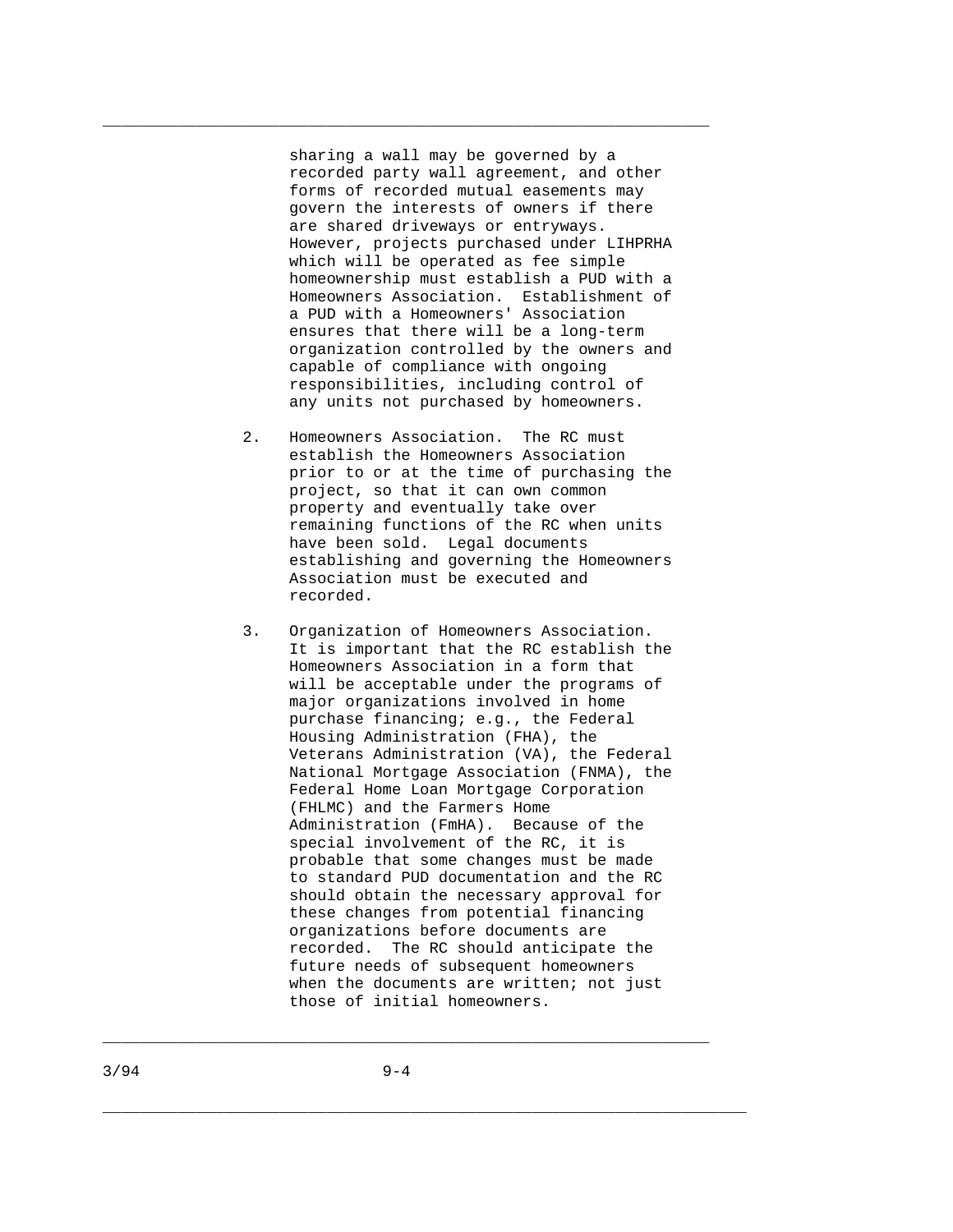4. Control of Units. HUD requires that the RC establish the Homeowners Association so that the RC has authority to exercise the special powers of control vis-a-vis unit purchasers that would normally be exercised by a developer in a for-profit environment. Under such an arrangement, the RC would control and provide the financing for the operations of the Homeowners Association, given through a HUD grant and other sources, until most of the units (typically 75 percent) have been sold. Once 75 percent of the units are sold, the unit owners would take control of the Homeowners Association. The RC can retain a voice in the Homeowners Association, proportionate to the number of units it still owns, or it can choose to transfer the remaining unsold units to the Homeowners Association if the Association is authorized and capable of exercising the remaining responsibilities of the RC under the RHP, Use and Grant Agreements and this Handbook.

 $\_$  ,  $\_$  ,  $\_$  ,  $\_$  ,  $\_$  ,  $\_$  ,  $\_$  ,  $\_$  ,  $\_$  ,  $\_$  ,  $\_$  ,  $\_$  ,  $\_$  ,  $\_$  ,  $\_$  ,  $\_$  ,  $\_$  ,  $\_$  ,  $\_$  ,  $\_$  ,  $\_$  ,  $\_$  ,  $\_$  ,  $\_$  ,  $\_$  ,  $\_$  ,  $\_$  ,  $\_$  ,  $\_$  ,  $\_$  ,  $\_$  ,  $\_$  ,  $\_$  ,  $\_$  ,  $\_$  ,  $\_$  ,  $\_$  ,

- 5. Requirements of a Homeowners Association. The Homeowners Association established by the RC must meet the following general requirements, local law (many states now have legislation governing the establishment and operation of Homeowner Associations), and any special requirements necessary to preserve the eligibility of the units for home purchase financing:
	- a. It must be organized and operated to provide for the acquisition, construction, management, maintenance and care of association property.
	- b. The gross income of the Homeowners Association must come from contributions, membership dues, fees or assessments from owners of residential units, including the RC as long as it remains as an owner of units.

 $\_$  ,  $\_$  ,  $\_$  ,  $\_$  ,  $\_$  ,  $\_$  ,  $\_$  ,  $\_$  ,  $\_$  ,  $\_$  ,  $\_$  ,  $\_$  ,  $\_$  ,  $\_$  ,  $\_$  ,  $\_$  ,  $\_$  ,  $\_$  ,  $\_$  ,  $\_$  ,  $\_$  ,  $\_$  ,  $\_$  ,  $\_$  ,  $\_$  ,  $\_$  ,  $\_$  ,  $\_$  ,  $\_$  ,  $\_$  ,  $\_$  ,  $\_$  ,  $\_$  ,  $\_$  ,  $\_$  ,  $\_$  ,  $\_$  ,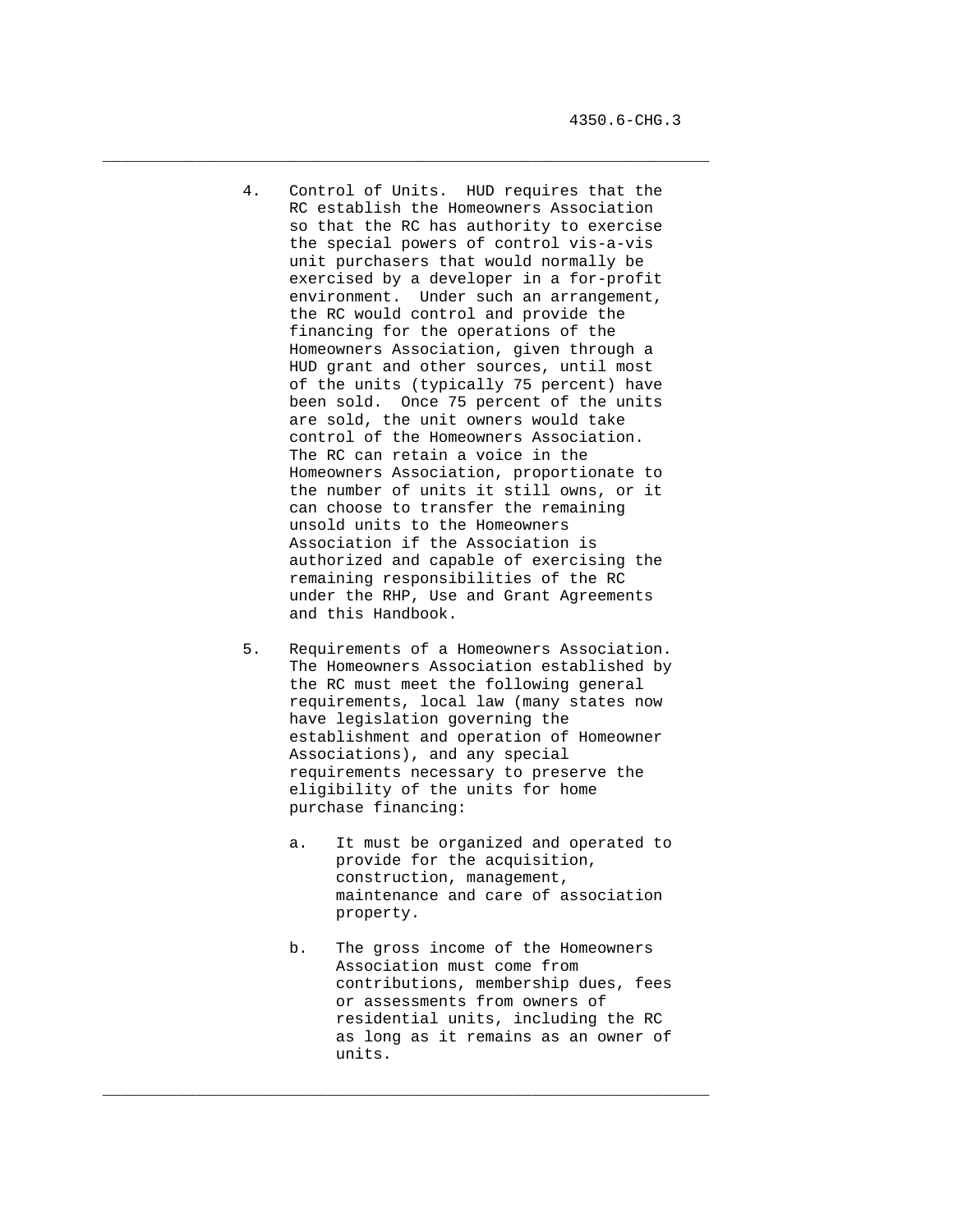\_\_\_\_\_\_\_\_\_\_\_\_\_\_\_\_\_\_\_\_\_\_\_\_\_\_\_\_\_\_\_\_\_\_\_\_\_\_\_\_\_\_\_\_\_\_\_\_\_\_\_\_\_\_\_\_\_\_\_\_\_\_\_\_\_\_\_\_\_

\_\_\_\_\_\_\_\_\_\_\_\_\_\_\_\_\_\_\_\_\_\_\_\_\_\_\_\_\_\_\_\_\_\_\_\_\_\_\_\_\_\_\_\_\_\_\_\_\_\_\_\_\_\_\_\_\_\_\_\_\_\_\_\_\_

4350.6-CHG.3

- c. The expenditures of the Homeowners Association must be for the acquisition, construction, management, maintenance and care of association property and other incidental functions.
- d. No part of any net earnings of the Homeowners Association may inure to the benefit of any private individual.
- e. Every homeowner must be a member of the Homeowners Association and is entitled to voting representation regarding its operations. No tenants or non-residents of the project may be members of the Homeowners Association.
- B. Ownership of a condominium unit is a form of fee simple ownership. Condominiums are established under state law, but a common understanding of the interests of a condominium unit owner is set forth in Section 234(c) of the National Housing Act. These interests include fee simple title (or long-term leasehold interest in fee simple title) in a one-family unit in a multifamily project, including a project in which the dwelling units are attached, semi-detached or detached, and an undivided interest in the common areas and facilities which serve the project.
	- 1. Condominium Association. The condominium owners are members of a Condominium Association which operates much like a Homeowners Association in a PUD. When a for-profit developer establishes a Condominium Association it has control at the start and passes control to the homeowners when most of the units (typically 75 percent) have been sold. The RC should proceed in the same manner by establishing a Condominium Association that will eventually be controlled directly by the unit owners. The RC can

\_\_\_\_\_\_\_\_\_\_\_\_\_\_\_\_\_\_\_\_\_\_\_\_\_\_\_\_\_\_\_\_\_\_\_\_\_\_\_\_\_\_\_\_\_\_\_\_\_\_\_\_\_\_\_\_\_\_\_\_\_\_\_\_\_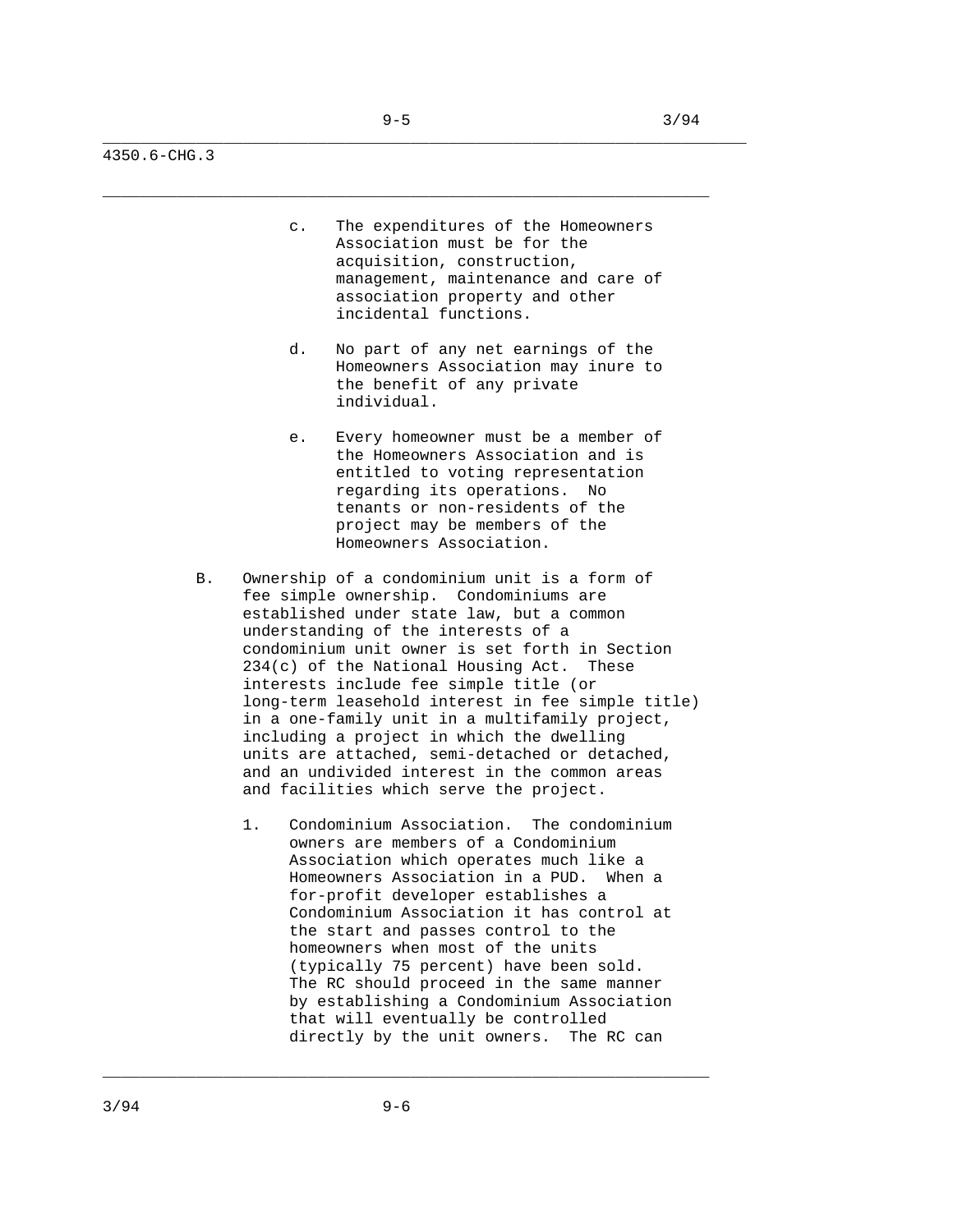retain a voice in the Condominium Association, proportionate to the number of units it still owns, or it can choose to transfer the remaining unsold units to the Condominium Association if the Association is authorized and capable of exercising the remaining responsibilities of the RC under the RHP, Use and Grant Agreements and this Handbook.

\_\_\_\_\_\_\_\_\_\_\_\_\_\_\_\_\_\_\_\_\_\_\_\_\_\_\_\_\_\_\_\_\_\_\_\_\_\_\_\_\_\_\_\_\_\_\_\_\_\_\_\_\_\_\_\_\_\_\_\_\_\_\_\_\_\_\_\_\_

\_\_\_\_\_\_\_\_\_\_\_\_\_\_\_\_\_\_\_\_\_\_\_\_\_\_\_\_\_\_\_\_\_\_\_\_\_\_\_\_\_\_\_\_\_\_\_\_\_\_\_\_\_\_\_\_\_\_\_\_\_\_\_\_\_

- 2. Organization of Condominium Association. The Condominium Association established by the RC must meet the general requirements listed above for a Homeowners Association for a PUD. As with a Homeowners Association, the legal documents establishing and governing the Condominium Association must be executed and recorded by the time of project transfer, and the documents should be in a form acceptable under the programs of major financing organizations such as FHA, VA, FNMA and FHLMC. In a properly structured project, if it chooses and is qualified, a family may purchase its unit by way of a HUD/FHA insured mortgage made by a private lender under Section 234(c) of the National Housing Act.
- C. Ownership of cooperative housing shares means stock ownership in a corporation that owns the property. Stock ownership gives a member the right to occupy a unit in the cooperative. Stockholders are cooperative housing members. For purposes of this Handbook, stockholders will be referred to as "members." Members occupy units under a proprietary lease. This financing approach is advantageous to low-income homeownership because the low-income homebuyers do not have to qualify individually for much of the mortgage debt carried by the cooperative.
	- 1. Conversion to Cooperative Status. Generally, the project is converted to cooperative status when 70 percent of the memberships have either been purchased or have commitments to purchase from

 $\_$  ,  $\_$  ,  $\_$  ,  $\_$  ,  $\_$  ,  $\_$  ,  $\_$  ,  $\_$  ,  $\_$  ,  $\_$  ,  $\_$  ,  $\_$  ,  $\_$  ,  $\_$  ,  $\_$  ,  $\_$  ,  $\_$  ,  $\_$  ,  $\_$  ,  $\_$  ,  $\_$  ,  $\_$  ,  $\_$  ,  $\_$  ,  $\_$  ,  $\_$  ,  $\_$  ,  $\_$  ,  $\_$  ,  $\_$  ,  $\_$  ,  $\_$  ,  $\_$  ,  $\_$  ,  $\_$  ,  $\_$  ,  $\_$  ,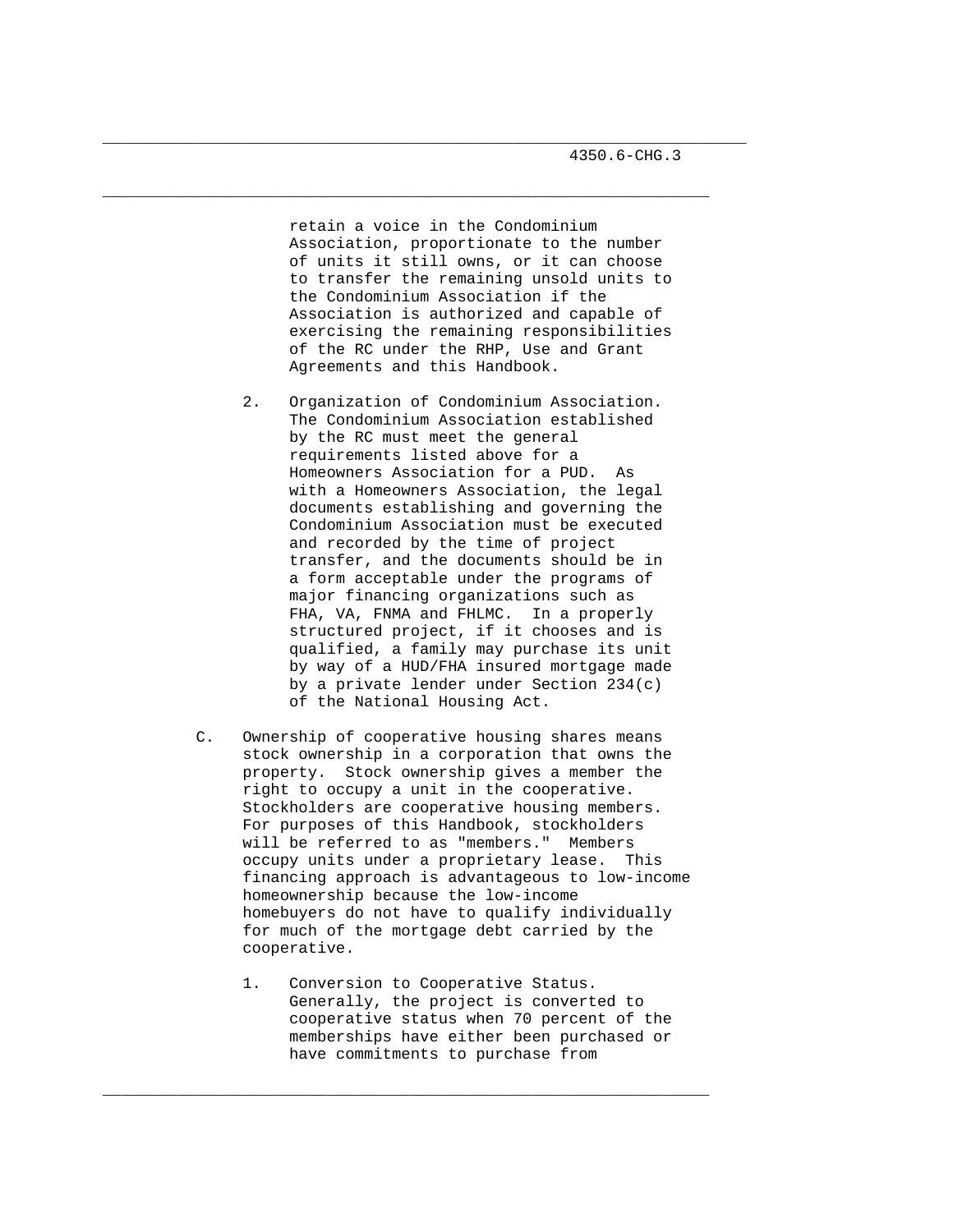\_\_\_\_\_\_\_\_\_\_\_\_\_\_\_\_\_\_\_\_\_\_\_\_\_\_\_\_\_\_\_\_\_\_\_\_\_\_\_\_\_\_\_\_\_\_\_\_\_\_\_\_\_\_\_\_\_\_\_\_\_\_\_\_\_\_\_\_\_

\_\_\_\_\_\_\_\_\_\_\_\_\_\_\_\_\_\_\_\_\_\_\_\_\_\_\_\_\_\_\_\_\_\_\_\_\_\_\_\_\_\_\_\_\_\_\_\_\_\_\_\_\_\_\_\_\_\_\_\_\_\_\_\_\_

### 4350.6-CHG.3

 prospective members. In LIHPRHA projects, this number of commitments would have been made by the prospective members prior to the RC making the purchase offer because earnest money deposits representing a commitment to purchase shares has been received from 75 percent of current tenants.

- 2. Project Purchased by Cooperative. Subscription Agreements from a minimum of 70 percent of tenants must be signed and the Cooperative must be formed prior to the Grant closing and project transfer, if allowed by State and local law. Therefore, although the RC makes application to purchase the project, in most cases, the grant will be made and the project will be sold to a Cooperative Association.
- D. A Limited Equity Cooperative will have, in its by-laws, a limited equity formula that ensures long-term low-income affordability. The formula restricts the profits that members can receive when they resell their interests in the cooperative. There are two types of LECs that may be developed under the Resident Homeownership Program:
	- 1. Those that acquire the project with a grant from HUD, prepay the mortgage, and carry out its housing cooperative program exclusively in compliance with the requirements of the Resident Homeownership Program; or
	- 2. Those that acquire the project by assuming the FHA-insured mortgage and implement its housing cooperative program as a priority purchaser in compliance with the requirements for a POA in accordance with a combination of Chapter 8 and certain elements of the Resident Homeownership Program. This form of LEC may receive Section 8 rental assistance for its members. All information specific to this type of LEC is in Section C.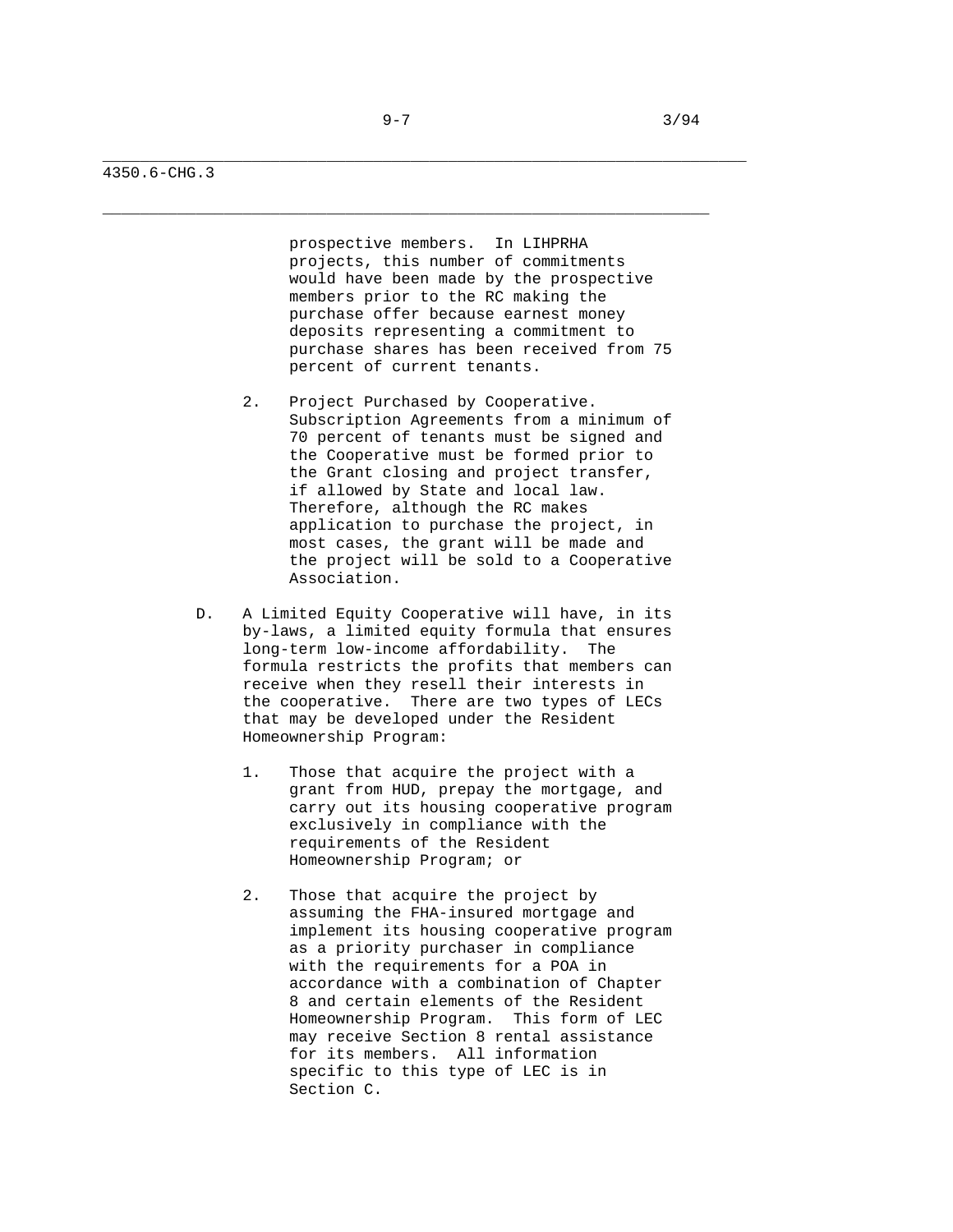\_\_\_\_\_\_\_\_\_\_\_\_\_\_\_\_\_\_\_\_\_\_\_\_\_\_\_\_\_\_\_\_\_\_\_\_\_\_\_\_\_\_\_\_\_\_\_\_\_\_\_\_\_\_\_\_\_\_\_\_\_\_\_\_\_

 $\_$  ,  $\_$  ,  $\_$  ,  $\_$  ,  $\_$  ,  $\_$  ,  $\_$  ,  $\_$  ,  $\_$  ,  $\_$  ,  $\_$  ,  $\_$  ,  $\_$  ,  $\_$  ,  $\_$  ,  $\_$  ,  $\_$  ,  $\_$  ,  $\_$  ,  $\_$  ,  $\_$  ,  $\_$  ,  $\_$  ,  $\_$  ,  $\_$  ,  $\_$  ,  $\_$  ,  $\_$  ,  $\_$  ,  $\_$  ,  $\_$  ,  $\_$  ,  $\_$  ,  $\_$  ,  $\_$  ,  $\_$  ,  $\_$  ,

\_\_\_\_\_\_\_\_\_\_\_\_\_\_\_\_\_\_\_\_\_\_\_\_\_\_\_\_\_\_\_\_\_\_\_\_\_\_\_\_\_\_\_\_\_\_\_\_\_\_\_\_\_\_\_\_\_\_\_\_\_\_\_\_\_\_\_\_\_

- 9-3. The Role of the Resident Initiatives Specialist (RIS). The RIS, located in the Loan Management Branch of the local HUD Field Office, is responsible for providing the expertise to RCs and nonprofit organizations working with RCs to achieve the objectives of the Resident Homeownership Program. Prior to working with RCs and nonprofit organizations to develop Resident Homeownership Programs, the RIS will:
	- A. Conduct special outreach activities to inform tenants and tenant representatives about the Title VI Resident Homeownership Program. This outreach effort will include providing tenants with information about:
		- 1. The goals and objectives of the Resident Homeownership Program;
		- 2. The technical and financial assistance available from HUD to assist in the formation of a RC;
		- 3. The available forms of homeownership;
		- 4. HUD assistance available for paying costs (see Paragraph 9-9.D.) necessary to implement a Resident Homeownership Program; and
		- 5. Funding from other sources such as State and local governments, corporations and private foundations
	- B. Carry out the tasks in Paragraph A:
		- 1. Through written communication;
		- 2. By holding meetings with tenant groups at HUD or the project site (where the Field Office travel budget permits); and
		- 3. By sending the organizations any HUD publications on resident homeownership.
	- C. Assist Loan Management staff with the development and maintenance of a list of priority/qualified purchasers who will be

 $3/94$  9-8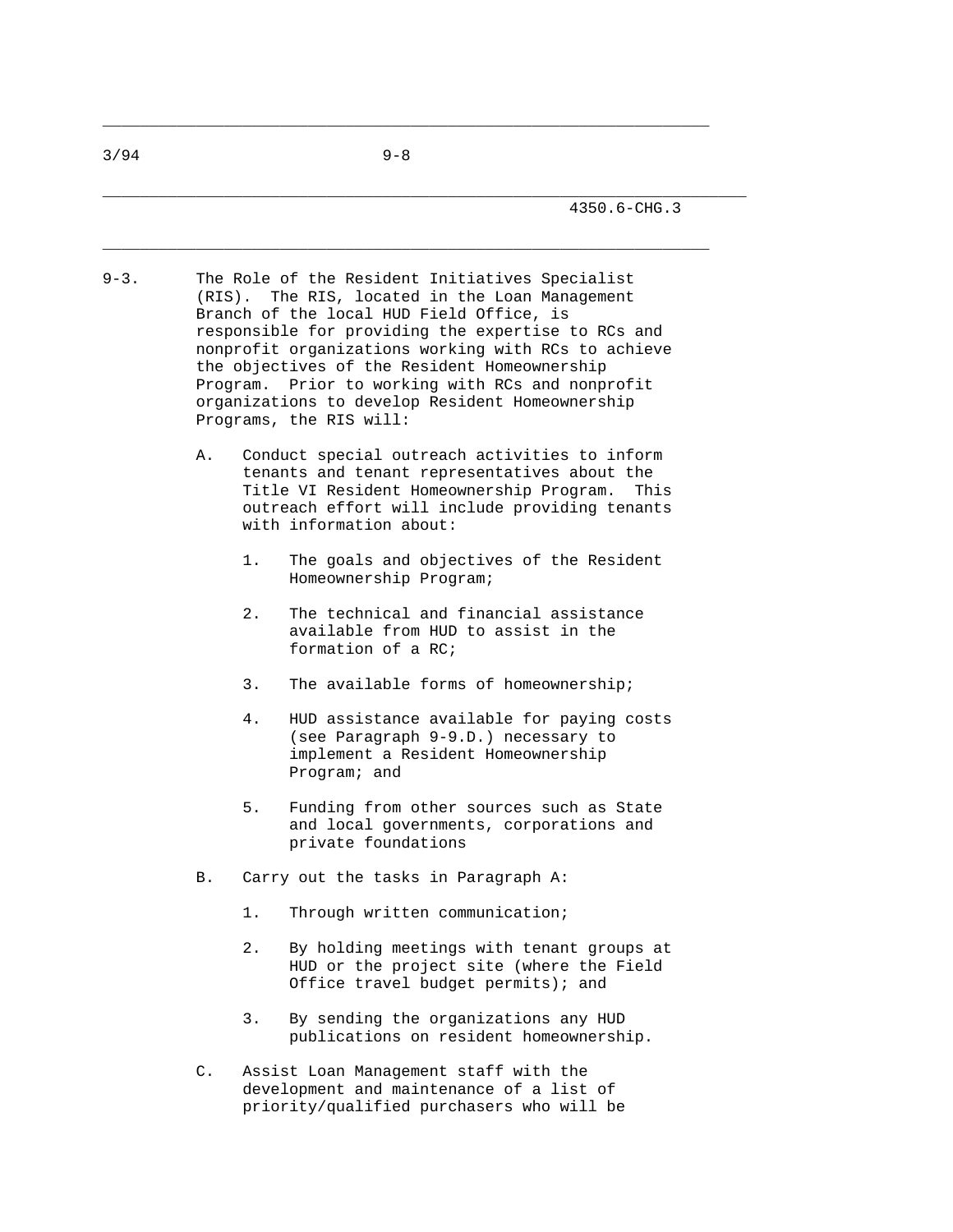# notified when purchasing opportunities are available in accordance with Paragraph 7-3.

 $\_$  ,  $\_$  ,  $\_$  ,  $\_$  ,  $\_$  ,  $\_$  ,  $\_$  ,  $\_$  ,  $\_$  ,  $\_$  ,  $\_$  ,  $\_$  ,  $\_$  ,  $\_$  ,  $\_$  ,  $\_$  ,  $\_$  ,  $\_$  ,  $\_$  ,  $\_$  ,  $\_$  ,  $\_$  ,  $\_$  ,  $\_$  ,  $\_$  ,  $\_$  ,  $\_$  ,  $\_$  ,  $\_$  ,  $\_$  ,  $\_$  ,  $\_$  ,  $\_$  ,  $\_$  ,  $\_$  ,  $\_$  ,  $\_$  ,

\_\_\_\_\_\_\_\_\_\_\_\_\_\_\_\_\_\_\_\_\_\_\_\_\_\_\_\_\_\_\_\_\_\_\_\_\_\_\_\_\_\_\_\_\_\_\_\_\_\_\_\_\_\_\_\_\_\_\_\_\_\_\_\_\_

\_\_\_\_\_\_\_\_\_\_\_\_\_\_\_\_\_\_\_\_\_\_\_\_\_\_\_\_\_\_\_\_\_\_\_\_\_\_\_\_\_\_\_\_\_\_\_\_\_\_\_\_\_\_\_\_\_\_\_\_\_\_\_\_\_\_\_\_\_

 $9-9$  3/94

### 4350.6-CHG.3

- 9-4. Organization of and Assistance to Resident Councils. Tenants interested in homeownership must establish a RC, which is a tenant-controlled nonprofit group organized, in this case, to develop a Resident Homeownership Program or LEC. They must also organize a Homeowners Association, Condominium Association, or Cooperative to take responsibility for the project after sufficient units or memberships have been sold. To ensure that tenant groups have the capacity and experience necessary to organize a RC and a Homeowners Association, Condominium Association, or Cooperative, as appropriate, and to own and manage the project, the statute requires that they work with a public or private nonprofit organization. Such organizations must have sufficient experience to help the tenants organize, write the RHP, and then purchase and manage the project. The tenants may also seek assistance from HUD during their initial efforts to organize as a RC.
	- A. Organization of a Resident Council. The RC must meet the requirements defined in Paragraph 1-15. A suggested method for organizing is described below:
		- 1. Organize a Petition Drive to Incorporate. While this step is not necessarily required, it encourages the involvement of residents in the process. The petition also can authorize a committee of residents to work with an attorney to draft a corporate charter and by-laws.
		- 2. Retain an Attorney. Obtaining professional legal advice is an essential early step toward incorporation. Residents can hire an attorney, or possibly find one willing to help free of charge. In either case, the attorney should be familiar with low-income housing, sympathetic to resident homeownership goals, and able to devote sufficient attention to the needs of the project. Community Legal Services agencies are a possible source of such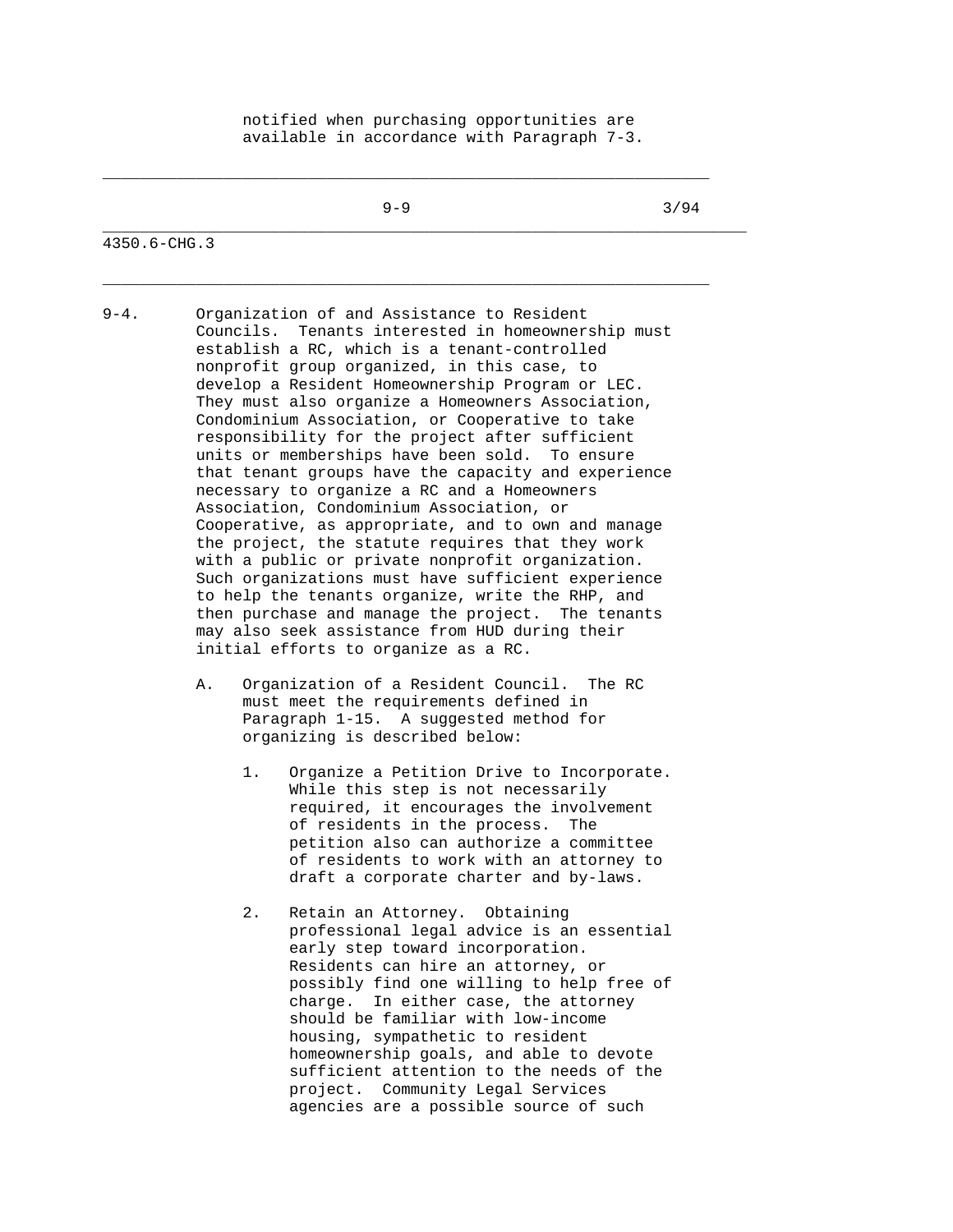$\_$  ,  $\_$  ,  $\_$  ,  $\_$  ,  $\_$  ,  $\_$  ,  $\_$  ,  $\_$  ,  $\_$  ,  $\_$  ,  $\_$  ,  $\_$  ,  $\_$  ,  $\_$  ,  $\_$  ,  $\_$  ,  $\_$  ,  $\_$  ,  $\_$  ,  $\_$  ,  $\_$  ,  $\_$  ,  $\_$  ,  $\_$  ,  $\_$  ,  $\_$  ,  $\_$  ,  $\_$  ,  $\_$  ,  $\_$  ,  $\_$  ,  $\_$  ,  $\_$  ,  $\_$  ,  $\_$  ,  $\_$  ,  $\_$  ,

| 3/94 | $9 - 10$                                                                                                                                                                                                                                                                                                                                                                                                                                                                                                                                                                                                                                                                          |
|------|-----------------------------------------------------------------------------------------------------------------------------------------------------------------------------------------------------------------------------------------------------------------------------------------------------------------------------------------------------------------------------------------------------------------------------------------------------------------------------------------------------------------------------------------------------------------------------------------------------------------------------------------------------------------------------------|
|      | 4350.6-CHG.3                                                                                                                                                                                                                                                                                                                                                                                                                                                                                                                                                                                                                                                                      |
|      | 3.<br>Draft By-Laws and a Corporate Charter.<br>By-laws and a corporate charter define<br>the purpose of the organization, identify<br>its name and address, list the officers,<br>and state the rules by which the<br>organization will be governed. Most<br>practicing attorneys can provide standard<br>language for these documents or model<br>documents prepared by National<br>Associations or other organizations could<br>be adapted for RCs in the Preservation<br>Even if RCs obtain model<br>program.<br>documents, however, residents should work<br>with an attorney to shape these model<br>documents to meet their particular needs.                              |
|      | Elect Board Members and Officers.<br>4.<br>$\mathbb{A}$<br>Board of Directors governs the RC and<br>represents the interests of residents.<br>The Preservation Program requires that<br>board members be democratically elected<br>to their positions by the residents and<br>that all these positions be held by<br>residents. The board serves on a<br>voluntary basis and watches over the paid<br>manager of the organization (if one<br>exists). The number of board members<br>must be defined in the by-laws and<br>typically ranges from four to eight<br>The by-laws must also contain<br>persons.<br>written procedures for electing RC<br>officers on a regular basis. |
|      | 5.<br>Form Committees. Committees can play a<br>very important role in getting full<br>participation and cooperation from the<br>organization membership.<br>Some<br>committees, such as the finance<br>committee, may be required under the<br>corporate by-laws. Others may be formed<br>or dissolved in response to the changing<br>needs or desires of the organization<br>membership. Once the governing body is<br>assembled and officers appointed, the<br>process of forming committees can begin.                                                                                                                                                                        |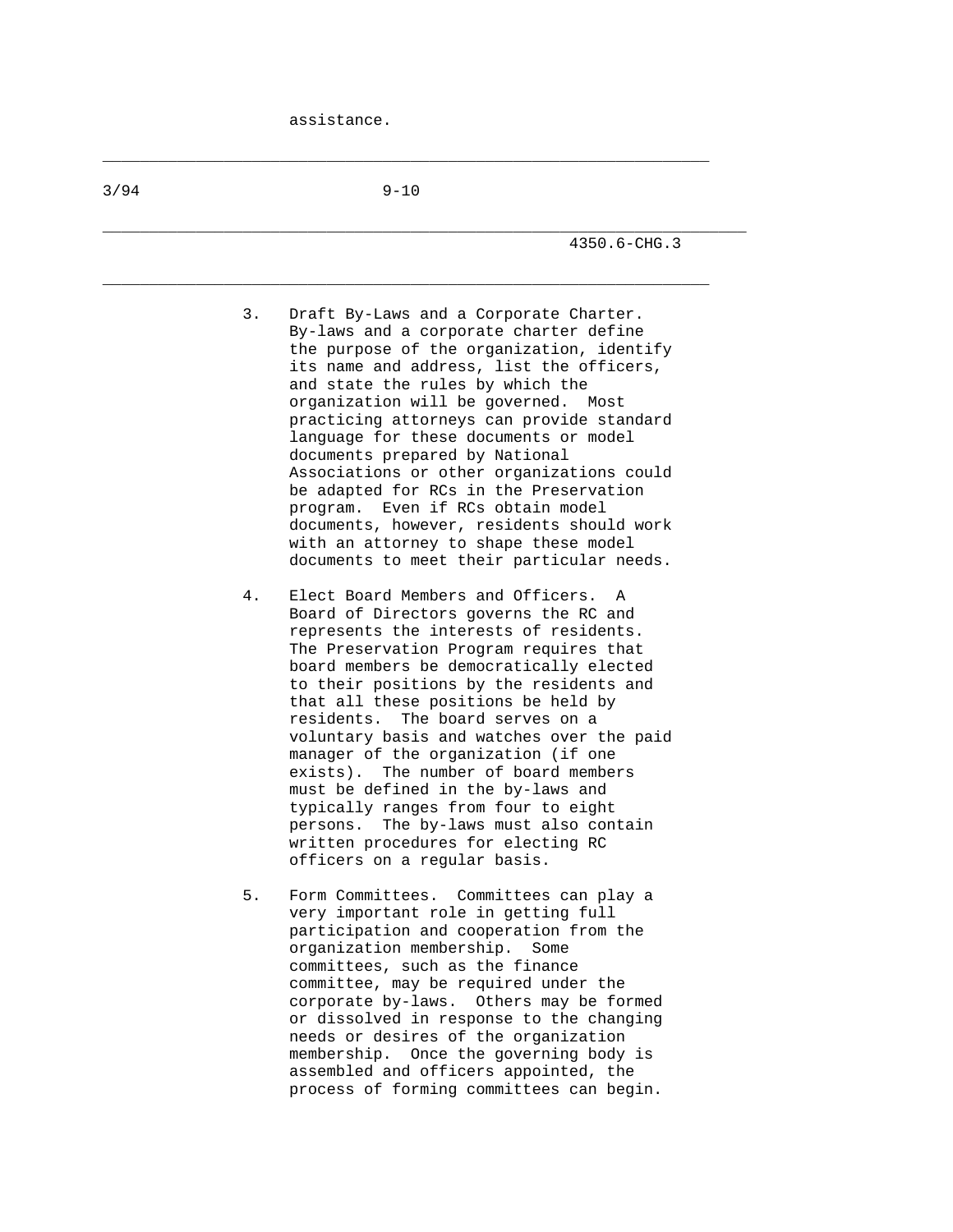6. Meet other needs of the RC during and immediately after incorporation. First, a room large enough to accommodate an audience of residents must be found for

\_\_\_\_\_\_\_\_\_\_\_\_\_\_\_\_\_\_\_\_\_\_\_\_\_\_\_\_\_\_\_\_\_\_\_\_\_\_\_\_\_\_\_\_\_\_\_\_\_\_\_\_\_\_\_\_\_\_\_\_\_\_\_\_\_

 $\_$  ,  $\_$  ,  $\_$  ,  $\_$  ,  $\_$  ,  $\_$  ,  $\_$  ,  $\_$  ,  $\_$  ,  $\_$  ,  $\_$  ,  $\_$  ,  $\_$  ,  $\_$  ,  $\_$  ,  $\_$  ,  $\_$  ,  $\_$  ,  $\_$  ,  $\_$  ,  $\_$  ,  $\_$  ,  $\_$  ,  $\_$  ,  $\_$  ,  $\_$  ,  $\_$  ,  $\_$  ,  $\_$  ,  $\_$  ,  $\_$  ,  $\_$  ,  $\_$  ,  $\_$  ,  $\_$  ,  $\_$  ,  $\_$  ,

\_\_\_\_\_\_\_\_\_\_\_\_\_\_\_\_\_\_\_\_\_\_\_\_\_\_\_\_\_\_\_\_\_\_\_\_\_\_\_\_\_\_\_\_\_\_\_\_\_\_\_\_\_\_\_\_\_\_\_\_\_\_\_\_\_\_\_\_\_

 $9-11$  3/94

4350.6-CHG.3

 board meetings. Second, office space and office equipment may be needed in order for the RC to perform its administrative functions. Also, the RC will need a corporate identity, which can be created by designing a logo, printing letterhead stationery, and fabricating plaques or banners to post in offices or the board room. Together, the physical setting, functional supports, and graphic symbols of the new organization signify its ambitions, both to those involved and to others in the residential community.

- B. The nonprofit organization working with the RC must:
	- 1. Be a public agency or a public or private nonprofit organization;
	- 2. Be incorporated or sanctioned under State or local law;
	- 3. Have sufficient experience to help the tenants consider their options. Such organizations must demonstrate their capacity to help tenants organize, acquire and manage the project, and develop a viable Resident Homeownership Program.
	- 4. Demonstrate Its Ability to Manage the Project, if Necessary.
		- a. HUD may approve either the nonprofit organization or the RC to manage the project if one or the other can demonstrate that it has effectively managed an eligible property for at least three years;
		- b. If the nonprofit organization manages the project, it must: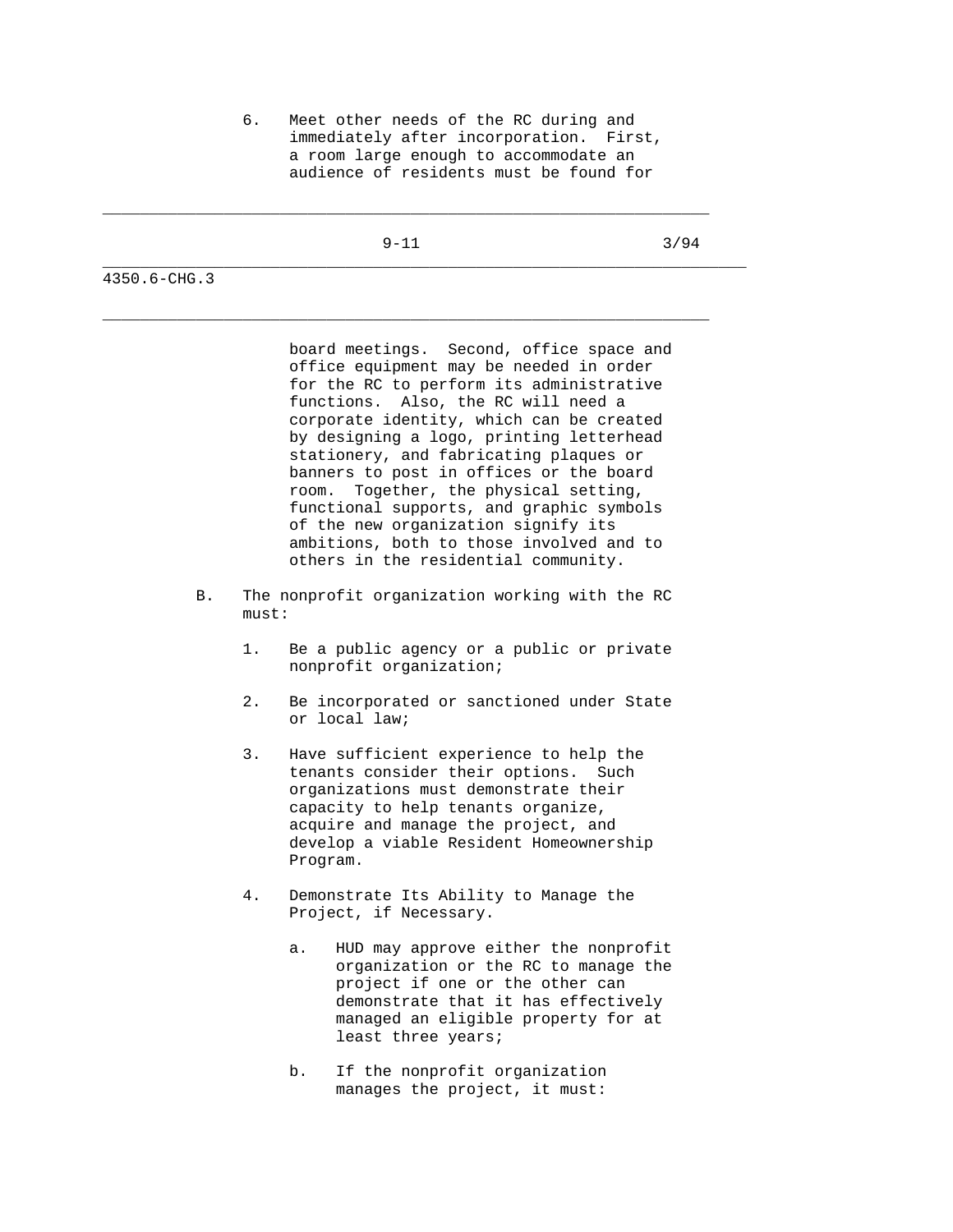i. Meet the requirements for experience cited in HUD Handbook 4381.5, Management Documents, Agents and Fees, Chapter 2, Section I; and

3/94 9-12

 $\_$  ,  $\_$  ,  $\_$  ,  $\_$  ,  $\_$  ,  $\_$  ,  $\_$  ,  $\_$  ,  $\_$  ,  $\_$  ,  $\_$  ,  $\_$  ,  $\_$  ,  $\_$  ,  $\_$  ,  $\_$  ,  $\_$  ,  $\_$  ,  $\_$  ,  $\_$  ,  $\_$  ,  $\_$  ,  $\_$  ,  $\_$  ,  $\_$  ,  $\_$  ,  $\_$  ,  $\_$  ,  $\_$  ,  $\_$  ,  $\_$  ,  $\_$  ,  $\_$  ,  $\_$  ,  $\_$  ,  $\_$  ,  $\_$  ,

 $\_$  ,  $\_$  ,  $\_$  ,  $\_$  ,  $\_$  ,  $\_$  ,  $\_$  ,  $\_$  ,  $\_$  ,  $\_$  ,  $\_$  ,  $\_$  ,  $\_$  ,  $\_$  ,  $\_$  ,  $\_$  ,  $\_$  ,  $\_$  ,  $\_$  ,  $\_$  ,  $\_$  ,  $\_$  ,  $\_$  ,  $\_$  ,  $\_$  ,  $\_$  ,  $\_$  ,  $\_$  ,  $\_$  ,  $\_$  ,  $\_$  ,  $\_$  ,  $\_$  ,  $\_$  ,  $\_$  ,  $\_$  ,  $\_$  ,

\_\_\_\_\_\_\_\_\_\_\_\_\_\_\_\_\_\_\_\_\_\_\_\_\_\_\_\_\_\_\_\_\_\_\_\_\_\_\_\_\_\_\_\_\_\_\_\_\_\_\_\_\_\_\_\_\_\_\_\_\_\_\_\_\_\_\_\_\_

4350.6-CHG.3

- ii. In accordance with HUD Handbook 4381.5, Chapter 2, Paragraph 2-4, certify in the Management Certification that it has obtained fidelity bond or employee dishonesty coverage; and the contract of the contract of the contract of the contract of the contract of the contract of the contract of the contract of the contract of the contract of the contract of the contract of the contract of the contra
	- c. Nonprofit organizations or the RC are not precluded from arms length subcontracting with for-profit organizations to provide management services.
	- C. If the nonprofit organization is to be paid for its activities, the Loan Management Branch must determine that the nonprofit organization working with tenants, meets the requirements specified in Paragraph B. above. The tenants involved with the establishment of the RC should submit information about the nonprofit organization or public agency to the Chief, Loan Management Branch, as early in the prepayment process as possible so that the RC and the nonprofit organization will not incur expenses that HUD later determines are not eligible for reimbursement under an approved RHP. Log when information is received from the RC about the nonprofit organization
	- D. GRANTS
		- 1. Technical assistance planning grants are available to qualified Community Based Nonprofit Organizations (CBOs) or RCs under Notices of Fund Availability (NOFAs). The Preservation Division will provide guidance and information to Field Office staff by way of HUD Notices that provide instructions for processing grant applications received in response to the NOFA. The Preservation Division will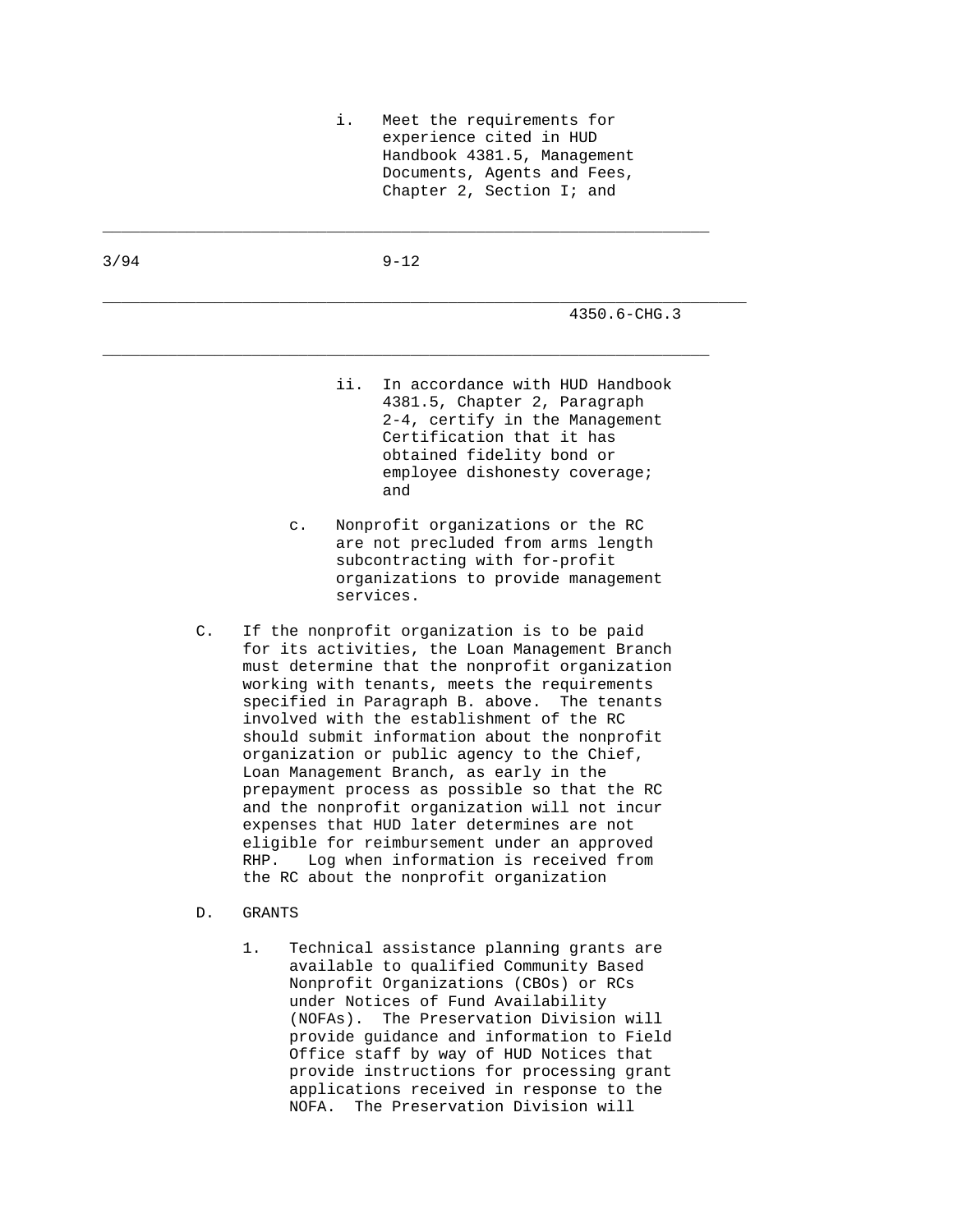also work directly with the Resident Initiatives Specialist (RIS) to make grant information available to eligible applicants. The planning grants provide

\_\_\_\_\_\_\_\_\_\_\_\_\_\_\_\_\_\_\_\_\_\_\_\_\_\_\_\_\_\_\_\_\_\_\_\_\_\_\_\_\_\_\_\_\_\_\_\_\_\_\_\_\_\_\_\_\_\_\_\_\_\_\_\_\_

 $\_$  ,  $\_$  ,  $\_$  ,  $\_$  ,  $\_$  ,  $\_$  ,  $\_$  ,  $\_$  ,  $\_$  ,  $\_$  ,  $\_$  ,  $\_$  ,  $\_$  ,  $\_$  ,  $\_$  ,  $\_$  ,  $\_$  ,  $\_$  ,  $\_$  ,  $\_$  ,  $\_$  ,  $\_$  ,  $\_$  ,  $\_$  ,  $\_$  ,  $\_$  ,  $\_$  ,  $\_$  ,  $\_$  ,  $\_$  ,  $\_$  ,  $\_$  ,  $\_$  ,  $\_$  ,  $\_$  ,  $\_$  ,  $\_$  ,

\_\_\_\_\_\_\_\_\_\_\_\_\_\_\_\_\_\_\_\_\_\_\_\_\_\_\_\_\_\_\_\_\_\_\_\_\_\_\_\_\_\_\_\_\_\_\_\_\_\_\_\_\_\_\_\_\_\_\_\_\_\_\_\_\_\_\_\_\_

 $9-13$   $3/94$ 

4350.6-CHG.3

 funding to facilitate the: (1) organization of a RC or CBO, (2) acquisition of a project, or (3) preparation of an RHP, Plan of Action (POA), or Limited Equity Cooperative Plan of Action (LEP). The operative NOFAs for these grants will vary each year. In general, if the owner of an eligible project has submitted an Initial Notice of Intent (NOI) to sell the project, or if the Initial NOI is to extend affordability but the owner has been working with a resident group which wishes to purchase the project, a qualified applicant may be able to apply for a planning grant under the NOFA. The specific qualifications for receiving a grant may differ in each NOFA. In some cases, intermediaries will be selected by HUD to administer the grants. Potential applicants may obtain copies of NOFAs and application packages from either the RIS in the local HUD Field Office or from the administering intermediary. The RIS will make available names of those intermediaries.

- 2. Other Grants will be made available through NOFA publication to State and local government agencies, nonprofit intermediaries (as defined in Paragraph 1-15), community-based nonprofit housing developers, and experienced resident organizations and CBOs to carry out resident capacity building, predevelopment activity, community outreach, training programs, and organizational activities.
- E. Ineligibility of Grants under the Homeownership and Opportunity for People Everywhere (HOPE 2) Programs. HOPE 2 Planning Grants are not available to RCs of any project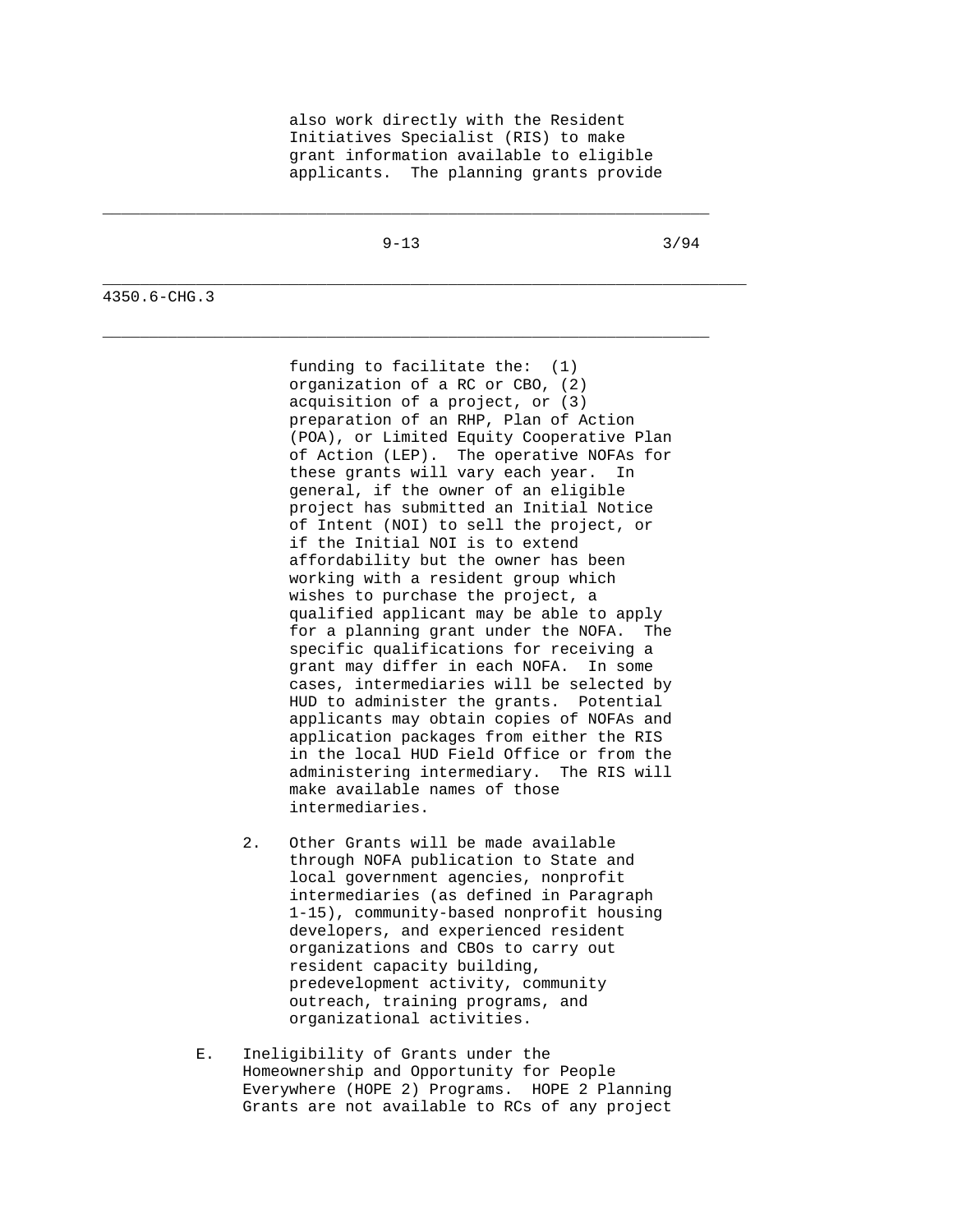for which an owner has submitted an Initial Notice of Intent (NOI). If Loan Management staff receives an Initial NOI for a project that has a HOPE 2 grant in process, the loan servicer must return the Initial NOI in

 $\_$  ,  $\_$  ,  $\_$  ,  $\_$  ,  $\_$  ,  $\_$  ,  $\_$  ,  $\_$  ,  $\_$  ,  $\_$  ,  $\_$  ,  $\_$  ,  $\_$  ,  $\_$  ,  $\_$  ,  $\_$  ,  $\_$  ,  $\_$  ,  $\_$  ,  $\_$  ,  $\_$  ,  $\_$  ,  $\_$  ,  $\_$  ,  $\_$  ,  $\_$  ,  $\_$  ,  $\_$  ,  $\_$  ,  $\_$  ,  $\_$  ,  $\_$  ,  $\_$  ,  $\_$  ,  $\_$  ,  $\_$  ,  $\_$  ,

 $\_$  ,  $\_$  ,  $\_$  ,  $\_$  ,  $\_$  ,  $\_$  ,  $\_$  ,  $\_$  ,  $\_$  ,  $\_$  ,  $\_$  ,  $\_$  ,  $\_$  ,  $\_$  ,  $\_$  ,  $\_$  ,  $\_$  ,  $\_$  ,  $\_$  ,  $\_$  ,  $\_$  ,  $\_$  ,  $\_$  ,  $\_$  ,  $\_$  ,  $\_$  ,  $\_$  ,  $\_$  ,  $\_$  ,  $\_$  ,  $\_$  ,  $\_$  ,  $\_$  ,  $\_$  ,  $\_$  ,  $\_$  ,  $\_$  ,

\_\_\_\_\_\_\_\_\_\_\_\_\_\_\_\_\_\_\_\_\_\_\_\_\_\_\_\_\_\_\_\_\_\_\_\_\_\_\_\_\_\_\_\_\_\_\_\_\_\_\_\_\_\_\_\_\_\_\_\_\_\_\_\_\_\_\_\_\_

| 3/94 | $9 - 14$ |
|------|----------|
|      |          |

4350.6-CHG.3

 accordance with HUD Notice 92-32, Processing Instructions for the Fiscal Year 1992 for Homeownership of Multifamily Units Program (HOPE 2) - Applications for Grants, Paragraph 9.

- 9-5. The RC is responsible for:
	- A. Electing a Board of Directors and/or creating a Homeowners Association, Condominium Association, or Cooperative to exercise the legal control over the project. The organization of this entity must be done in accordance with State and local laws. The decision must be made whether the entity will operate in conjunction with the RC or will assume all responsibilities of the RC after the required number of units are sold. If the entity is to manage the project, the determinations specified in Paragraph 9-4.B.4. must also be made;
	- B. Submitting an expression of interest (EOI) and bona fide offer to purchase the project in accordance with Chapter 7, and executing all other agreements;
	- C. Developing and submitting the RHP in accordance with Section B or a LEP in accordance with Section C;
	- D. Executing a grant agreement and/or other agreements with HUD;
	- E. Providing, or contracting for, counseling services that will help residents gain the skill, build the organizational capacity, and acquire the confidence to carry out the Resident Homeownership Program, including developing the ability to identify and obtain the financial resources needed to purchase and manage the project;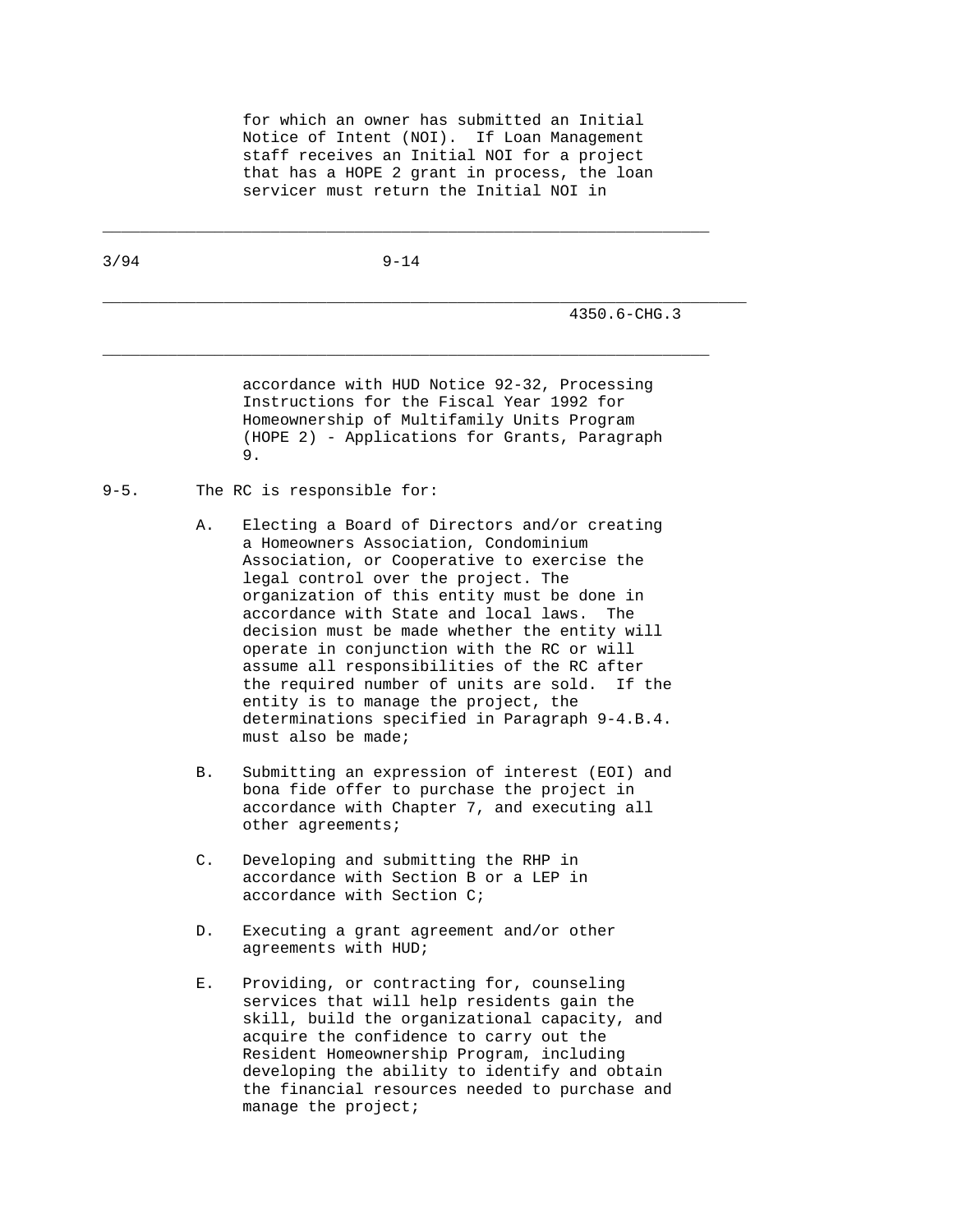- F. Administering the Resident-Homeownership Program by:
	- 1. Maintaining or contracting for maintenance of the project in accordance with the housing standards in Chapter 11, Paragraph 11-13.

|         |  | 원 사    |
|---------|--|--------|
| ۰.<br>v |  | ×<br>I |

\_\_\_\_\_\_\_\_\_\_\_\_\_\_\_\_\_\_\_\_\_\_\_\_\_\_\_\_\_\_\_\_\_\_\_\_\_\_\_\_\_\_\_\_\_\_\_\_\_\_\_\_\_\_\_\_\_\_\_\_\_\_\_\_\_

\_\_\_\_\_\_\_\_\_\_\_\_\_\_\_\_\_\_\_\_\_\_\_\_\_\_\_\_\_\_\_\_\_\_\_\_\_\_\_\_\_\_\_\_\_\_\_\_\_\_\_\_\_\_\_\_\_\_\_\_\_\_\_\_\_

\_\_\_\_\_\_\_\_\_\_\_\_\_\_\_\_\_\_\_\_\_\_\_\_\_\_\_\_\_\_\_\_\_\_\_\_\_\_\_\_\_\_\_\_\_\_\_\_\_\_\_\_\_\_\_\_\_\_\_\_\_\_\_\_\_\_\_\_\_

 $9-15$  3/94

4350.6-CHG.3

| 2. | Managing or contracting for the          |
|----|------------------------------------------|
|    | management of the Resident Homeownership |
|    | Program in accordance with the RHP. This |
|    | responsibility includes submitting all   |
|    | forms and reports required by the RHP to |
|    | HUD in a timely manner;                  |

- G. The overall administration and policy making decisions for the project regardless of whether it contracts with a nonprofit organization to manage it;
- H. Arranging for financing of units by individual homeowners and maintaining relations with lenders and other entities who may provide grant funds. In some jurisdictions participating in locally administered HOME Investment Partnerships programs, the RC may be able to negotiate to "recycle" homeownership funds paid in accordance with Paragraph 9-36. Current homeowners may then use these funds to finance rehabilitation of units. Subsequent homeowners may use the funds to purchase units; and
- I. Submitting required reports in accordance with a RHP or LEP.
- 9-6. Offer to Purchase. Tenants who wish to form or have already formed a RC to purchase the project in which they live must follow the process outlined below. This process describes the timeframe in which an owner may accept a bona fide offer from a RC, the requirements for submission of an Expression of Interest (EOI), the components of a bona fide offer, acceptance or rejection of the offer, and what actions must be taken next. For additional guidance, please refer to Paragraphs 7-4 through 7-12.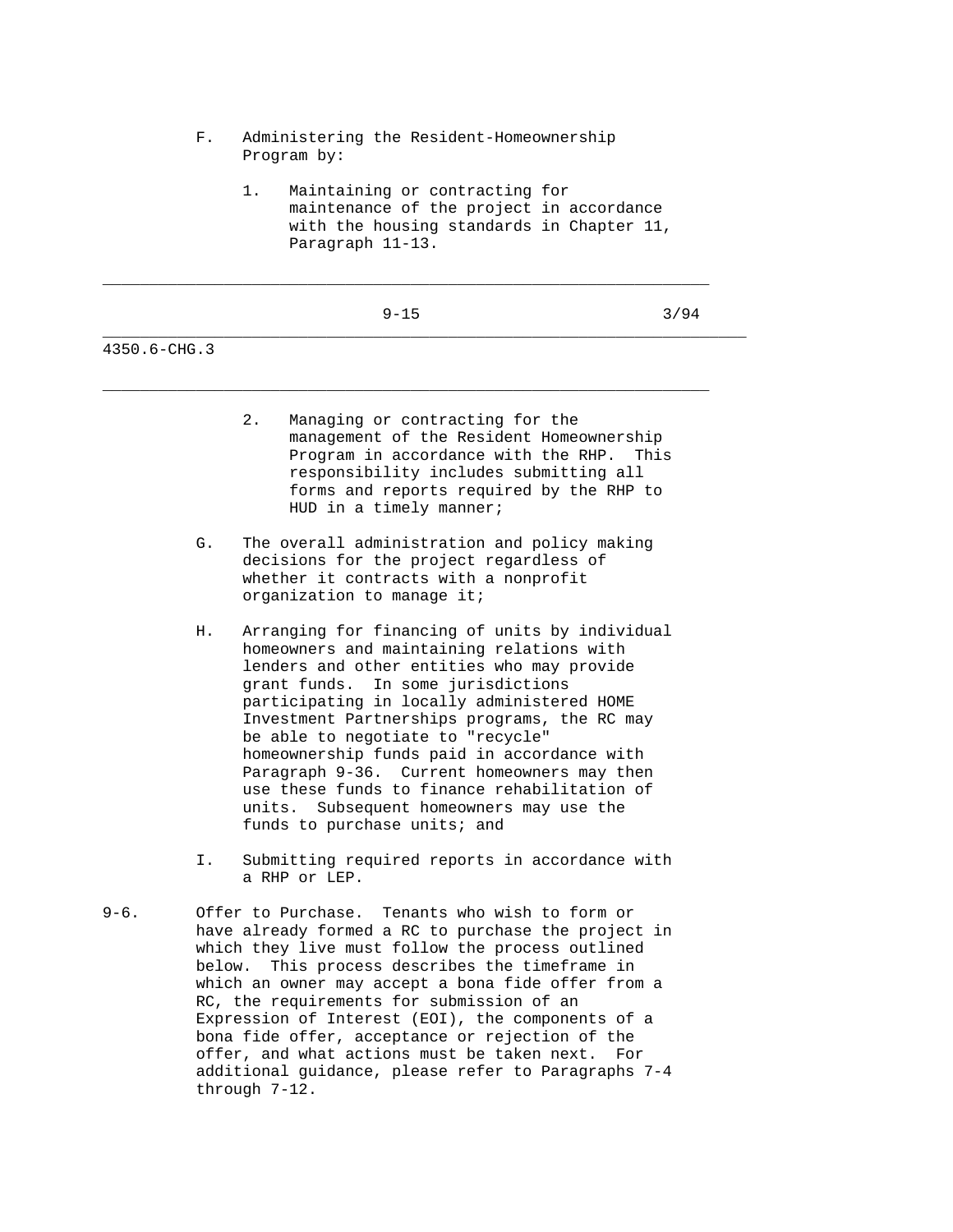A. For the first six-month period beginning on the date that HUD receives a complete and accurate Second NOI reflecting the owner's intention to sell the project, the tenants and RC control the selection of the purchaser. This situation exists because the purchaser must have the RC and tenant support in order to purchase the project.

3/94 9-16

 $\_$  ,  $\_$  ,  $\_$  ,  $\_$  ,  $\_$  ,  $\_$  ,  $\_$  ,  $\_$  ,  $\_$  ,  $\_$  ,  $\_$  ,  $\_$  ,  $\_$  ,  $\_$  ,  $\_$  ,  $\_$  ,  $\_$  ,  $\_$  ,  $\_$  ,  $\_$  ,  $\_$  ,  $\_$  ,  $\_$  ,  $\_$  ,  $\_$  ,  $\_$  ,  $\_$  ,  $\_$  ,  $\_$  ,  $\_$  ,  $\_$  ,  $\_$  ,  $\_$  ,  $\_$  ,  $\_$  ,  $\_$  ,  $\_$  ,

\_\_\_\_\_\_\_\_\_\_\_\_\_\_\_\_\_\_\_\_\_\_\_\_\_\_\_\_\_\_\_\_\_\_\_\_\_\_\_\_\_\_\_\_\_\_\_\_\_\_\_\_\_\_\_\_\_\_\_\_\_\_\_\_\_\_\_\_\_

\_\_\_\_\_\_\_\_\_\_\_\_\_\_\_\_\_\_\_\_\_\_\_\_\_\_\_\_\_\_\_\_\_\_\_\_\_\_\_\_\_\_\_\_\_\_\_\_\_\_\_\_\_\_\_\_\_\_\_\_\_\_\_\_\_

4350.6-CHG.3

- 1. Residents should understand that if they sign a statement signifying that they wish to form a RC to purchase the project, they should not also sign a statement giving support to another organization to purchase the project. Since CBOs may also purchase the project during this period if they can demonstrate support of a majority of the tenants, a tenant who signs more than one statement could create competition for the purchase.
- 2. Although a RC may offer to buy a project at any time during the 15-month offering period, it should proceed as quickly as possible, to preclude the possibility of the owner accepting another offer after the initial six-month period.
- B. Expression of Interest (EOI). As soon as the owner submits a Second Notice of Intent (NOI) to HUD, a RC may begin the purchase process by submitting a written EOI to the Chief, Loan Management Branch, in accordance with Paragraph 7-5.
- C. Information from HUD and the Owner. Within 30 days of receipt of an EOI, Loan Management staff will determine the eligibility of the RC to purchase the project under a Resident Homeownership Program, notify it in writing of its eligibility and provide the information identified in Paragraph 7-6. Upon notification from HUD of the RC's EOI, the owner also will provide the RC with any relevant information necessary to complete the sale.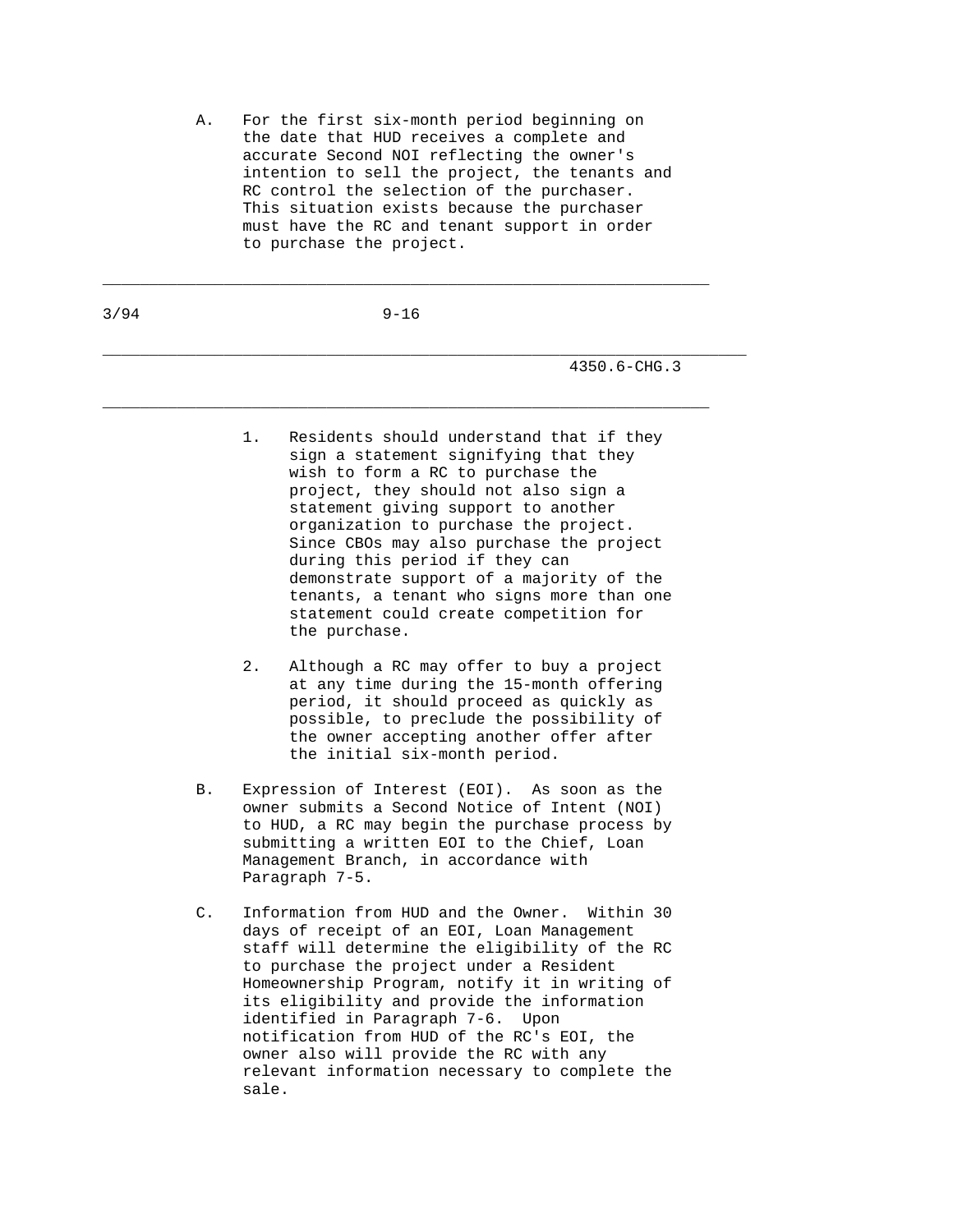- D. Bona Fide Offer. An eligible RC may submit a bona fide offer to the owner with a copy to the Chief, Loan Management Branch. The components of a bona fide offer are identified in Paragraph 7-7. The requirements include the following provisions:
	- 1. The RC must demonstrate that tenants representing at least 50 percent of all units and 75 percent of the occupied units have expressed an interest in

## $9-17$  3/94

 $\_$  ,  $\_$  ,  $\_$  ,  $\_$  ,  $\_$  ,  $\_$  ,  $\_$  ,  $\_$  ,  $\_$  ,  $\_$  ,  $\_$  ,  $\_$  ,  $\_$  ,  $\_$  ,  $\_$  ,  $\_$  ,  $\_$  ,  $\_$  ,  $\_$  ,  $\_$  ,  $\_$  ,  $\_$  ,  $\_$  ,  $\_$  ,  $\_$  ,  $\_$  ,  $\_$  ,  $\_$  ,  $\_$  ,  $\_$  ,  $\_$  ,  $\_$  ,  $\_$  ,  $\_$  ,  $\_$  ,  $\_$  ,  $\_$  ,

 $\_$  ,  $\_$  ,  $\_$  ,  $\_$  ,  $\_$  ,  $\_$  ,  $\_$  ,  $\_$  ,  $\_$  ,  $\_$  ,  $\_$  ,  $\_$  ,  $\_$  ,  $\_$  ,  $\_$  ,  $\_$  ,  $\_$  ,  $\_$  ,  $\_$  ,  $\_$  ,  $\_$  ,  $\_$  ,  $\_$  ,  $\_$  ,  $\_$  ,  $\_$  ,  $\_$  ,  $\_$  ,  $\_$  ,  $\_$  ,  $\_$  ,  $\_$  ,  $\_$  ,  $\_$  ,  $\_$  ,  $\_$  ,  $\_$  ,

\_\_\_\_\_\_\_\_\_\_\_\_\_\_\_\_\_\_\_\_\_\_\_\_\_\_\_\_\_\_\_\_\_\_\_\_\_\_\_\_\_\_\_\_\_\_\_\_\_\_\_\_\_\_\_\_\_\_\_\_\_\_\_\_\_\_\_\_\_

4350.6-CHG.3

 participating in the Resident Homeownership Program to be developed by the RC; and

- 2. While an owner may not waive an earnest money deposit for a RC, it may, if the tenants agree, and if allowed by State and local law, accept an assignment of any portion of the tenants' security deposits in lieu of the earnest money deposit. The amount of the earnest money or assigned security deposit must be at least \$200 from each prospective purchasing tenant representing at least 75 percent of the occupied units. This deposit will represent a firm commitment on the part of the tenant to purchase (unless released from the commitment by the RC for emergency reasons) and must be applied to the tenant's downpayment for the unit or membership.
- E. Acceptance or Rejection of Offer. The owner must accept or reject the offer within 30 days of receipt. If an owner rejects the offer, it must return any cash earnest money deposit to the RC. Where pledges of security deposits were used as the earnest money deposit, they must be returned to the tenants' security deposit accounts. Any acceptance must be contingent upon HUD's approval of the offer and of a RHP. Within ten days of notification from HUD that the offer is acceptable, the owner must issue a final acceptance to the RC contingent upon satisfactory completion of a RHP.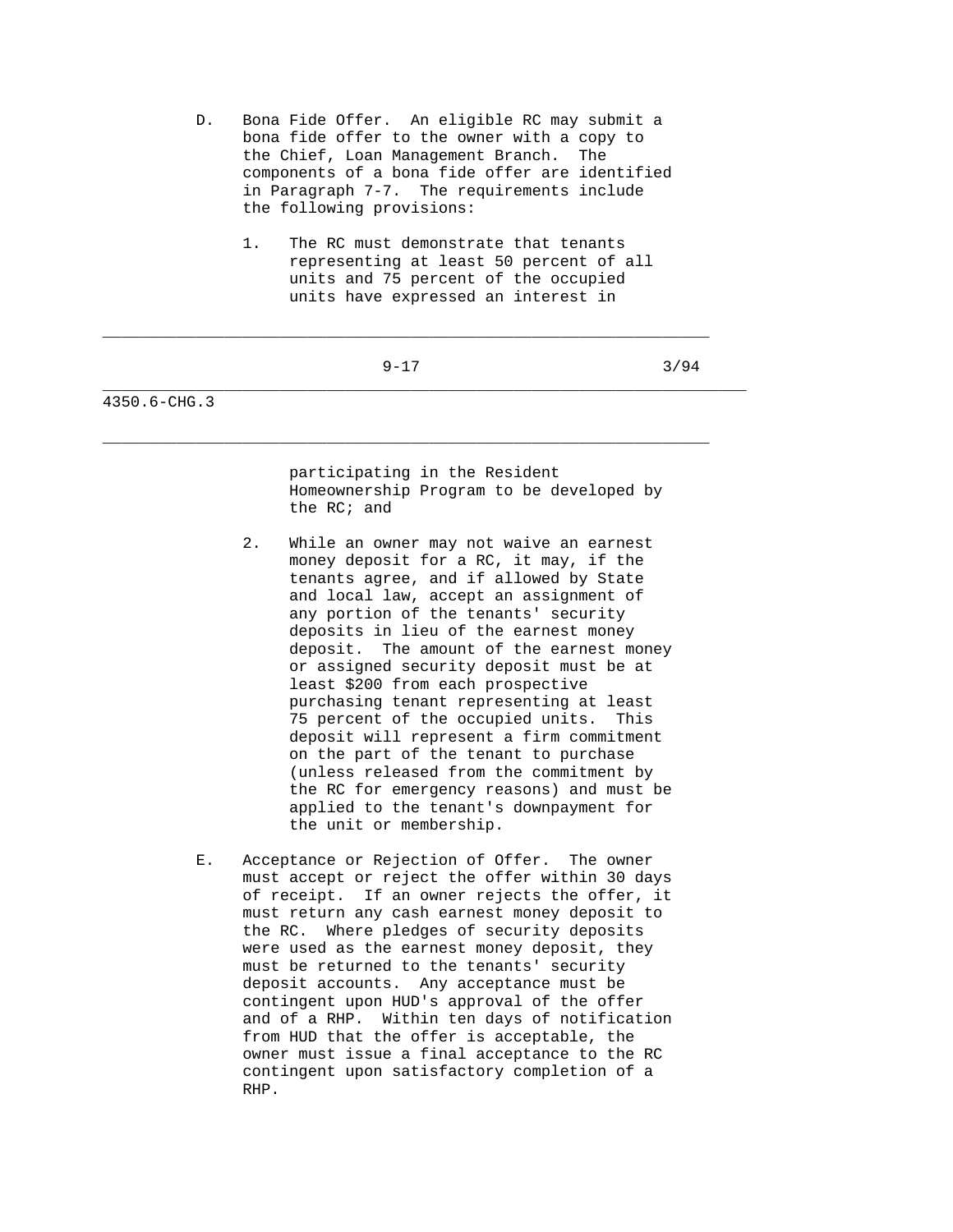- F. Additional Conditions. Guidance provided in Paragraphs 7-9, 7-10, 7-12, and 7-13, dealing with acceptance of the offer and procedures to follow if the sale is not consummated also apply to the implementation of a Resident Homeownership Program.
- G. Submission of a Resident Homeownership Plan or Limited Equity Plan of Action. The requirements and the conditions for approval for a RHP and LEP are in Sections B and C, respectively. The RC must submit a RHP or LEP to the Loan Management Branch within the following timeframes LOG date POA received :

\_\_\_\_\_\_\_\_\_\_\_\_\_\_\_\_\_\_\_\_\_\_\_\_\_\_\_\_\_\_\_\_\_\_\_\_\_\_\_\_\_\_\_\_\_\_\_\_\_\_\_\_\_\_\_\_\_\_\_\_\_\_\_\_\_

| 3/94                           |                | $9 - 18$                                                                                                                                                                                                                                                                                                                                                               |
|--------------------------------|----------------|------------------------------------------------------------------------------------------------------------------------------------------------------------------------------------------------------------------------------------------------------------------------------------------------------------------------------------------------------------------------|
|                                |                | 4350.6-CHG.3                                                                                                                                                                                                                                                                                                                                                           |
|                                |                | In the case of a voluntary sale, within<br>1.<br>six months of the owner's acceptance of<br>an offer which contains a contingency<br>clause requiring HUD's approval; and                                                                                                                                                                                              |
|                                |                | 2.<br>In the case of a mandatory sale, within<br>six months of the owner's receipt of the<br>offer.                                                                                                                                                                                                                                                                    |
| $9 - 7$ .                      |                | Seller Financing is permitted for RCs on a case by<br>The Loan Management staff must check<br>case basis.<br>with the Preservation Division to determine the<br>acceptability of a specific proposal.                                                                                                                                                                  |
| $9 - 8$ .<br>further indicate: |                | Notification to New Tenants. Any tenant who moves<br>into the project after the submission of the RHP<br>must sign a certification, before occupancy,<br>indicating that it has been informed by the owner<br>of the pending change in ownership of the project<br>and is aware that a Resident Homeownership Program<br>is being established. The notification should |
|                                | Α.             | The tenant's option to purchase its unit;                                                                                                                                                                                                                                                                                                                              |
|                                | B.             | The length of time that the tenant will likely<br>be allowed to remain in the project as a<br>renter and that the tenant must move at the<br>end of a period clearly specified in the lease<br>if it does not purchase the unit;                                                                                                                                       |
|                                | $\mathsf{C}$ . | The possibility of rent increases;                                                                                                                                                                                                                                                                                                                                     |
|                                | $D$ .          | That the tenant may be eligible for Section 8<br>rental assistance if it remains in the project                                                                                                                                                                                                                                                                        |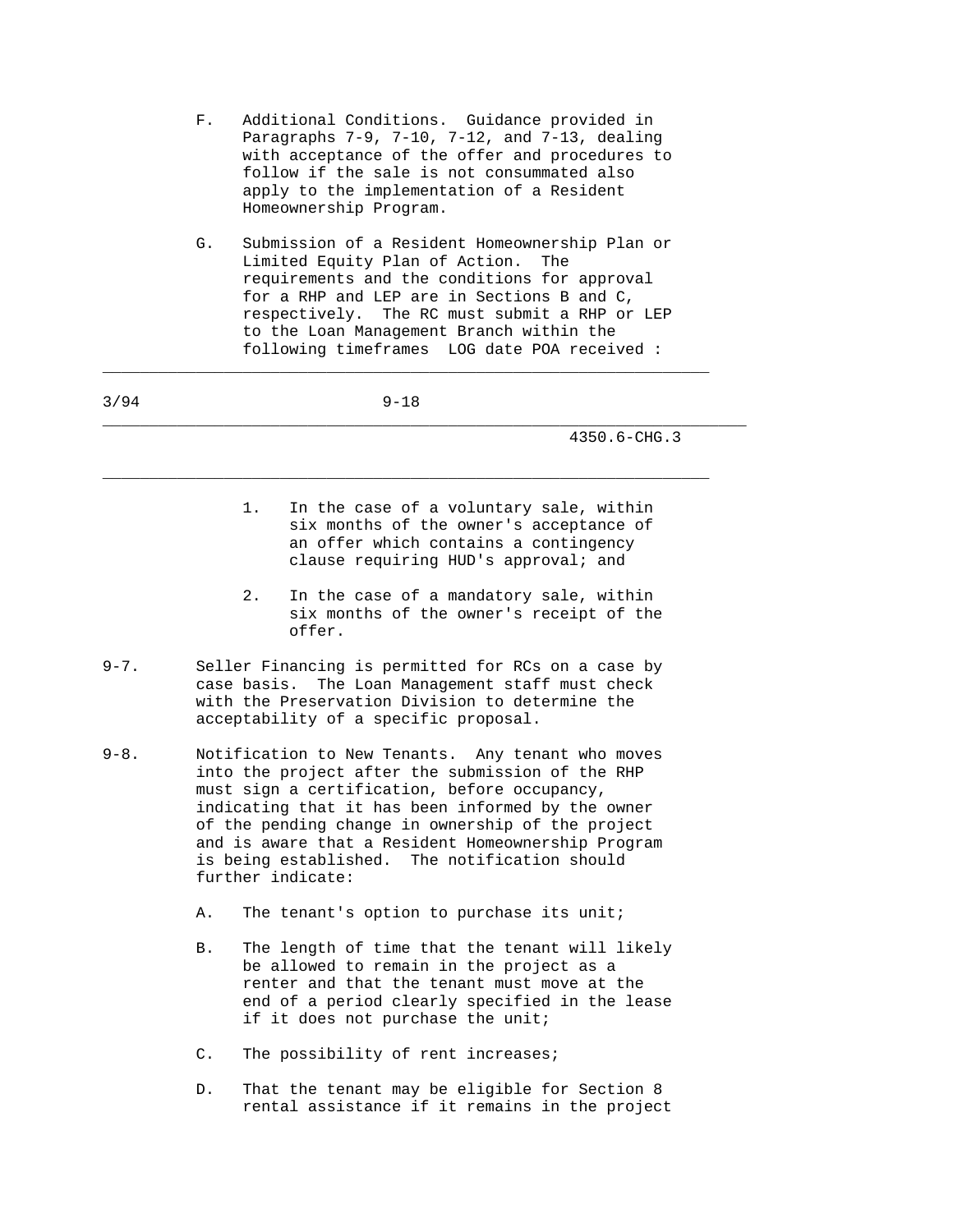as a tenant after approval of the RHP; and

 E. That relocation assistance will not be available.

9-9. Financial Assistance.

 A. From HUD. A RC may receive financial assistance to pay for the expenses shown in Paragraph D. below if the Loan Management staff determines that the RHP submission meets the requirements of Section B of this Chapter and Appendix 9-2, Evaluation of a Resident Homeownership Plan. The financial assistance

\_\_\_\_\_\_\_\_\_\_\_\_\_\_\_\_\_\_\_\_\_\_\_\_\_\_\_\_\_\_\_\_\_\_\_\_\_\_\_\_\_\_\_\_\_\_\_\_\_\_\_\_\_\_\_\_\_\_\_\_\_\_\_\_\_

 $\_$  ,  $\_$  ,  $\_$  ,  $\_$  ,  $\_$  ,  $\_$  ,  $\_$  ,  $\_$  ,  $\_$  ,  $\_$  ,  $\_$  ,  $\_$  ,  $\_$  ,  $\_$  ,  $\_$  ,  $\_$  ,  $\_$  ,  $\_$  ,  $\_$  ,  $\_$  ,  $\_$  ,  $\_$  ,  $\_$  ,  $\_$  ,  $\_$  ,  $\_$  ,  $\_$  ,  $\_$  ,  $\_$  ,  $\_$  ,  $\_$  ,  $\_$  ,  $\_$  ,  $\_$  ,  $\_$  ,  $\_$  ,  $\_$  ,

\_\_\_\_\_\_\_\_\_\_\_\_\_\_\_\_\_\_\_\_\_\_\_\_\_\_\_\_\_\_\_\_\_\_\_\_\_\_\_\_\_\_\_\_\_\_\_\_\_\_\_\_\_\_\_\_\_\_\_\_\_\_\_\_\_\_\_\_\_

 $9-19$  3/94

4350.6-CHG.3

 provided by HUD must be the least costly alternative to the Federal government consistent with establishing a viable Resident Homeownership Program. In most cases, this financial assistance will take the form of a grant from HUD.

- B. From State or Local Government Agencies or Other Sources. This assistance may come in whole or in part from these sources as described in Paragraph 8-17.E.
- C. Total Maximum Assistance. HUD will subtract any funds that the RC, or the nonprofit organization working with the RC, receives from other sources if it duplicates HUD funding for the same purpose.
- D. Types of Assistance.
	- 1. The purchase price, not to exceed Transfer Preservation Value;
	- 2. Transaction expenses as outlined in Paragraph  $8-21(A)(1)(c)$ ;
	- 3. Reimbursement for the costs of all items listed in Paragraph a. through c. below. The expenses and amount of funds requested for such items must be necessary and documented. The funding level will be limited to the lower of \$500 per unit or \$200,000 per project.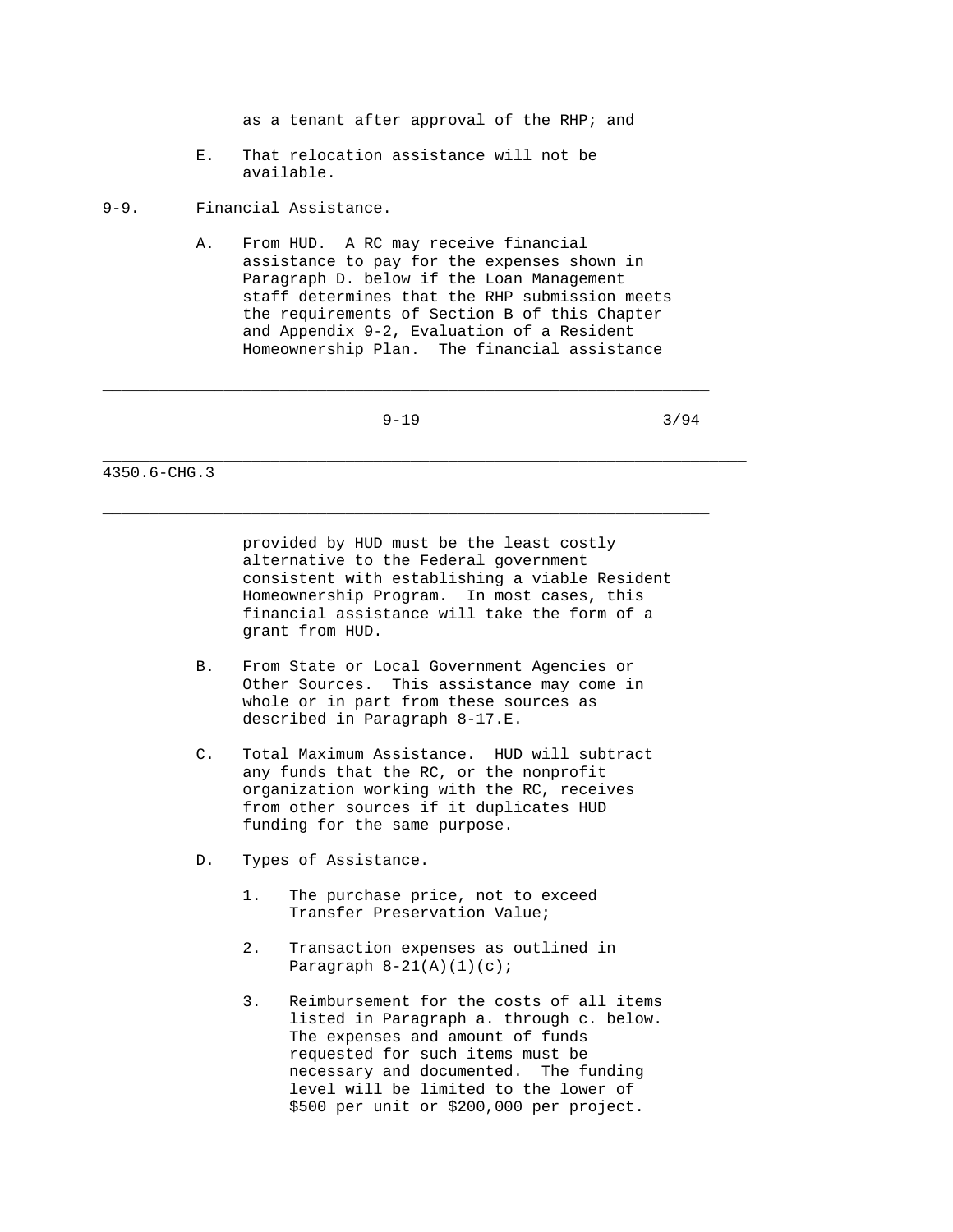a. Training for the RC;

\_\_\_\_\_\_\_\_\_\_\_\_\_\_\_\_\_\_\_\_\_\_\_\_\_\_\_\_\_\_\_\_\_\_\_\_\_\_\_\_\_\_\_\_\_\_\_\_\_\_\_\_\_\_\_\_\_\_\_\_\_\_\_\_\_

- b. Homeownership counseling and training; and
- c. Fees for the HUD-approved nonprofit organization or public agency working with the RC;
- 4. Eligible relocation expenses for tenants who elect to move, rather than lease or purchase a unit, as described in Paragraph  $9-34.E.$ ;

|    | $4350.6 - CHG.3$                                                                                                                                                                                            |      |
|----|-------------------------------------------------------------------------------------------------------------------------------------------------------------------------------------------------------------|------|
| 5. | The documented cost of rehabilitation<br>identified by the Capital Needs<br>Assessment plus any other rehabilitation<br>costs justified and documented in the<br>RHP                                        |      |
| б. | The establishment of an adequate initial<br>reserve for replacement account; and                                                                                                                            |      |
| 7. | The establishment of an operating reserve<br>escrow account, including contingencies<br>against unexpected increases in expenses<br>or shortfalls in homeowners' payments, if<br>the RC documents the need. |      |
|    | $9 - 21$                                                                                                                                                                                                    | 3/94 |

Section B. Resident Homeownership Plan of Action

9-10. Submission of the Resident Homeownership Plan of Action (RHP). The RHP serves the same purpose as the Plan of Action (POA) submitted by other types of purchasers and must contain all of the elements, documentation, and information required by this Section and the checklist contained in Appendix 9-1, Resident Homeownership Plan Checklist. The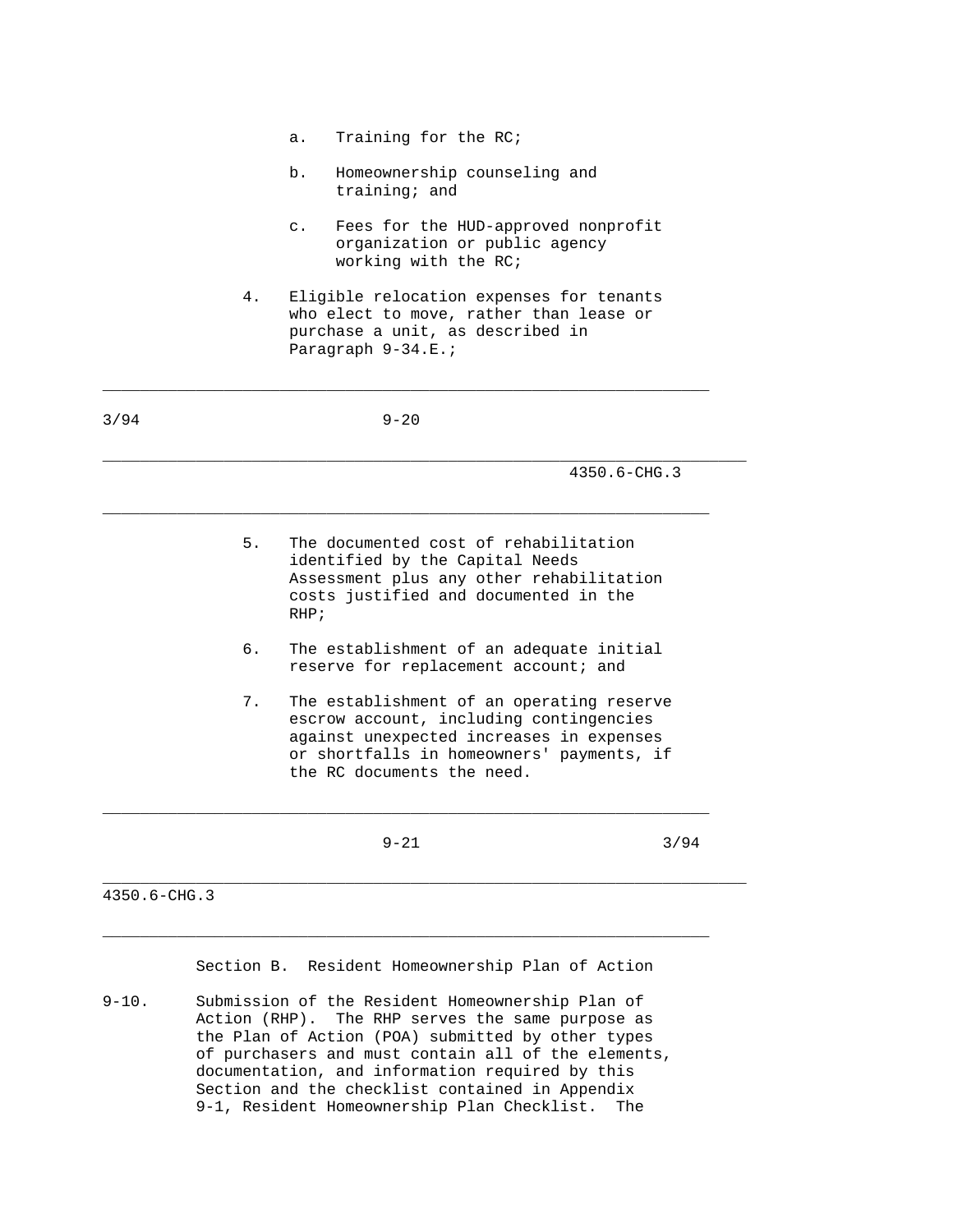Loan Management staff should follow the guidance in Paragraphs 8-3 through 8-5 when processing the submission of a RHP. NOTE: The required conditions of a POA for a Limited Equity Cooperative (LEC) which assumes the mortgage are described in Section C and will be called a Limited Equity Plan of Action (LEP). While any Cooperative which is not an LEC which assumes the mortgage submits an RHP in accordance with this Section, terminology for such RHPs will be in accordance with that specified in Section C. The Resident Council (RC) must submit six copies of a complete RHP to the Chief, Loan Management Branch within the following time frames: LOG date received whether complete or not

- A. Under the voluntary sales process, within six months of acceptance of a bona fide offer by the owner; and
- B. Under the mandatory sales process, within six months of the owner receiving an offer from the RC.
- 9-11. Required Review of the RHP. The Loan Management staff must review the RHP and respond to the owner and RC in the same manner and within the same time frames as required for reviewing POAs in Paragraphs 8-6 through 8-10. The staff should use Form HUD-91110, Evaluation of a Resident Homeownership Plan, Form HUD 91110-A, Worksheet for Individual Resident Homeownership Feasibility, and Form HUD 91l10-B, Summary Worksheet for Resident Homeownership Feasibility to evaluate the RHP.
- 9-12. Required Conditions of a Resident Homeownership Plan. The RHP must spell out all the duties and responsibilities of the RC and the Homeowners or Condominium Association, meet all of the conditions

 $\_$  ,  $\_$  ,  $\_$  ,  $\_$  ,  $\_$  ,  $\_$  ,  $\_$  ,  $\_$  ,  $\_$  ,  $\_$  ,  $\_$  ,  $\_$  ,  $\_$  ,  $\_$  ,  $\_$  ,  $\_$  ,  $\_$  ,  $\_$  ,  $\_$  ,  $\_$  ,  $\_$  ,  $\_$  ,  $\_$  ,  $\_$  ,  $\_$  ,  $\_$  ,  $\_$  ,  $\_$  ,  $\_$  ,  $\_$  ,  $\_$  ,  $\_$  ,  $\_$  ,  $\_$  ,  $\_$  ,  $\_$  ,  $\_$  ,

\_\_\_\_\_\_\_\_\_\_\_\_\_\_\_\_\_\_\_\_\_\_\_\_\_\_\_\_\_\_\_\_\_\_\_\_\_\_\_\_\_\_\_\_\_\_\_\_\_\_\_\_\_\_\_\_\_\_\_\_\_\_\_\_\_

3/94 9-22

\_\_\_\_\_\_\_\_\_\_\_\_\_\_\_\_\_\_\_\_\_\_\_\_\_\_\_\_\_\_\_\_\_\_\_\_\_\_\_\_\_\_\_\_\_\_\_\_\_\_\_\_\_\_\_\_\_\_\_\_\_\_\_\_\_\_\_\_\_ 4350.6-CHG.3

> listed in this Paragraph and fully address all of the elements listed in Paragraph 9-13. This chapter assumes that the RC will continue to operate in conjunction with a Homeowners or Condominium Association. However, the RHP must specify whether these duties will be retained by the RC or will be turned over to the successor entity at a certain time.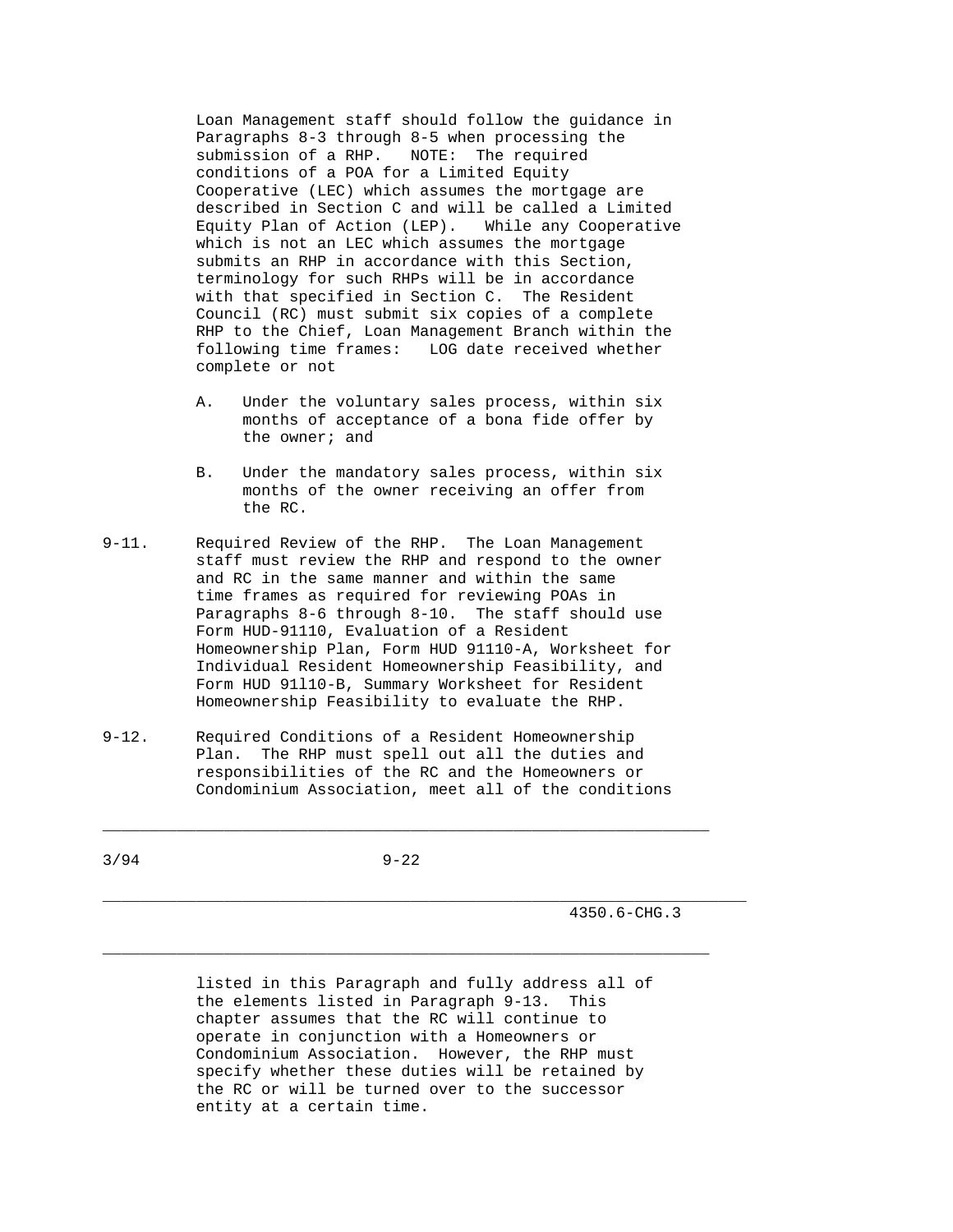- A. Unit values.
	- 1. At the time of sale of the unit to the initial homeowner, the RC should determine the unit values so that the total of all values equals the project's Transfer Preservation Value (TPV) or purchase price, if lower than the TPV. The RC must develop the unit values proportionately and describe the method in the RHP.
	- 2. At the time of sale of the unit to a subsequent homeowner:
- a. If the promissory note that the homeowner signs with HUD is still in effect in accordance with Paragraph 9-37, the RC must determine the value of the unit by means of an appraisal. If an appraisal is required by the lender for mortgage purposes, the subsequent homeowner must submit a copy of the appraisal to the RC. If the lender does not require an appraisal or the RC is the lender, the RC must contract for it. The set of  $\mathbf{t}$  it.
	- b. If the promissory note that the homeowner signs with HUD is no longer in effect and if resale restrictions still exist, the RC will determine the value of the unit using the method described in its RHP.
	- B. Limits on Homeowner Expenses.
		- 1. An initial homeowner's monthly expenses must not exceed 35 percent of its adjusted monthly income.

| 3/94<br>$9 - 23$<br>___ |  |
|-------------------------|--|
|-------------------------|--|

\_\_\_\_\_\_\_\_\_\_\_\_\_\_\_\_\_\_\_\_\_\_\_\_\_\_\_\_\_\_\_\_\_\_\_\_\_\_\_\_\_\_\_\_\_\_\_\_\_\_\_\_\_\_\_\_\_\_\_\_\_\_\_\_\_

\_\_\_\_\_\_\_\_\_\_\_\_\_\_\_\_\_\_\_\_\_\_\_\_\_\_\_\_\_\_\_\_\_\_\_\_\_\_\_\_\_\_\_\_\_\_\_\_\_\_\_\_\_\_\_\_\_\_\_\_\_\_\_\_\_

\_\_\_\_\_\_\_\_\_\_\_\_\_\_\_\_\_\_\_\_\_\_\_\_\_\_\_\_\_\_\_\_\_\_\_\_\_\_\_\_\_\_\_\_\_\_\_\_\_\_\_\_\_\_\_\_\_\_\_\_\_\_\_\_\_\_\_\_\_

4350.6-CHG.3

 a. An initial homeowner will not qualify to purchase a unit if, during the first year of homeownership, it must spend more than 35 percent of its adjusted monthly income (AMI) on debt service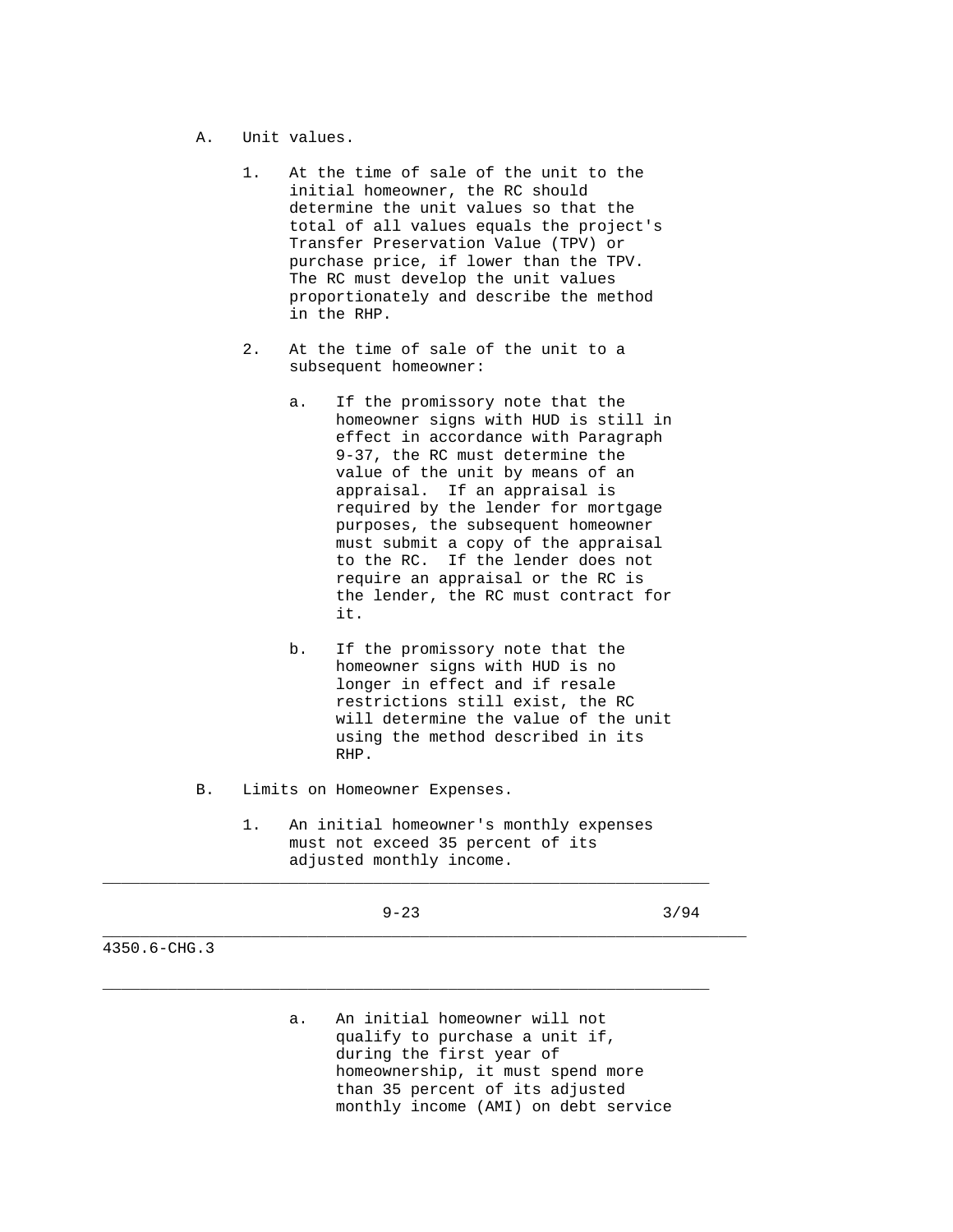(principal and interest), utility costs, taxes, insurance and homeownership fees.

- b. Depending on the RHP and the form of homeownership desired, these costs may be allocated in different ways between those expenses paid directly by the homeowner and those paid by the RC from project funds. At a minimum, the total homeownership fees must be sufficient to cover all operating and administrative costs of the Resident Homeownership Program and maintenance of the common areas. However, a homeowner's maximum total out-of-pocket monthly payments may not exceed 35 percent of its AMI, regardless of how the costs are allocated between those paid by the homeowner and those paid by the RC.
- 2. For subsequent homeowners, the RC, at its option, may limit the amount of monthly income which can be used to cover housing expenses. The RC also, at its option, may use funds from the general operating reserve account (GOR), established in accordance with Paragraph 9-26.I., to provide subsidies to subsequent homeowners to reduce housing costs. Use of funds from the GOR account, must meet the guidelines developed in the RHP.
- C. Unit purchase price.
	- 1. For Initial Homeowners.
		- a. The unit purchase price must never exceed the unit value. The unit purchase price, established individually for each initial homeowner, must be set so that the debt service on the mortgage for the

3/94 9-24

 $\_$  ,  $\_$  ,  $\_$  ,  $\_$  ,  $\_$  ,  $\_$  ,  $\_$  ,  $\_$  ,  $\_$  ,  $\_$  ,  $\_$  ,  $\_$  ,  $\_$  ,  $\_$  ,  $\_$  ,  $\_$  ,  $\_$  ,  $\_$  ,  $\_$  ,  $\_$  ,  $\_$  ,  $\_$  ,  $\_$  ,  $\_$  ,  $\_$  ,  $\_$  ,  $\_$  ,  $\_$  ,  $\_$  ,  $\_$  ,  $\_$  ,  $\_$  ,  $\_$  ,  $\_$  ,  $\_$  ,  $\_$  ,  $\_$  ,

\_\_\_\_\_\_\_\_\_\_\_\_\_\_\_\_\_\_\_\_\_\_\_\_\_\_\_\_\_\_\_\_\_\_\_\_\_\_\_\_\_\_\_\_\_\_\_\_\_\_\_\_\_\_\_\_\_\_\_\_\_\_\_\_\_\_\_\_\_

 $\_$  ,  $\_$  ,  $\_$  ,  $\_$  ,  $\_$  ,  $\_$  ,  $\_$  ,  $\_$  ,  $\_$  ,  $\_$  ,  $\_$  ,  $\_$  ,  $\_$  ,  $\_$  ,  $\_$  ,  $\_$  ,  $\_$  ,  $\_$  ,  $\_$  ,  $\_$  ,  $\_$  ,  $\_$  ,  $\_$  ,  $\_$  ,  $\_$  ,  $\_$  ,  $\_$  ,  $\_$  ,  $\_$  ,  $\_$  ,  $\_$  ,  $\_$  ,  $\_$  ,  $\_$  ,  $\_$  ,  $\_$  ,  $\_$  ,

4350.6-CHG.3

 unit can be supported by the difference between 35 percent of the homeowner's AMI and all other ongoing expenses connected with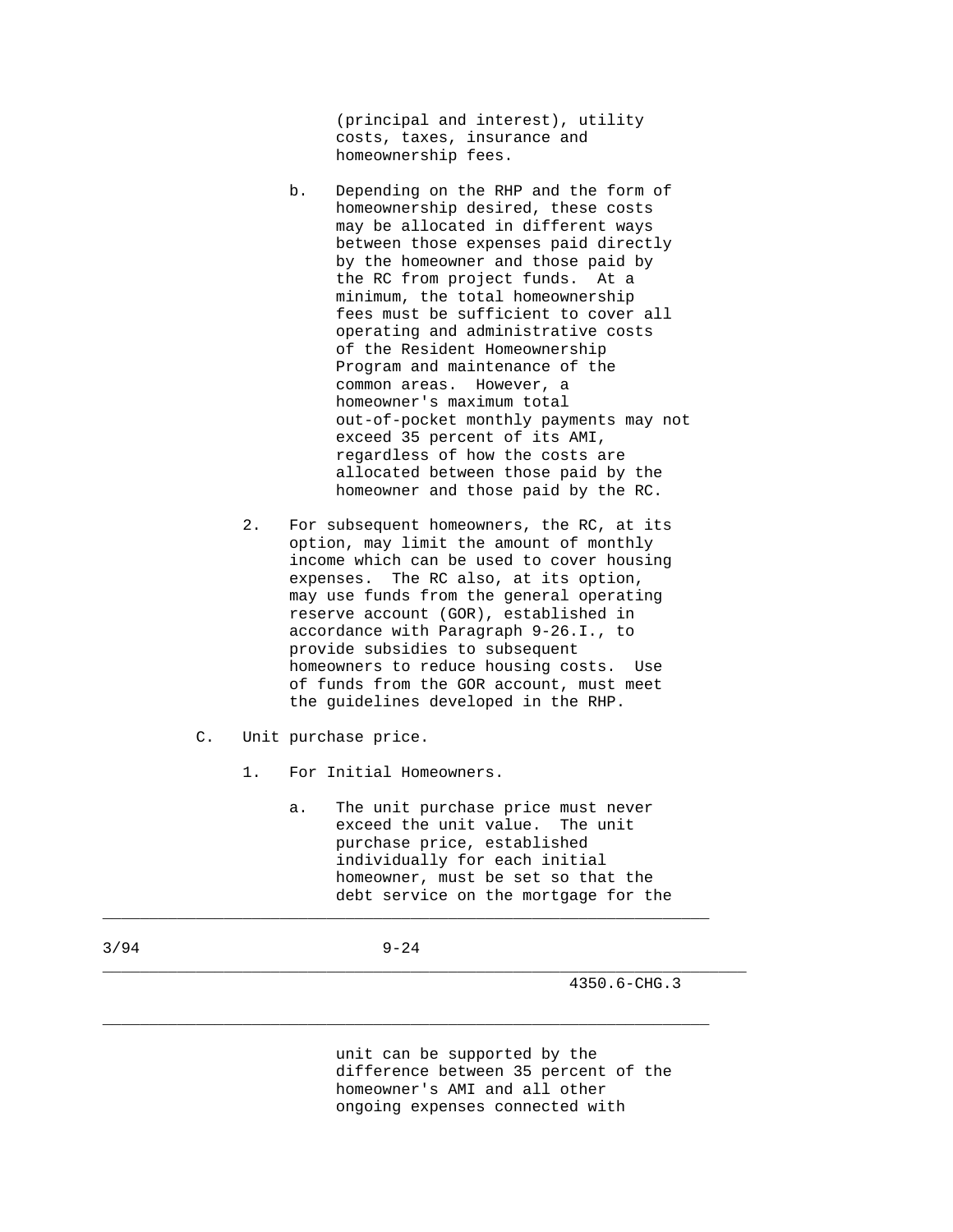homeownership in accordance with Paragraph B. above.

- b. For purposes of determining the unit purchase price, the RC must determine both 35 percent of the homeowners AMI and the expenses connected with homeownership as of the date it transfers the unit to the homeowner. However, for purposes of RHP approval, the RC should use information concerning prospective homeowners as of the date it submits the RHP.
- c. The minimum purchase price for initial homeowners may never be less than the down payment made in the form of the earnest money deposit paid in cash or pledge of security deposit by the tenant. The RHP may set a higher minimum purchase price, and apply it to other initial purchasers, based on unit type, thus limiting eligibility of some prospective initial homeowners. However, the total number of initial homeowners must meet the criteria set forth in the RHP in accordance with Paragraphs D.2. and E. below.
- 2. For Subsequent Homeowners.
	- a. When the Unit Purchase Price and the Unit Selling Price are the Same. The unit purchase price is the amount the subsequent homeowner pays for the unit. Ordinarily, the selling price for which the current homeowner sells the unit and the purchase price for which the subsequent homeowner buys the unit will be the same.

\_\_\_\_\_\_\_\_\_\_\_\_\_\_\_\_\_\_\_\_\_\_\_\_\_\_\_\_\_\_\_\_\_\_\_\_\_\_\_\_\_\_\_\_\_\_\_\_\_\_\_\_\_\_\_\_\_\_\_\_\_\_\_\_\_

 $\_$  ,  $\_$  ,  $\_$  ,  $\_$  ,  $\_$  ,  $\_$  ,  $\_$  ,  $\_$  ,  $\_$  ,  $\_$  ,  $\_$  ,  $\_$  ,  $\_$  ,  $\_$  ,  $\_$  ,  $\_$  ,  $\_$  ,  $\_$  ,  $\_$  ,  $\_$  ,  $\_$  ,  $\_$  ,  $\_$  ,  $\_$  ,  $\_$  ,  $\_$  ,  $\_$  ,  $\_$  ,  $\_$  ,  $\_$  ,  $\_$  ,  $\_$  ,  $\_$  ,  $\_$  ,  $\_$  ,  $\_$  ,  $\_$  ,

\_\_\_\_\_\_\_\_\_\_\_\_\_\_\_\_\_\_\_\_\_\_\_\_\_\_\_\_\_\_\_\_\_\_\_\_\_\_\_\_\_\_\_\_\_\_\_\_\_\_\_\_\_\_\_\_\_\_\_\_\_\_\_\_\_\_\_\_\_

 $9-25$  3/94

4350.6-CHG.3

 b. When the Unit Purchase Price and the Unit Selling Price Differ. When the unit selling price and the unit purchase price differ, (e.g., when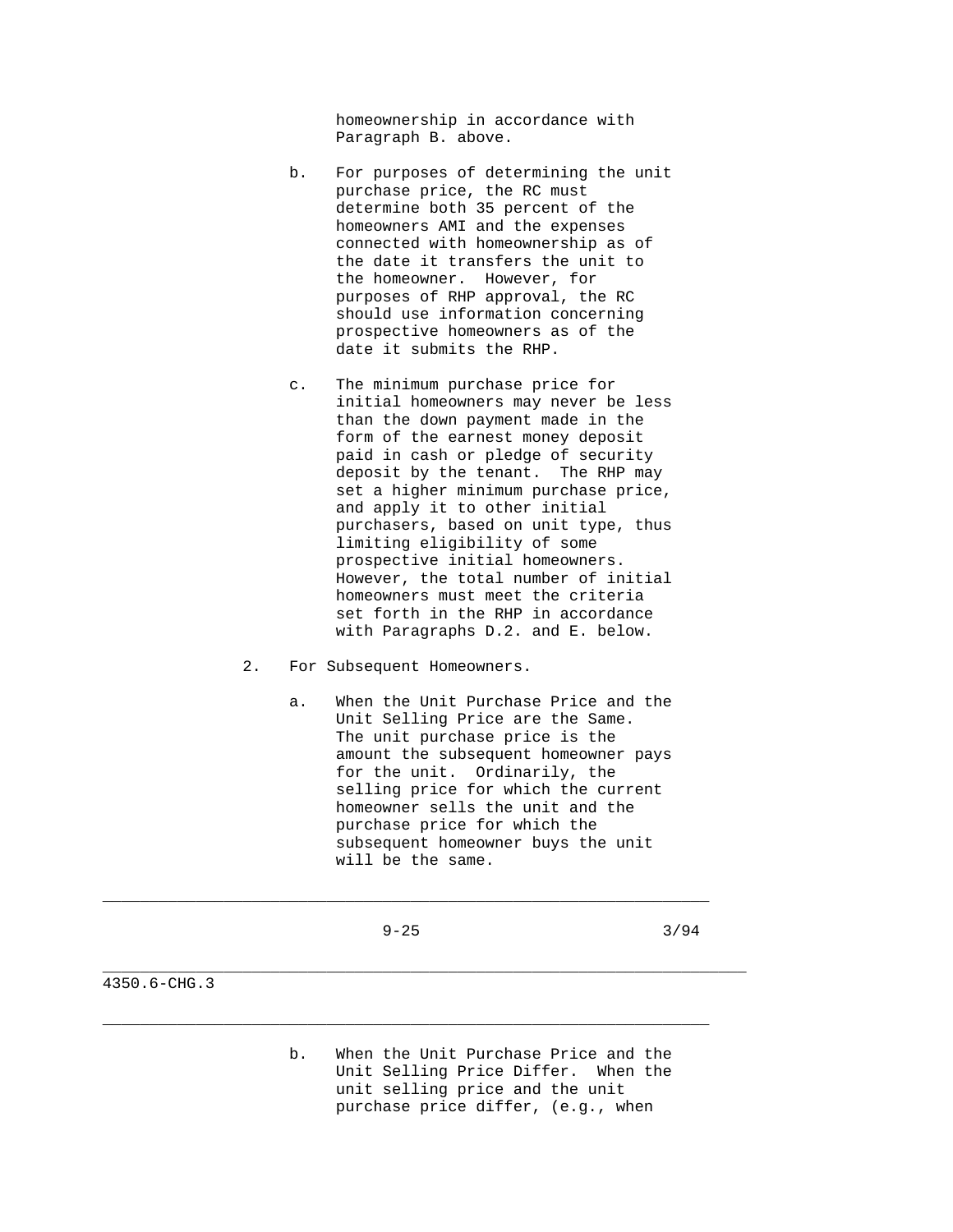the current homeowner sells the unit to the RC for one amount but the subsequent homeowner purchases the unit from the RC for another amount or if the RHP requires that the selling price be set at the unit value for the current homeowner and the purchase price be computed as 35 percent of the AMI for the subsequent homeowner), the Handbook will use the term selling price when referring to the seller and purchase price when referring to the purchaser.

- D. The RC must transfer ownership of all units which are to be sold to the initial homeowners no later than four years from the date of its purchase of the project. However, the transfer of ownership will begin when the RC purchases the project. It is anticipated that only units to be sold to non-residents and to residents who need time to escrow down payments prior to purchase, will require the maximum allowable time for transfer. The RC must ensure, to the greatest extent practicable, that a sufficient number of tenants residing in the project on the date it submitted its RHP, intend and can afford to purchase their unit by:
	- 1. Performing a financial analysis of each prospective tenant's income and assets to ensure that the tenant can afford to purchase the unit and meet the applicable required conditions of the RHP.
	- 2. Seeking and using financing programs that enable a sufficient percentage of current tenants who reside in the project at RHP submission to purchase their units within that four-year period.
		- a. We recommend that the RHP contain documentation that a minimum of 65 percent of current tenants, in the

3/94 9-26

\_\_\_\_\_\_\_\_\_\_\_\_\_\_\_\_\_\_\_\_\_\_\_\_\_\_\_\_\_\_\_\_\_\_\_\_\_\_\_\_\_\_\_\_\_\_\_\_\_\_\_\_\_\_\_\_\_\_\_\_\_\_\_\_\_

\_\_\_\_\_\_\_\_\_\_\_\_\_\_\_\_\_\_\_\_\_\_\_\_\_\_\_\_\_\_\_\_\_\_\_\_\_\_\_\_\_\_\_\_\_\_\_\_\_\_\_\_\_\_\_\_\_\_\_\_\_\_\_\_\_

\_\_\_\_\_\_\_\_\_\_\_\_\_\_\_\_\_\_\_\_\_\_\_\_\_\_\_\_\_\_\_\_\_\_\_\_\_\_\_\_\_\_\_\_\_\_\_\_\_\_\_\_\_\_\_\_\_\_\_\_\_\_\_\_\_\_\_\_\_

4350.6-CHG.3

 same proportion of very low-, low- and moderate-income families that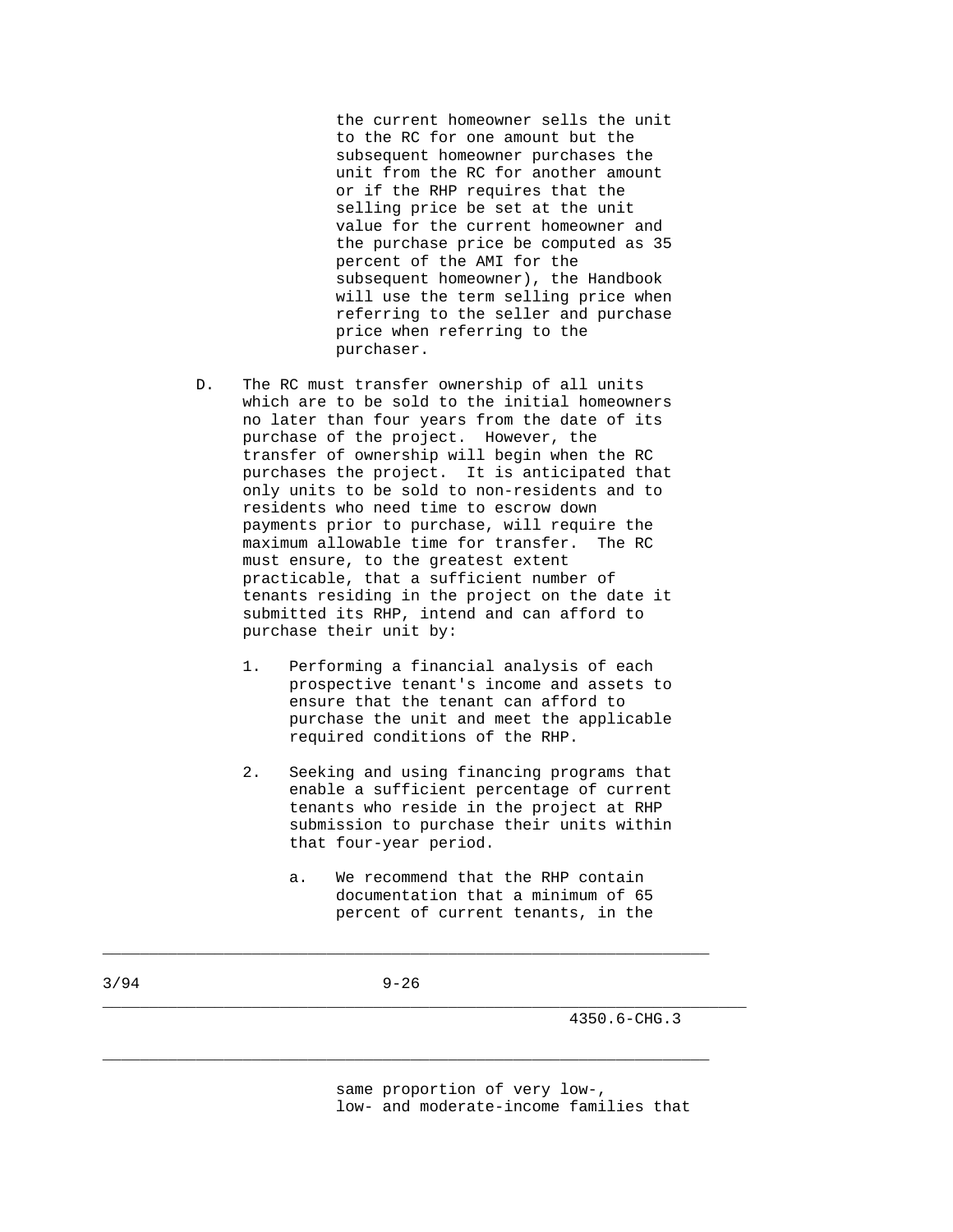resided in the project at the time of RHP submission, are purchasing their units.

- b. For example, if on the date of submission of the RHP, a fully occupied 100-unit project contains 50 very low-income, 40 low-income, and 10 moderate-income tenants, the RHP would contain evidence that at least 33 very-low income, 26 additional very low- or low-income, and at least six additional current tenants will be able to purchase their units. There would be no restrictions on the income category of the additional six or more current tenants who will purchase. Suggestions for ensuring the tenant's ability to meet this requirement are in Paragraphs I. and J. below.
- 3. Requiring a written expression of interest, from all tenants who are potential homeowners in at least the proportions required by the RHP, certifying the tenants' intent to purchase their units and not rent it to another family for 15 years.
- E. Tenant Income Profile. The RHP must include tenant income profiles submitted in accordance with Paragraph 8-17.F. Initial purchasers who do not reside at the project on the date the RC submitted its RHP must be selected in a manner that ensures that the total number of initial homeowners that are very low-, low-, and moderate-income meets the requirements for tenant selection described in Paragraph 8-18.A.3. The RHP should specify any restrictions on above moderate-income purchasers with the following limitations:
	- 1. Above moderate-income tenants who live at the project at the time of RHP approval may purchase a unit and become initial

\_\_\_\_\_\_\_\_\_\_\_\_\_\_\_\_\_\_\_\_\_\_\_\_\_\_\_\_\_\_\_\_\_\_\_\_\_\_\_\_\_\_\_\_\_\_\_\_\_\_\_\_\_\_\_\_\_\_\_\_\_\_\_\_\_

 $\_$  ,  $\_$  ,  $\_$  ,  $\_$  ,  $\_$  ,  $\_$  ,  $\_$  ,  $\_$  ,  $\_$  ,  $\_$  ,  $\_$  ,  $\_$  ,  $\_$  ,  $\_$  ,  $\_$  ,  $\_$  ,  $\_$  ,  $\_$  ,  $\_$  ,  $\_$  ,  $\_$  ,  $\_$  ,  $\_$  ,  $\_$  ,  $\_$  ,  $\_$  ,  $\_$  ,  $\_$  ,  $\_$  ,  $\_$  ,  $\_$  ,  $\_$  ,  $\_$  ,  $\_$  ,  $\_$  ,  $\_$  ,  $\_$  ,

\_\_\_\_\_\_\_\_\_\_\_\_\_\_\_\_\_\_\_\_\_\_\_\_\_\_\_\_\_\_\_\_\_\_\_\_\_\_\_\_\_\_\_\_\_\_\_\_\_\_\_\_\_\_\_\_\_\_\_\_\_\_\_\_\_\_\_\_\_

4350.6-CHG.3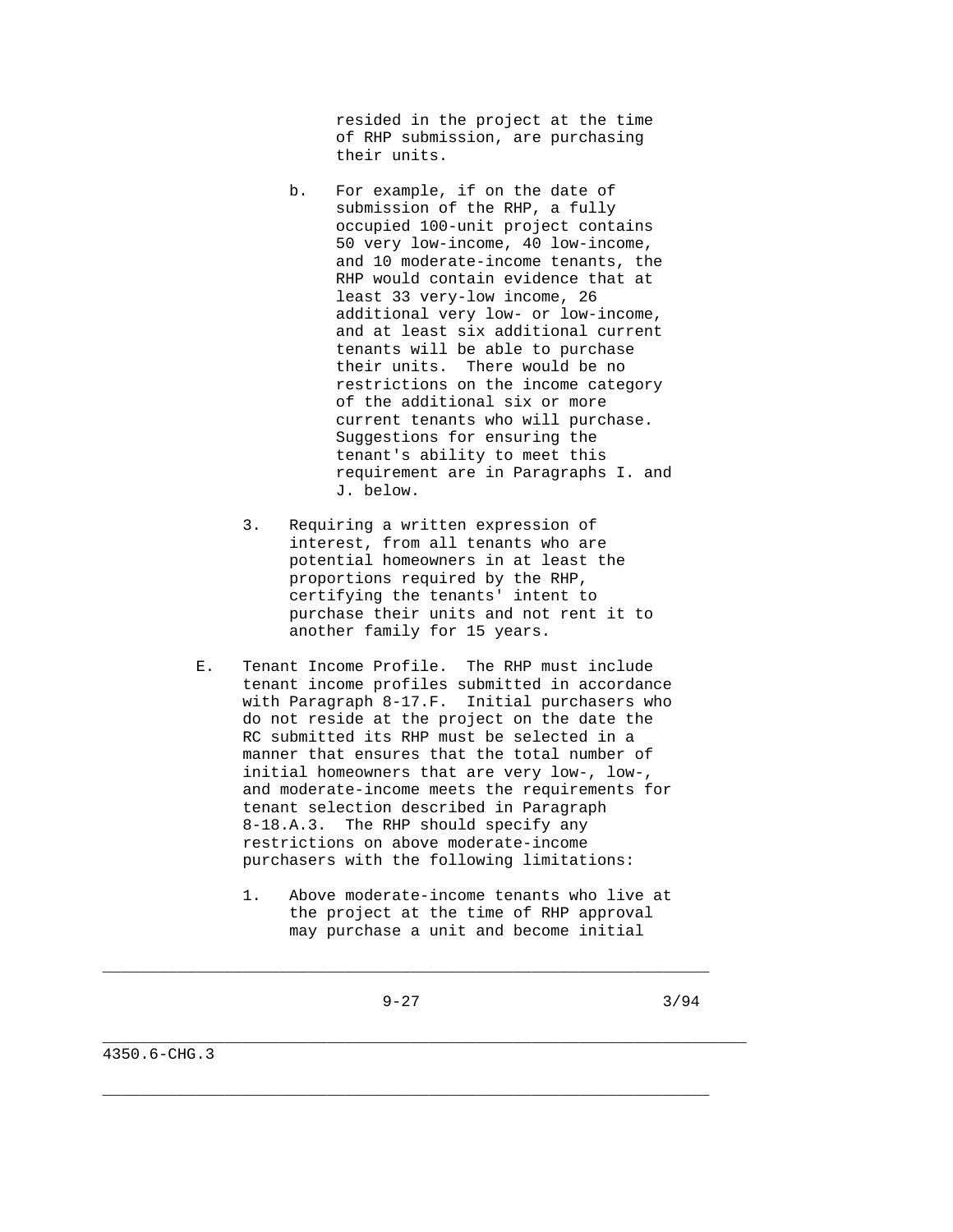homeowners, if allowed by the RHP. (PLEASE NOTE: They may also continue to rent a unit at the project as tenants.)

- 2. Non-resident above moderate-income families may not become initial homeowners.
- 3. However, above moderate-income families may purchase units and become subsequent homeowners if allowed by the RHP.
- F. Use of Project Income.
	- 1. Immediately upon receipt or annually, at the RC's option, the RC must remit to HUD 50 percent of the proceeds from the sale of units to initial homeowners. Depending upon the method of financing used, this will be paid in different stages:
		- a. If the RC receives cash from the sale of a unit because the homebuyer received a loan from a conventional lender, the RC must return half the purchase price to HUD at the time of sale.
		- b. If the RC carries back the mortgage, it must remit half the principal to HUD as it is collected.
		- c. If a unit is sold by the initial homeowner and the initial homeowner pays the RC the total debt, the RC must pay HUD 50 percent of the amount received. (NOTE: If a subsequent homeowner assumes the initial homeowner's remaining debt, the RC would have to continue to remit to HUD 50 percent of all amount it receives in payment of principal, as it is collected.)
	- 2. The RC may use any initial sales proceeds not required to be paid to HUD, along with any interest charged for financing the debt on the units, for costs of the homeownership program, including

 $\_$  ,  $\_$  ,  $\_$  ,  $\_$  ,  $\_$  ,  $\_$  ,  $\_$  ,  $\_$  ,  $\_$  ,  $\_$  ,  $\_$  ,  $\_$  ,  $\_$  ,  $\_$  ,  $\_$  ,  $\_$  ,  $\_$  ,  $\_$  ,  $\_$  ,  $\_$  ,  $\_$  ,  $\_$  ,  $\_$  ,  $\_$  ,  $\_$  ,  $\_$  ,  $\_$  ,  $\_$  ,  $\_$  ,  $\_$  ,  $\_$  ,  $\_$  ,  $\_$  ,  $\_$  ,  $\_$  ,  $\_$  ,  $\_$  ,

\_\_\_\_\_\_\_\_\_\_\_\_\_\_\_\_\_\_\_\_\_\_\_\_\_\_\_\_\_\_\_\_\_\_\_\_\_\_\_\_\_\_\_\_\_\_\_\_\_\_\_\_\_\_\_\_\_\_\_\_\_\_\_\_\_\_\_\_\_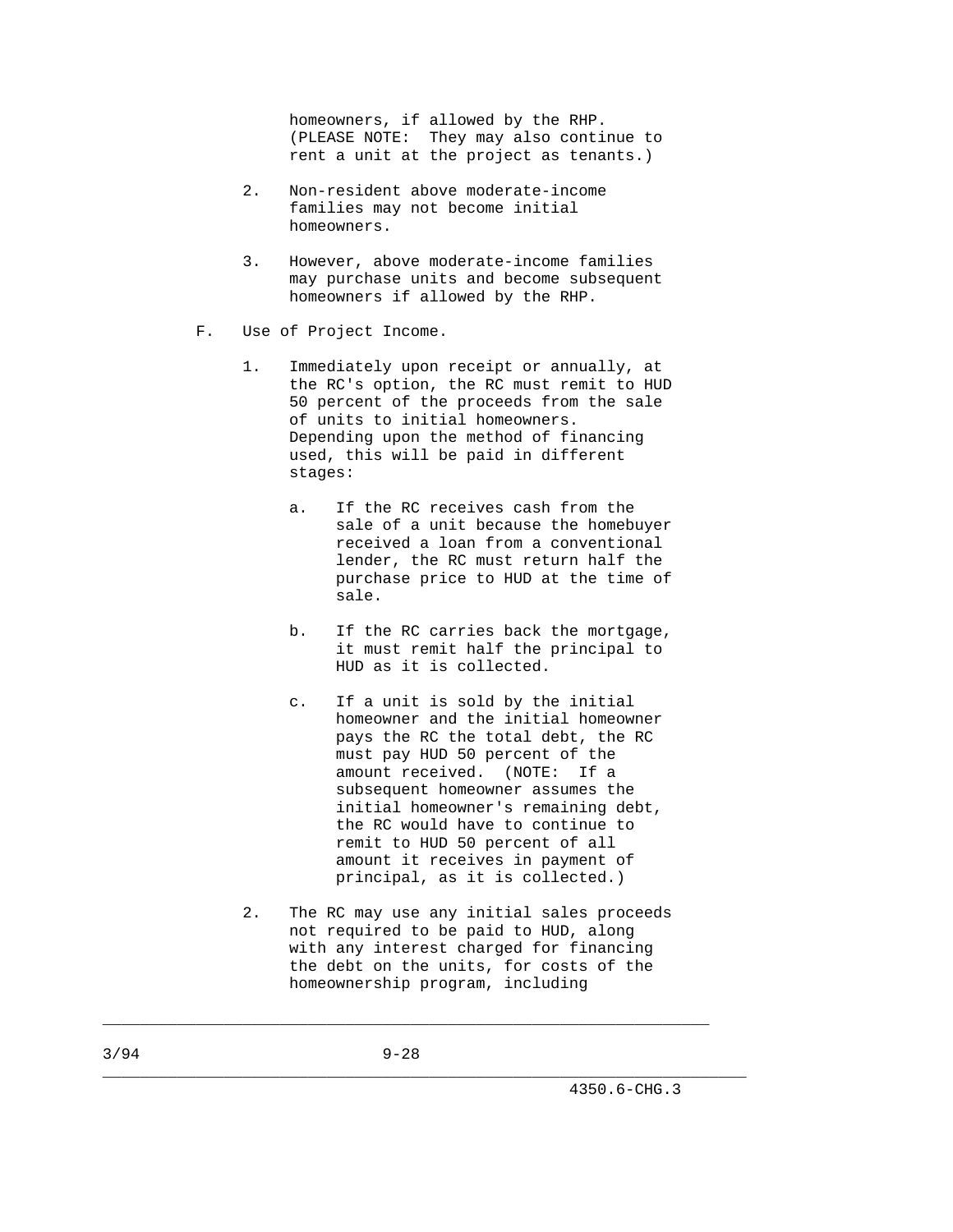improvements to the project, operating and replacement reserves, additional homeownership opportunities in the project, and other project related activities approved by HUD. Other project related activities will include expenses other than normal operating expenses for the project. For example, the RC may use such funds for purchasing units which homeowners are selling, subsidizing homeowner interest payments, or training subsequent purchasers.

\_\_\_\_\_\_\_\_\_\_\_\_\_\_\_\_\_\_\_\_\_\_\_\_\_\_\_\_\_\_\_\_\_\_\_\_\_\_\_\_\_\_\_\_\_\_\_\_\_\_\_\_\_\_\_\_\_\_\_\_\_\_\_\_\_

- 3. The RC should use proceeds retained from any subsequent sales proceeds, for costs of the homeownership program, including purchasing units which homeowners are selling, subsidizing homeowner interest payments, training subsequent purchasers, or other HUD approved project-related activities.
- 4. Monthly homeowners fees should be used for expenses for project maintenance, operating and replacement reserves, and RC-paid taxes, insurance, and utility bills, and other expenses typical of all rental and homeownership projects.
- G. Promissory Note.
	- 1. Each initial homeowner must sign a promissory note, payable to HUD, agreeing to repay the difference between the value of the unit and the purchase price. These values are established in accordance with Paragraphs A. and C. above. Subsequent homeowners may have to sign a promissory note in accordance with Paragraph 9-37.
	- 2. The promissory note bears no interest, is not amortized, is non-recourse, and must be secured by a mortgage.
	- 3. The requirements of a promissory note, including the requirements for repayment by both the initial and any subsequent purchasers, are contained in Paragraphs 9-36 and 9-37, respectively.

\_\_\_\_\_\_\_\_\_\_\_\_\_\_\_\_\_\_\_\_\_\_\_\_\_\_\_\_\_\_\_\_\_\_\_\_\_\_\_\_\_\_\_\_\_\_\_\_\_\_\_\_\_\_\_\_\_\_\_\_\_\_\_\_\_

\_\_\_\_\_\_\_\_\_\_\_\_\_\_\_\_\_\_\_\_\_\_\_\_\_\_\_\_\_\_\_\_\_\_\_\_\_\_\_\_\_\_\_\_\_\_\_\_\_\_\_\_\_\_\_\_\_\_\_\_\_\_\_\_\_\_\_\_\_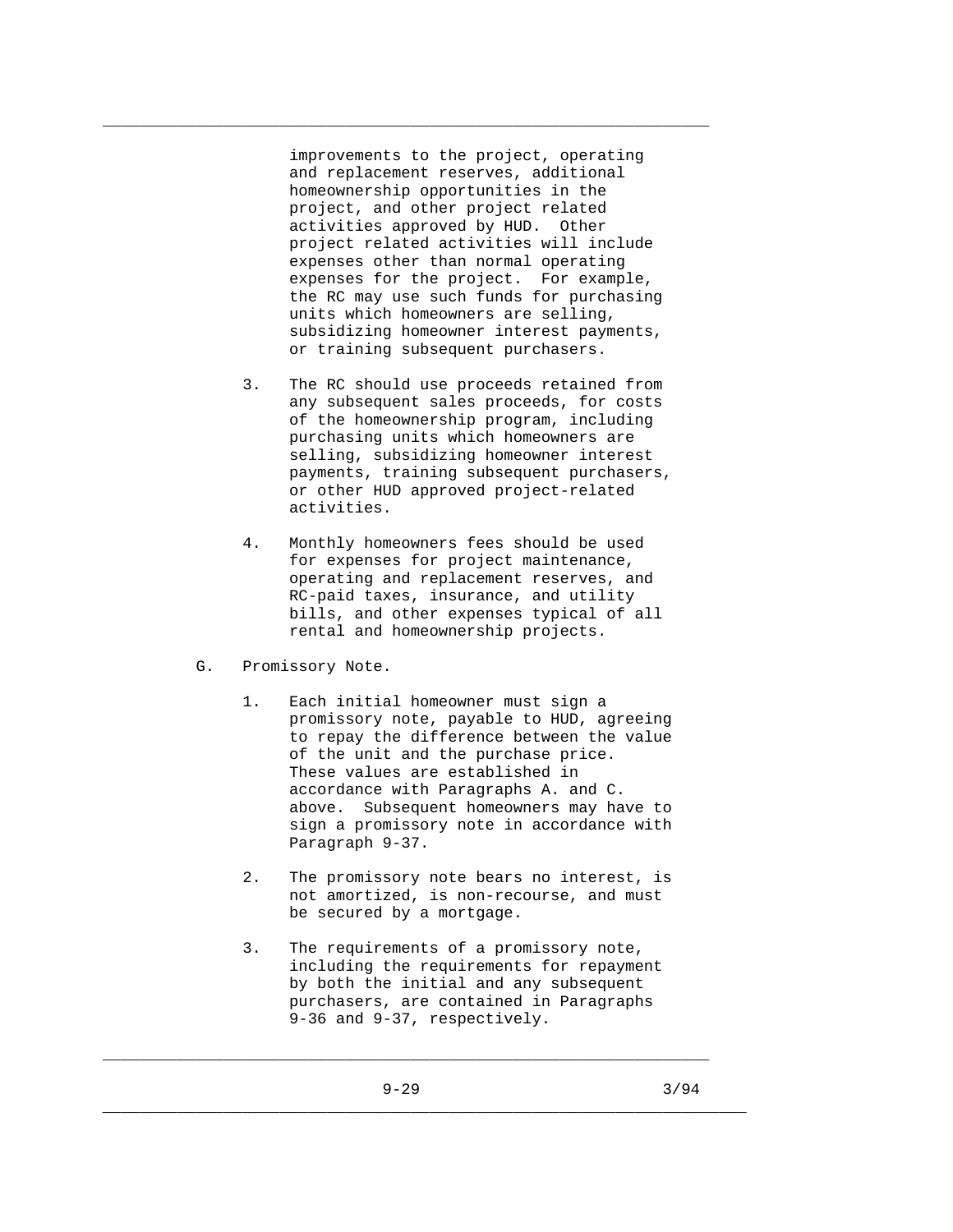H. Restrictions on Equity and Resale.

 $\_$  ,  $\_$  ,  $\_$  ,  $\_$  ,  $\_$  ,  $\_$  ,  $\_$  ,  $\_$  ,  $\_$  ,  $\_$  ,  $\_$  ,  $\_$  ,  $\_$  ,  $\_$  ,  $\_$  ,  $\_$  ,  $\_$  ,  $\_$  ,  $\_$  ,  $\_$  ,  $\_$  ,  $\_$  ,  $\_$  ,  $\_$  ,  $\_$  ,  $\_$  ,  $\_$  ,  $\_$  ,  $\_$  ,  $\_$  ,  $\_$  ,  $\_$  ,  $\_$  ,  $\_$  ,  $\_$  ,  $\_$  ,  $\_$  ,

- 1. RCs should specify in contracts with homeowners and in the RHP whether they have the first right to purchase the unit from the initial homeowner for a specified amount before any other prospective buyer. The RHP must specify the maximum length of time the RC may own the units prior to their sale to an eligible family. The period established must be reasonable, e.g., a period of two years.
- 2. The RC may place reasonable restrictions, beyond those required by statute and approved by HUD, on the amount of equity appreciation a homeowner may retain. If restrictions are placed, the RC must, at the time of initial sale, enter into an agreement with the family to establish such a maximum.
- I. RCs may develop and offer any method or combination of methods of loan repayment to homeowners to purchase their units. At the RC's option, these methods may differ for initial and subsequent homeowners. The RC should ensure, however, that the financing method selected by the purchasers does not result in violation of the requirements of Paragraphs B. through E. Possible methods of financing include but are not limited to:
	- 1. Arranging with a bank or other lending institution for mortgage financing for individual tenants;
	- 2. Helping tenants qualify for State and local homeownership programs;
	- 3. Arranging for State-supported mortgages for the potential homeowners;
	- 4. Arranging with a bank to finance all units through the RC with the RC collecting payments from individual homeowners and then making the bank payments;

\_\_\_\_\_\_\_\_\_\_\_\_\_\_\_\_\_\_\_\_\_\_\_\_\_\_\_\_\_\_\_\_\_\_\_\_\_\_\_\_\_\_\_\_\_\_\_\_\_\_\_\_\_\_\_\_\_\_\_\_\_\_\_\_\_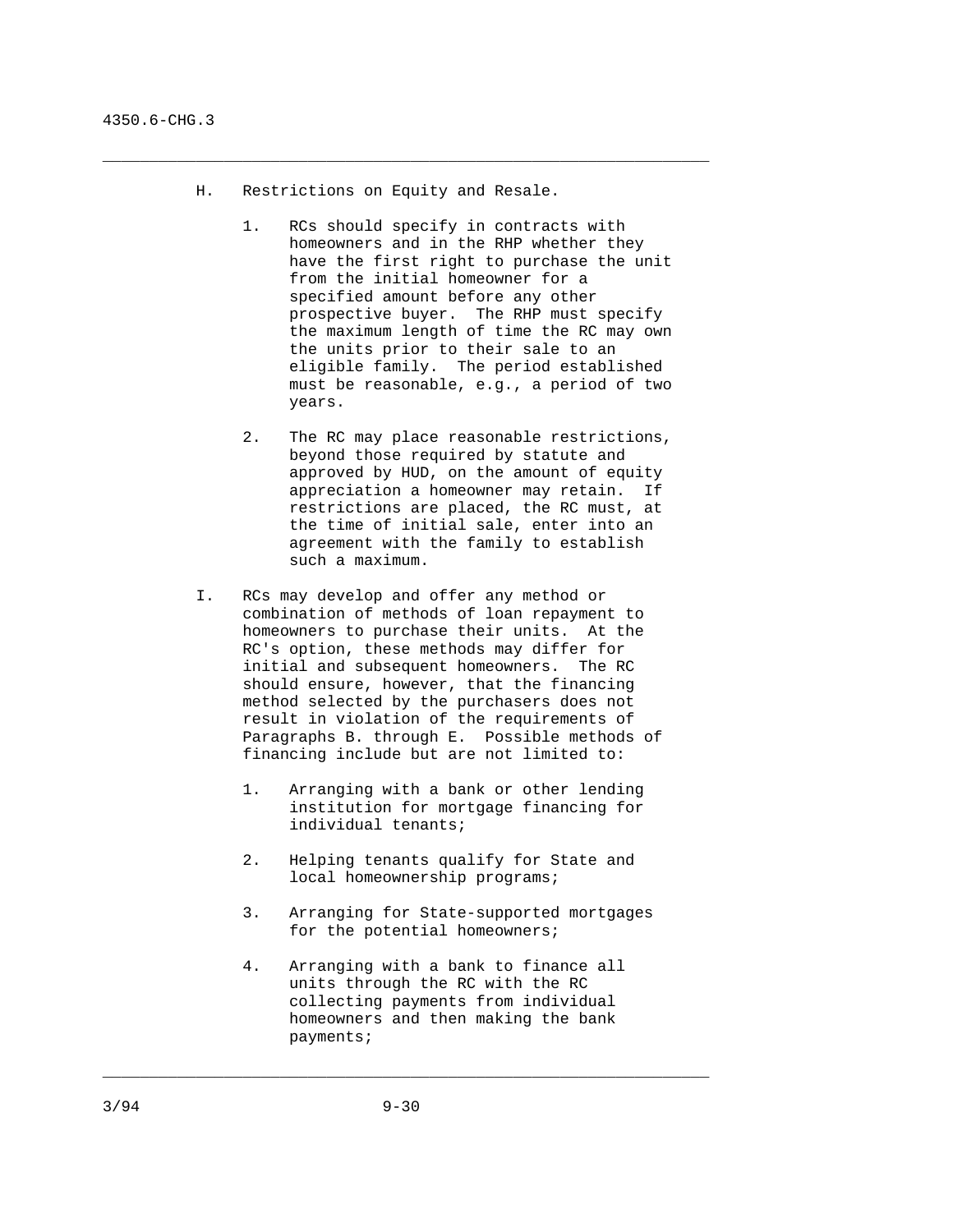5. Using proceeds and interest payments from previous sale of units to provide RC financing of all homeowner mortgages;

\_\_\_\_\_\_\_\_\_\_\_\_\_\_\_\_\_\_\_\_\_\_\_\_\_\_\_\_\_\_\_\_\_\_\_\_\_\_\_\_\_\_\_\_\_\_\_\_\_\_\_\_\_\_\_\_\_\_\_\_\_\_\_\_\_\_\_\_\_

\_\_\_\_\_\_\_\_\_\_\_\_\_\_\_\_\_\_\_\_\_\_\_\_\_\_\_\_\_\_\_\_\_\_\_\_\_\_\_\_\_\_\_\_\_\_\_\_\_\_\_\_\_\_\_\_\_\_\_\_\_\_\_\_\_

- 6. Use of Federal Agency programs for which the homeowner and property are eligible, such as HUD mortgage insurance, the Department of Veterans Affairs loan guarantees, or Farmers Home Administration financing. If the RC plans to use any of these programs, it should be certain that the discretionary aspects of their RHP do not conflict with the requirements for the specific program. For instance, if any homeowner's mortgage is to be insured by HUD under Section 203 or Section 234, the RHP must state that legal restrictions on conveyance (e.g. prohibition against the homeowner renting the unit, restrictions on sales proceeds retained by the owner, and the right of first refusal by the RC) may have to be terminated if:
	- a. The mortgage is transferred by foreclosure;
	- b. The mortgage is transferred by deed in lieu of foreclosure; or
	- c. The mortgage to the property is assigned to HUD.
- 7. Using other methods of financing depending upon the income level of the tenant or other financial criteria.
- J. RCs may use any homeowner loan repayment method or combination of methods to enable as many residents as possible to purchase units. At the RC's option, these methods may also be used for subsequent purchasers. Some suggested methods include but are not limited to:
	- 1. Subsidizing the lending institution's interest rate. The amount of subsidy would be based on the amount the homeowner may spend in accordance with Paragraph B. above. The RC should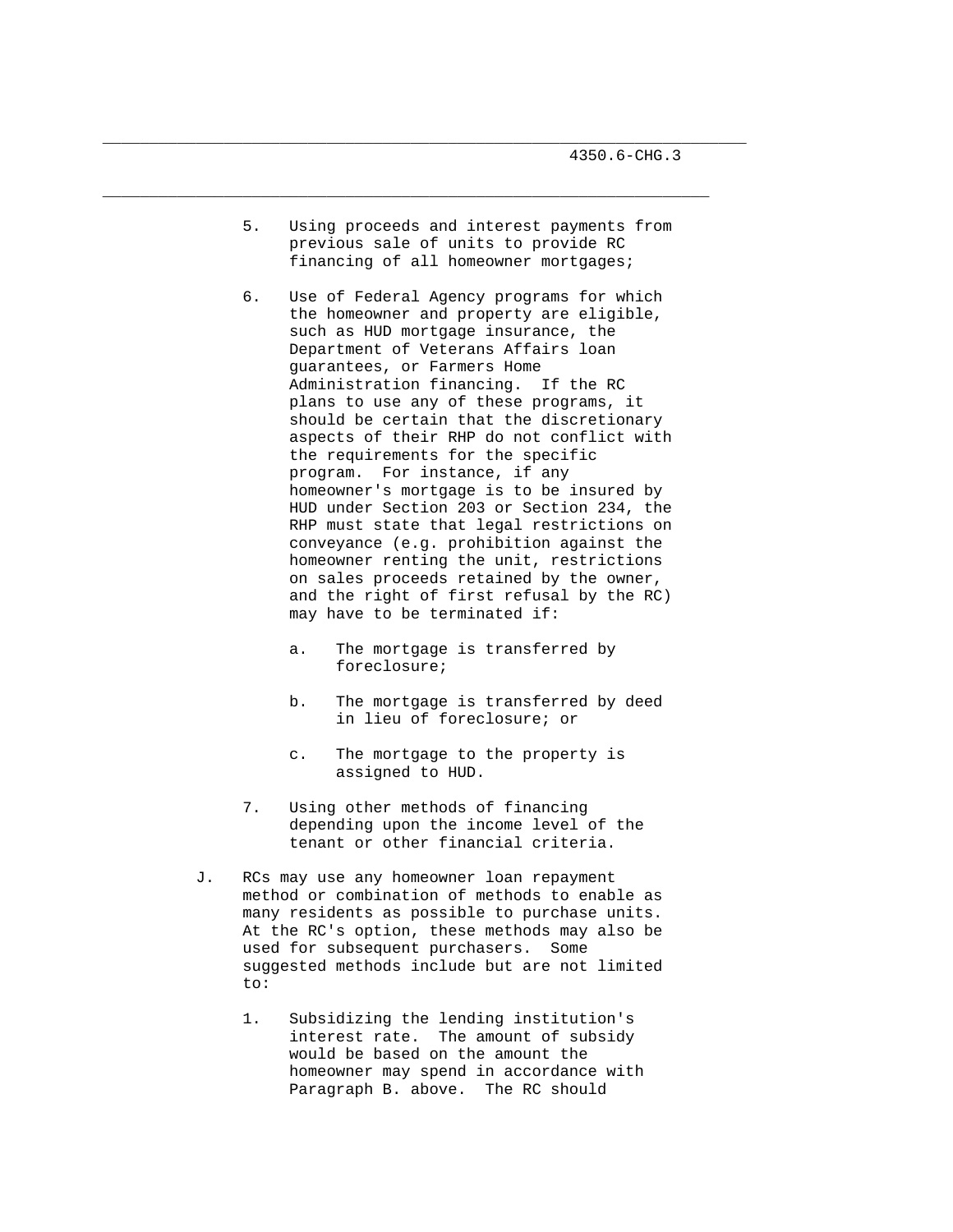\_\_\_\_\_\_\_\_\_\_\_\_\_\_\_\_\_\_\_\_\_\_\_\_\_\_\_\_\_\_\_\_\_\_\_\_\_\_\_\_\_\_\_\_\_\_\_\_\_\_\_\_\_\_\_\_\_\_\_\_\_\_\_\_\_

 $\_$  ,  $\_$  ,  $\_$  ,  $\_$  ,  $\_$  ,  $\_$  ,  $\_$  ,  $\_$  ,  $\_$  ,  $\_$  ,  $\_$  ,  $\_$  ,  $\_$  ,  $\_$  ,  $\_$  ,  $\_$  ,  $\_$  ,  $\_$  ,  $\_$  ,  $\_$  ,  $\_$  ,  $\_$  ,  $\_$  ,  $\_$  ,  $\_$  ,  $\_$  ,  $\_$  ,  $\_$  ,  $\_$  ,  $\_$  ,  $\_$  ,  $\_$  ,  $\_$  ,  $\_$  ,  $\_$  ,  $\_$  ,  $\_$  ,

\_\_\_\_\_\_\_\_\_\_\_\_\_\_\_\_\_\_\_\_\_\_\_\_\_\_\_\_\_\_\_\_\_\_\_\_\_\_\_\_\_\_\_\_\_\_\_\_\_\_\_\_\_\_\_\_\_\_\_\_\_\_\_\_\_\_\_\_\_

#### 4350.6-CHG.3

 specify whether there is a floor (e.g. one percent) below which it would not subsidize the interest rate.

- 2. Determining rates and terms for loans payable to the RC to bring the homeowner's payments to the level determined in accordance with Paragraph B. above. It is advisable that the RC not reduce the interest rate that the homeowner pays on the loan to less than one percent nor extend the amortization period beyond 40 years.
- 3. While the purchase price is determined at the time of closing the sale on the unit, the RC may, at its option, adjust interest rates based on certifications of the homeowner's income at periods specified in the RHP. If the RHP allows it, the RC may also accelerate an extended payment period if the homeowner's income increases.
- 4. The RC may provide for homeowner repayment of interest subsidized in accordance with Paragraphs 1. through 3., upon sale of the unit, if there are any funds remaining after repayment of the promissory note to HUD.
- 5. It is advisable that the RHP not allow mortgages which contain negative amortizations, balloon payments, or any other requirement which could act to the homeowner's long-term financial detriment.
- K. In the case of loans made by the RC to initial homeowners, it is recommended that the RHP establish the down payment and closing cost requirements so that they do not exceed ten percent of the homeowner's adjusted annual income, with a minimum of the \$200 earnest money deposit for initial homeowners who are current tenants. The homeowner should have the option to contribute a greater downpayment in order to increase its equity. The RC, at its option, may set the down payment and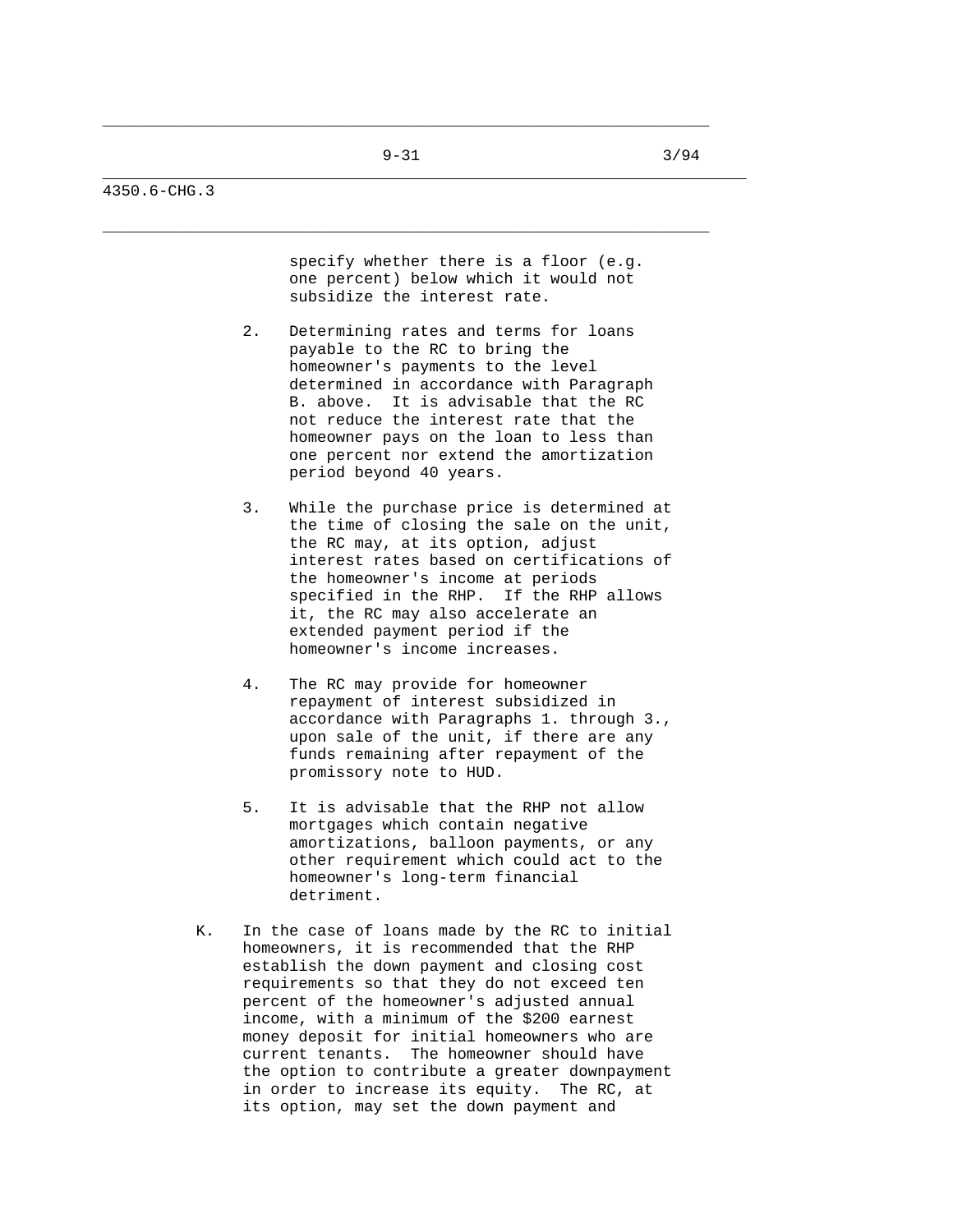closing cost guidelines for subsequent purchasers.

 $\_$  ,  $\_$  ,  $\_$  ,  $\_$  ,  $\_$  ,  $\_$  ,  $\_$  ,  $\_$  ,  $\_$  ,  $\_$  ,  $\_$  ,  $\_$  ,  $\_$  ,  $\_$  ,  $\_$  ,  $\_$  ,  $\_$  ,  $\_$  ,  $\_$  ,  $\_$  ,  $\_$  ,  $\_$  ,  $\_$  ,  $\_$  ,  $\_$  ,  $\_$  ,  $\_$  ,  $\_$  ,  $\_$  ,  $\_$  ,  $\_$  ,  $\_$  ,  $\_$  ,  $\_$  ,  $\_$  ,  $\_$  ,  $\_$  ,

| 3/94 |    | $9 - 32$                                                                                                                                                                                                                                                                                                                                                                                                                                                                                                                                                                                                                               |
|------|----|----------------------------------------------------------------------------------------------------------------------------------------------------------------------------------------------------------------------------------------------------------------------------------------------------------------------------------------------------------------------------------------------------------------------------------------------------------------------------------------------------------------------------------------------------------------------------------------------------------------------------------------|
|      |    | 4350.6-CHG.3                                                                                                                                                                                                                                                                                                                                                                                                                                                                                                                                                                                                                           |
|      | L. | All initial homeowners must sign a certified<br>statement that the unit will be used as their<br>principal residence. At the RCs option, the<br>RHP may require a similar certification from<br>subsequent purchasers.                                                                                                                                                                                                                                                                                                                                                                                                                 |
|      | М. | Restrictions on Renting the Unit.                                                                                                                                                                                                                                                                                                                                                                                                                                                                                                                                                                                                      |
|      |    | 1.<br>Initial Homeowner. The property must be<br>occupied by the initial homeowner for at<br>least 15 years from the date of purchase<br>or until the initial homeowner sells the<br>unit, whichever comes first. The unit<br>may not be leased or otherwise made<br>available to other families during this<br>period. A family is exempted from this<br>rule if it temporarily moves outside the<br>market area for employment or because of<br>an emergency. The exemption will end<br>when the emergency ceases to exist.<br>The<br>RC has the option to extend the 15-year<br>period by establishing such a policy in<br>the RHP. |
|      |    | 2.<br>Subsequent Homeowners. At its option,<br>the RC may restrict the rental of units<br>by subsequent homeowners in the RHP.                                                                                                                                                                                                                                                                                                                                                                                                                                                                                                         |
|      | N. | The RC must develop a method to keep residents<br>informed of their rights and to make sure that<br>they have the opportunity to participate in<br>the decision making process.                                                                                                                                                                                                                                                                                                                                                                                                                                                        |
|      | Ο. | The RC must determine whether they will pay<br>moving expenses for tenants who choose to move<br>rather than purchase or continue to lease a<br>unit. If they do, the RHP should specify<br>whether they will pay actual and reasonable<br>expenses for such tenants or develop a<br>schedule of relocation allowances in<br>accordance with Paragraph 9-34.E.                                                                                                                                                                                                                                                                         |
|      | Ρ. | The RC must comply with any State and local<br>government laws about cooperative housing or<br>Resident Homeownership Programs.<br>This                                                                                                                                                                                                                                                                                                                                                                                                                                                                                                |

includes any requirement that a minimum number

of residents participate in the housing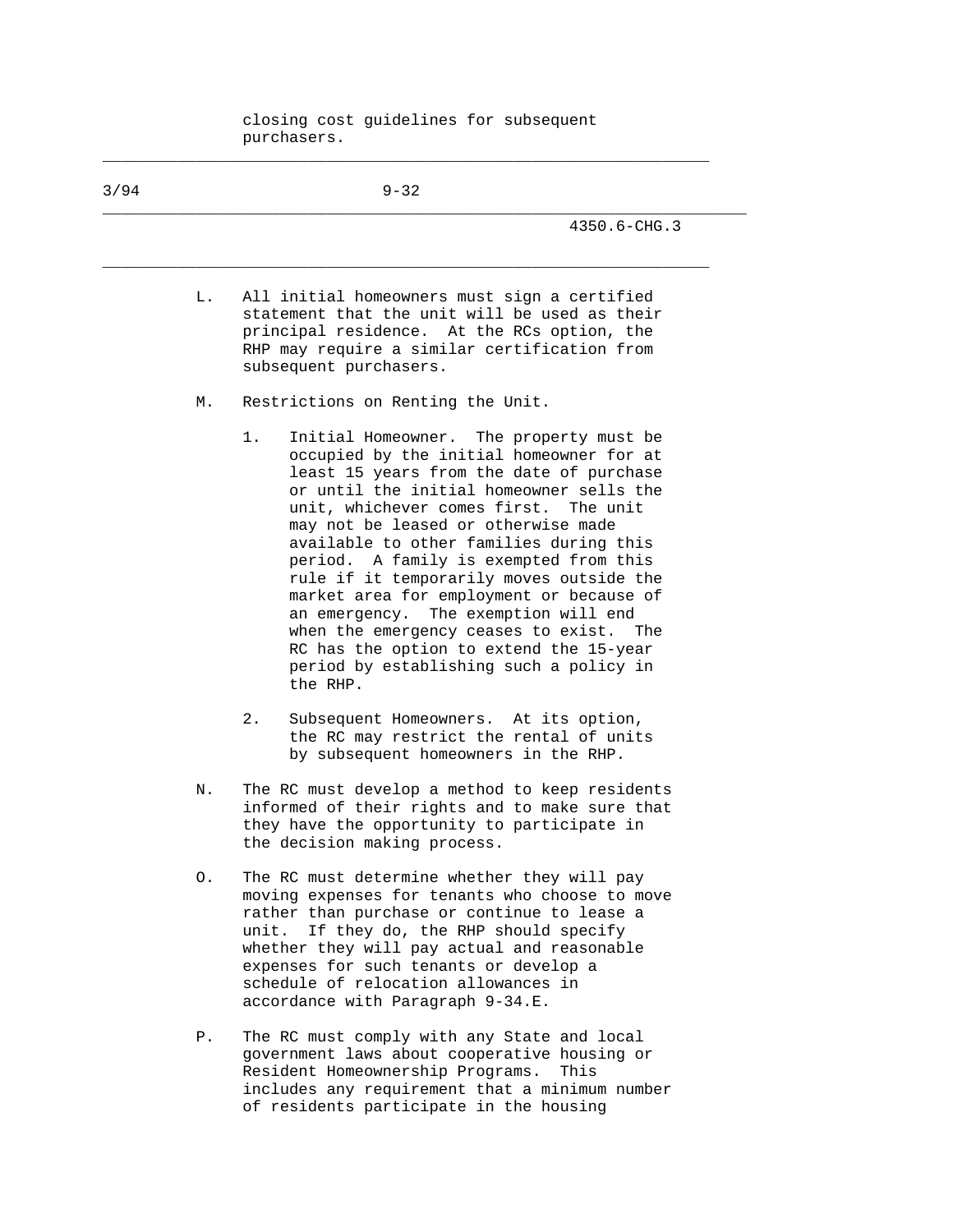program where the requirement is more stringent than HUD's.

 $\_$  ,  $\_$  ,  $\_$  ,  $\_$  ,  $\_$  ,  $\_$  ,  $\_$  ,  $\_$  ,  $\_$  ,  $\_$  ,  $\_$  ,  $\_$  ,  $\_$  ,  $\_$  ,  $\_$  ,  $\_$  ,  $\_$  ,  $\_$  ,  $\_$  ,  $\_$  ,  $\_$  ,  $\_$  ,  $\_$  ,  $\_$  ,  $\_$  ,  $\_$  ,  $\_$  ,  $\_$  ,  $\_$  ,  $\_$  ,  $\_$  ,  $\_$  ,  $\_$  ,  $\_$  ,  $\_$  ,  $\_$  ,  $\_$  ,

\_\_\_\_\_\_\_\_\_\_\_\_\_\_\_\_\_\_\_\_\_\_\_\_\_\_\_\_\_\_\_\_\_\_\_\_\_\_\_\_\_\_\_\_\_\_\_\_\_\_\_\_\_\_\_\_\_\_\_\_\_\_\_\_\_

\_\_\_\_\_\_\_\_\_\_\_\_\_\_\_\_\_\_\_\_\_\_\_\_\_\_\_\_\_\_\_\_\_\_\_\_\_\_\_\_\_\_\_\_\_\_\_\_\_\_\_\_\_\_\_\_\_\_\_\_\_\_\_\_\_\_\_\_\_ 4350.6-CHG.3

- Q. The RC must specify whether all responsibilities for the project will be turned over to a successor entity, and if so, the sales conditions which must be met prior to this event, or if the RC will continue to operate in conjunction with the Homeowners Association or other applicable entity.
- 9-13. Required Elements of a Resident Homeownership Plan (RHP). The RC must use the RHP to describe the major elements of and schedules for the development of the Resident Homeownership Program and show how each criteria will be met. Loan Management staff may use Appendix 9-1, Resident Homeownership Plan Checklist, to ensure that the RHP submission is complete and Appendices 9-2, 9-2A, and 9-2B, Forms HUD-91110, 91110-A, and 91110-B to evaluate it. The RHP must include, at a minimum:
	- A. Information About the Sale of Units to Tenants Who Reside in the Project at the Time the RC Submits Its RHP. All issues described below must be addressed:
		- 1. The type of homeownership contemplated (e.g., condominium or fee simple) along with methods and a schedule for conversion to homeownership;
		- 2. The financing arrangements for the units, including the underwriting standards and rates and terms for loans available for tenants in the various income categories;
		- 3. The methods by which eligibility for purchase and credit, other than income, will be determined;
		- 4. The down payment (with a minimum of the earnest money deposit paid by initial homeowners) and other costs to be paid by the homeowner at closing, including whether sweat equity may be used for all or part of the downpayment and how the sweat equity would be valued;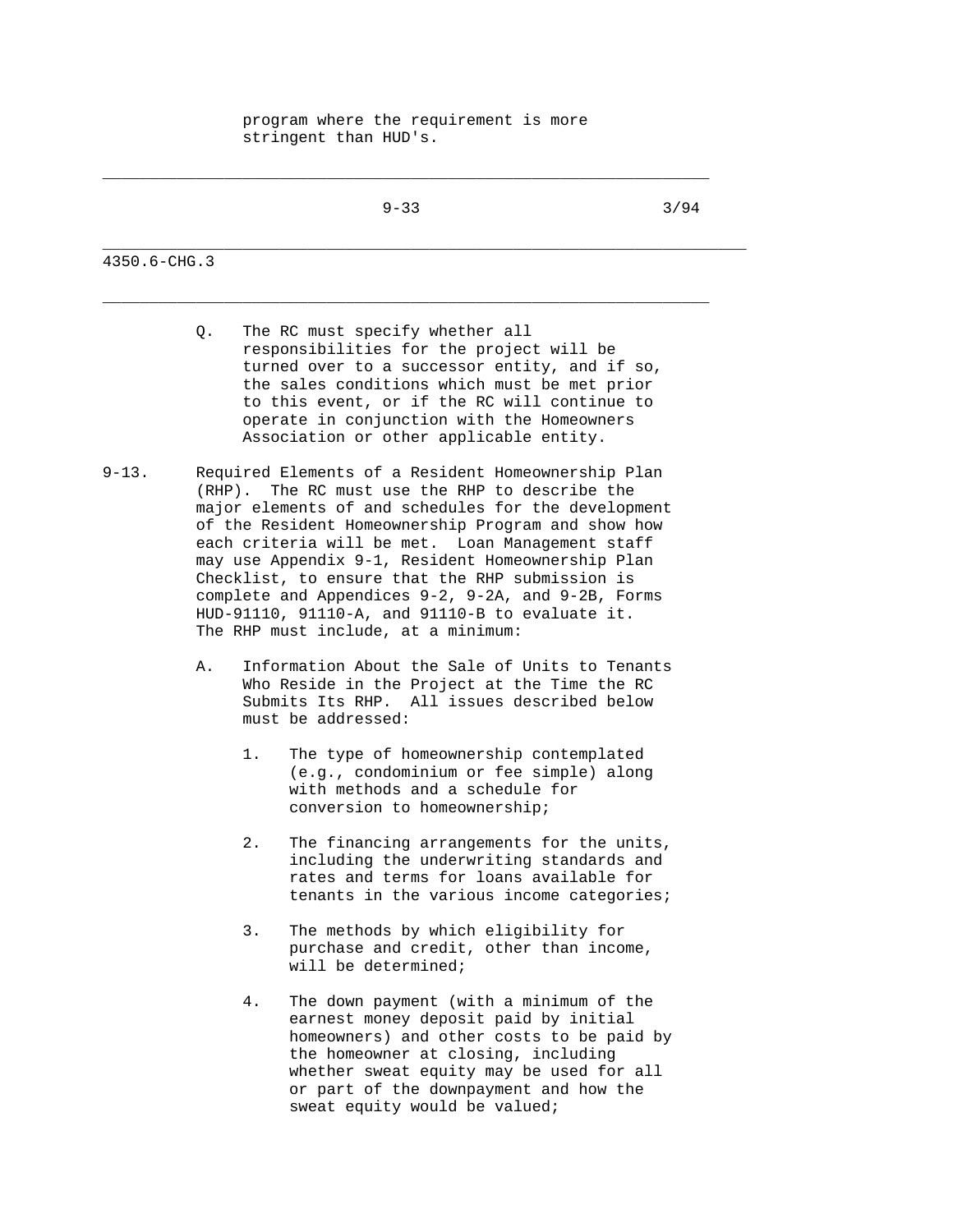5. A statement describing the monthly homeownership fees and estimates of utility costs, taxes, and insurance for each unit size;

| 3/94 |    | $9 - 34$                                                                                                                                                                                                                                                                                         |
|------|----|--------------------------------------------------------------------------------------------------------------------------------------------------------------------------------------------------------------------------------------------------------------------------------------------------|
|      |    | 4350.6-CHG.3                                                                                                                                                                                                                                                                                     |
|      |    | б.<br>An analysis of the unit purchase price<br>for each potential initial homeowner,<br>given anticipated fees in accordance with<br>Paragraph 5. above and methods of<br>financing, underwriting standards, and<br>other considerations, in accordance with<br>Paragraphs 2. through 4. above; |
|      |    | 7.<br>The number of existing residents who wish<br>and are eligible to purchase;                                                                                                                                                                                                                 |
|      |    | 8.<br>Documentation that current tenants who<br>wish to purchase units will be able to<br>purchase in the proportions required by<br>the RHP in accordance with Paragraph<br>$9-12.D.2.i and$                                                                                                    |
|      |    | 9.<br>Identification of the actual proportions<br>of initial homeowners in the three income<br>categories intending to purchase units<br>consistent with Paragraph 9-12.E.                                                                                                                       |
|      | B. | Information about Marketing Unsold Units.                                                                                                                                                                                                                                                        |
|      |    | How vacant units will be marketed to<br>$1$ .<br>achieve the required tenant income<br>profile in accordance with Paragraph<br>$9 - 12.E.$                                                                                                                                                       |
|      |    | 2.<br>A workable sales schedule;                                                                                                                                                                                                                                                                 |
|      |    | An Affirmative Fair Housing Marketing<br>3.<br>Plan <sub>i</sub>                                                                                                                                                                                                                                 |
|      |    | 4.<br>Credit and income requirements potential<br>purchasers must meet in order to qualify<br>for a loan;                                                                                                                                                                                        |
|      |    | 5.<br>Any preferences other than those required<br>by Paragraph 9-12.D.2. and E.; and                                                                                                                                                                                                            |
|      |    | Whether financing and other factors<br>б.                                                                                                                                                                                                                                                        |

described in Paragraph A. above will be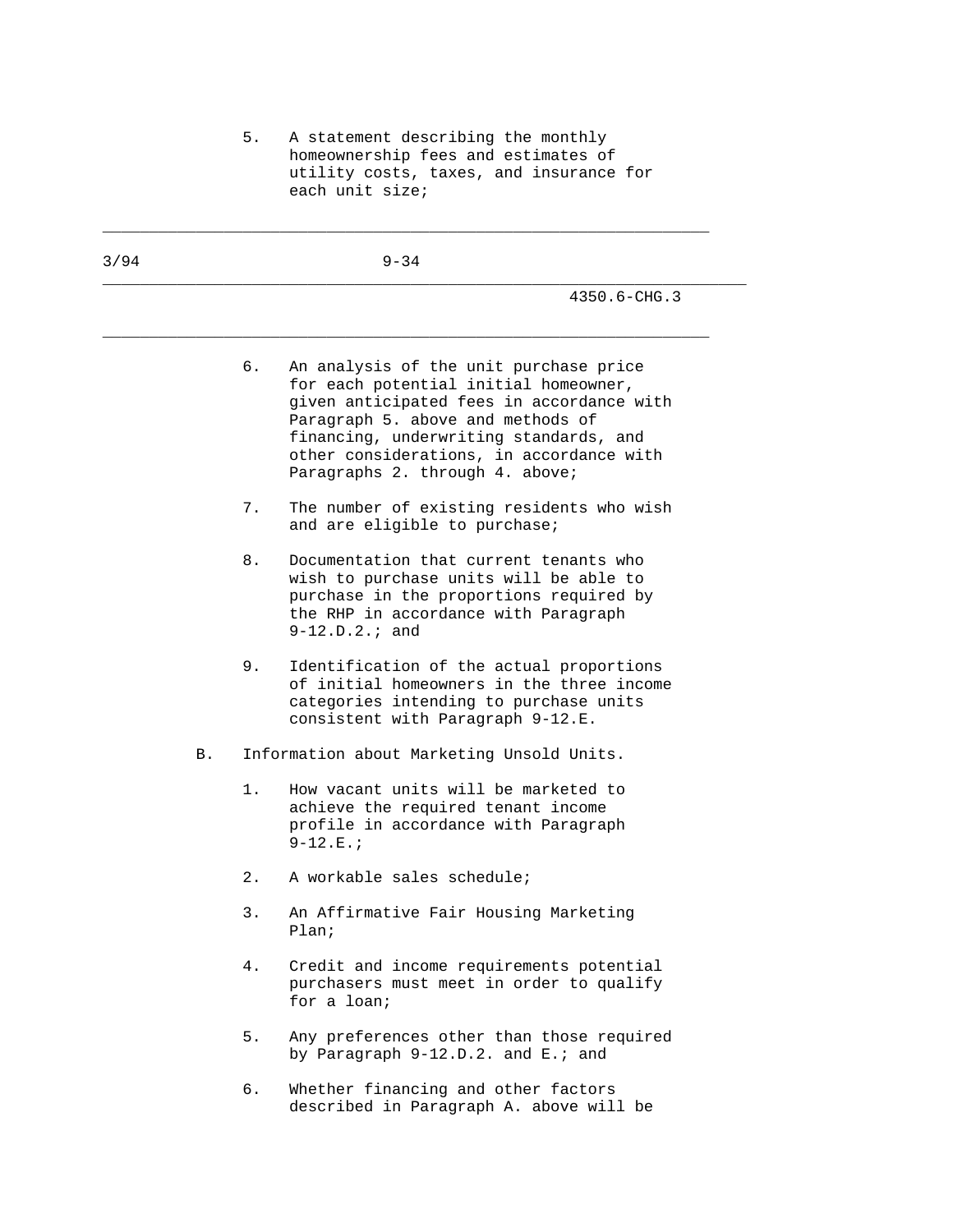|              | the same or different for non-resident                                                                                                                                                                                                                                                                                                                     |  |
|--------------|------------------------------------------------------------------------------------------------------------------------------------------------------------------------------------------------------------------------------------------------------------------------------------------------------------------------------------------------------------|--|
|              | initial purchasers.                                                                                                                                                                                                                                                                                                                                        |  |
| $C$ .        | Considerations for Non-purchasing tenants.                                                                                                                                                                                                                                                                                                                 |  |
|              | 1.<br>Anticipated number of tenants requesting<br>relocation assistance;                                                                                                                                                                                                                                                                                   |  |
|              | $9 - 35$<br>3/94                                                                                                                                                                                                                                                                                                                                           |  |
| 4350.6-CHG.3 |                                                                                                                                                                                                                                                                                                                                                            |  |
|              | 2.<br>What relocation expenses will be provided<br>in accordance with Paragraph 9-34.E.;                                                                                                                                                                                                                                                                   |  |
|              | 3.<br>Determination of rents in the project if<br>non-purchasing tenants do not relocate in<br>accordance with Paragraph 9-34.C. and D.;                                                                                                                                                                                                                   |  |
|              | 4.<br>Developing phased-in rents for<br>non-purchasing tenants in accordance with<br>guidelines in Chapter 8, Paragraph<br>$8 - 18.A.7.7$                                                                                                                                                                                                                  |  |
|              | 5.<br>Eligibility of non-purchasing tenants for<br>Section 8 rental assistance, whether they<br>remain or relocate; and                                                                                                                                                                                                                                    |  |
|              | б.<br>Nondiscrimination counseling to<br>familiarize non-purchasing tenants with<br>opportunities to select replacement<br>dwellings from a full range of<br>neighborhoods within the housing market<br>area; their rights under the Fair Housing<br>Act and other applicable Civil Rights<br>laws; and how to search for suitable<br>replacement housing. |  |
| $D$ .        | Financial Considerations:                                                                                                                                                                                                                                                                                                                                  |  |
|              | 1.<br>The amount of grant funds requested from<br>HUD;                                                                                                                                                                                                                                                                                                     |  |
|              | $2$ .<br>The amount of funds requested from State<br>and local governments or other sources;                                                                                                                                                                                                                                                               |  |
|              | 3.<br>The anticipated waivers or abatements in<br>taxes or other charges;                                                                                                                                                                                                                                                                                  |  |
|              | 4.<br>The provision of free or reduced price<br>services to be provided by local<br>organizations or other anticipated means<br>of saving expenses. All such funding,                                                                                                                                                                                      |  |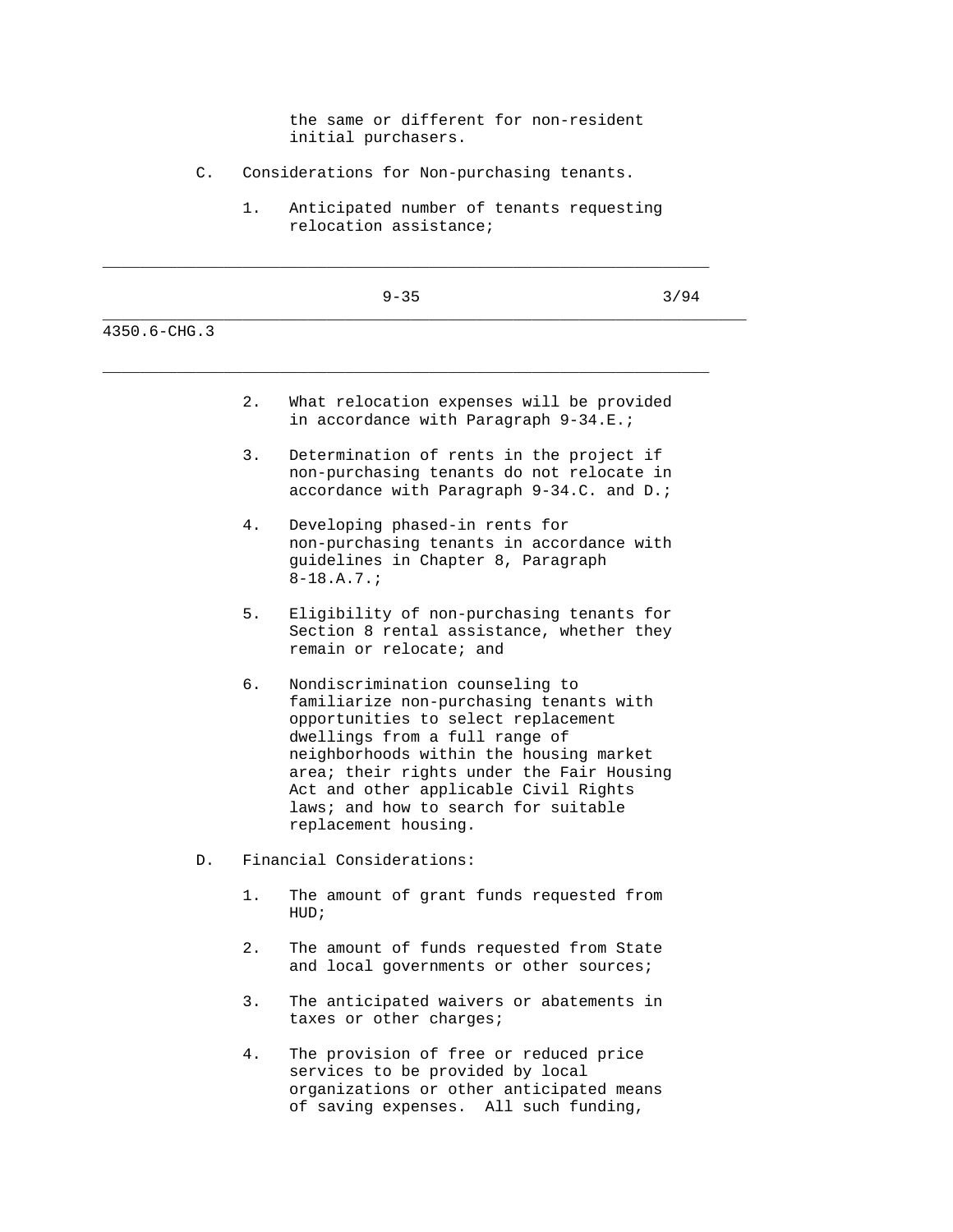abated expenses or the provision of free services, must be documented and guaranteed for a minimum of five years;

 5. Funds, received as technical assistance grants by either the RC or nonprofit organization, which may be used to offset eligible expenses;

\_\_\_\_\_\_\_\_\_\_\_\_\_\_\_\_\_\_\_\_\_\_\_\_\_\_\_\_\_\_\_\_\_\_\_\_\_\_\_\_\_\_\_\_\_\_\_\_\_\_\_\_\_\_\_\_\_\_\_\_\_\_\_\_\_

| 3/94 |     | $9 - 36$                                                                                                                                                                                                      |
|------|-----|---------------------------------------------------------------------------------------------------------------------------------------------------------------------------------------------------------------|
|      |     | 4350.6-CHG.3                                                                                                                                                                                                  |
|      | б.  | The anticipated use of:                                                                                                                                                                                       |
|      |     | HUD grant funds;<br>$a$ .                                                                                                                                                                                     |
|      |     | Funds from State and local<br>b.<br>governments;                                                                                                                                                              |
|      |     | Proceeds from the sales price and<br>$\mathsf{C}$ .<br>interest payments of units to<br>initial purchasers consistent with<br>Paragraph 9-12.F.;                                                              |
|      |     | d.<br>Technical assistance grants; and                                                                                                                                                                        |
|      |     | Any other funds received pursuant to<br>е.<br>Paragraphs 3, 4, and 5 above.                                                                                                                                   |
|      | 7.  | Organizational costs;                                                                                                                                                                                         |
|      | 8.  | Documented costs for training and other<br>technical assistance;                                                                                                                                              |
|      | 9.  | The RC's acquisition costs for the<br>project:                                                                                                                                                                |
|      | 10. | A summary of cost estimates for major<br>rehabilitation activities to be carried<br>out, including repairs, replacements and<br>improvements as well as any costs for<br>temporary relocation activities;     |
|      | 11. | Anticipated homeownership fees, what the<br>fees pay for, a description of how they<br>are allocated to various unit types, and<br>estimates, with documentation, of other<br>costs to be paid by homeowners; |
|      | 12. | A statement as to responsibility for                                                                                                                                                                          |

 payment of taxes, insurance, and utility bills for the individual units; and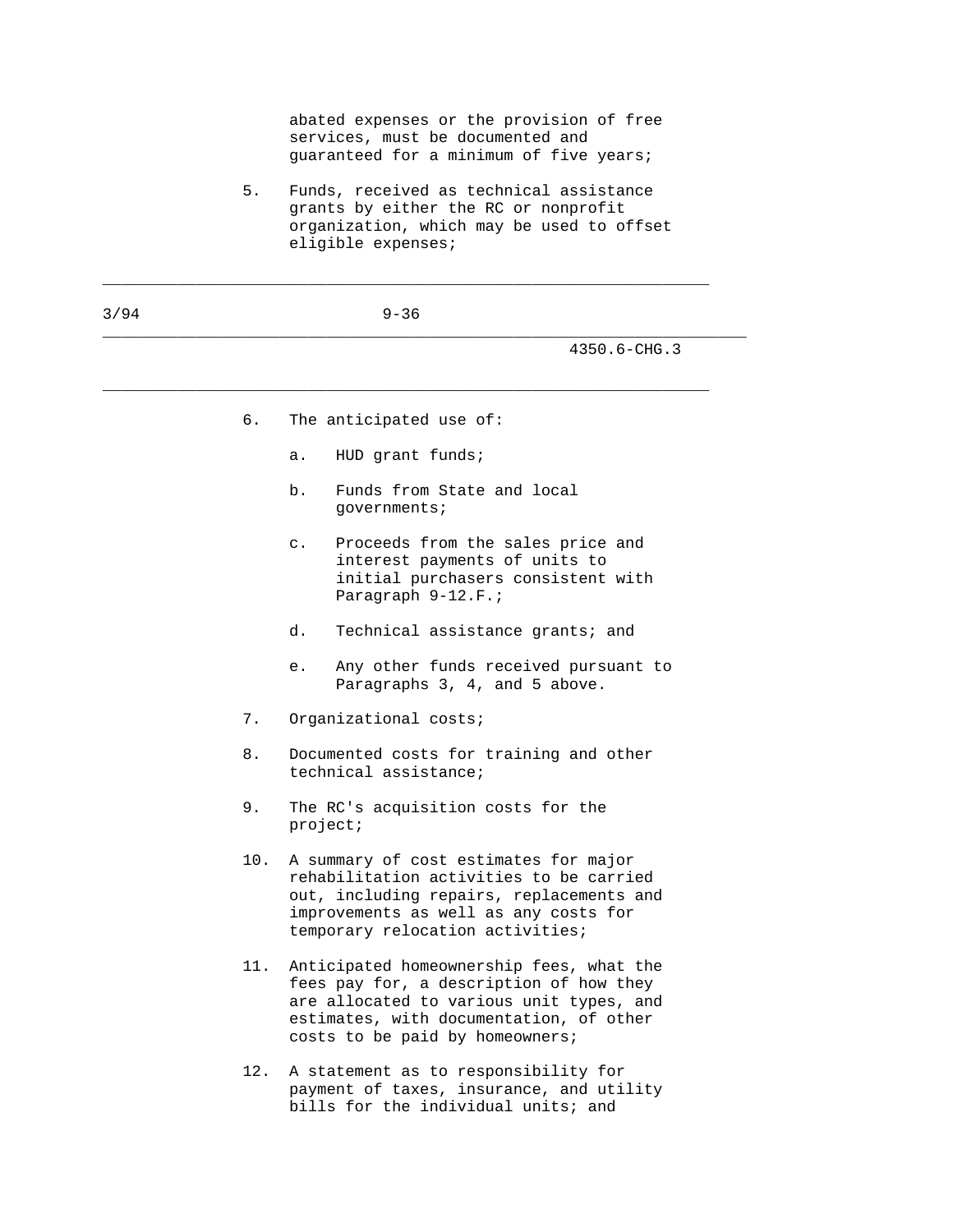13. Proforma cash flow analyses for the four years after RHP approval. This proforma must reflect the financial feasibility and viability of the Resident Homeownership Program, taking into account any rental activity resulting from non-purchasing tenants of the project.

\_\_\_\_\_\_\_\_\_\_\_\_\_\_\_\_\_\_\_\_\_\_\_\_\_\_\_\_\_\_\_\_\_\_\_\_\_\_\_\_\_\_\_\_\_\_\_\_\_\_\_\_\_\_\_\_\_\_\_\_\_\_\_\_\_

|              |    |                          | $9 - 37$ |                                                                                                                                                                                         | 3/94 |
|--------------|----|--------------------------|----------|-----------------------------------------------------------------------------------------------------------------------------------------------------------------------------------------|------|
| 4350.6-CHG.3 |    |                          |          |                                                                                                                                                                                         |      |
|              | a. |                          |          | Homeownership Activities.                                                                                                                                                               |      |
|              |    | i.<br>Project Operation. |          |                                                                                                                                                                                         |      |
|              |    |                          | (a)      | Income from homeownership<br>fees, laundry and any<br>other sources;                                                                                                                    |      |
|              |    |                          | (b)      | Expenses for operating the<br>project including<br>maintenance,<br>administrative costs,<br>utilities, taxes,<br>insurance, deposits to a<br>reserve for replacement<br>account:        |      |
|              |    | ii. I                    |          | Unit Purchases and Sales.                                                                                                                                                               |      |
|              |    |                          | (a)      | Income from the sale of<br>units:                                                                                                                                                       |      |
|              |    |                          | (b)      | Payment to HUD of 50<br>percent of the net<br>proceeds from the sale of<br>units to initial<br>purchasers, in accordance<br>with Paragraph 9-12.F.1.;<br>and                            |      |
|              |    |                          | (c)      | Expenses for purchase of<br>units, homebuyer interest<br>subsidies, orientation of<br>new homeowners, and other<br>expenses which are unique<br>to a Resident<br>Homeownership Program; |      |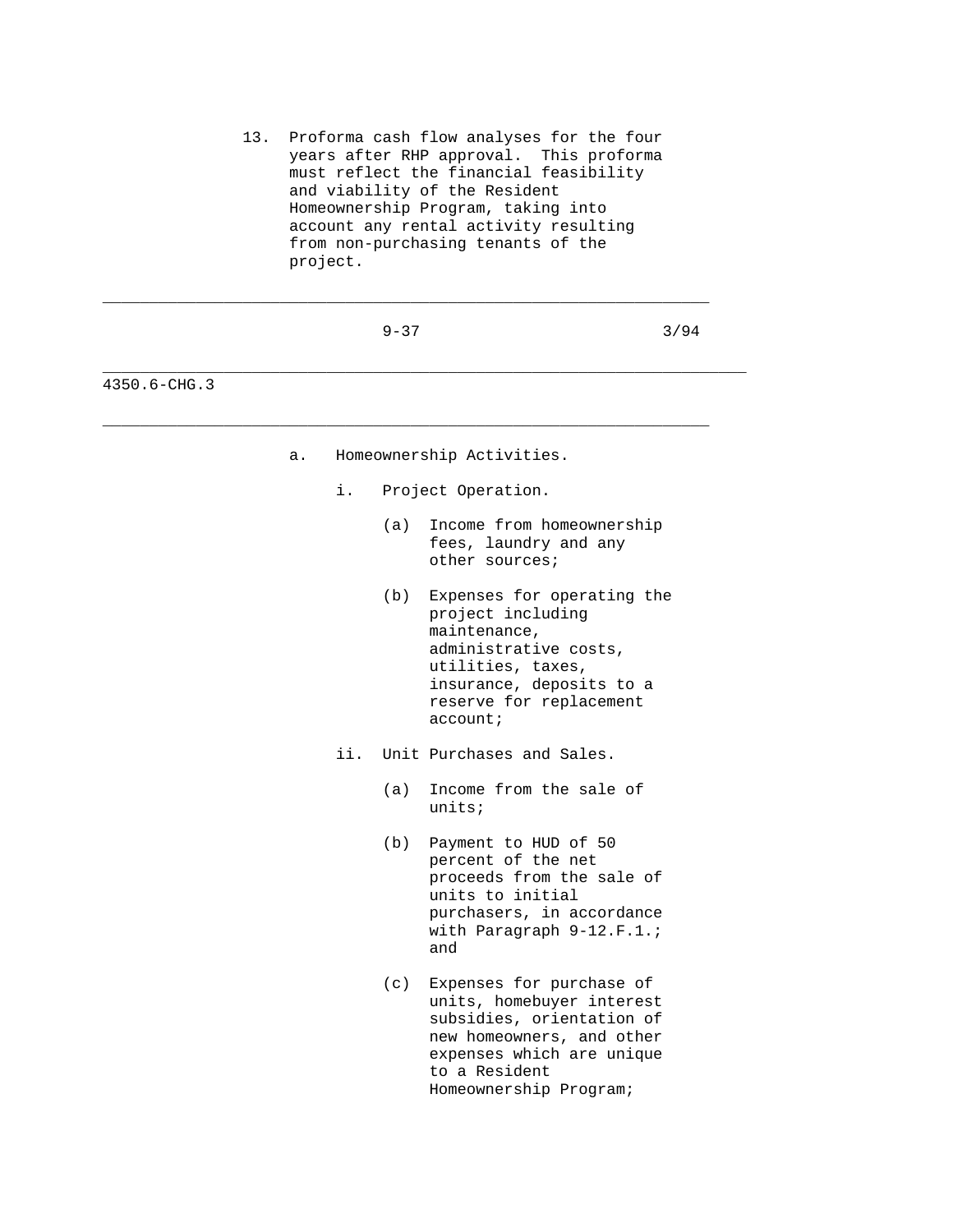- b. Rental Income and Expenses.
	- i. Proportionate share of income and expenses from the rental portions of the operating budget. The budgets should show decreases in the rental portion and increases in the homeownership portion over the four-year period in accordance with the anticipated sales schedule; and
- 3/94 9-38

 $\_$  ,  $\_$  ,  $\_$  ,  $\_$  ,  $\_$  ,  $\_$  ,  $\_$  ,  $\_$  ,  $\_$  ,  $\_$  ,  $\_$  ,  $\_$  ,  $\_$  ,  $\_$  ,  $\_$  ,  $\_$  ,  $\_$  ,  $\_$  ,  $\_$  ,  $\_$  ,  $\_$  ,  $\_$  ,  $\_$  ,  $\_$  ,  $\_$  ,  $\_$  ,  $\_$  ,  $\_$  ,  $\_$  ,  $\_$  ,  $\_$  ,  $\_$  ,  $\_$  ,  $\_$  ,  $\_$  ,  $\_$  ,  $\_$  ,

\_\_\_\_\_\_\_\_\_\_\_\_\_\_\_\_\_\_\_\_\_\_\_\_\_\_\_\_\_\_\_\_\_\_\_\_\_\_\_\_\_\_\_\_\_\_\_\_\_\_\_\_\_\_\_\_\_\_\_\_\_\_\_\_\_

\_\_\_\_\_\_\_\_\_\_\_\_\_\_\_\_\_\_\_\_\_\_\_\_\_\_\_\_\_\_\_\_\_\_\_\_\_\_\_\_\_\_\_\_\_\_\_\_\_\_\_\_\_\_\_\_\_\_\_\_\_\_\_\_\_\_\_\_\_

- c. Any anticipated relocation costs for non-purchasing tenants.
- E. Relocation Information.
	- 1. An estimate of the number of tenants who plan to relocate and, if the RHP provides for relocation assistance, the estimated cost for such relocation determined in accordance with Paragraph 9-34.
	- 2. An estimate of the number of nonpurchasing tenants who plan to remain as renters but who must temporarily relocate during the rehabilitation work, the estimated cost of temporary relocation, and the availability of temporary relocation resources.
- F. Rehabilitation Information.
	- 1. Expected scope of rehabilitation with justification for any rehabilitation over and above that required by the Preservation Capital Needs Assessment; and
	- 2. Details on how the rehabilitation will be accomplished.
- G. The expected scope of technical assistance, training and counseling for the RCs, homebuyers, and nonpurchasing tenants.
- H. Requirements for Resale of Units.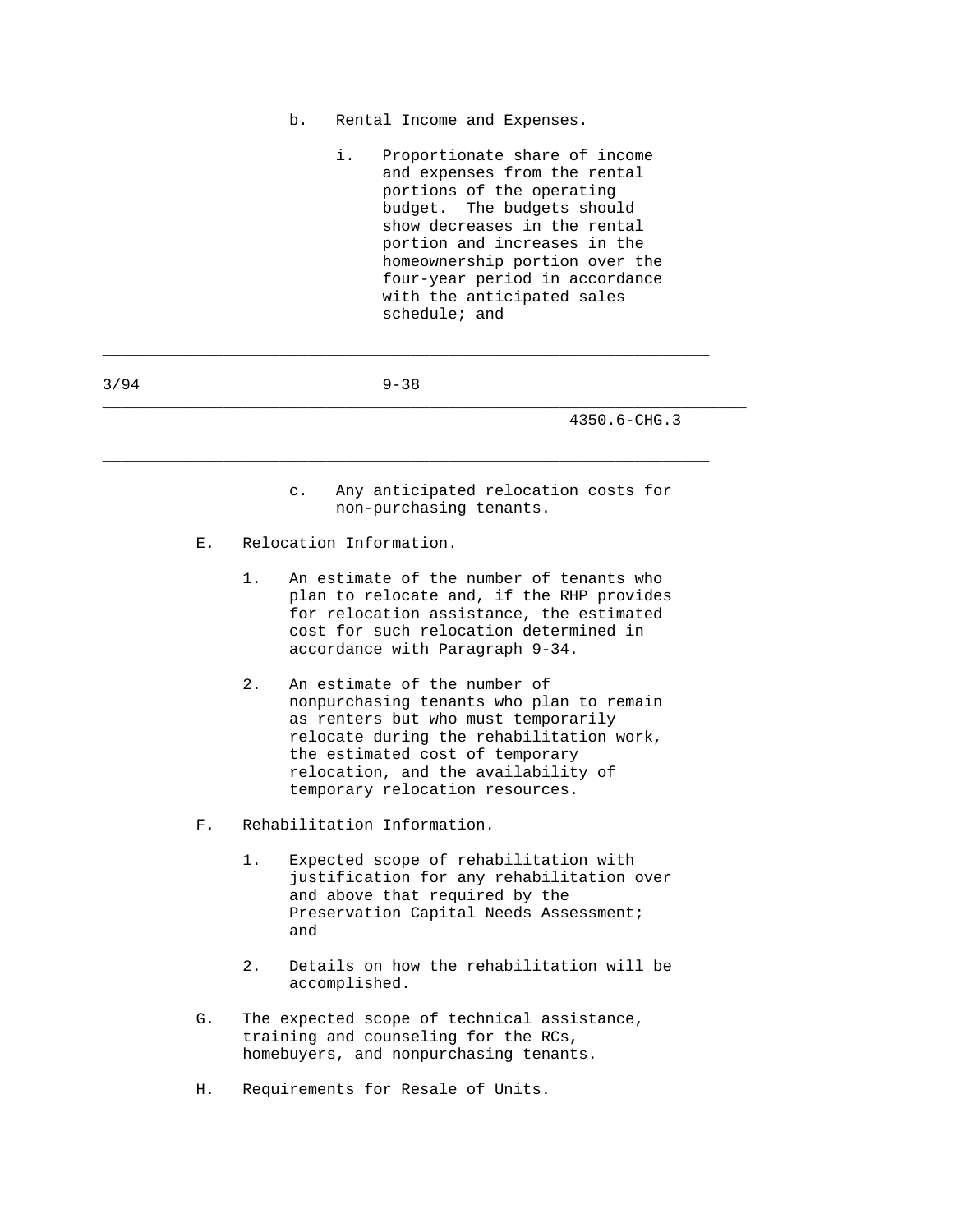- 1. Any restrictions on resale by homeowners over and above those specified in Paragraph 9-35 and any restrictions on homeowners' equity, over and above those specified for the first six years of homeownership in Paragraph 9-36.A.1.c.
- 2. Any differences in other parameters between those established for initial homeowners and subsequent homeowners, e.g., establishment of purchase price, downpayments, and financing. If the RC is not establishing a condition for any of the parameters for subsequent homeowners, that fact must be stated.

 $\_$  ,  $\_$  ,  $\_$  ,  $\_$  ,  $\_$  ,  $\_$  ,  $\_$  ,  $\_$  ,  $\_$  ,  $\_$  ,  $\_$  ,  $\_$  ,  $\_$  ,  $\_$  ,  $\_$  ,  $\_$  ,  $\_$  ,  $\_$  ,  $\_$  ,  $\_$  ,  $\_$  ,  $\_$  ,  $\_$  ,  $\_$  ,  $\_$  ,  $\_$  ,  $\_$  ,  $\_$  ,  $\_$  ,  $\_$  ,  $\_$  ,  $\_$  ,  $\_$  ,  $\_$  ,  $\_$  ,  $\_$  ,  $\_$  ,

\_\_\_\_\_\_\_\_\_\_\_\_\_\_\_\_\_\_\_\_\_\_\_\_\_\_\_\_\_\_\_\_\_\_\_\_\_\_\_\_\_\_\_\_\_\_\_\_\_\_\_\_\_\_\_\_\_\_\_\_\_\_\_\_\_\_\_\_\_

- $9-39$   $3/94$ 
	- I. A tenant income profile representing the tenants who resided in the project on the date of RHP submission and pursuant to Paragraph 9-12.E. This profile will be used for two purposes:
		- 1. To designate the percentage of initial homeowners who must fall into each income category;
		- 2. To designate the percentage of tenants who must fall into each income category in accordance with the requirements of Paragraph 8-18.A.3. For the remaining useful life of the project, any new tenants must be selected to fulfill the tenant profile requirements.
	- J. Copies of all forms, guidelines, worksheets, and contracts developed to implement the Resident Homeownership Program and all other documents required to justify elements of the RHP.
	- K. A proposed method for submitting any applicable forms, annual reports, and audits to HUD to demonstrate compliance with Federal regulations.
	- L. Information about the Management of the Project.
		- 1. A Management Plan detailing all aspects of management including: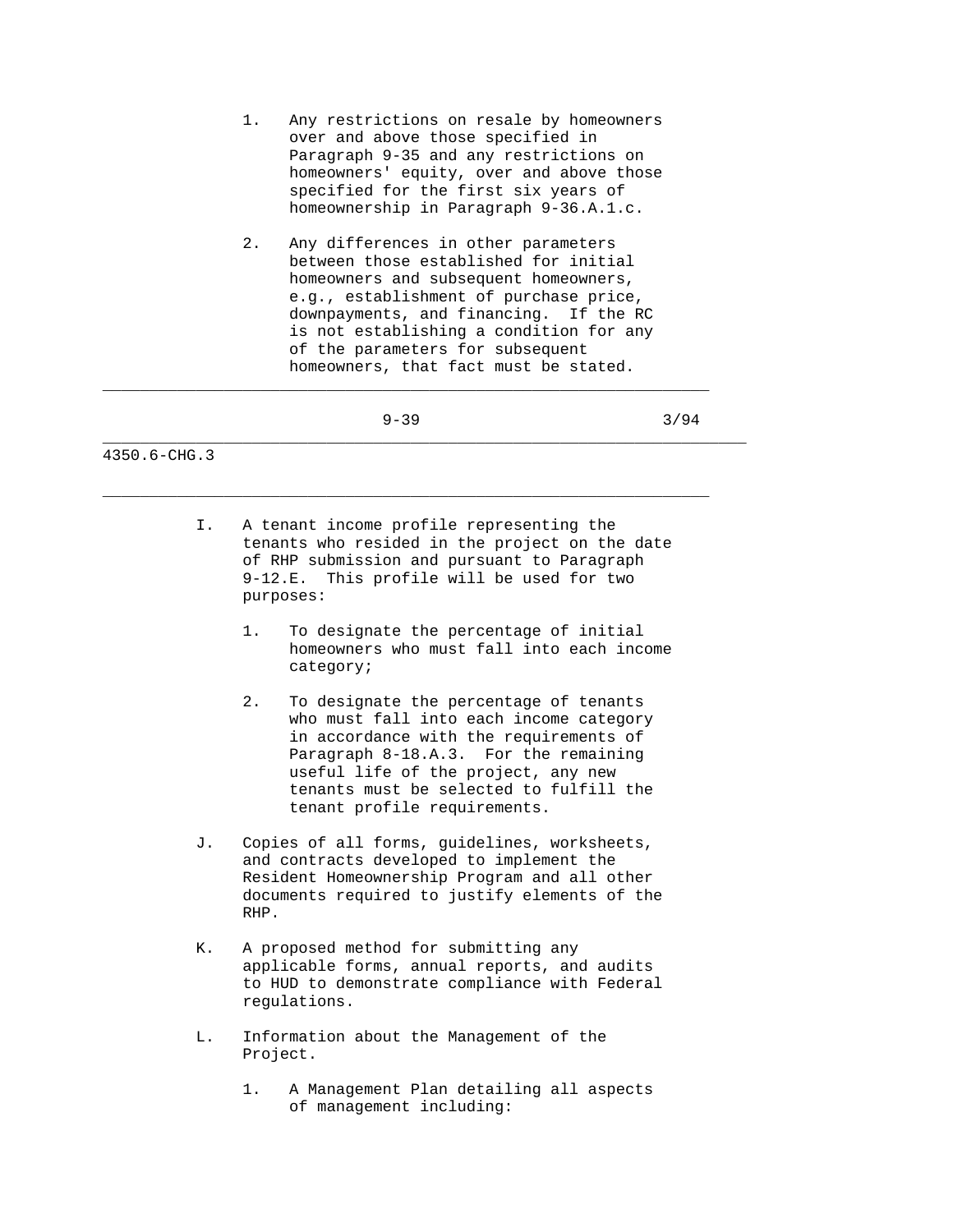|      |       | а. | Whether the project will have a<br>resident manager and, if so, the<br>resident manager's duties and<br>remuneration; and                                                                                                                                                                                         |
|------|-------|----|-------------------------------------------------------------------------------------------------------------------------------------------------------------------------------------------------------------------------------------------------------------------------------------------------------------------|
|      |       | b. | The different methods that will be<br>used to manage the homeownership and<br>rental components of the project;                                                                                                                                                                                                   |
|      | $2$ . |    | Management Agent                                                                                                                                                                                                                                                                                                  |
|      |       | а. | If the RC is the management agent,<br>the RHP must contain evidence that<br>it has managed the property<br>effectively and efficiently for at<br>least three years; or                                                                                                                                            |
| 3/94 |       |    | $9 - 40$                                                                                                                                                                                                                                                                                                          |
|      |       |    | 4350.6-CHG.3                                                                                                                                                                                                                                                                                                      |
|      |       | b. | If a nonprofit organization is the<br>management agent, the RHP must<br>contain:                                                                                                                                                                                                                                  |
|      |       |    | i.<br>The name and address of the<br>nonprofit organization or<br>public agent selected to manage<br>the property and support<br>documents that reflect the<br>qualifying experience it has to<br>meet the standards in HUD<br>Handbook 4381.5, Management<br>Documents, Agent and Fees,<br>Chapter 2, Section I; |
|      |       |    | ii.<br>An executed contract between<br>the RC and the management<br>agent, contingent upon HUD's<br>approval; and                                                                                                                                                                                                 |
|      |       |    | iii. A statement confirming that the<br>RC will retain primary<br>responsibility to handle and<br>resolve problems such as<br>regaining control of a unit if<br>the homeowner moves or if the<br>unit becomes uninhabitable.                                                                                      |
|      |       | с. | If the nonprofit organization<br>contracts with a profit-motivated<br>management agent, the RHP must<br>contain:                                                                                                                                                                                                  |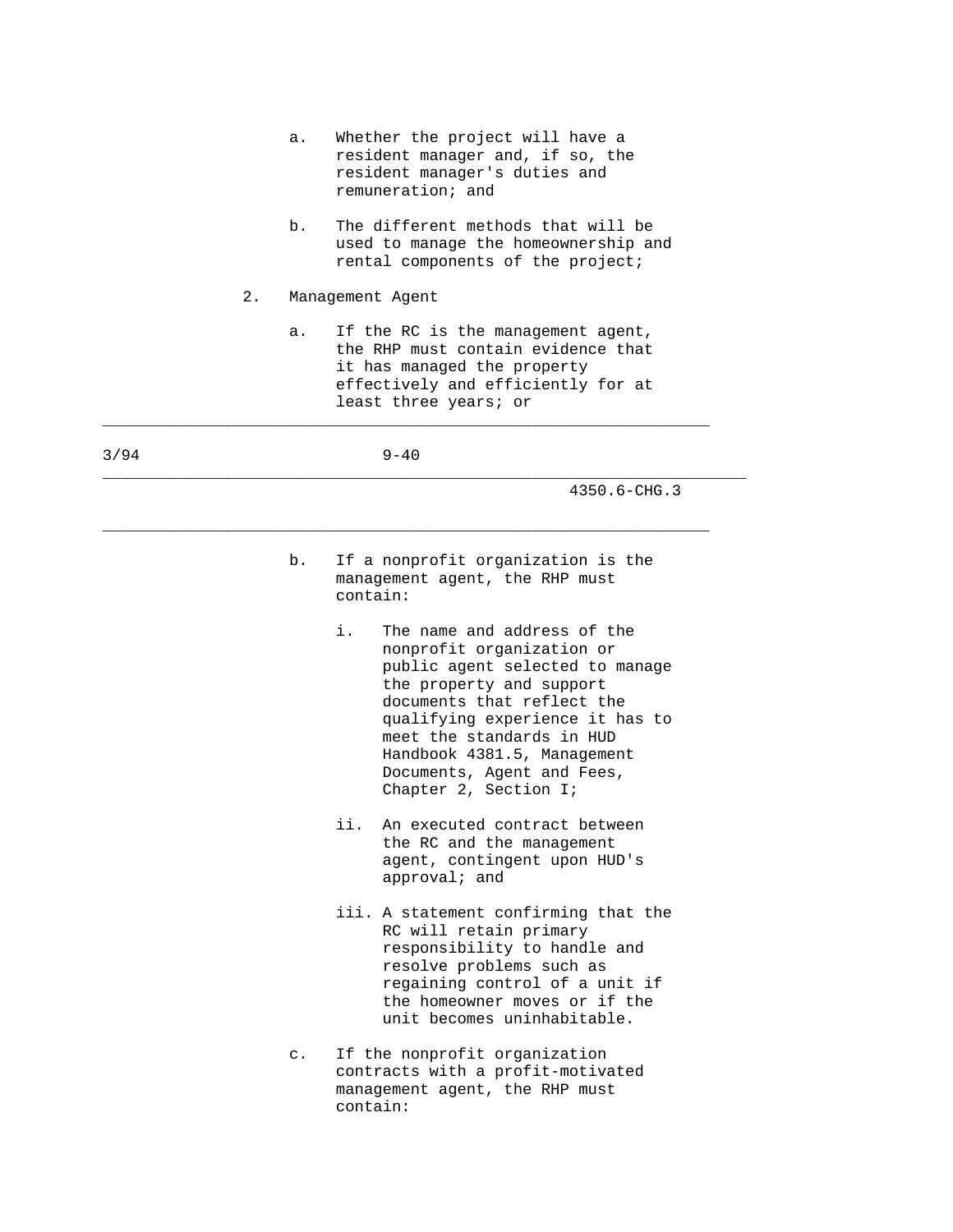- i. The name and address of the profit-motivated management agent selected to manage the property and support documents that reflect the qualifying experience it has to meet the standards in HUD Handbook 4381.5, Management Documents, Agent and Fees, Chapter 2, Section I;
- ii. An executed contract between the nonprofit organization, RC and the profit-motivated management agent, contingent upon HUD's approval; and

 $\_$  ,  $\_$  ,  $\_$  ,  $\_$  ,  $\_$  ,  $\_$  ,  $\_$  ,  $\_$  ,  $\_$  ,  $\_$  ,  $\_$  ,  $\_$  ,  $\_$  ,  $\_$  ,  $\_$  ,  $\_$  ,  $\_$  ,  $\_$  ,  $\_$  ,  $\_$  ,  $\_$  ,  $\_$  ,  $\_$  ,  $\_$  ,  $\_$  ,  $\_$  ,  $\_$  ,  $\_$  ,  $\_$  ,  $\_$  ,  $\_$  ,  $\_$  ,  $\_$  ,  $\_$  ,  $\_$  ,  $\_$  ,  $\_$  ,

\_\_\_\_\_\_\_\_\_\_\_\_\_\_\_\_\_\_\_\_\_\_\_\_\_\_\_\_\_\_\_\_\_\_\_\_\_\_\_\_\_\_\_\_\_\_\_\_\_\_\_\_\_\_\_\_\_\_\_\_\_\_\_\_\_

\_\_\_\_\_\_\_\_\_\_\_\_\_\_\_\_\_\_\_\_\_\_\_\_\_\_\_\_\_\_\_\_\_\_\_\_\_\_\_\_\_\_\_\_\_\_\_\_\_\_\_\_\_\_\_\_\_\_\_\_\_\_\_\_\_\_\_\_\_

 $9-41$  3/94

- iii. A statement confirming that the RC will retain primary responsibility to handle and resolve problems such as regaining control of a unit if the homeowner moves or if the unit becomes uninhabitable.
- M. The Policy for Repurchasing and Sale of Units.
	- 1. The RC may pursue several options when purchasing units from homeowners who wish to sell, including purchasing all units and reselling them, serving as the buyer of last resort for unsold units, or maintaining the right of first refusal for the purchase of units. If the last option is chosen, the RC must describe the guidelines it will use to make the decision to purchase or not.
	- 2. The RC must describe the method by which it will establish the purchase and selling price for units which it purchases.
	- 3. The RC must describe guidelines for future marketing of such units to ensure that any units it buys are resold to an eligible family, in accordance with the RHP.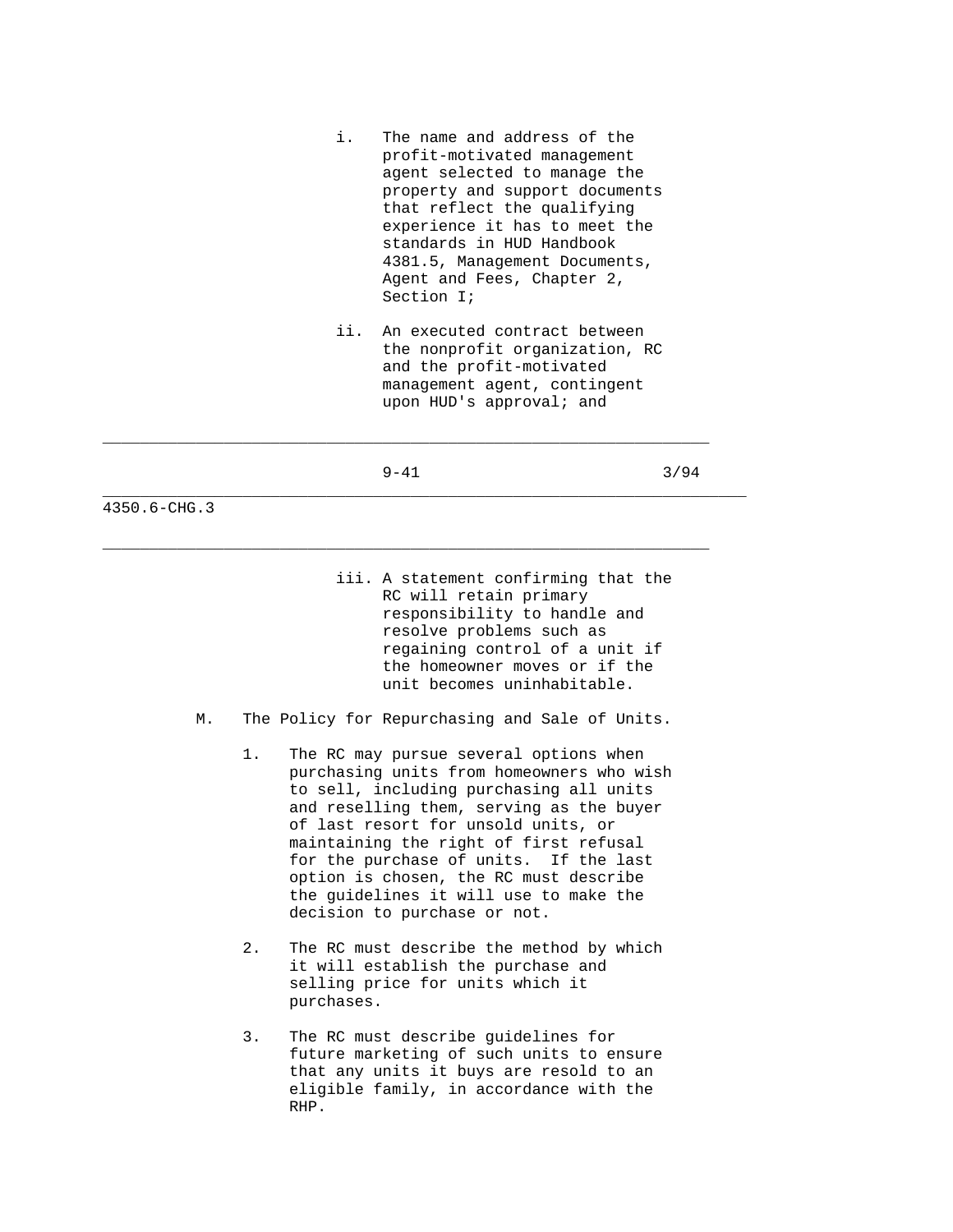| N. Information about any limitations on        |
|------------------------------------------------|
| subsequent purchasers, including income and    |
| other requirements. This information should    |
| include an underwriting analysis showing that  |
| restrictions on eligible subsequent            |
| purchasers, as defined in Paragraph 9-35,      |
| would not jeopardize the operating feasibility |
| of the project.                                |

- O. A certification that the RC will comply with the provisions of:
	- 1. The Fair Housing Act;
	- 2. Title VI of the Civil Rights Act of 1964;
	- 3. Executive Order 11063;
- 4. Age Discrimination Act of 1975; \_\_\_\_\_\_\_\_\_\_\_\_\_\_\_\_\_\_\_\_\_\_\_\_\_\_\_\_\_\_\_\_\_\_\_\_\_\_\_\_\_\_\_\_\_\_\_\_\_\_\_\_\_\_\_\_\_\_\_\_\_\_\_\_\_

 $3/94$  9-42

 $\_$  ,  $\_$  ,  $\_$  ,  $\_$  ,  $\_$  ,  $\_$  ,  $\_$  ,  $\_$  ,  $\_$  ,  $\_$  ,  $\_$  ,  $\_$  ,  $\_$  ,  $\_$  ,  $\_$  ,  $\_$  ,  $\_$  ,  $\_$  ,  $\_$  ,  $\_$  ,  $\_$  ,  $\_$  ,  $\_$  ,  $\_$  ,  $\_$  ,  $\_$  ,  $\_$  ,  $\_$  ,  $\_$  ,  $\_$  ,  $\_$  ,  $\_$  ,  $\_$  ,  $\_$  ,  $\_$  ,  $\_$  ,  $\_$  ,

\_\_\_\_\_\_\_\_\_\_\_\_\_\_\_\_\_\_\_\_\_\_\_\_\_\_\_\_\_\_\_\_\_\_\_\_\_\_\_\_\_\_\_\_\_\_\_\_\_\_\_\_\_\_\_\_\_\_\_\_\_\_\_\_\_\_\_\_\_

- 5. Section 504 of the Rehabilitation Act of 1973;
- 6. Section 3 of the Housing and Urban Development Act of 1968, as amended;
- 7. All regulations promulgated under such statutes and authorities cited in Paragraphs 1 through 6 above; and
- P. A Complete Transfer of Physical Assets (TPA) package.
- Q. A description of the interaction of the RC and other entity formed by the homeowners and/or the schedule by which the RC will be supplanted by the successor entity.
- 9-14. Approval of a Resident Homeownership Plan. In order to approve the RHP, Loan Management staff must determine that it meets all of the requirements contained in this Section and on Form HUD-91110, 91110-A, and 91110-B, is financially feasible and is the least costly alternative to HUD that is consistent with establishing a viable Resident Homeownership Program.
- 9-15. Headquarter's Review of the Required Conditions of a RHP. Within 30 days of their approval of the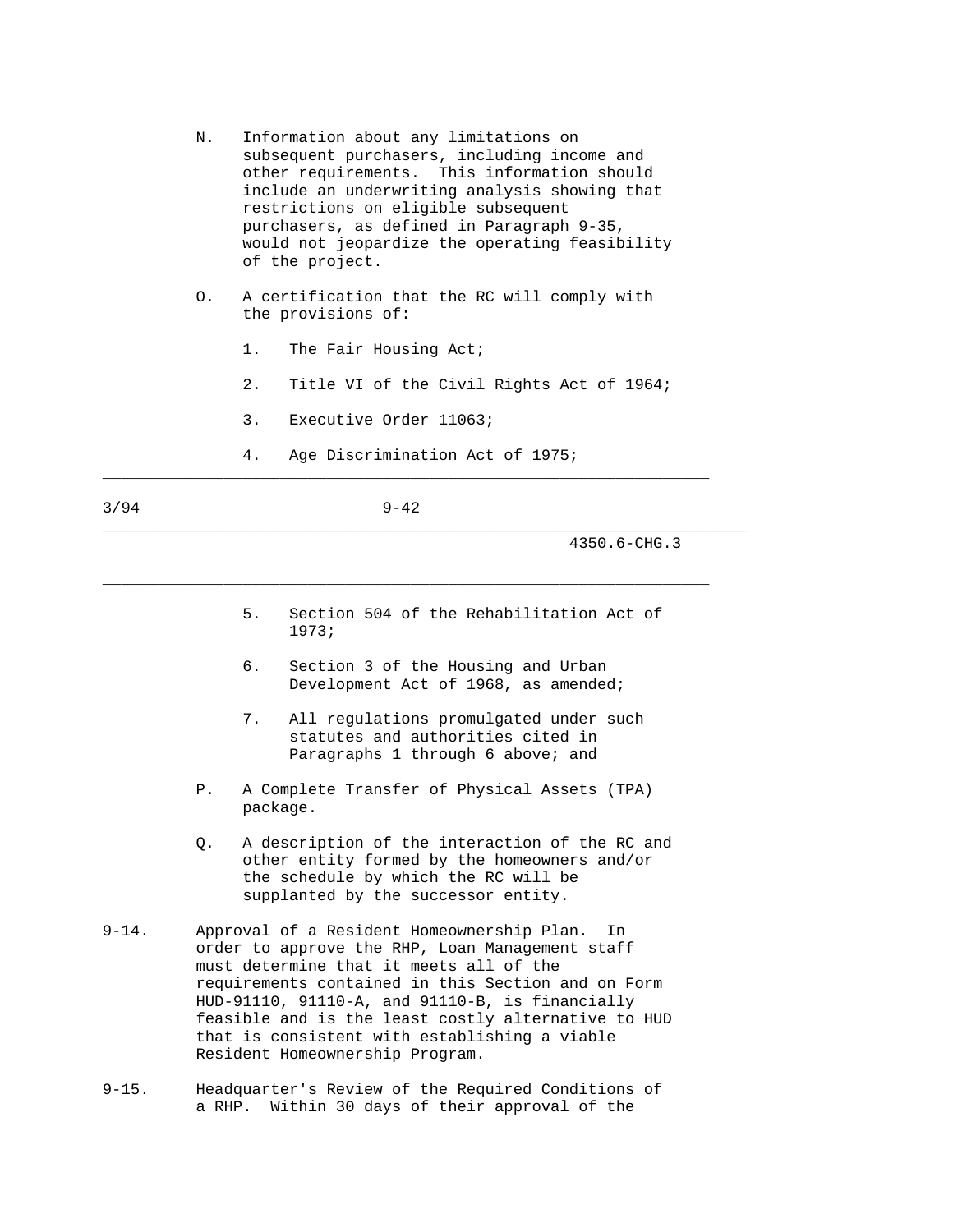RHP, the Loan Management Branch must submit to the Preservation Division a request for grant funds, Section 8, and the preparation of required documents. LOG date request made The request should include the information and certifications shown below, along with a copy of the approved RHP, to ensure that the RHP meets all required conditions. Any conditions clearly specified in the RHP need not be repeated.

- A. RC name, project name, number and location and amount of grant required;
- B. The projected number of initial homeowners that are very low-, low-, and moderate-income families to meet the requirements outlined in Paragraph 9-12.D. and E.;
- C. An analysis showing that projected debt service payments, occupancy charges (taxes, insurance, homeownership fees) and utilities

\_\_\_\_\_\_\_\_\_\_\_\_\_\_\_\_\_\_\_\_\_\_\_\_\_\_\_\_\_\_\_\_\_\_\_\_\_\_\_\_\_\_\_\_\_\_\_\_\_\_\_\_\_\_\_\_\_\_\_\_\_\_\_\_\_\_\_\_\_

 $9-43$   $3/94$ 

 $\_$  ,  $\_$  ,  $\_$  ,  $\_$  ,  $\_$  ,  $\_$  ,  $\_$  ,  $\_$  ,  $\_$  ,  $\_$  ,  $\_$  ,  $\_$  ,  $\_$  ,  $\_$  ,  $\_$  ,  $\_$  ,  $\_$  ,  $\_$  ,  $\_$  ,  $\_$  ,  $\_$  ,  $\_$  ,  $\_$  ,  $\_$  ,  $\_$  ,  $\_$  ,  $\_$  ,  $\_$  ,  $\_$  ,  $\_$  ,  $\_$  ,  $\_$  ,  $\_$  ,  $\_$  ,  $\_$  ,  $\_$  ,  $\_$  ,

 $\_$  ,  $\_$  ,  $\_$  ,  $\_$  ,  $\_$  ,  $\_$  ,  $\_$  ,  $\_$  ,  $\_$  ,  $\_$  ,  $\_$  ,  $\_$  ,  $\_$  ,  $\_$  ,  $\_$  ,  $\_$  ,  $\_$  ,  $\_$  ,  $\_$  ,  $\_$  ,  $\_$  ,  $\_$  ,  $\_$  ,  $\_$  ,  $\_$  ,  $\_$  ,  $\_$  ,  $\_$  ,  $\_$  ,  $\_$  ,  $\_$  ,  $\_$  ,  $\_$  ,  $\_$  ,  $\_$  ,  $\_$  ,  $\_$  ,

4350.6-CHG.3

 payable by the initial homeowners will not exceed 35 percent of their AMI;

- D. An analysis showing that the aggregate incomes of initial homeowners and other sources of funds are sufficient to allow occupancy charges that cover the full operating costs of the project and any debt service while permitting the RC to comply with all requirements of this Chapter and the RHP;
- E. Certifications showing that homeowners will occupy their projects for a minimum of fifteen years or such longer period as required by the RHP;
- F. Evidence that potential homeowners are aware that at closing of their individual loans, they must execute a nonrecourse promissory note for a term of 20 years in accordance with Paragraph 9-36;
- G. All other elements and conditions required for a Resident Homeownership Program including minimum purchase price of units, period of transfer and financing method for the potential initial and subsequent homeowners;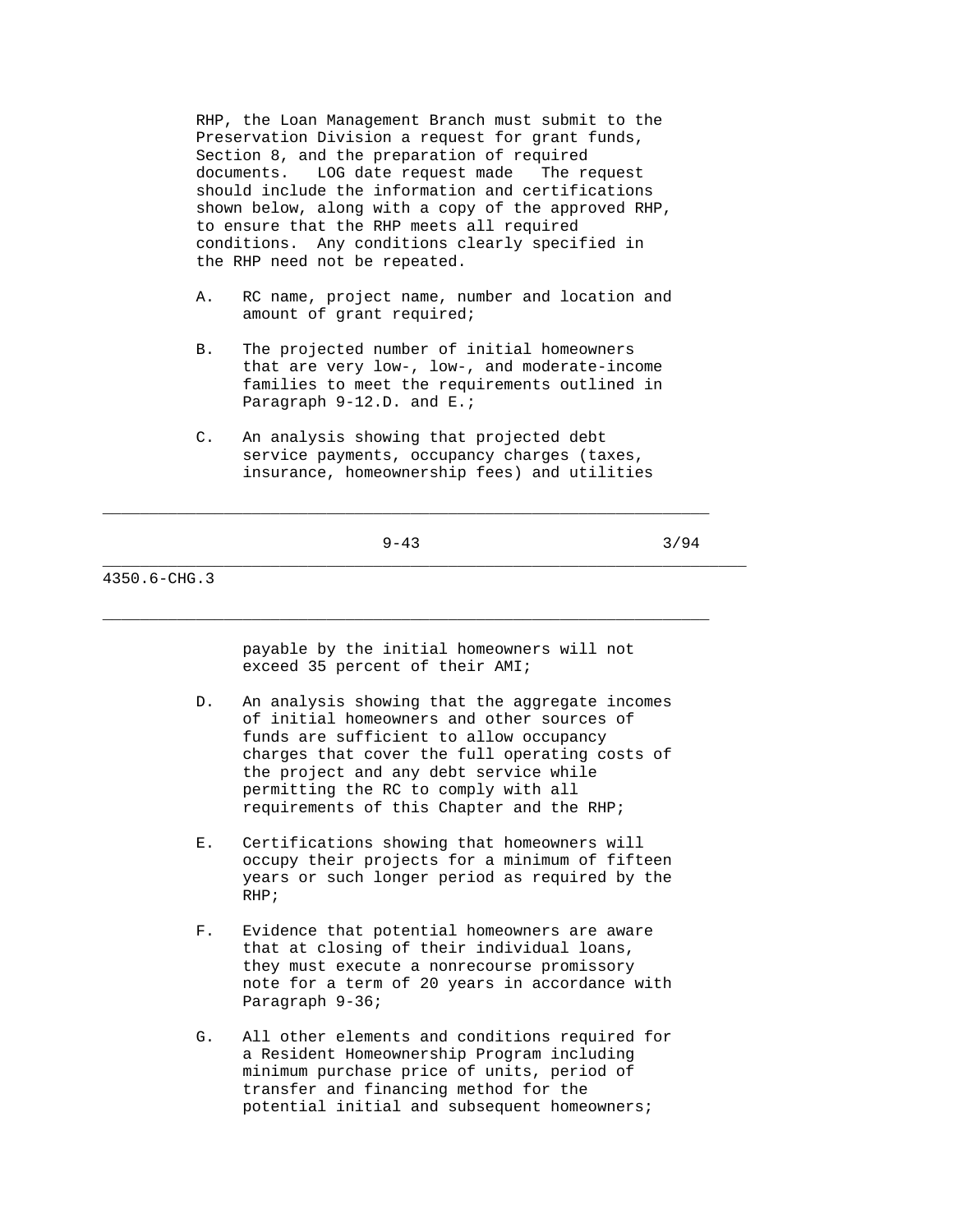- H. The proposed schedule and methodology for release of grant funds and methods for monitoring the release;
- I. The proposed method of monitoring the Use and Grant Agreements for their full term along with all reporting requirements with which the project must comply;
- J. Any terms or conditions unique to the project or RHP or Special Conditions which Loan Management staff believer should be met which should be included in the Grant Agreement; and
- K. Other relevant required conditions for POAs as prescribed in Chapter 8, Sections C and E.
- 9-16. Grant and Use Agreements. Within 15 days of receipt of the request, the Preservation Division must examine the information for accuracy and completeness and, if acceptable, forward the documents to the Office of General Counsel (OGC). LOG

## 3/94 9-44

 $\_$  ,  $\_$  ,  $\_$  ,  $\_$  ,  $\_$  ,  $\_$  ,  $\_$  ,  $\_$  ,  $\_$  ,  $\_$  ,  $\_$  ,  $\_$  ,  $\_$  ,  $\_$  ,  $\_$  ,  $\_$  ,  $\_$  ,  $\_$  ,  $\_$  ,  $\_$  ,  $\_$  ,  $\_$  ,  $\_$  ,  $\_$  ,  $\_$  ,  $\_$  ,  $\_$  ,  $\_$  ,  $\_$  ,  $\_$  ,  $\_$  ,  $\_$  ,  $\_$  ,  $\_$  ,  $\_$  ,  $\_$  ,  $\_$  ,

\_\_\_\_\_\_\_\_\_\_\_\_\_\_\_\_\_\_\_\_\_\_\_\_\_\_\_\_\_\_\_\_\_\_\_\_\_\_\_\_\_\_\_\_\_\_\_\_\_\_\_\_\_\_\_\_\_\_\_\_\_\_\_\_\_\_\_\_\_

\_\_\_\_\_\_\_\_\_\_\_\_\_\_\_\_\_\_\_\_\_\_\_\_\_\_\_\_\_\_\_\_\_\_\_\_\_\_\_\_\_\_\_\_\_\_\_\_\_\_\_\_\_\_\_\_\_\_\_\_\_\_\_\_\_

- A. Within 30 days of receipt of the request to prepare documents, the OGC will prepare and send the Grant and Use Agreements to the Preservation Division, which will forward them to the Chief, Loan Management Branch. LOG date received The agreements will cover:
	- 1. The funding described in Paragraph  $9-9.D.;$
	- 2. The RHP conditions cited in Paragraph  $9 - 15;$
	- 3. Procedures governing the drawdown of funds and remedies for noncompliance with the requirements of the program; and
	- 4. Remedies for noncompliance with the requirements of the program including possible cancellation of the Grant Agreement, withholding of further disbursements, repayment of Grant amounts already disbursed including those held in escrow accounts funded through the Grant.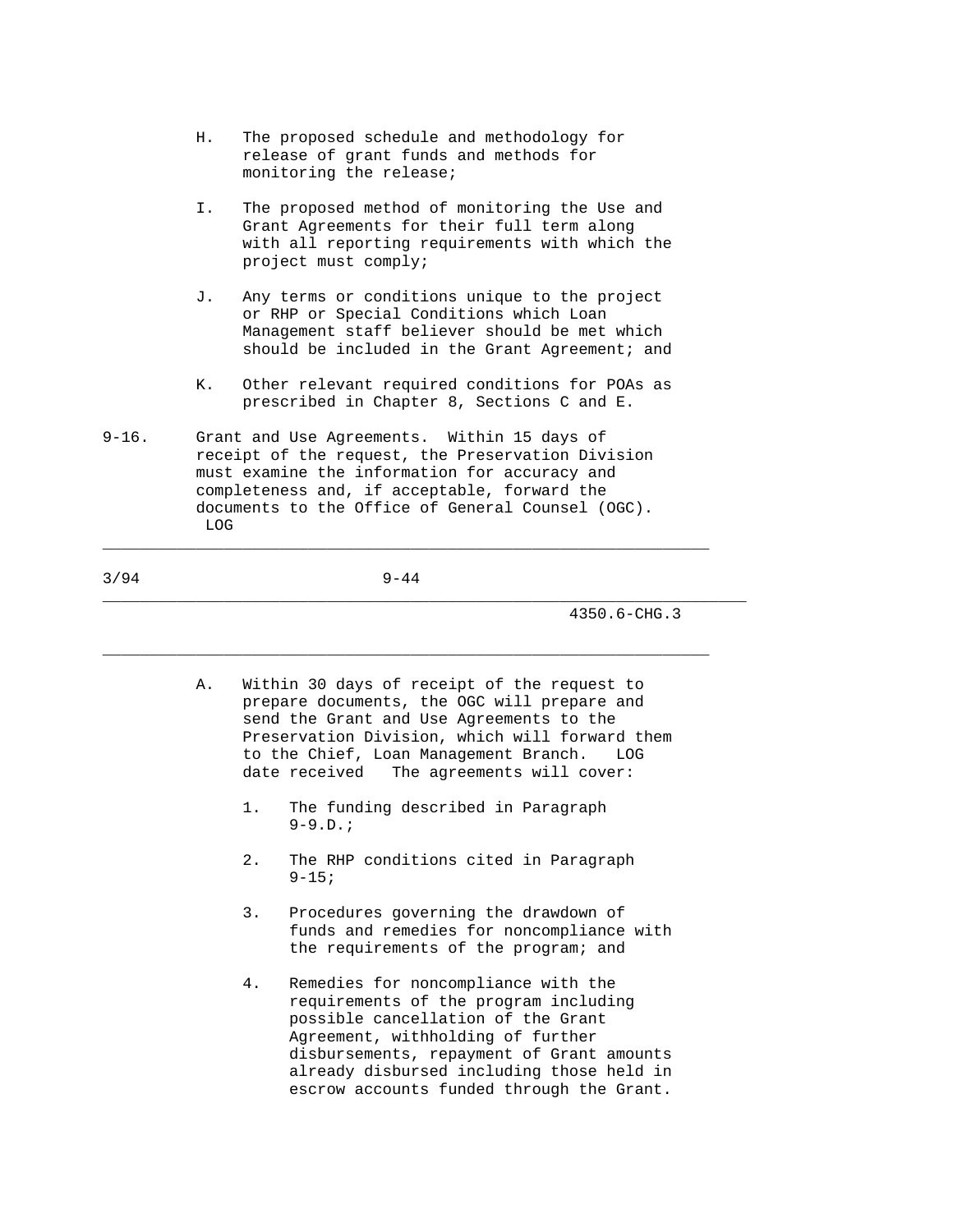- B. Within 30 days of receipt of the grant agreement, Loan Management staff must meet with the RC LOG date of meeting to review the grant agreement, including repayment penalties for noncompliance, and any other issues relevant to the conversion to and operation of the Resident Homeownership Program.
- C. Relinquishing Duties to the Successor Entity. The Homeowners Association, Condominium Association, or Cooperative must be established by receipt of the Grant and transfer of the project. The duties of the RC must be transferred to the successor entity in accordance with the approved RHP.
- 9-17. Phase-In Period for Sales.
	- A. Timely Homeownership.
		- 1. Transfer to RC. The RC must acquire ownership of the project no later than 90 days after approval of the RHP unless the RC and the owner agree to extend this

 $\_$  ,  $\_$  ,  $\_$  ,  $\_$  ,  $\_$  ,  $\_$  ,  $\_$  ,  $\_$  ,  $\_$  ,  $\_$  ,  $\_$  ,  $\_$  ,  $\_$  ,  $\_$  ,  $\_$  ,  $\_$  ,  $\_$  ,  $\_$  ,  $\_$  ,  $\_$  ,  $\_$  ,  $\_$  ,  $\_$  ,  $\_$  ,  $\_$  ,  $\_$  ,  $\_$  ,  $\_$  ,  $\_$  ,  $\_$  ,  $\_$  ,  $\_$  ,  $\_$  ,  $\_$  ,  $\_$  ,  $\_$  ,  $\_$  ,

 $\_$  ,  $\_$  ,  $\_$  ,  $\_$  ,  $\_$  ,  $\_$  ,  $\_$  ,  $\_$  ,  $\_$  ,  $\_$  ,  $\_$  ,  $\_$  ,  $\_$  ,  $\_$  ,  $\_$  ,  $\_$  ,  $\_$  ,  $\_$  ,  $\_$  ,  $\_$  ,  $\_$  ,  $\_$  ,  $\_$  ,  $\_$  ,  $\_$  ,  $\_$  ,  $\_$  ,  $\_$  ,  $\_$  ,  $\_$  ,  $\_$  ,  $\_$  ,  $\_$  ,  $\_$  ,  $\_$  ,  $\_$  ,  $\_$  ,

\_\_\_\_\_\_\_\_\_\_\_\_\_\_\_\_\_\_\_\_\_\_\_\_\_\_\_\_\_\_\_\_\_\_\_\_\_\_\_\_\_\_\_\_\_\_\_\_\_\_\_\_\_\_\_\_\_\_\_\_\_\_\_\_\_\_\_\_\_

 $9-45$  3/94

4350.6-CHG.3

 date and the owner waives its right, in writing, to prepay during this extension. LOG date transferred

- 2. Sale of Units. The RC must transfer ownership of all designated units in the project (other than units occupied by nonpurchasing tenants) to the initial homeowners within a reasonable time thereafter. This will be an on-going process, but in no event may take longer than four years from the date of transfer of the project to the RC. LOG number of units transferred quarterly HUD may seek contractual remedies, in accordance with the grant agreement, against any RC which fails to appropriately transfer ownership of all designated units within the four-year period.
- B. Tenant Selection.
	- 1. The RC must submit a written tenant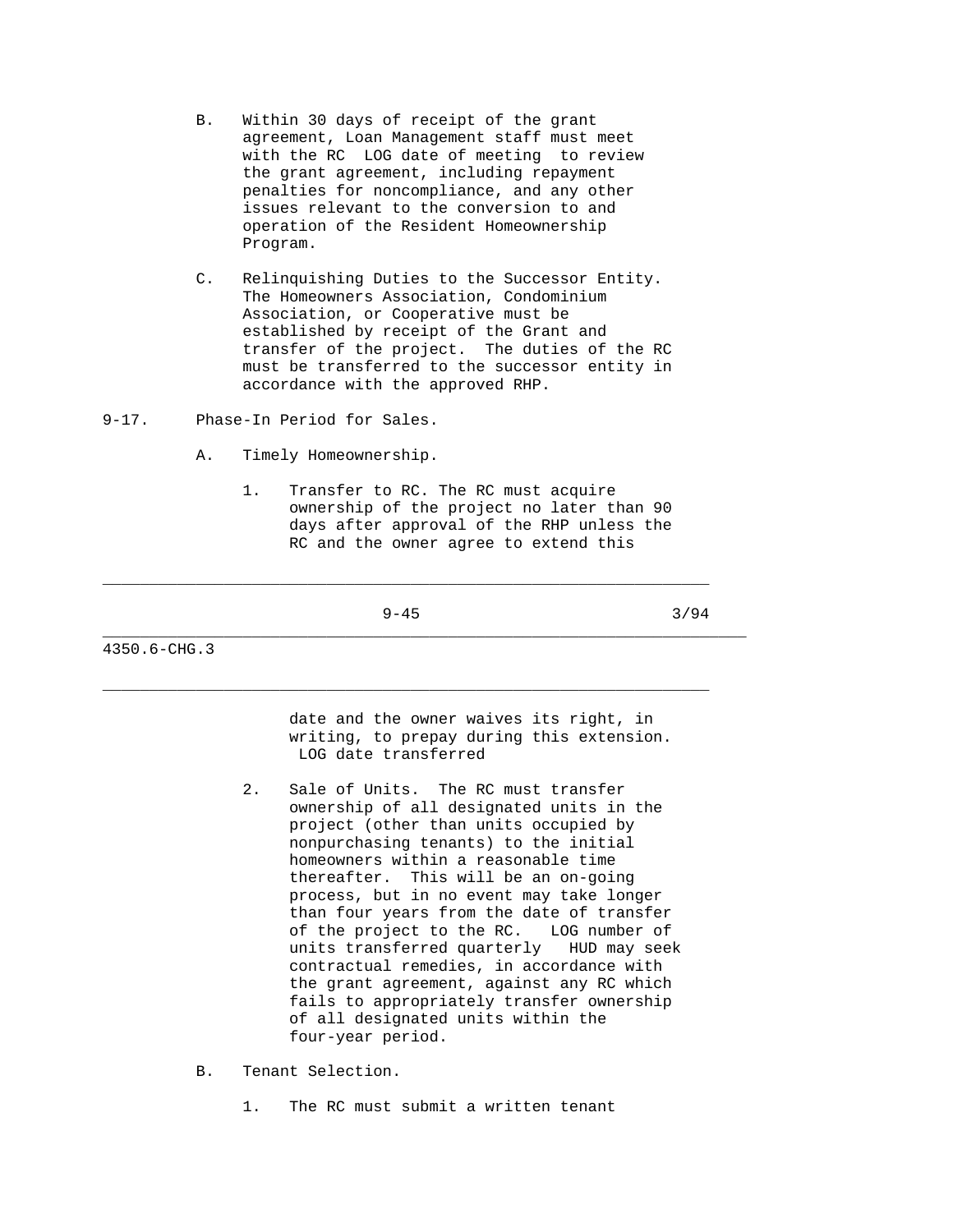selection plan in accordance with Chapter 2 of HUD Handbook 4350.3, Occupancy Requirements of Subsidized Multifamily Housing Programs, and the tenant profile requirements in accordance with Paragraph 8-17.F. It also must submit a statement of the rules it will use for tenant selection and occupancy during the sales period when it continues to operate and manage the project partially as rental housing. Tenant selection procedures, rental payments, and other occupancy requirements must conform to those for preservation projects in accordance with Chapter 11. The RC must meet all Affirmative Fair Housing Marketing standards and must inform rejected tenants, in writing, of the reasons for rejection.

 2. Loan Management staff must evaluate, or send to other appropriate Divisions to evaluate, these criteria for approval based on the RCs ability to continue to provide housing for very low-income families during this interim period.

| $4350.6 - CHG.3$                                                                                                                                          |      |  |
|-----------------------------------------------------------------------------------------------------------------------------------------------------------|------|--|
| 3.<br>Before occupancy, the RC must advise all<br>new tenants, by a signed statement, of<br>its policy for new tenants as prescribed<br>in Paragraph 9-8. |      |  |
| $9 - 47$                                                                                                                                                  | 3/94 |  |

 $\_$  ,  $\_$  ,  $\_$  ,  $\_$  ,  $\_$  ,  $\_$  ,  $\_$  ,  $\_$  ,  $\_$  ,  $\_$  ,  $\_$  ,  $\_$  ,  $\_$  ,  $\_$  ,  $\_$  ,  $\_$  ,  $\_$  ,  $\_$  ,  $\_$  ,  $\_$  ,  $\_$  ,  $\_$  ,  $\_$  ,  $\_$  ,  $\_$  ,  $\_$  ,  $\_$  ,  $\_$  ,  $\_$  ,  $\_$  ,  $\_$  ,  $\_$  ,  $\_$  ,  $\_$  ,  $\_$  ,  $\_$  ,  $\_$  ,

 $3/94$  9-46

Section C. Limited Equity Cooperatives

\_\_\_\_\_\_\_\_\_\_\_\_\_\_\_\_\_\_\_\_\_\_\_\_\_\_\_\_\_\_\_\_\_\_\_\_\_\_\_\_\_\_\_\_\_\_\_\_\_\_\_\_\_\_\_\_\_\_\_\_\_\_\_\_\_

9-18. Introduction. This Section addresses the requirements for a Resident Council (RC) which acquires a project under a Resident Homeownership Program by assuming the federally-insured mortgage and converts the form of homeownership to a Limited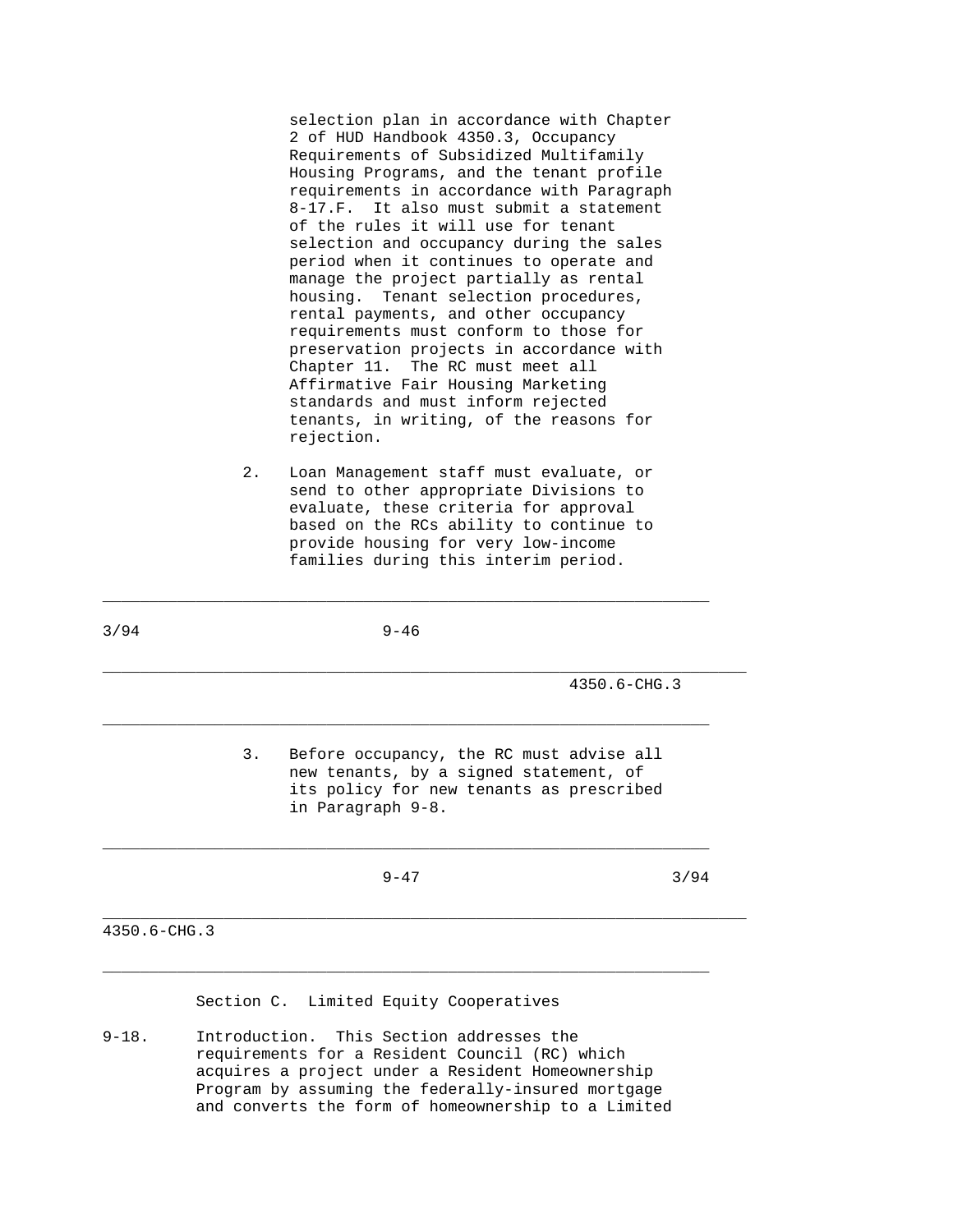Equity Cooperative (LEC). A LEC is a cooperative form of housing as described in Paragraph 9-2.C., with a limited equity formula in its by-laws which restricts the profits the members can receive when they resell their interests. Model Forms of Articles of Incorporation, By-Laws, Subscription Agreements, and Occupancy Agreements are in HUD Handbook 4550.1, Basic Cooperative Housing Insurance Handbook, and should be modified as appropriate.

- A. A LEC is established as a nonprofit corporation whose specific purpose is to provide low-income housing for its residents, referred to as members, who are stockholders in the corporation.
- B. A LEC will be required to follow the procedures and requirements applicable to the purchase and operation of projects with mortgages insured under the applicable HUD program with continued low-income affordability restrictions.
- 9-19. The Resident Initiatives Specialist (RIS) will provide assistance to LECs in the same manner as it does to other RCs in accordance with Paragraph 9-3.
- 9-20. Organization and Responsibilities of a LEC. Tenants interested in organizing a RC and forming a LEC form of homeownership are subject to the requirements of the Resident Homeownership Program specified in Paragraphs 9-2 C and D, 9-4, and 9-5, with the following exceptions and suggestions:
	- A. A LEC must:
- 1. Develop a Limited Equity Plan of Action (LEP) which will include applicable elements of a Resident Homeownership Plan (RHP) and Plan of Action (POA) in accordance with Chapter 8, Sections C and  $\mathbf{E}$  is a set of  $\mathbf{E}$  is a set of  $\mathbf{E}$  is a set of  $\mathbf{E}$  is a set of  $\mathbf{E}$  is a set of  $\mathbf{E}$
- 3/94 9-48

 $\_$  ,  $\_$  ,  $\_$  ,  $\_$  ,  $\_$  ,  $\_$  ,  $\_$  ,  $\_$  ,  $\_$  ,  $\_$  ,  $\_$  ,  $\_$  ,  $\_$  ,  $\_$  ,  $\_$  ,  $\_$  ,  $\_$  ,  $\_$  ,  $\_$  ,  $\_$  ,  $\_$  ,  $\_$  ,  $\_$  ,  $\_$  ,  $\_$  ,  $\_$  ,  $\_$  ,  $\_$  ,  $\_$  ,  $\_$  ,  $\_$  ,  $\_$  ,  $\_$  ,  $\_$  ,  $\_$  ,  $\_$  ,  $\_$  ,

\_\_\_\_\_\_\_\_\_\_\_\_\_\_\_\_\_\_\_\_\_\_\_\_\_\_\_\_\_\_\_\_\_\_\_\_\_\_\_\_\_\_\_\_\_\_\_\_\_\_\_\_\_\_\_\_\_\_\_\_\_\_\_\_\_\_\_\_\_

\_\_\_\_\_\_\_\_\_\_\_\_\_\_\_\_\_\_\_\_\_\_\_\_\_\_\_\_\_\_\_\_\_\_\_\_\_\_\_\_\_\_\_\_\_\_\_\_\_\_\_\_\_\_\_\_\_\_\_\_\_\_\_\_\_

4350.6-CHG.3

 2. Administer the Cooperative Housing Program through a Board of Directors in accordance with the legal documents specified in Paragraph B.4. below; and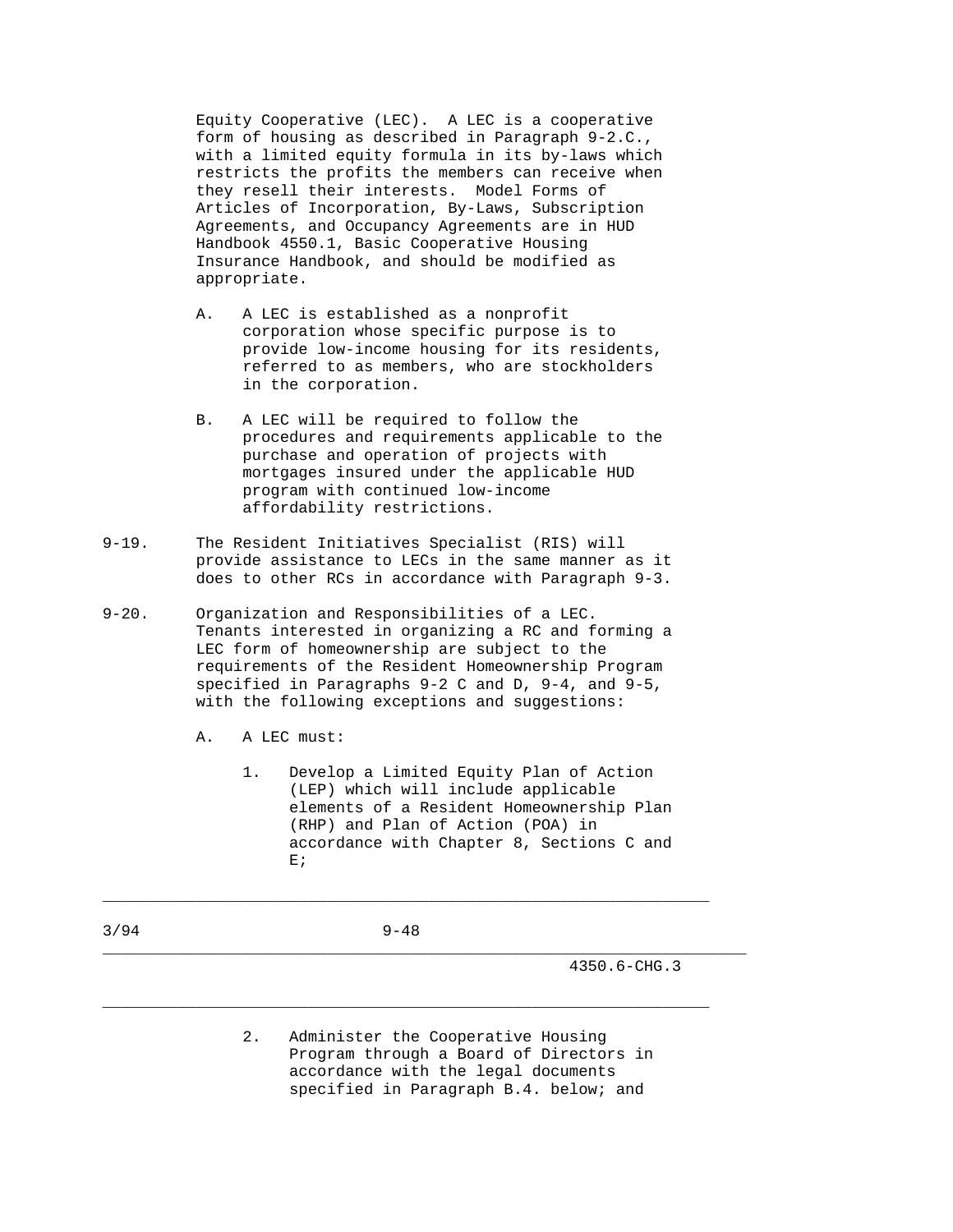- 3. Establish the minimum number or percentage of participants for the pre-sale threshold. In accordance with HUD Handbook 4350.1, Paragraph 29-4 D, we recommend this participation be set at a minimum of 90 percent of units, but it may be as low as the 75 percent of current tenants who contributed to the Earnest Money Deposit. The 90 percent threshold helps to ensure that the IRS Code requirement of 80 percent of project income be derived from members' carrying charges be met. Initial participation must be in proportion to the current tenant profile.
- B. Formation of a LEC.
	- 1. Members of the LEC will buy a share of the housing corporation, usually called a membership certificate, which entitles the purchaser to occupy the unit through an occupancy agreement;
	- 2. The Members will elect a Board of Directors which has the major responsibility to administer the LEC.
	- 3. Membership Agreements. These are legally binding documents that establish the rights and obligations of the members of the LEC and of the Board of Directors:
		- a. A subscription agreement is the document that allows prospective members to demonstrate their intent to join the LEC and requires a membership fee.
		- b. An occupancy agreement that lasts as long as the member owns its stock in the LEC, describes the terms and conditions and gives the purchaser the exclusive right to occupy a unit in the project and participate as a member in the operation of the LEC.
			-

 $\_$  ,  $\_$  ,  $\_$  ,  $\_$  ,  $\_$  ,  $\_$  ,  $\_$  ,  $\_$  ,  $\_$  ,  $\_$  ,  $\_$  ,  $\_$  ,  $\_$  ,  $\_$  ,  $\_$  ,  $\_$  ,  $\_$  ,  $\_$  ,  $\_$  ,  $\_$  ,  $\_$  ,  $\_$  ,  $\_$  ,  $\_$  ,  $\_$  ,  $\_$  ,  $\_$  ,  $\_$  ,  $\_$  ,  $\_$  ,  $\_$  ,  $\_$  ,  $\_$  ,  $\_$  ,  $\_$  ,  $\_$  ,  $\_$  ,

\_\_\_\_\_\_\_\_\_\_\_\_\_\_\_\_\_\_\_\_\_\_\_\_\_\_\_\_\_\_\_\_\_\_\_\_\_\_\_\_\_\_\_\_\_\_\_\_\_\_\_\_\_\_\_\_\_\_\_\_\_\_\_\_\_

\_\_\_\_\_\_\_\_\_\_\_\_\_\_\_\_\_\_\_\_\_\_\_\_\_\_\_\_\_\_\_\_\_\_\_\_\_\_\_\_\_\_\_\_\_\_\_\_\_\_\_\_\_\_\_\_\_\_\_\_\_\_\_\_\_\_\_\_\_

 $9-49$  3/94

4350.6-CHG.3

 c. State and local requirements may supplant or supplement the agreements shown in Paragraphs a.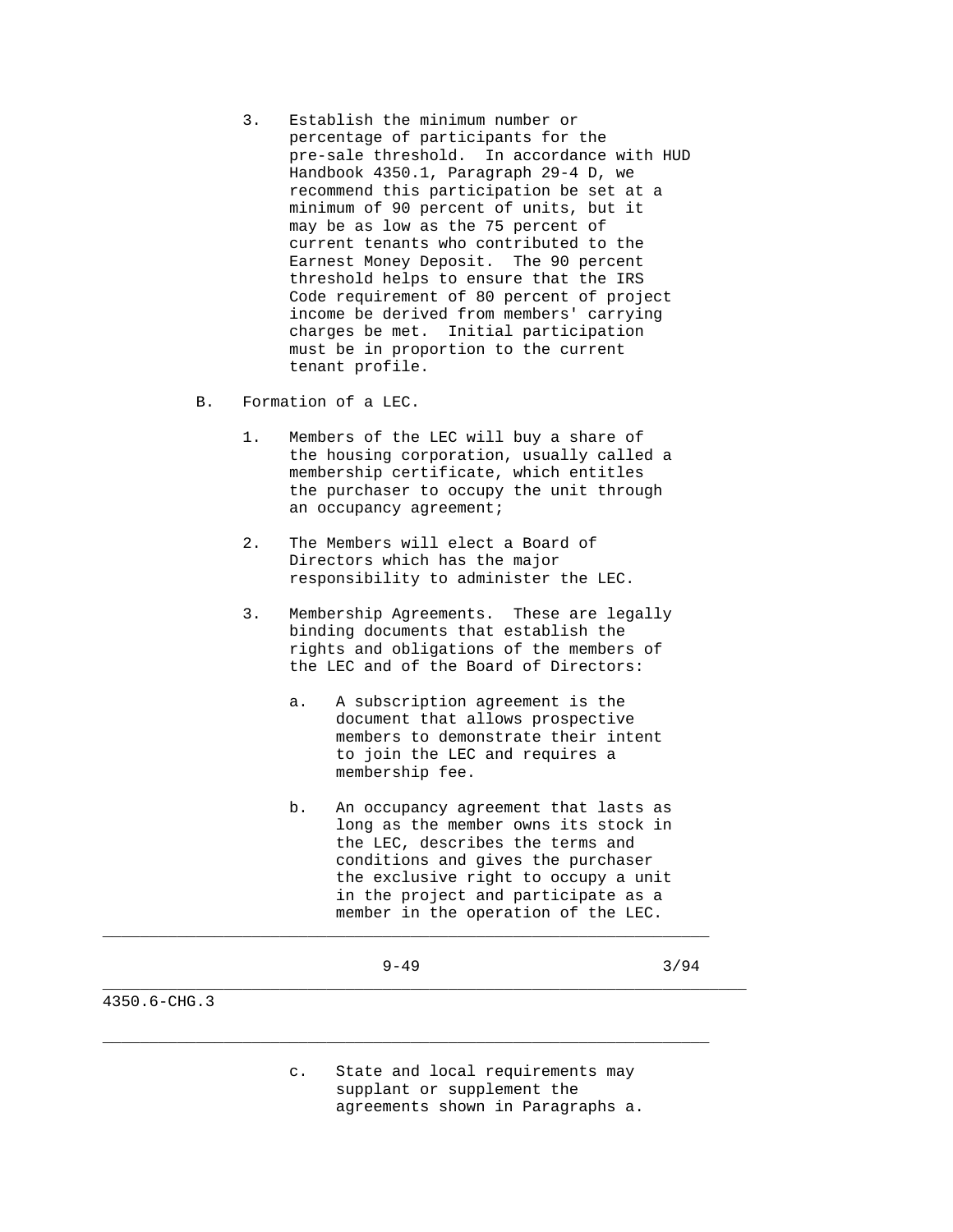and b. above. In these cases, State and local requirements should be followed, unless they have been preempted by HUD requirements.

- 4. Other Principal Legal Documents include:
	- a. The Articles of Incorporation which sets forth the authority for the LEC to operate the corporation;
	- b. The By-Laws which establishes the method of operation of the LEC;
	- c. The HUD Use Agreement which restrict the operation of the LEC to certain FHA requirements; and
	- d. The Limited Equity Cooperative Plan of Action.
- C. Other questions and issues suggested by HUD Handbook 4350.1, Chapter 29 should be reviewed.
- 9-21. Offer to Purchase. A LEC is subject to the process outlined in Paragraph 9-6 which includes information about the time frames in which an owner may accept a bona fide offer from a RC, the requirements for submission of an expression of interest (EOI) and the components of a bona fide offer.
- 9-22. Receipt and Acceptance of an Offer. Loan Management staff should follow the guidance in Paragraph 7-8 in making a determination about the owner's receipt and acceptance of an offer from a LEC and about how to determine the level of incentives. The term Preservation Project Income will be substituted for the term Preservation Project Rent referred to in Paragraph 7-8.
	- A. Acceptance of Offer. In the case of a LEC, the owner may issue an acceptance of a bona fide offer contingent upon the satisfactory completion of a LEP.

3/94 9-50

 $\_$  ,  $\_$  ,  $\_$  ,  $\_$  ,  $\_$  ,  $\_$  ,  $\_$  ,  $\_$  ,  $\_$  ,  $\_$  ,  $\_$  ,  $\_$  ,  $\_$  ,  $\_$  ,  $\_$  ,  $\_$  ,  $\_$  ,  $\_$  ,  $\_$  ,  $\_$  ,  $\_$  ,  $\_$  ,  $\_$  ,  $\_$  ,  $\_$  ,  $\_$  ,  $\_$  ,  $\_$  ,  $\_$  ,  $\_$  ,  $\_$  ,  $\_$  ,  $\_$  ,  $\_$  ,  $\_$  ,  $\_$  ,  $\_$  ,

4350.6-CHG.3

 B. Guidance provided in Paragraphs 7-9, 7-10, 7-12, 7-13, and 7-15 for RCs also apply to

\_\_\_\_\_\_\_\_\_\_\_\_\_\_\_\_\_\_\_\_\_\_\_\_\_\_\_\_\_\_\_\_\_\_\_\_\_\_\_\_\_\_\_\_\_\_\_\_\_\_\_\_\_\_\_\_\_\_\_\_\_\_\_\_\_

\_\_\_\_\_\_\_\_\_\_\_\_\_\_\_\_\_\_\_\_\_\_\_\_\_\_\_\_\_\_\_\_\_\_\_\_\_\_\_\_\_\_\_\_\_\_\_\_\_\_\_\_\_\_\_\_\_\_\_\_\_\_\_\_\_\_\_\_\_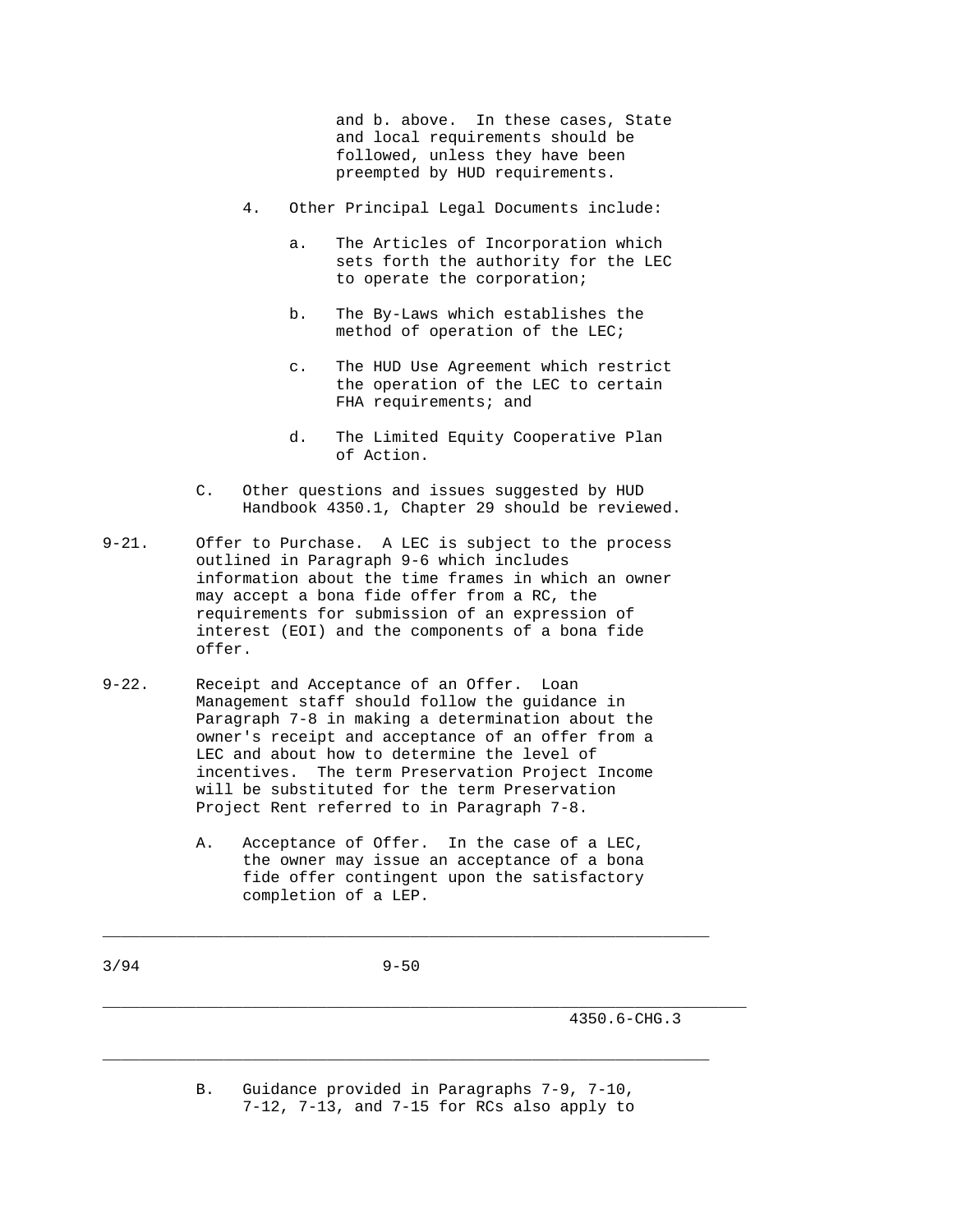LECs implementing a cooperative housing program.

- 9-23. Notification to New Tenants. New tenants must be notified by the LEC of its intention to purchase the project in the same manner required of other RCs in Paragraph 9-8.
- 9-24. Submission and Review of a Limited Equity Cooperative Plan of Action (LEP). In the case of a voluntary sale, the LEC will submit a LEP within six months of acceptance of an offer by the owner. In the case of a mandatory sale, the LEC must submit a LEP within six months of the owner's receipt of the offer. The LEC must submit six copies of the LEP to the Loan Management Branch in the same manner described in Paragraphs 8-3 and 8-4. Log date received whether complete or not A checklist of items required for a complete LEP is in Appendix 9-3, Checklist for a Complete Limited Equity Cooperative Plan of Action. Because a LEP is a combination of an RHP and POA, Loan Management staff should follow guidance in this Chapter and Chapter 8, Sections C and, E when reviewing a LEP submission. Loan Management staff will use Form HUD-50007, Appendix 9-4, Evaluation of a Limited Equity Plan of Action, to review a LEP.
- 9-25. Requests for Incentives. The LEC must submit requests for incentives as part of the LEP. Requirements for the requests are the same as those for priority purchasers submitting a POA in accordance with Chapter 8, Sections C and E except:
	- A. A LEC may not budget an annual authorized return which is provided to other purchasers in Paragraph 8-21.A.1.b. except to pay debt service on a non-Federal loan to acquire the project;
	- B. LECs may receive a grant for specific Resident Homeownership purposes pursuant to Paragraph 8-21.D. and as outlined in Paragraphs 9-9.C. and D.2. through 4.;
	- C. An organization receiving Low-income Housing Tax Credits (LIHTC) is not eligible to be a LEC because it is not eligible to become a priority purchaser;

\_\_\_\_\_\_\_\_\_\_\_\_\_\_\_\_\_\_\_\_\_\_\_\_\_\_\_\_\_\_\_\_\_\_\_\_\_\_\_\_\_\_\_\_\_\_\_\_\_\_\_\_\_\_\_\_\_\_\_\_\_\_\_\_\_\_\_\_\_

\_\_\_\_\_\_\_\_\_\_\_\_\_\_\_\_\_\_\_\_\_\_\_\_\_\_\_\_\_\_\_\_\_\_\_\_\_\_\_\_\_\_\_\_\_\_\_\_\_\_\_\_\_\_\_\_\_\_\_\_\_\_\_\_\_

 $\_$  ,  $\_$  ,  $\_$  ,  $\_$  ,  $\_$  ,  $\_$  ,  $\_$  ,  $\_$  ,  $\_$  ,  $\_$  ,  $\_$  ,  $\_$  ,  $\_$  ,  $\_$  ,  $\_$  ,  $\_$  ,  $\_$  ,  $\_$  ,  $\_$  ,  $\_$  ,  $\_$  ,  $\_$  ,  $\_$  ,  $\_$  ,  $\_$  ,  $\_$  ,  $\_$  ,  $\_$  ,  $\_$  ,  $\_$  ,  $\_$  ,  $\_$  ,  $\_$  ,  $\_$  ,  $\_$  ,  $\_$  ,  $\_$  ,

9-51 3/94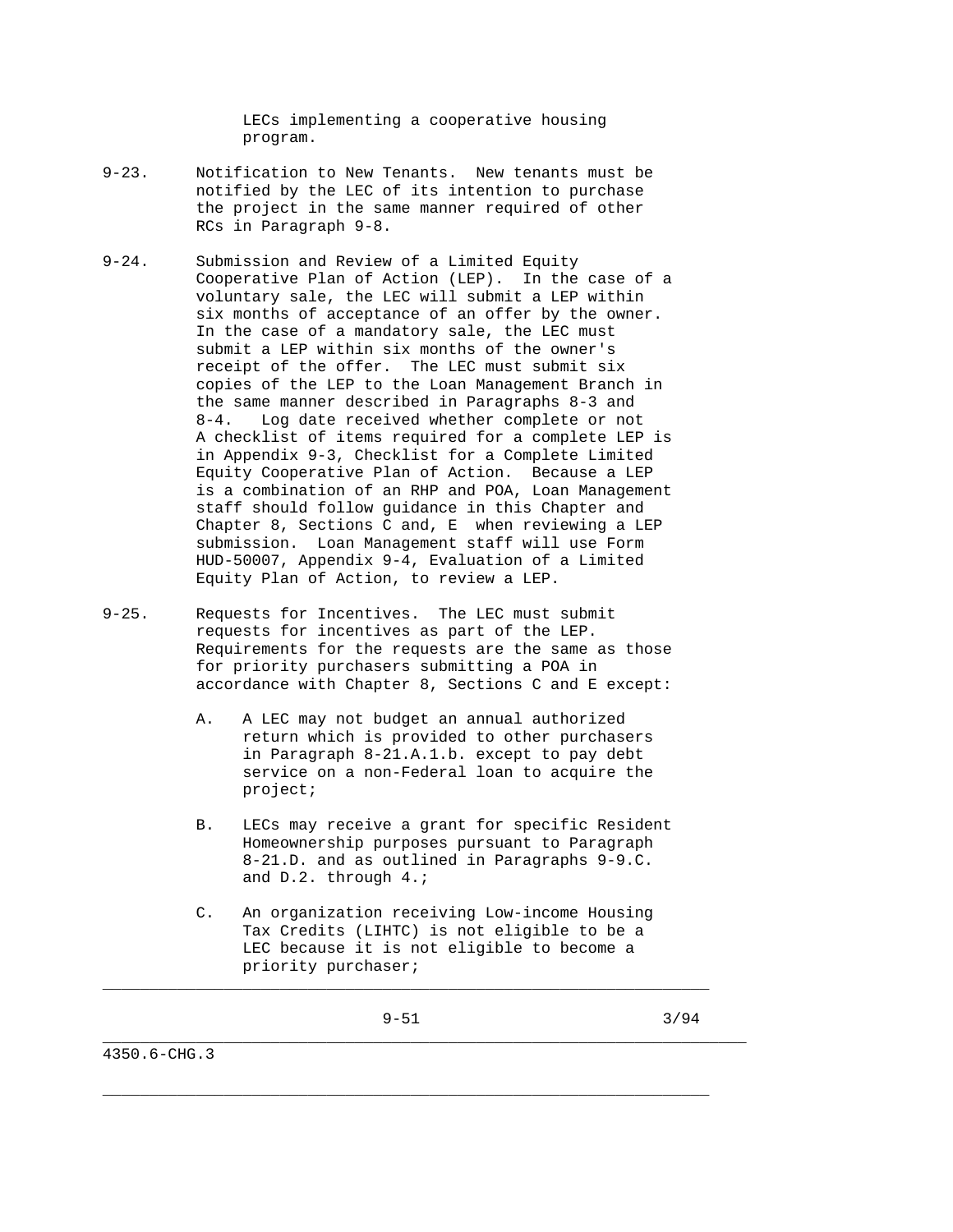- D. The LEC may request project oversight charges but the charges must be based solely on the project's Gross Income Potential. The oversight charges may not be based on income that is unique to the operation of a LEC which is placed in the Cooperative Reserve Account as defined in Paragraph 9-26.I. below.
- E. The following changes in terminology will apply:
	- 1. "Member" will be used in lieu of "tenant."
	- 2. "Carrying charges" will be used in lieu of "rent."
	- 3. "Aggregate Basic Carrying Charge" and "Aggregate Market Carrying Charge" will be used in lieu of "Aggregate Basic Rent" and "Aggregate Market Rent.
	- 4. "Minimum carrying charge" will be used in lieu of "minimum rent."
	- 5. Total Member Payment (TMP) will be used in lieu of Total tenant payments (TTPs) for those who purchase memberships. TMPs are the monthly carrying charges paid by members to meet the financial and operating costs of the LEC plus the utility allowance, if any. They will be phased in the same way as TTPs.
	- 6. "Section 8 Contract Payments" will be used in lieu of "Section 8 Contract Rents." They will be established in proportion to the established FMR for the unit.
	- 7. "Preservation Project Income" (PPI) will be used in lieu of "Preservation Project Rent" (PPR). The PPI is the amount of income the LEC needs to fund all approved assistance. The PPI may not exceed the Federal Cost Limit (FCL). The PPI will not include income unique to a LEC such as membership fees. Further, it may not be used to pay expenses unique to a LEC such as the repurchase of memberships.

 $\_$  ,  $\_$  ,  $\_$  ,  $\_$  ,  $\_$  ,  $\_$  ,  $\_$  ,  $\_$  ,  $\_$  ,  $\_$  ,  $\_$  ,  $\_$  ,  $\_$  ,  $\_$  ,  $\_$  ,  $\_$  ,  $\_$  ,  $\_$  ,  $\_$  ,  $\_$  ,  $\_$  ,  $\_$  ,  $\_$  ,  $\_$  ,  $\_$  ,  $\_$  ,  $\_$  ,  $\_$  ,  $\_$  ,  $\_$  ,  $\_$  ,  $\_$  ,  $\_$  ,  $\_$  ,  $\_$  ,  $\_$  ,  $\_$  ,

\_\_\_\_\_\_\_\_\_\_\_\_\_\_\_\_\_\_\_\_\_\_\_\_\_\_\_\_\_\_\_\_\_\_\_\_\_\_\_\_\_\_\_\_\_\_\_\_\_\_\_\_\_\_\_\_\_\_\_\_\_\_\_\_\_\_\_\_\_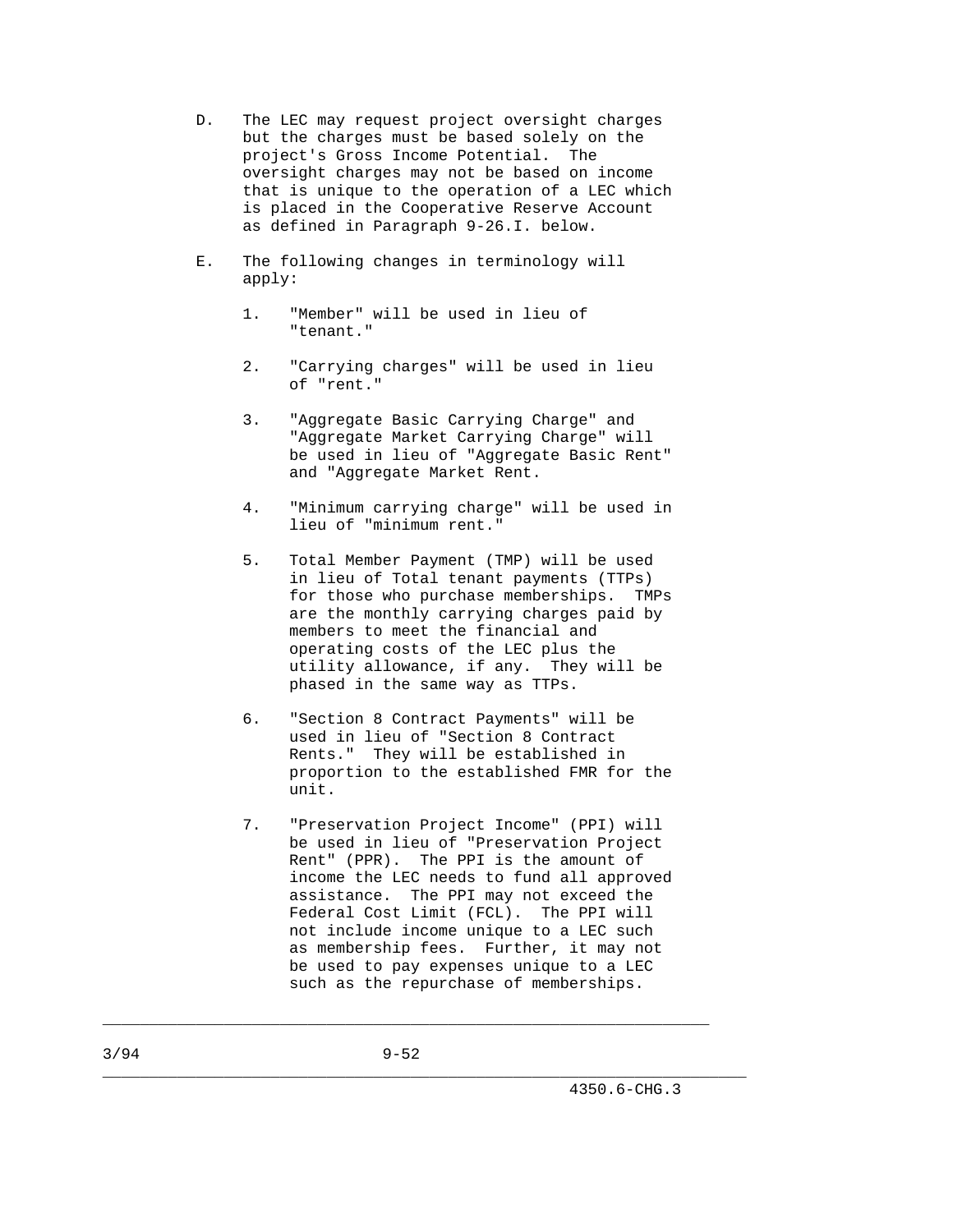8. "Gross Income Potential" (GIP) will be used in lieu of "Gross Rent Potential" (GRP). It will include member carrying charges and all other project income including the rental payments from non-members. The GIP may not include income nor be used to pay expenses unique to a LEC, such as repurchasing of memberships.

\_\_\_\_\_\_\_\_\_\_\_\_\_\_\_\_\_\_\_\_\_\_\_\_\_\_\_\_\_\_\_\_\_\_\_\_\_\_\_\_\_\_\_\_\_\_\_\_\_\_\_\_\_\_\_\_\_\_\_\_\_\_\_\_\_

- 9. Increases in PPI will be calculated via an Operating Cost Adjustment Factor (OCAF) in the same manner as described in Paragraph 11-7.
- 9-26. Components of a Resident Homeownership Program which are relevant to LECs pursuant to Paragraphs 9-12 and 9-13, must be submitted as part of the LEP. The following list identifies exceptions and requirements for LECs.
	- A. The following terms will be used for LECs in lieu of those used for other Resident Homeownership Programs:
		- 1. The term "member" will be used in lieu of "homeowner."
		- 2. The term "occupancy agreement" will be used in lieu of "lease."
		- 3. The term "membership fee" will be used in lieu of "downpayment."
	- B. Section 8 subsidies are available for LECs. Therefore, TMP will be set in accordance with Paragraph 8-18.A.6. Phase-in of TMP will be done in accordance with Paragraphs 8-18.A.7. and A.8.
	- C. The units in a LEC project are not sold. Instead, "memberships" are sold for an amount which represents the purchase price. The amount of the membership fee is established in accordance with Paragraph 9-27 for initial members and Paragraph 9-30 for subsequent members.

3/94 9-53

 $\_$  ,  $\_$  ,  $\_$  ,  $\_$  ,  $\_$  ,  $\_$  ,  $\_$  ,  $\_$  ,  $\_$  ,  $\_$  ,  $\_$  ,  $\_$  ,  $\_$  ,  $\_$  ,  $\_$  ,  $\_$  ,  $\_$  ,  $\_$  ,  $\_$  ,  $\_$  ,  $\_$  ,  $\_$  ,  $\_$  ,  $\_$  ,  $\_$  ,  $\_$  ,  $\_$  ,  $\_$  ,  $\_$  ,  $\_$  ,  $\_$  ,  $\_$  ,  $\_$  ,  $\_$  ,  $\_$  ,  $\_$  ,  $\_$  ,

\_\_\_\_\_\_\_\_\_\_\_\_\_\_\_\_\_\_\_\_\_\_\_\_\_\_\_\_\_\_\_\_\_\_\_\_\_\_\_\_\_\_\_\_\_\_\_\_\_\_\_\_\_\_\_\_\_\_\_\_\_\_\_\_\_\_\_\_\_

\_\_\_\_\_\_\_\_\_\_\_\_\_\_\_\_\_\_\_\_\_\_\_\_\_\_\_\_\_\_\_\_\_\_\_\_\_\_\_\_\_\_\_\_\_\_\_\_\_\_\_\_\_\_\_\_\_\_\_\_\_\_\_\_\_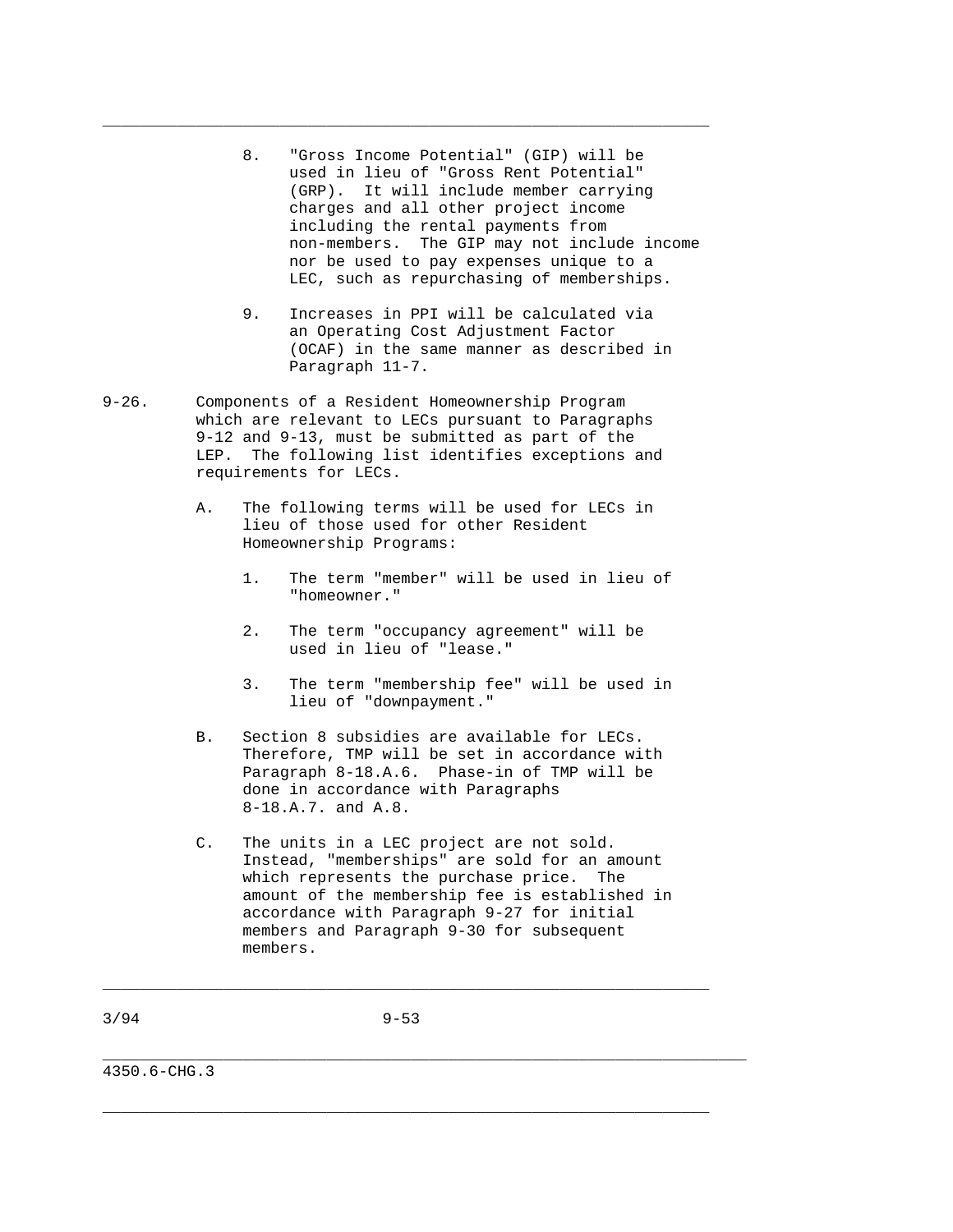- D. Memberships.
	- 1. There is no requirement that all memberships be sold within any specific timeframe. However, the LEP should specify a period of time in which all initial sales are anticipated to be complete.
	- 2. The requirements for proportionality of initial members, established in Paragraph 9-12.E., are applicable to members of LECs.
	- 3. Current tenants who are prospective members but can not pay the membership fee in cash, may pay it in a variety of ways, such as through loans and/or by assigning a portion of their security deposits, subject to State and local law. If the RC makes the loan for the downpayment, a non-amortizing promissory note specifying the requirements contained in Paragraph 9-27 should be signed by the prospective member.
	- 4. All prospective members must sign a Subscription Agreement or similar document in accordance with State and local law.
	- 5. The tenant income profile requirements established in Paragraph 8-18.A.3. is applicable for all initial and subsequent members.
- E. The LEC holds title to the property and executes the mortgage. The individual member does not sign a note nor mortgage and does not have a personal obligation thereunder. Therefore, individual financing is not necessary for members of a LEC.
- F. (Reserved)
- G. The transfer value of memberships is established in Paragraph 9-29 and the equity limitation requirements specified therein apply to members of LECs.

 $\_$  ,  $\_$  ,  $\_$  ,  $\_$  ,  $\_$  ,  $\_$  ,  $\_$  ,  $\_$  ,  $\_$  ,  $\_$  ,  $\_$  ,  $\_$  ,  $\_$  ,  $\_$  ,  $\_$  ,  $\_$  ,  $\_$  ,  $\_$  ,  $\_$  ,  $\_$  ,  $\_$  ,  $\_$  ,  $\_$  ,  $\_$  ,  $\_$  ,  $\_$  ,  $\_$  ,  $\_$  ,  $\_$  ,  $\_$  ,  $\_$  ,  $\_$  ,  $\_$  ,  $\_$  ,  $\_$  ,  $\_$  ,  $\_$  ,

\_\_\_\_\_\_\_\_\_\_\_\_\_\_\_\_\_\_\_\_\_\_\_\_\_\_\_\_\_\_\_\_\_\_\_\_\_\_\_\_\_\_\_\_\_\_\_\_\_\_\_\_\_\_\_\_\_\_\_\_\_\_\_\_\_\_\_\_\_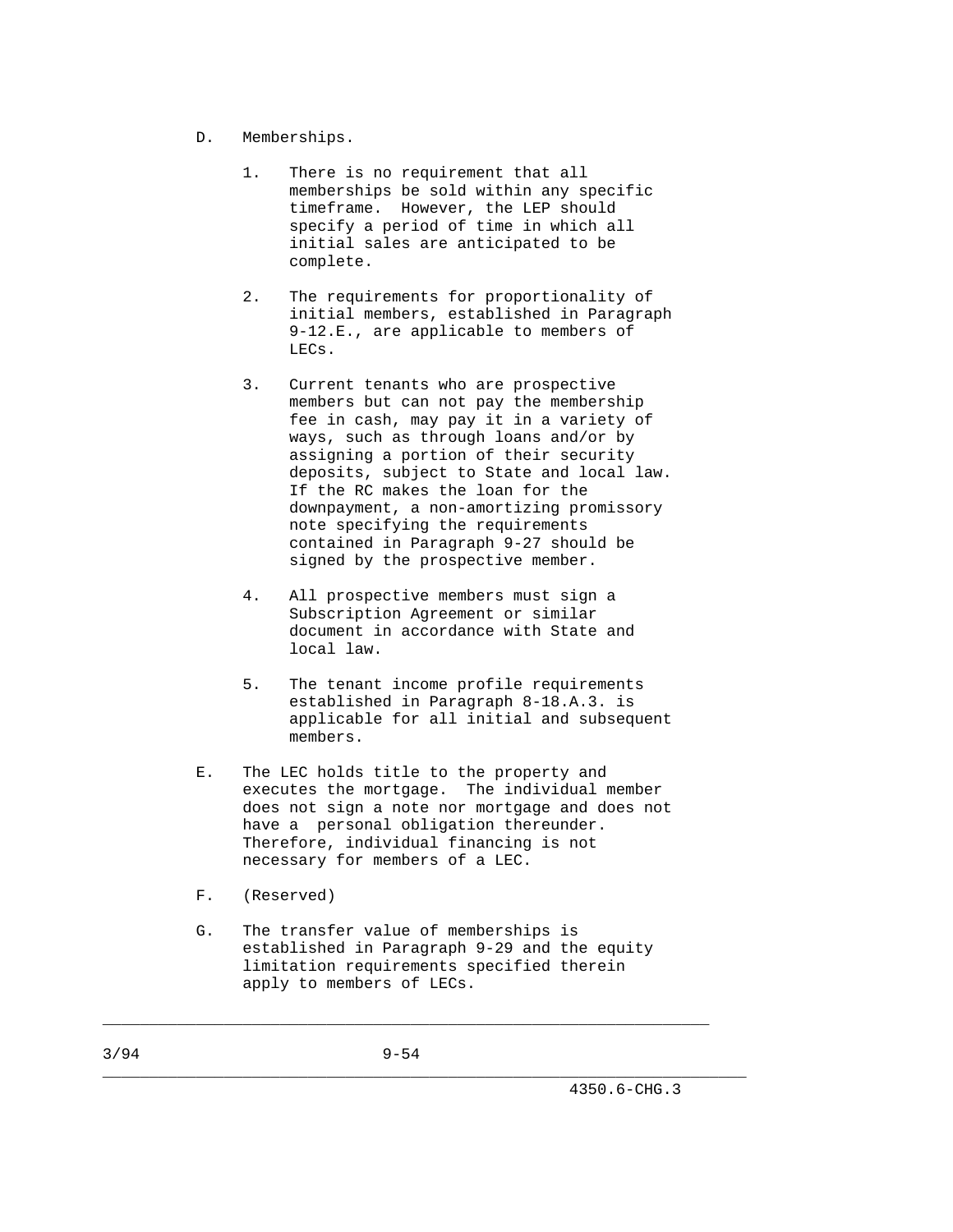H. A LEC must specify in its By-Laws whether it will purchase memberships and resell them. A suggested method for handling this is described in Paragraph 9-28.

\_\_\_\_\_\_\_\_\_\_\_\_\_\_\_\_\_\_\_\_\_\_\_\_\_\_\_\_\_\_\_\_\_\_\_\_\_\_\_\_\_\_\_\_\_\_\_\_\_\_\_\_\_\_\_\_\_\_\_\_\_\_\_\_\_

- I. It is advisable that the LEC establish a Cooperative Reserve account to which it will deposit all membership fees and credit any interest or equity accrued. This account should be used to accrue enough funds to allow the LEC to purchase and resell memberships.
- J. The LEC occupancy agreement must restrict the ability of members to rent, lease, or sublet their units without written permission of the Board of Directors.
- K. A four-year cash flow analysis must be submitted instead of a three-year analysis as required for rental projects. If a Cooperative Account has been established in accordance with Paragraph I, the LEC must include a four year projection of income and expenses for the account.
- L. All considerations of Paragraph 9-13.C. for nonpurchasing tenants apply, including provision for payment of relocation expenses.
- M. All requirements of Paragraph 9-12.E. for tenant selection and tenant profiles are applicable.
- N. All State and local laws regarding LECs are applicable, except those which have been preempted by HUD.
- O. Copies of all forms, guidelines, worksheets, and contracts developed to implement the LEC Program and all other documents required to justify elements of the LEP.
- 9-27. Membership Fees from Initial Members will be required in order to obtain a commitment from tenants to participate in the LEC.
	- A. The amount of the membership fees will be set in accordance with the approved budget for the Cooperative Reserve Account and the need to identify sufficient numbers of residents who

\_\_\_\_\_\_\_\_\_\_\_\_\_\_\_\_\_\_\_\_\_\_\_\_\_\_\_\_\_\_\_\_\_\_\_\_\_\_\_\_\_\_\_\_\_\_\_\_\_\_\_\_\_\_\_\_\_\_\_\_\_\_\_\_\_

\_\_\_\_\_\_\_\_\_\_\_\_\_\_\_\_\_\_\_\_\_\_\_\_\_\_\_\_\_\_\_\_\_\_\_\_\_\_\_\_\_\_\_\_\_\_\_\_\_\_\_\_\_\_\_\_\_\_\_\_\_\_\_\_\_\_\_\_\_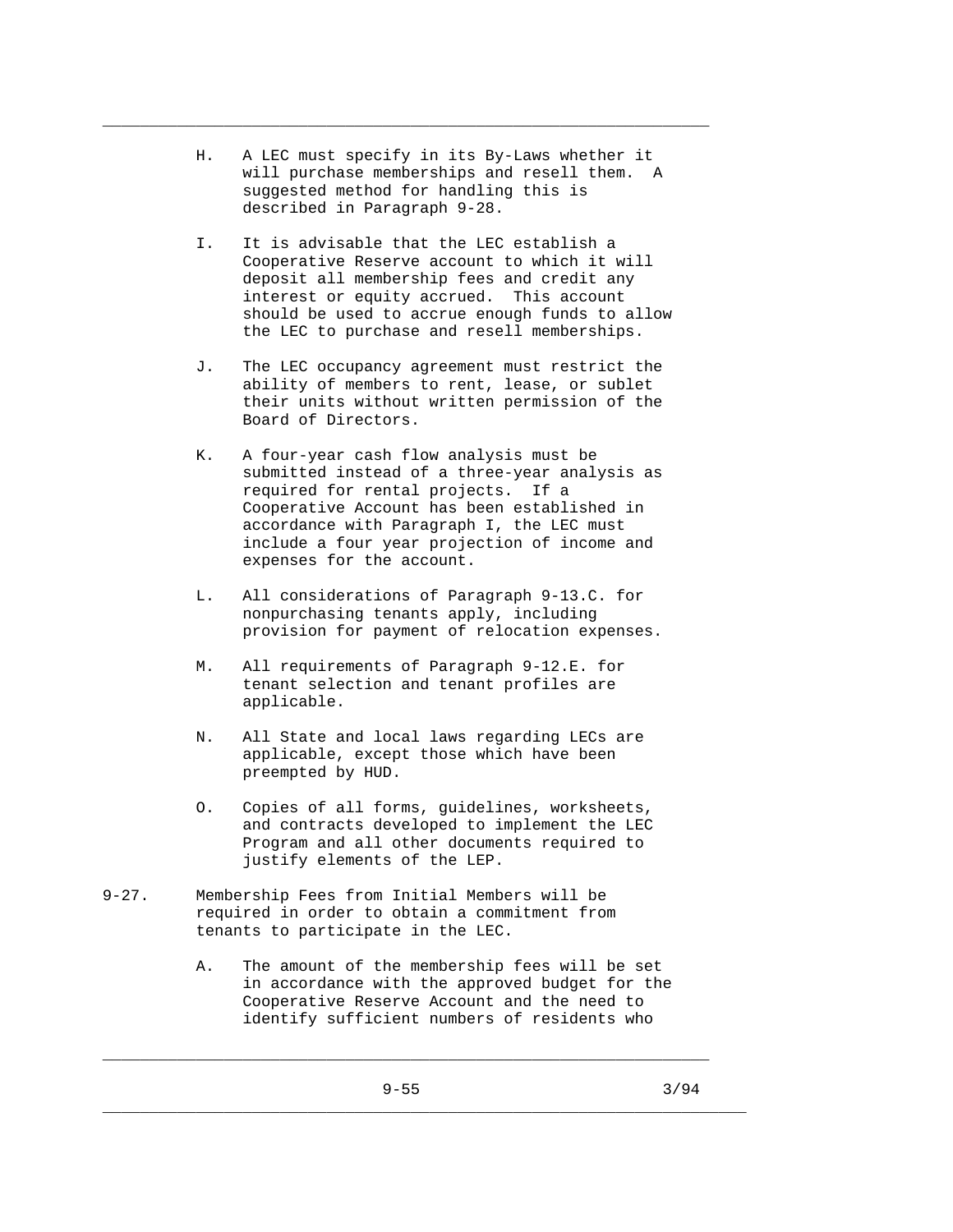will become members of the LEC. The following guidelines apply:

 1. The minimum membership fees will be allocated to unit size and type in proportion to the FMR for the unit.

 $\_$  ,  $\_$  ,  $\_$  ,  $\_$  ,  $\_$  ,  $\_$  ,  $\_$  ,  $\_$  ,  $\_$  ,  $\_$  ,  $\_$  ,  $\_$  ,  $\_$  ,  $\_$  ,  $\_$  ,  $\_$  ,  $\_$  ,  $\_$  ,  $\_$  ,  $\_$  ,  $\_$  ,  $\_$  ,  $\_$  ,  $\_$  ,  $\_$  ,  $\_$  ,  $\_$  ,  $\_$  ,  $\_$  ,  $\_$  ,  $\_$  ,  $\_$  ,  $\_$  ,  $\_$  ,  $\_$  ,  $\_$  ,  $\_$  ,

- 2. The LEP must specify how membership fees will be established. They should be high enough to show tenant commitment to purchase the membership and low enough to allow all interested members to purchase memberships. For instance, the membership fees for individual units may be set so that each member pays a minimum of the higher of 25 percent of FMR or 60 percent of Adjusted Monthly Income (AMI). However, no LEC should set the membership fee for any unit lower than the amount of the earnest money deposit required by Paragraph 7-7.C.2. The RC, at its option, may also set membership fee and closing cost guidelines for subsequent purchasers.
- B. Method of Payment. Where the membership fee is paid through a loan from the LEC, the LEC must establish guidelines to determine how a prospective member will pay its membership fee. This method must be clearly specified in the Subscription Agreement. The following method is recommended:
	- 1. The prospective member's existing security deposit minus any charges against it should be assigned to the membership fee if permitted by State and local law.
	- 2. It is generally desirable that no more than half the membership fee be financed by the LEC. The prospective member may pay the financed portion of the membership fee in installments.
	- 3. The prospective member remains a tenant throughout the period when the membership fee is being paid. It becomes a member at whatever time the total membership fee has been paid.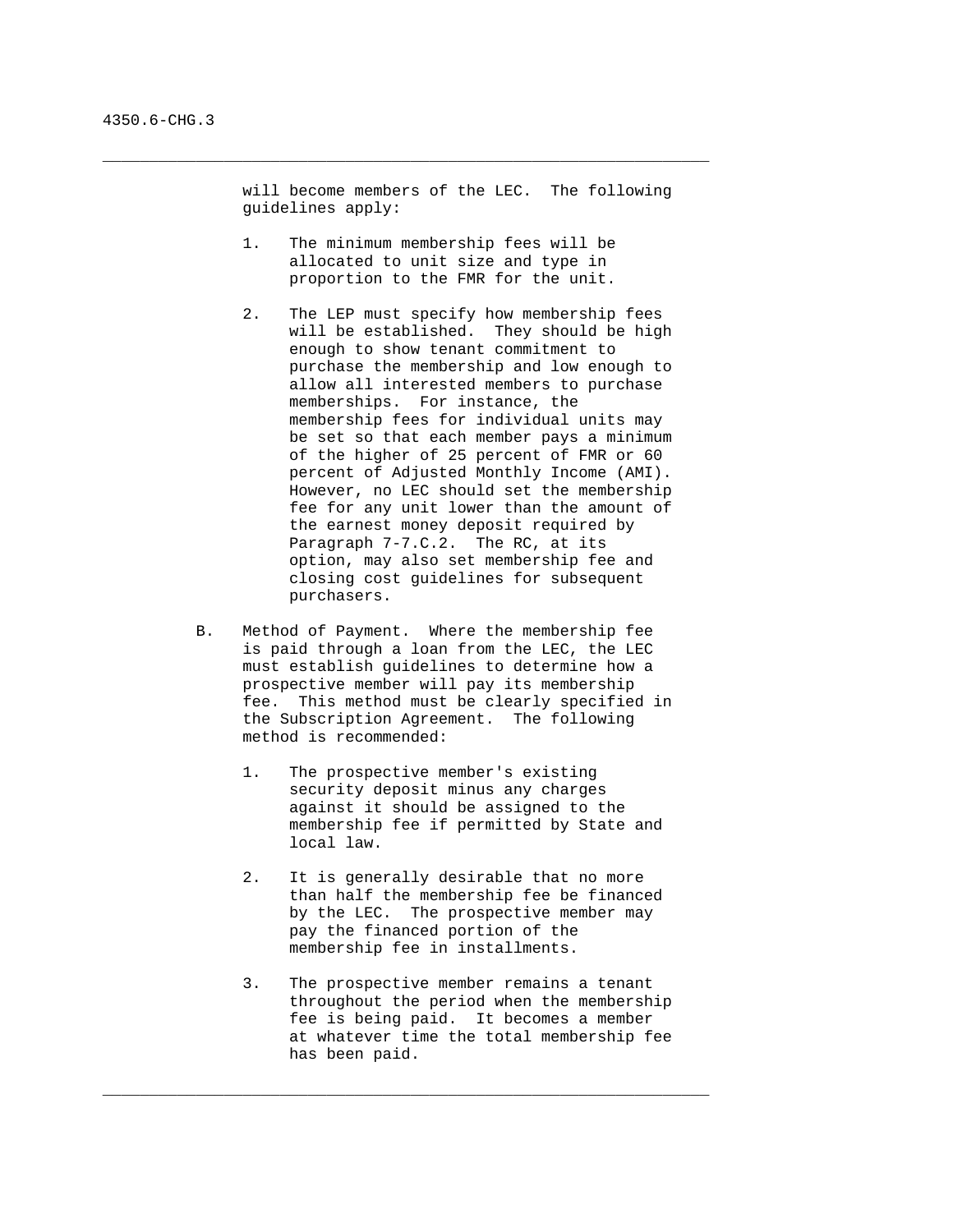\_\_\_\_\_\_\_\_\_\_\_\_\_\_\_\_\_\_\_\_\_\_\_\_\_\_\_\_\_\_\_\_\_\_\_\_\_\_\_\_\_\_\_\_\_\_\_\_\_\_\_\_\_\_\_\_\_\_\_\_\_\_\_\_\_\_\_\_\_

- 9-28. Resale of Memberships. The LEP must specify whether the LEC will purchase all memberships sold by members and resell them to new members. If this option is chosen, it is recommended that the LEC purchase all memberships for its Transfer Value, as determined in Paragraph 9-29. The LEC would then either resell the units using Transfer Value as the required membership fee or another method, approved with the LEP, to determine the membership fee. If the LEC resells the membership for less than its Transfer Value (or the purchase price), then the residual equity must accrue to the LEC. The appreciation will be credited to the Cooperative Reserve Account. Membership fees for subsequent members would be financed in accordance with Paragraph 9-30.
- 9-29. Transfer Value is the amount of equity a member has accrued as its share of the cooperative. Memberships may be sold at no more than the transfer value which will be calculated as the sum of:
	- A. The membership fee paid by the initial member;
	- B. The value of any improvements installed at the family's expense during its tenure as owner. The LEC will make this determination using documentation of the amounts the family spent on the improvements, including records that reflect the cost of materials and labor, and estimates of the value the improvement added to the unit;
	- C. The amount of amortized principal paid by the selling member in the following manner:
		- 1. The unit's proportionate share of the project mortgage payment will be determined by the same ratio method as the Section 8 Contract Payment is determined. An amortization schedule based on the proportionate share will be established;
		- 2. First, each member's TMP will be used to pay for member-paid utilities to the extent of the utility allowance. Then, the remainder of the payment will be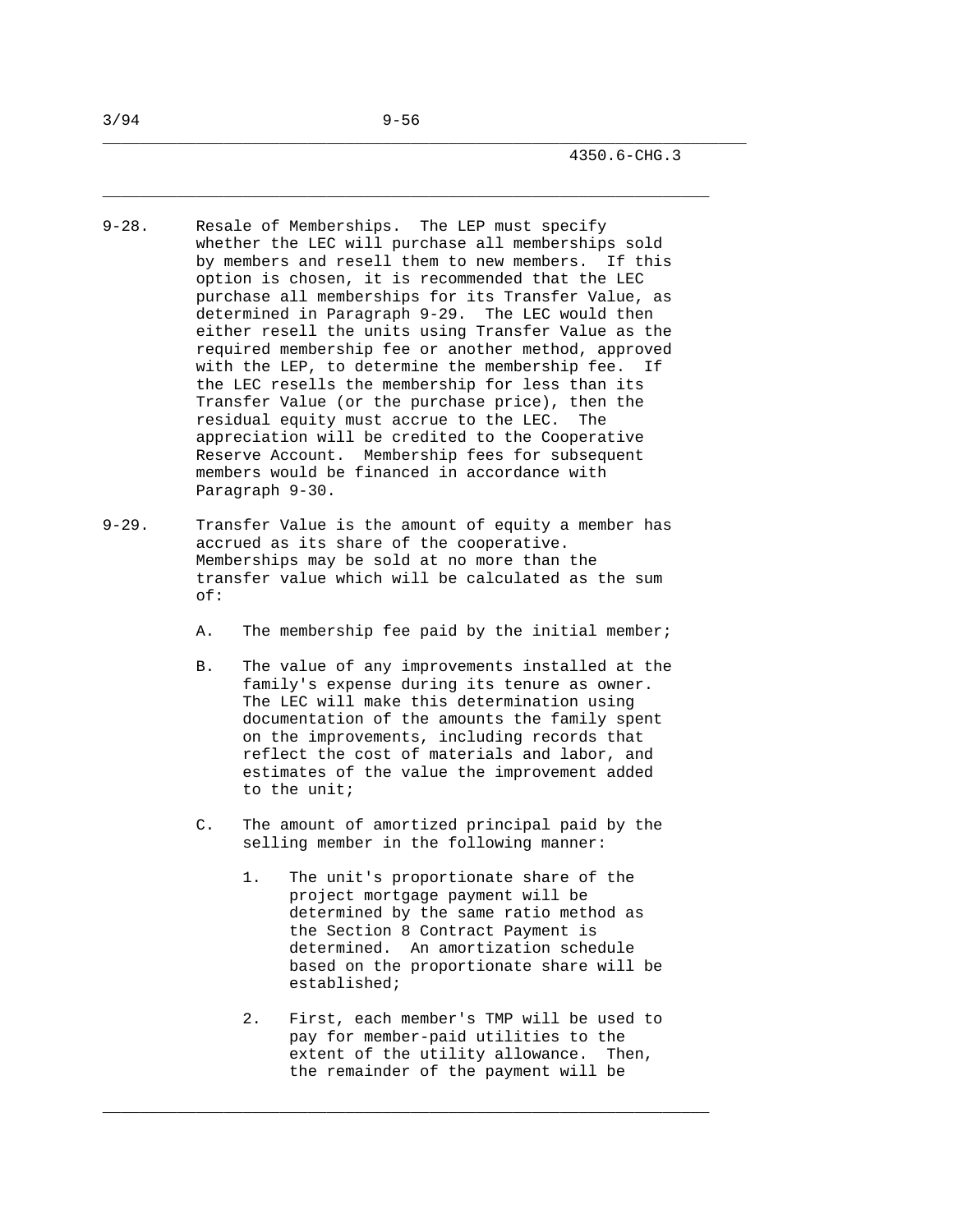\_\_\_\_\_\_\_\_\_\_\_\_\_\_\_\_\_\_\_\_\_\_\_\_\_\_\_\_\_\_\_\_\_\_\_\_\_\_\_\_\_\_\_\_\_\_\_\_\_\_\_\_\_\_\_\_\_\_\_\_\_\_\_\_\_\_\_\_\_

4350.6-CHG.3

 credited to the amortized interest and principal, in that order, regardless of whether or not the member receives Section 8 subsidy.

- 3. Examples: The amortization schedule for a specific month shows the amortized principal payment as \$50 and interest as \$150. The utility allowance for the unit is \$45 for a total of \$245. Under the Section 8 formula:
	- a. Member A has a TMP of \$250. \$45 is applied to the utility allowance and \$150 is applied to interest. \$50 is credited toward the principal payment. The remaining \$5 is credited toward the carrying charge.
	- b. Member B has a TMP of \$200. \$195 is applied to the utility allowance and interest payment and \$5 is credited toward the principal payment.
	- c. Other members have TMPs of \$195 or below. The first \$45 for each member is to the utility allowance. The remainder is paid as interest. Nothing is credited to the principal payment; and
- D. If approved as part of the LEP, an amount corresponding to the appreciated value, determined by applying the Consumer Price Index (urban consumers) to the contribution to equity under Paragraphs A, B and C. Be certain the Consumer Price Index, for any year, is only applied to the portion of equity already established in that year.
- 9-30. Subsequent Members Payment of Membership Fees. The LEC should indicate in the LEP how membership fees will be assessed for subsequent members. The Subscription Agreement must clearly specify the method for determining the amount and payment schedule of the membership fee. Following is one possible method the LEC may use to assess membership fees: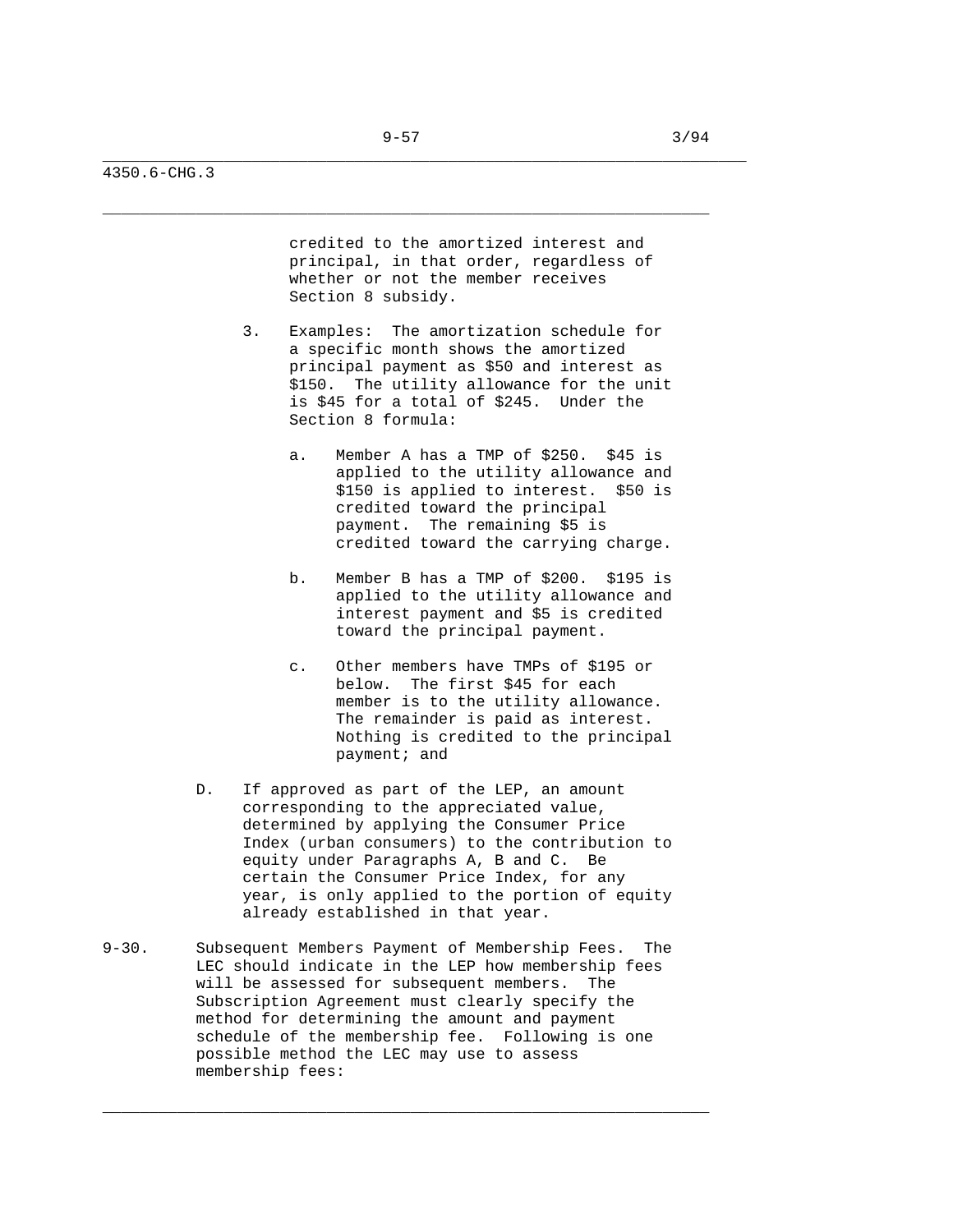A. Require a subsequent member to pay cash or finance up to three months of TMP (90 percent of AMI) prior to becoming a member.

\_\_\_\_\_\_\_\_\_\_\_\_\_\_\_\_\_\_\_\_\_\_\_\_\_\_\_\_\_\_\_\_\_\_\_\_\_\_\_\_\_\_\_\_\_\_\_\_\_\_\_\_\_\_\_\_\_\_\_\_\_\_\_\_\_\_\_\_\_

- B. Require the member to initially pay a minimum of five percent of its AMI toward the membership fee, or more if the member chooses.
- C. The remainder of the membership fee, if any, would be made in monthly payments of a maximum of five percent of AMI.
- D. As the membership fee is paid, it will be used as the beginning equity for the subsequent member with additional amortized principal added, as in Paragraph 9-29.C., to determine such member's Transfer Value upon sale of its membership.
- 9-31. Final Actions and Implementation of a LEP. LECs are subject to all of the provisions of Chapter 8, Sections F and G for the determination of final actions and the implementation of a LEP.
- 9-32. Other Requirements. The Loan Management staff must review the LEC's compliance with any sales phase-in schedule established in the LEP. The Relocation staff in the Office of Community Planning and Development (CPD) is responsible for monitoring compliance with certain tenant assistance, relocation, and real property acquisition requirements. The Loan Management staff will consult with the Relocation staff with respect to technical assistance needs and monitoring to ensure that there is no duplication of effort.
- 9-33. Monitoring. A LEC is subject to the housing standards, audit, and reporting requirements of the HUD program under which it is insured. Loan Management staff must follow the guidance in applicable sections of Chapter 11 when monitoring a project owned by a LEC in addition to the applicable portions of Section F of this Chapter.

 $\_$  ,  $\_$  ,  $\_$  ,  $\_$  ,  $\_$  ,  $\_$  ,  $\_$  ,  $\_$  ,  $\_$  ,  $\_$  ,  $\_$  ,  $\_$  ,  $\_$  ,  $\_$  ,  $\_$  ,  $\_$  ,  $\_$  ,  $\_$  ,  $\_$  ,  $\_$  ,  $\_$  ,  $\_$  ,  $\_$  ,  $\_$  ,  $\_$  ,  $\_$  ,  $\_$  ,  $\_$  ,  $\_$  ,  $\_$  ,  $\_$  ,  $\_$  ,  $\_$  ,  $\_$  ,  $\_$  ,  $\_$  ,  $\_$  ,

\_\_\_\_\_\_\_\_\_\_\_\_\_\_\_\_\_\_\_\_\_\_\_\_\_\_\_\_\_\_\_\_\_\_\_\_\_\_\_\_\_\_\_\_\_\_\_\_\_\_\_\_\_\_\_\_\_\_\_\_\_\_\_\_\_\_\_\_\_

 $9-59$   $3/94$ 

3/94 9-58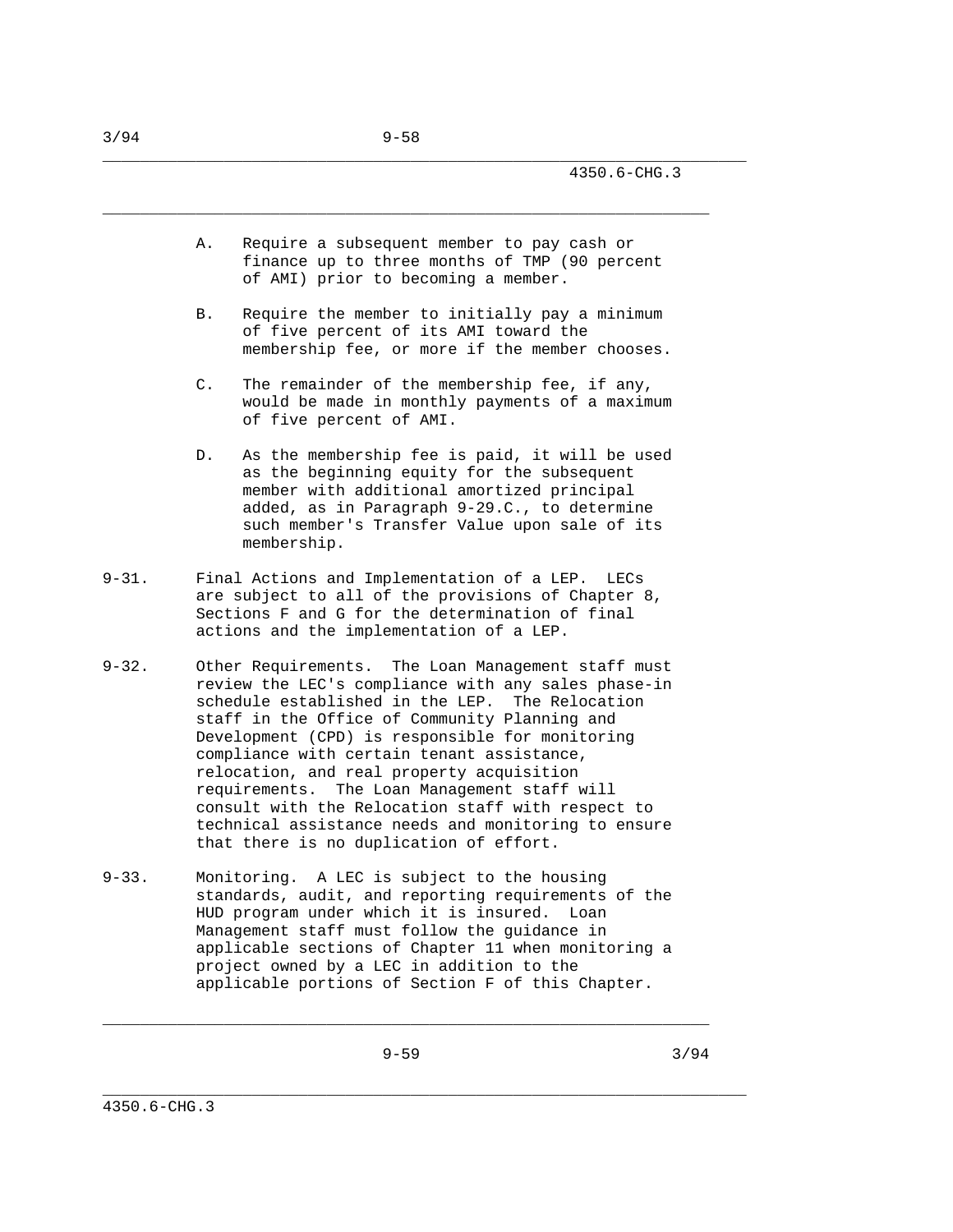## Section D. Nonpurchasing Tenants

 $\_$  ,  $\_$  ,  $\_$  ,  $\_$  ,  $\_$  ,  $\_$  ,  $\_$  ,  $\_$  ,  $\_$  ,  $\_$  ,  $\_$  ,  $\_$  ,  $\_$  ,  $\_$  ,  $\_$  ,  $\_$  ,  $\_$  ,  $\_$  ,  $\_$  ,  $\_$  ,  $\_$  ,  $\_$  ,  $\_$  ,  $\_$  ,  $\_$  ,  $\_$  ,  $\_$  ,  $\_$  ,  $\_$  ,  $\_$  ,  $\_$  ,  $\_$  ,  $\_$  ,  $\_$  ,  $\_$  ,  $\_$  ,  $\_$  ,

- 9-34. Protection of Nonpurchasing Families. Nonpurchasing families who continue to reside in a project subject to a Resident Homeownership Program must be protected as follows:
	- A. Notification to Tenants by Loan Management Staff. Upon approval of a bona fide offer from a Resident Council (RC), the Loan Management staff must send each tenant in the project a letter in the form of Appendix 9-5, Notification to Non-Purchasing Tenants of Available Protections. The Loan Management staff also must send this letter to the RC and owner instructing the owner to post a copy in the project. The letter advises the tenants that the owner is transferring the project to the RC or LEC which will develop a Resident Homeownership Program. It further advises tenants of the percentage of the units which must be transferred to current tenants in accordance with the RHP, in at least the same proportions of very low- and low-income as are currently residing at the project.
	- B. Displacement prohibited. Tenants residing in a project may not be displaced (forced to move permanently) as a result of a Resident Homeownership Program. The tenants who do not purchase their units may reside at the project for as long as they choose. This does not, however, preclude termination of tenancy for serious or repeated violation of the terms and conditions of the lease, violation of applicable Federal, State or local law, or other good cause. Displacement of any tenant in violation of this policy will trigger the Uniform Relocation Assistance and Real Property Acquisitions Act of 1970, as amended, because Federal financial assistance is used in the project.
	- C. Section 8 Rental Assistance.
		- 1. HUD will make Section 8 certificates or vouchers available to each Section 8 eligible tenant who does not purchase a unit. Eligible tenants may use the Section 8 rental assistance to rent its current unit or a unit elsewhere.

\_\_\_\_\_\_\_\_\_\_\_\_\_\_\_\_\_\_\_\_\_\_\_\_\_\_\_\_\_\_\_\_\_\_\_\_\_\_\_\_\_\_\_\_\_\_\_\_\_\_\_\_\_\_\_\_\_\_\_\_\_\_\_\_\_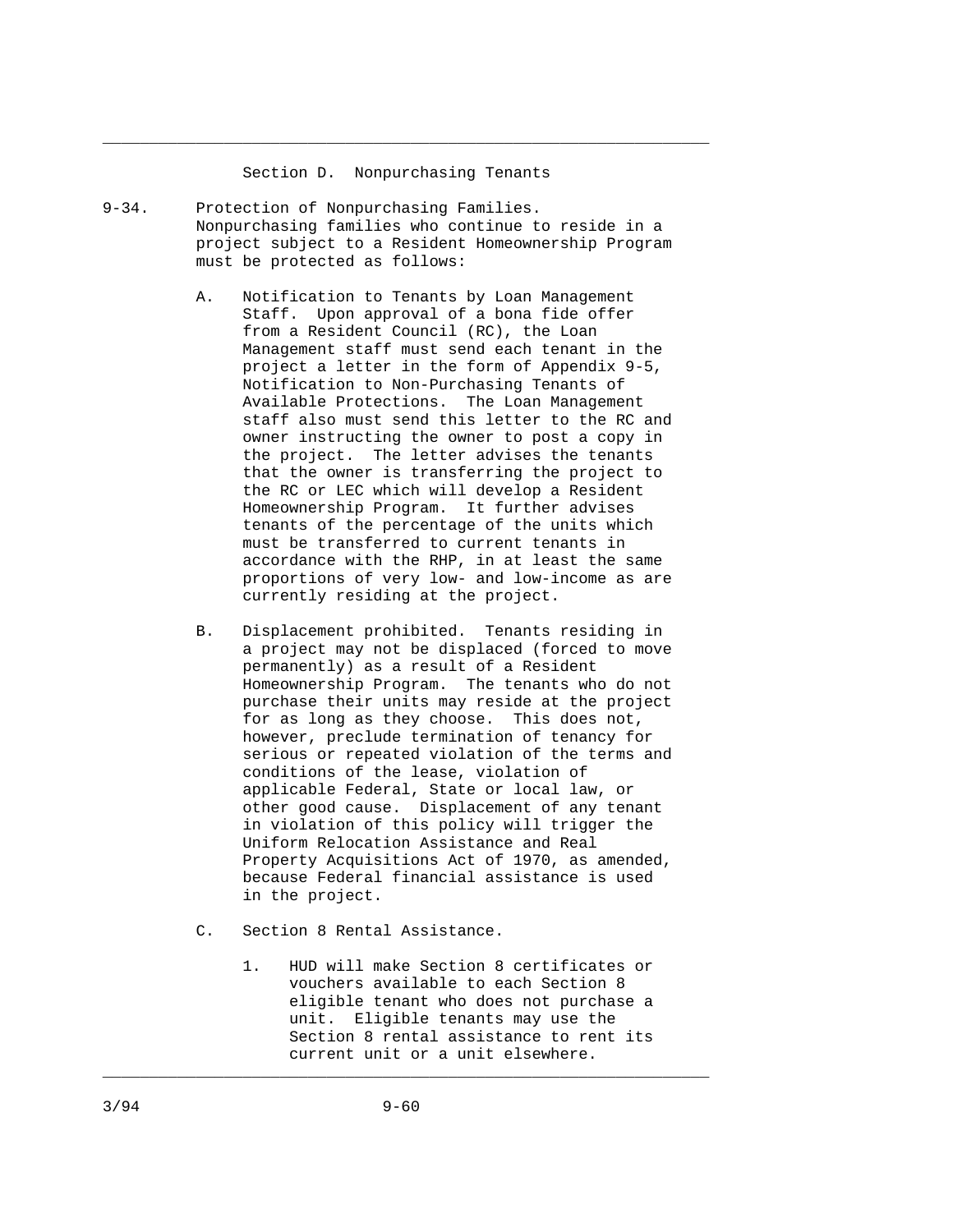4350.6-CHG.3

 2. HUD will provide Section 8 LMSA to the LEC for each very low- and low-income tenant living at the project at LEP approval who does not purchase a membership.

\_\_\_\_\_\_\_\_\_\_\_\_\_\_\_\_\_\_\_\_\_\_\_\_\_\_\_\_\_\_\_\_\_\_\_\_\_\_\_\_\_\_\_\_\_\_\_\_\_\_\_\_\_\_\_\_\_\_\_\_\_\_\_\_\_\_\_\_\_

 $\_$  ,  $\_$  ,  $\_$  ,  $\_$  ,  $\_$  ,  $\_$  ,  $\_$  ,  $\_$  ,  $\_$  ,  $\_$  ,  $\_$  ,  $\_$  ,  $\_$  ,  $\_$  ,  $\_$  ,  $\_$  ,  $\_$  ,  $\_$  ,  $\_$  ,  $\_$  ,  $\_$  ,  $\_$  ,  $\_$  ,  $\_$  ,  $\_$  ,  $\_$  ,  $\_$  ,  $\_$  ,  $\_$  ,  $\_$  ,  $\_$  ,  $\_$  ,  $\_$  ,  $\_$  ,  $\_$  ,  $\_$  ,  $\_$  ,

- 3. Federal Preference. The requirement for giving Federal preference to certain categories of eligible families does not apply in the provision of Section 8 rental assistance to protected tenants living in a project operating under a Resident Homeownership Program.
- D. Rent Increases for Nonpurchasing Tenants. Total tenant payment (TTP) for tenants living in the project at RHP approval, who do not purchase a unit and are ineligible for Section 8 rental assistance under Paragraph 9-34.C. may be increased to a level consistent with Paragraph 8-18.A.6. Rent increases must be phased-in in accordance with Paragraph 8-18.A.7. and form HUD-90010, Owner's Calculation of Tenant Rent Phase-In Due to Approval of POA. These rent limitations would continue in effect until the tenant moves. Therefore, nonpurchasing tenants will receive the same level of protection against rent increases as those provided to tenants residing in a project at POA approval that is not transferred under a Resident Homeownership Program.
- E. Relocation Assistance. The LEP or RHP must specify the amount of relocation assistance it will grant to non-purchasing tenants who move. At the RC's option, this assistance may be up to 100 percent of relocation costs. The RC or LEC must inform each tenant who resided in the project at RHP or LEP submission, how much it, as owner of the project, will pay for relocation expenses for any tenant who chooses to move. This protection does not apply to new tenants who were told of the Resident Homeownership or Limited Equity Program. The RCs and LECs must inform new tenants at the time they apply for occupancy in the project, that they will not be eligible for relocation assistance. The RC or LEC may limit payment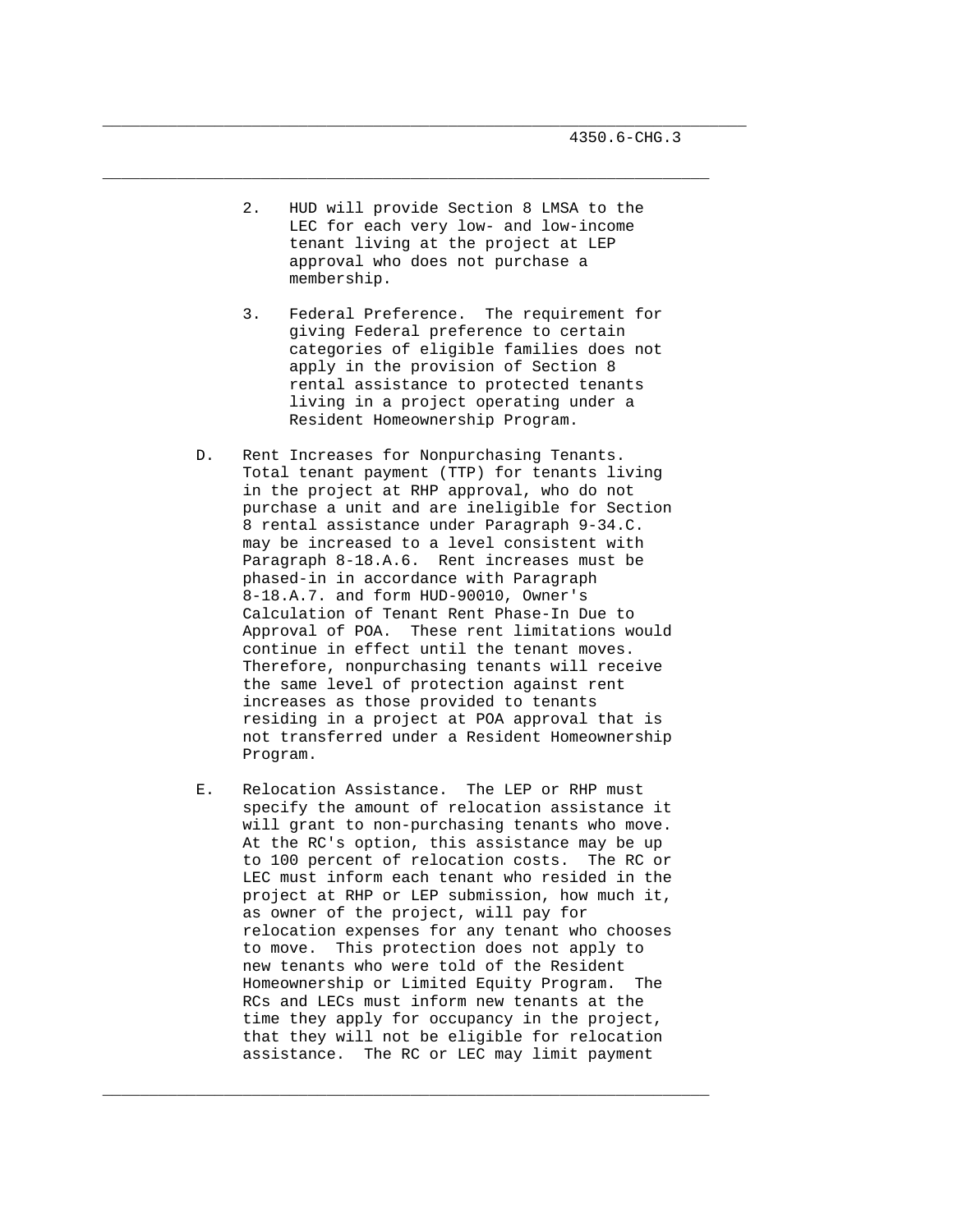\_\_\_\_\_\_\_\_\_\_\_\_\_\_\_\_\_\_\_\_\_\_\_\_\_\_\_\_\_\_\_\_\_\_\_\_\_\_\_\_\_\_\_\_\_\_\_\_\_\_\_\_\_\_\_\_\_\_\_\_\_\_\_\_\_\_\_\_\_

4350.6-CHG.3

 of moving expenses to the cost of moving a reasonable distance, based on the availability of other suitable housing in the area. Disabilities and other special needs must be considered when determining if suitable housing is available. The RC or LEC may determine payment in either of the following ways, and must specify the method in the RHP or LEP.

- 1. Payment of Actual Reasonable and Related Expenses. A tenant who elects to relocate may receive payment based on actual moving and related costs for up to four years after the RC or LEC purchases the project. The RC or LEC has the authority to determine which relocation costs are reasonable and necessary, including expenses for:
	- a. Transportation of the person and personal property for a reasonable distance;
	- b. Packing, crating, uncrating and unpacking of the personal property;
	- c. Disconnecting, dismantling, removing, reassembling, and reinstalling relocated household appliances, and other personal property;
	- d. Utility hook-ups, including reinstallation of telephone and cable television service;
	- e. Insurance for the replacement value of the property in connection with the move and necessary storage;
	- f. Credit checks; and
	- g. Other moving-related expenses, as the RC or LEC determines to be reasonable and necessary.

\_\_\_\_\_\_\_\_\_\_\_\_\_\_\_\_\_\_\_\_\_\_\_\_\_\_\_\_\_\_\_\_\_\_\_\_\_\_\_\_\_\_\_\_\_\_\_\_\_\_\_\_\_\_\_\_\_\_\_\_\_\_\_\_\_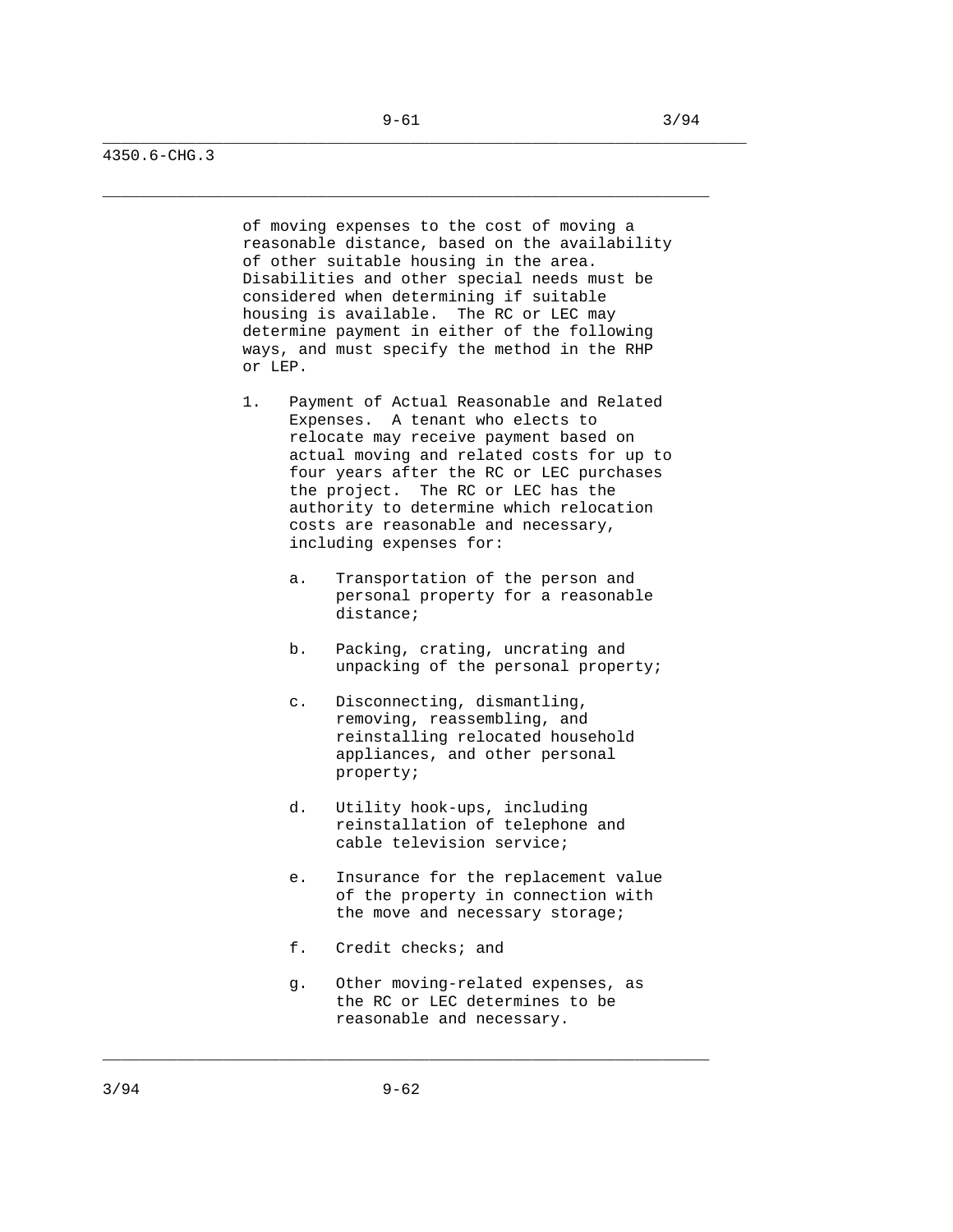4350.6-CHG.3

 2. Moving Expense and Dislocation Allowance. The RC may offer tenants who elect to relocate a moving expense and dislocation allowance as an alternative to a payment for actual reasonable moving and related expenses described in Paragraph 1 above. The amount of the allowance will be determined in accordance with a schedule of allowances, established by the RC, which takes into account the number of rooms in the person's present dwelling unit and whether the person owns and must move the furniture.

\_\_\_\_\_\_\_\_\_\_\_\_\_\_\_\_\_\_\_\_\_\_\_\_\_\_\_\_\_\_\_\_\_\_\_\_\_\_\_\_\_\_\_\_\_\_\_\_\_\_\_\_\_\_\_\_\_\_\_\_\_\_\_\_\_\_\_\_\_

 $\_$  ,  $\_$  ,  $\_$  ,  $\_$  ,  $\_$  ,  $\_$  ,  $\_$  ,  $\_$  ,  $\_$  ,  $\_$  ,  $\_$  ,  $\_$  ,  $\_$  ,  $\_$  ,  $\_$  ,  $\_$  ,  $\_$  ,  $\_$  ,  $\_$  ,  $\_$  ,  $\_$  ,  $\_$  ,  $\_$  ,  $\_$  ,  $\_$  ,  $\_$  ,  $\_$  ,  $\_$  ,  $\_$  ,  $\_$  ,  $\_$  ,  $\_$  ,  $\_$  ,  $\_$  ,  $\_$  ,  $\_$  ,  $\_$  ,

\_\_\_\_\_\_\_\_\_\_\_\_\_\_\_\_\_\_\_\_\_\_\_\_\_\_\_\_\_\_\_\_\_\_\_\_\_\_\_\_\_\_\_\_\_\_\_\_\_\_\_\_\_\_\_\_\_\_\_\_\_\_\_\_\_

 $9-63$   $3/94$ 

4350.6-CHG.3

## Section E. Resale of Units

 $\_$  ,  $\_$  ,  $\_$  ,  $\_$  ,  $\_$  ,  $\_$  ,  $\_$  ,  $\_$  ,  $\_$  ,  $\_$  ,  $\_$  ,  $\_$  ,  $\_$  ,  $\_$  ,  $\_$  ,  $\_$  ,  $\_$  ,  $\_$  ,  $\_$  ,  $\_$  ,  $\_$  ,  $\_$  ,  $\_$  ,  $\_$  ,  $\_$  ,  $\_$  ,  $\_$  ,  $\_$  ,  $\_$  ,  $\_$  ,  $\_$  ,  $\_$  ,  $\_$  ,  $\_$  ,  $\_$  ,  $\_$  ,  $\_$  ,

\_\_\_\_\_\_\_\_\_\_\_\_\_\_\_\_\_\_\_\_\_\_\_\_\_\_\_\_\_\_\_\_\_\_\_\_\_\_\_\_\_\_\_\_\_\_\_\_\_\_\_\_\_\_\_\_\_\_\_\_\_\_\_\_\_\_\_\_\_

- 9-35. Restrictions on Resale by Homeowners. A member of a LEC is bound by the rules restricting the transfer of membership under the LEC program in Section C. Homeowners under other types of homeownership programs may sell their interests in a unit. The RC may limit the homeowner's right by placing certain restrictions on such a resale. If the RC imposes resale restrictions, the restrictions must be specified in the RHP.
	- A. Permitted Transfers. A homeowner may transfer its ownership interest in the unit subject to the right of the RC to purchase the unit in accordance with the RHP. If the RC exercises this option:
		- 1. It must determine the purchase price and conditions for purchase by the subsequent purchaser in accordance with the method established in the RHP and specified in a firm contract at initial sale between the RC and the homeowner. The price at which the RC purchases the unit may never be less than the amount specified in a firm contract between the homeowner and a prospective buyer;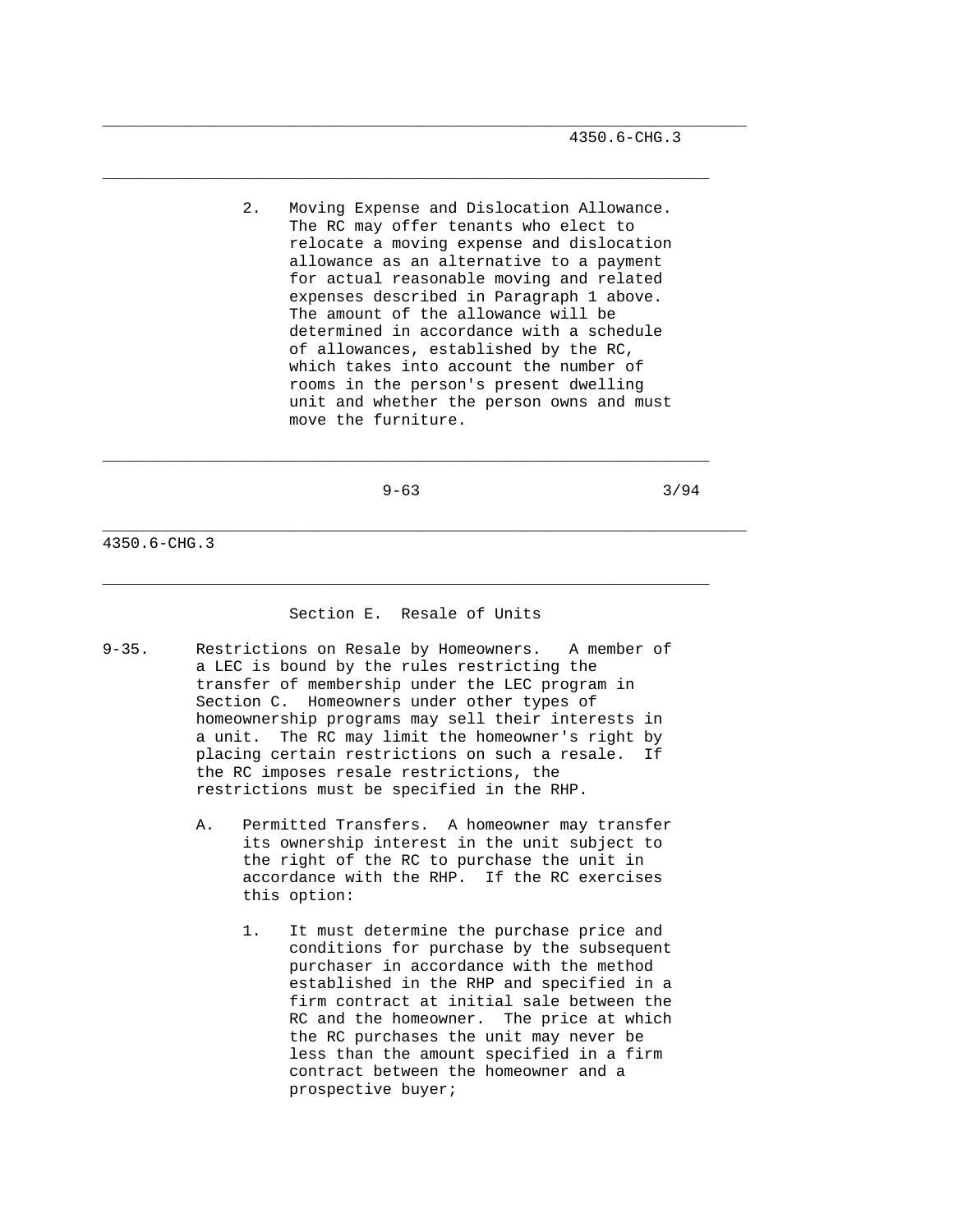- 2. It must resell the unit to an eligible family within the timeframe established in the RHP or LEP in accordance with Paragraph 9-13.M.
- B. Execution and Repayment of a Promissory Note.
	- 1. An initial homeowner is required to execute a promissory note and mortgage in accordance with Paragraph 9-36.
	- 2. A subsequent homeowner may be required to execute a promissory note and mortgage, as specified in Paragraph 9-37, if it purchases the unit during the initial 20-year period of homeownership.
	- 3. The repayment of the promissory note must be made in accordance with either Paragraph 9-36 or 9-37.

3/94 9-64

 $\_$  ,  $\_$  ,  $\_$  ,  $\_$  ,  $\_$  ,  $\_$  ,  $\_$  ,  $\_$  ,  $\_$  ,  $\_$  ,  $\_$  ,  $\_$  ,  $\_$  ,  $\_$  ,  $\_$  ,  $\_$  ,  $\_$  ,  $\_$  ,  $\_$  ,  $\_$  ,  $\_$  ,  $\_$  ,  $\_$  ,  $\_$  ,  $\_$  ,  $\_$  ,  $\_$  ,  $\_$  ,  $\_$  ,  $\_$  ,  $\_$  ,  $\_$  ,  $\_$  ,  $\_$  ,  $\_$  ,  $\_$  ,  $\_$  ,

 $\_$  ,  $\_$  ,  $\_$  ,  $\_$  ,  $\_$  ,  $\_$  ,  $\_$  ,  $\_$  ,  $\_$  ,  $\_$  ,  $\_$  ,  $\_$  ,  $\_$  ,  $\_$  ,  $\_$  ,  $\_$  ,  $\_$  ,  $\_$  ,  $\_$  ,  $\_$  ,  $\_$  ,  $\_$  ,  $\_$  ,  $\_$  ,  $\_$  ,  $\_$  ,  $\_$  ,  $\_$  ,  $\_$  ,  $\_$  ,  $\_$  ,  $\_$  ,  $\_$  ,  $\_$  ,  $\_$  ,  $\_$  ,  $\_$  ,

4350.6-CHG.3

 C. Resale restrictions established by the RC should not jeopardize the operating feasibility of the project nor unreasonably restrict the sellers by limiting the pool of purchasers or the resale prices.

\_\_\_\_\_\_\_\_\_\_\_\_\_\_\_\_\_\_\_\_\_\_\_\_\_\_\_\_\_\_\_\_\_\_\_\_\_\_\_\_\_\_\_\_\_\_\_\_\_\_\_\_\_\_\_\_\_\_\_\_\_\_\_\_\_\_\_\_\_

9-36. Initial Homeowner's Promissory Note. At closing, the RC will require the initial homeowner to execute a nonrecourse promissory note for a term of 20 years with no interest. This promissory note, made payable to HUD, must equal the difference between the value of the unit as established in Paragraph 9-12.A. and the purchase price established for the purchaser in accordance with Paragraph 9-12.C. The promissory note will accompany the mortgage securing the obligation of the note. When the initial homeowner sells the unit, whether to the RC or a subsequent homeowner, it will repay the promissory note to the extent determined in Paragraphs B.1. and B.2. below. The initial homeowner will use the net sales proceeds, calculated in the manner described in Paragraphs A.1. and A.2. below, to repay the promissory note. If there are insufficient net sales proceeds to repay the amount due on the promissory note, the subsequent purchaser may be required to execute a promissory note in accordance with Paragraph 9-37.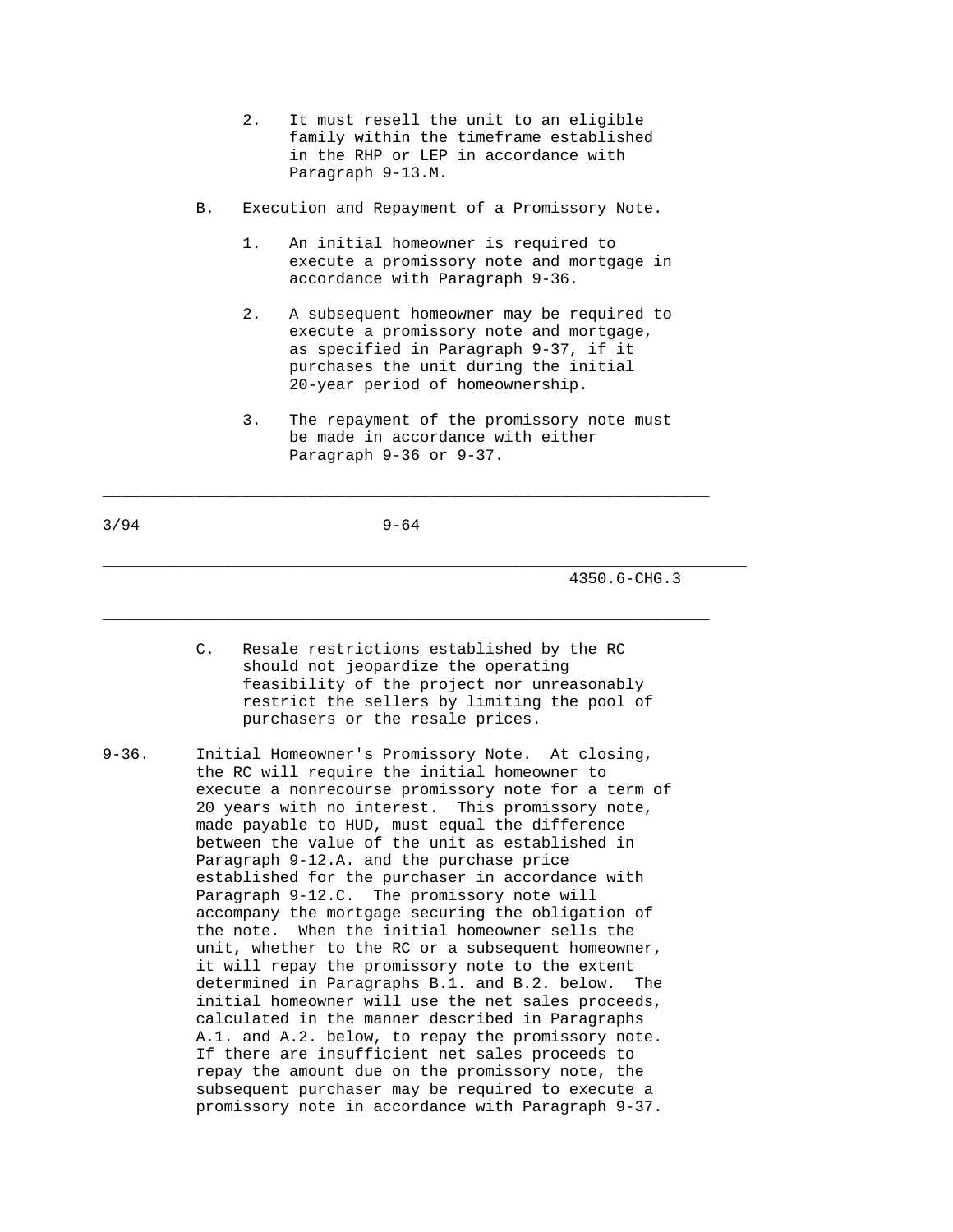Any residual proceeds remaining after the amount due on the promissory note is repaid, will be handled in accordance with Paragraph C. below. (PLEASE NOTE: For FHA single-family insurance purposes, the Department has determined that LIHPRHA's calculation of homeowner's equity is acceptable.)

- A. Net Sales Proceeds. The net sales proceeds is the amount of money available to the homeowner to repay the promissory note. It is determined by subtracting from the owner's gross sales proceeds (or the selling price), the owner's retained proceeds calculated in accordance with Paragraph 1. below.
	- 1. Initial Homeowner Sells Unit Within First Six Years. When an initial homeowner sells its unit during the first six years after acquisition, it must pay the amounts computed in accordance with Paragraphs a. and b. below and may keep

 $9-65$  3/94

 $\_$  ,  $\_$  ,  $\_$  ,  $\_$  ,  $\_$  ,  $\_$  ,  $\_$  ,  $\_$  ,  $\_$  ,  $\_$  ,  $\_$  ,  $\_$  ,  $\_$  ,  $\_$  ,  $\_$  ,  $\_$  ,  $\_$  ,  $\_$  ,  $\_$  ,  $\_$  ,  $\_$  ,  $\_$  ,  $\_$  ,  $\_$  ,  $\_$  ,  $\_$  ,  $\_$  ,  $\_$  ,  $\_$  ,  $\_$  ,  $\_$  ,  $\_$  ,  $\_$  ,  $\_$  ,  $\_$  ,  $\_$  ,  $\_$  ,

\_\_\_\_\_\_\_\_\_\_\_\_\_\_\_\_\_\_\_\_\_\_\_\_\_\_\_\_\_\_\_\_\_\_\_\_\_\_\_\_\_\_\_\_\_\_\_\_\_\_\_\_\_\_\_\_\_\_\_\_\_\_\_\_\_

\_\_\_\_\_\_\_\_\_\_\_\_\_\_\_\_\_\_\_\_\_\_\_\_\_\_\_\_\_\_\_\_\_\_\_\_\_\_\_\_\_\_\_\_\_\_\_\_\_\_\_\_\_\_\_\_\_\_\_\_\_\_\_\_\_\_\_\_\_

4350.6-CHG.3

 the owner's retained proceeds which the RC computes in accordance with Paragraph c. below. The homeowner must repay the entire amount of its net sales proceeds in accordance with Paragraphs B and C below. To calculate the net sales proceeds, the RC must subtract from gross sales proceeds:

- a. Any outstanding debt which was incurred in connection with the purchase of the property and which must be repaid at closing as shown on Line 101 of Form HUD-1, Settlement Statement;
- b. Any other costs incurred in connection with the sale, including closing costs and transfer taxes, which must be repaid at closing as shown on Line 103 of Form HUD-1, Settlement Statement; and
- c. The homeowner's share of the equity, or retained proceeds, computed as the sum of the following: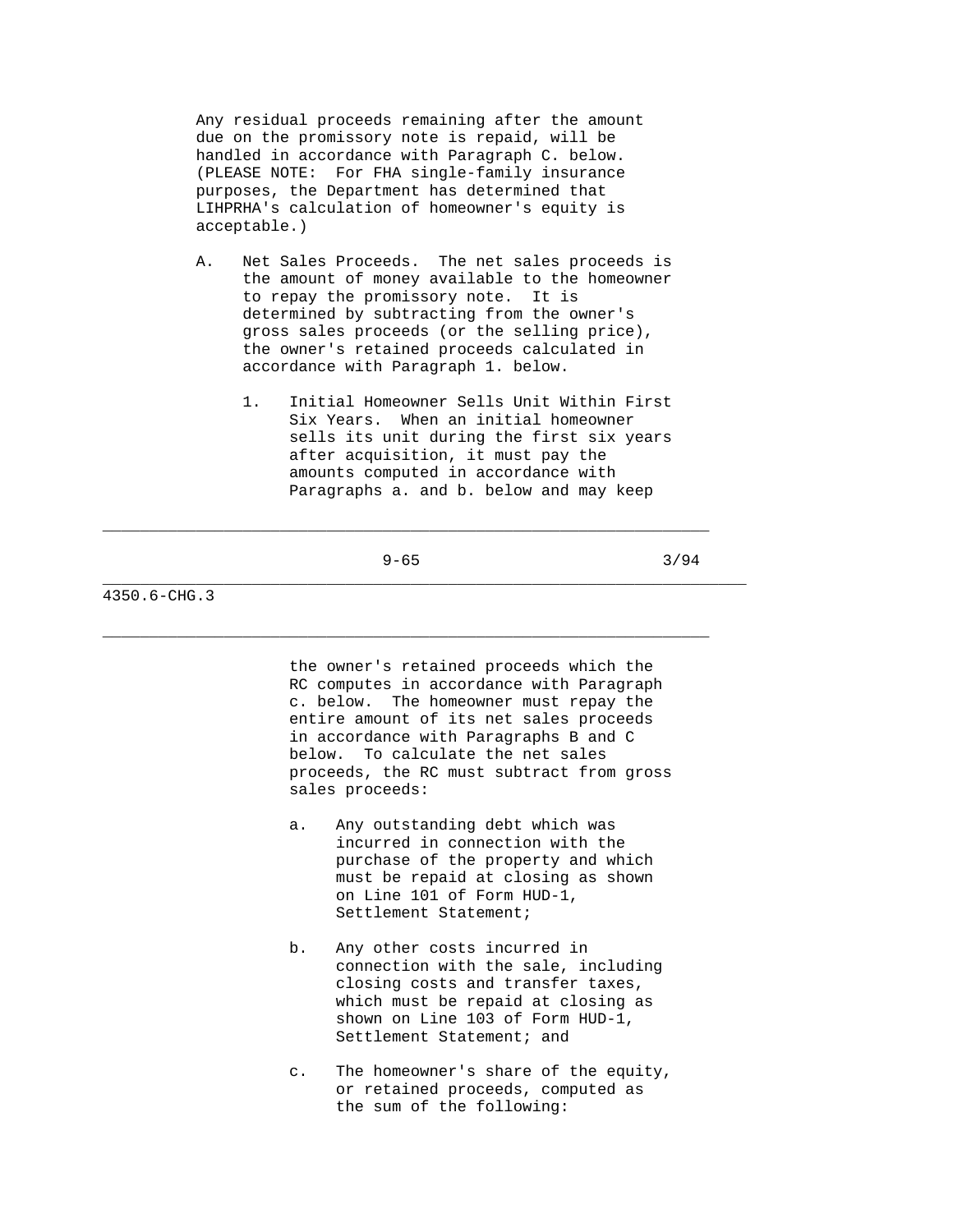- i. The contribution to equity paid by the family, if any, including any down payment and any amount paid towards principal on a mortgage loan during the period of ownership. This will be calculated as the original purchase price minus the outstanding debt;
- ii. The cost of any improvements installed at the family's expense during its tenure as owner. The RC will make this determination using documentation of the amounts the family spent on the improvements, including records that reflect the cost of materials and labor. If the homeowner does not have a mortgage insured by HUD under

3/94 9-66

\_\_\_\_\_\_\_\_\_\_\_\_\_\_\_\_\_\_\_\_\_\_\_\_\_\_\_\_\_\_\_\_\_\_\_\_\_\_\_\_\_\_\_\_\_\_\_\_\_\_\_\_\_\_\_\_\_\_\_\_\_\_\_\_\_

 $\_$  ,  $\_$  ,  $\_$  ,  $\_$  ,  $\_$  ,  $\_$  ,  $\_$  ,  $\_$  ,  $\_$  ,  $\_$  ,  $\_$  ,  $\_$  ,  $\_$  ,  $\_$  ,  $\_$  ,  $\_$  ,  $\_$  ,  $\_$  ,  $\_$  ,  $\_$  ,  $\_$  ,  $\_$  ,  $\_$  ,  $\_$  ,  $\_$  ,  $\_$  ,  $\_$  ,  $\_$  ,  $\_$  ,  $\_$  ,  $\_$  ,  $\_$  ,  $\_$  ,  $\_$  ,  $\_$  ,  $\_$  ,  $\_$  ,

\_\_\_\_\_\_\_\_\_\_\_\_\_\_\_\_\_\_\_\_\_\_\_\_\_\_\_\_\_\_\_\_\_\_\_\_\_\_\_\_\_\_\_\_\_\_\_\_\_\_\_\_\_\_\_\_\_\_\_\_\_\_\_\_\_\_\_\_\_

4350.6-CHG.3

 Section 203 or 234 of the National Housing Act, the RHP may specify that the value of any improvements will be substituted for cost;

- iii. The lower of the results obtained in Paragraph (a) or (b) below:
	- (a) The appreciated value, determined by applying the Consumer Price Index (urban consumers) against the contribution to equity determined in Paragraphs i and ii, excluding the value of any sweat equity or volunteer labor used to make improvements to the unit. (Be certain the CPI is only applied to the portion of equity established in any one year. That is, if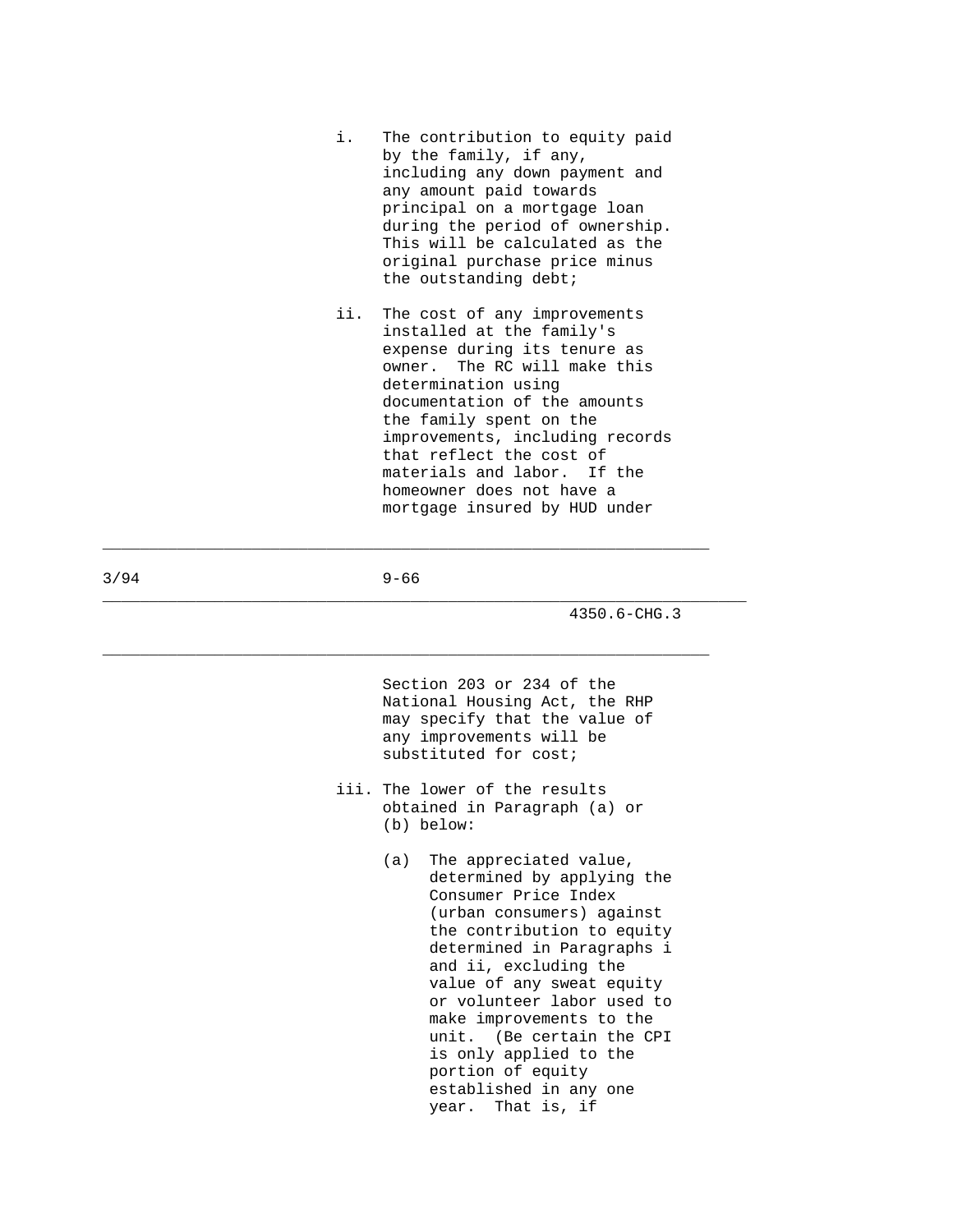additional equity is paid in the form of principal payments in any one year, the CPI would be applied to increasing amounts for each year).

- (b) Any limits on equity appreciation the RC established in the RHP. In order to use the RHP to limit equity at the time of initial sale, the RC must have entered into a written agreement with the family to limit the amount of appreciation at the time of purchase.
- 2. Initial Homeowner Sells Unit Between the Seventh and Twentieth Year. When the initial homeowner sells its unit seven to 20 years after acquisition, there are no retained proceeds calculated. The homeowner must pay the amounts which the

 $\_$  ,  $\_$  ,  $\_$  ,  $\_$  ,  $\_$  ,  $\_$  ,  $\_$  ,  $\_$  ,  $\_$  ,  $\_$  ,  $\_$  ,  $\_$  ,  $\_$  ,  $\_$  ,  $\_$  ,  $\_$  ,  $\_$  ,  $\_$  ,  $\_$  ,  $\_$  ,  $\_$  ,  $\_$  ,  $\_$  ,  $\_$  ,  $\_$  ,  $\_$  ,  $\_$  ,  $\_$  ,  $\_$  ,  $\_$  ,  $\_$  ,  $\_$  ,  $\_$  ,  $\_$  ,  $\_$  ,  $\_$  ,  $\_$  ,

 $\_$  ,  $\_$  ,  $\_$  ,  $\_$  ,  $\_$  ,  $\_$  ,  $\_$  ,  $\_$  ,  $\_$  ,  $\_$  ,  $\_$  ,  $\_$  ,  $\_$  ,  $\_$  ,  $\_$  ,  $\_$  ,  $\_$  ,  $\_$  ,  $\_$  ,  $\_$  ,  $\_$  ,  $\_$  ,  $\_$  ,  $\_$  ,  $\_$  ,  $\_$  ,  $\_$  ,  $\_$  ,  $\_$  ,  $\_$  ,  $\_$  ,  $\_$  ,  $\_$  ,  $\_$  ,  $\_$  ,  $\_$  ,  $\_$  ,

\_\_\_\_\_\_\_\_\_\_\_\_\_\_\_\_\_\_\_\_\_\_\_\_\_\_\_\_\_\_\_\_\_\_\_\_\_\_\_\_\_\_\_\_\_\_\_\_\_\_\_\_\_\_\_\_\_\_\_\_\_\_\_\_\_\_\_\_\_

 $9-67$  3/94

4350.6-CHG.3

 RC computes in accordance with Paragraphs 1.a. and 1.b. above. The amounts determined in accordance with Paragraph 1.c. are not applicable. The homeowner must repay the amount of the net sales proceeds but no more than the amount required by the promissory note in accordance with Paragraph B. below.

- 3. Initial Homeowner Sells Unit After the Twentieth Year. When the initial homeowner sells its unit after the twentieth year of acquisition, it must pay all costs in accordance with Paragraphs 1 a. and 1 b. above, and may retain all net sales proceeds.
- B. Payment Due Under the Promissory Note. The homeowner must repay the amount of the net sales proceeds in the amounts shown below. To the extent the amount due on the promissory note exceeds the net sales proceeds, the subsequent homeowner may be required to sign a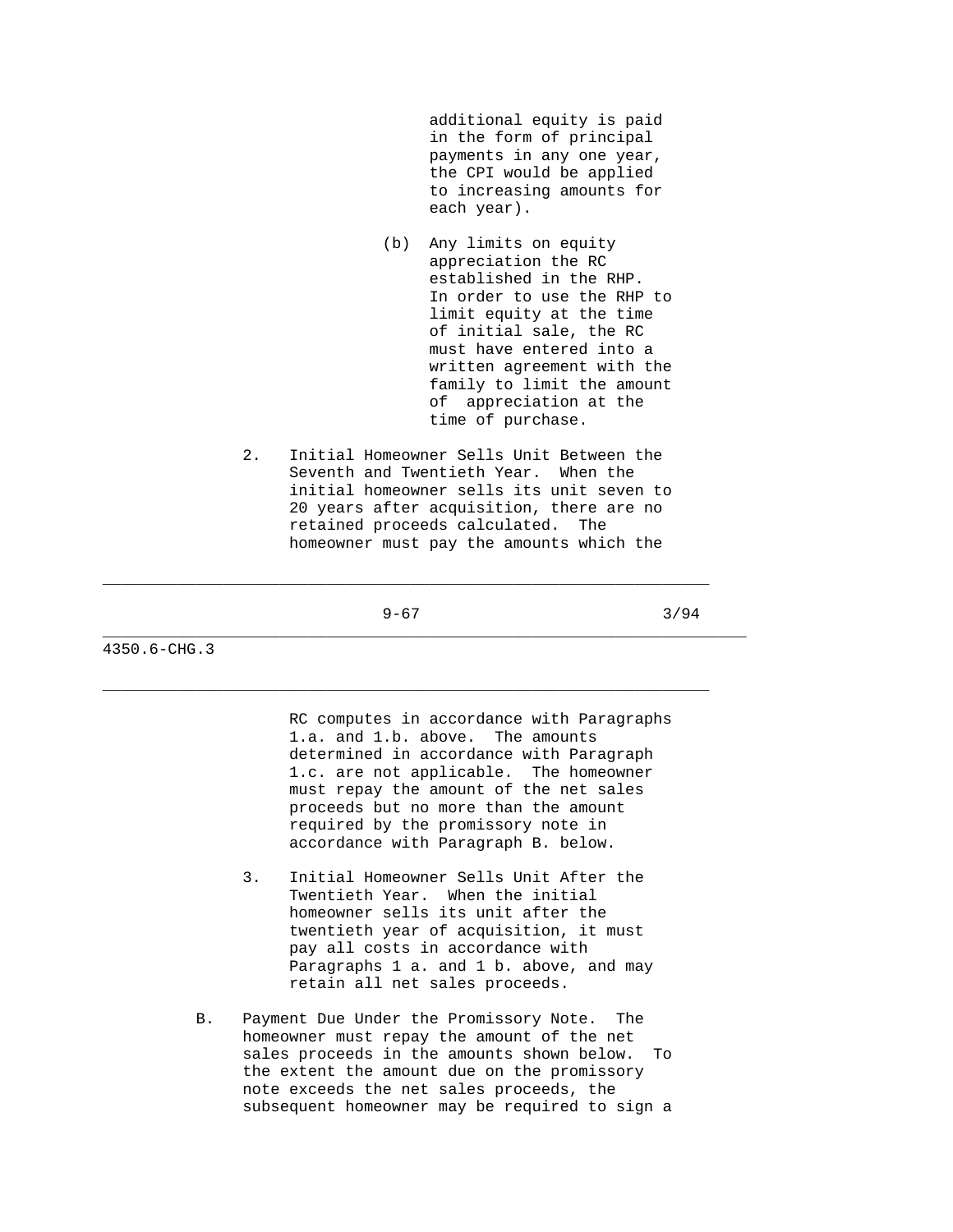Promissory Note in accordance with Paragraph  $9 - 37$ .

- 1. Initial Homeowner Sells Unit Within First Six Years. When an initial homeowner sells its unit during the first six years after acquisition, the entire amount of the Promissory Note is due and payable to HUD.
- 2. Initial Homeowner Sells Unit Between Seventh and Twentieth Year. When an initial homeowner sells its unit seven to 20 years after acquisition, the amount payable under the promissory note will be reduced by 1/168th of the principal amount for each month before the subsequent homeowner sells the unit. That is, for each of the 168 months remaining in the 14-year period, the promissory note will be reduced proportionate to the length of time before the homeowner sells the unit.
- 3. Initial Homeowner Sells Unit After Twentieth Year. When the initial homeowner sells its unit after the twentieth year of ownership, the

\_\_\_\_\_\_\_\_\_\_\_\_\_\_\_\_\_\_\_\_\_\_\_\_\_\_\_\_\_\_\_\_\_\_\_\_\_\_\_\_\_\_\_\_\_\_\_\_\_\_\_\_\_\_\_\_\_\_\_\_\_\_\_\_\_\_\_\_\_

3/94 9-68

 $\_$  ,  $\_$  ,  $\_$  ,  $\_$  ,  $\_$  ,  $\_$  ,  $\_$  ,  $\_$  ,  $\_$  ,  $\_$  ,  $\_$  ,  $\_$  ,  $\_$  ,  $\_$  ,  $\_$  ,  $\_$  ,  $\_$  ,  $\_$  ,  $\_$  ,  $\_$  ,  $\_$  ,  $\_$  ,  $\_$  ,  $\_$  ,  $\_$  ,  $\_$  ,  $\_$  ,  $\_$  ,  $\_$  ,  $\_$  ,  $\_$  ,  $\_$  ,  $\_$  ,  $\_$  ,  $\_$  ,  $\_$  ,  $\_$  ,

\_\_\_\_\_\_\_\_\_\_\_\_\_\_\_\_\_\_\_\_\_\_\_\_\_\_\_\_\_\_\_\_\_\_\_\_\_\_\_\_\_\_\_\_\_\_\_\_\_\_\_\_\_\_\_\_\_\_\_\_\_\_\_\_\_

4350.6-CHG.3

 promissory note will have been satisfied, and no payment is required.

- C. Residual Proceeds. If residual proceeds remain after the amount due under the promissory note is repaid, it will be distributed as follows:
	- 1. Initial Homeowner Sells Unit Within the First Six Years. All residual proceeds must be paid to the HOME Investment Trust Fund in accordance with Paragraph 9-38.A. The homeowner may not retain any residual proceeds.
	- 2. Initial Homeowner Sells Unit Between the Seventh and Twentieth Year. The initial homeowner retains all residual proceeds.
- D. Examples: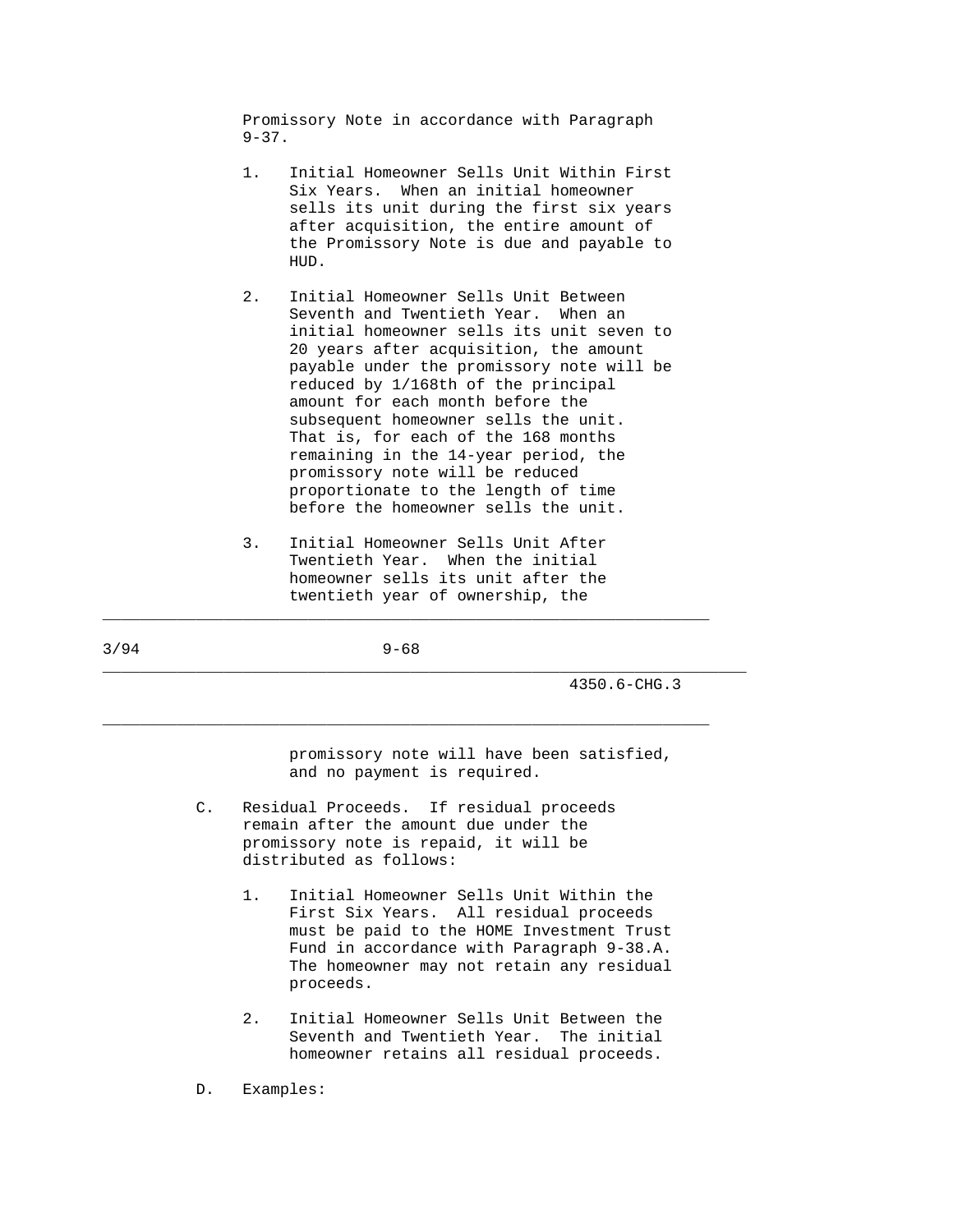- 1. Initial Homeowner Sells Unit Within First Six Years: Assume the initial homeowner purchases a unit valued at \$50,000. The purchase price to the homeowner is \$25,000. The homeowner, therefore, signs a \$25,000 promissory note. The homeowner sells the unit in the fifth year of homeownership for \$40,000. First, the owner's costs and retained proceeds would be determined as in Paragraph A.l.a. through c. and would be subtracted from the gross sales proceeds to yield net sales proceeds.
	- a. For this example, we will assume that the amount needed to repay debt and any closing costs is \$9,000 and retained proceeds is \$1,000 for a total of \$10,000. Therefore \$30,000 (\$40,000 - \$10,000) is available to repay the promissory note.
	- b. The homeowner must use the \$30,000 in net sales proceeds to repay the entire amount of the \$25,000 promissory note to HUD and the remaining \$5,000 to pay the HOME Investment Trust Fund. The subsequent purchaser of the unit

 $9-69$  3/94

 $\_$  ,  $\_$  ,  $\_$  ,  $\_$  ,  $\_$  ,  $\_$  ,  $\_$  ,  $\_$  ,  $\_$  ,  $\_$  ,  $\_$  ,  $\_$  ,  $\_$  ,  $\_$  ,  $\_$  ,  $\_$  ,  $\_$  ,  $\_$  ,  $\_$  ,  $\_$  ,  $\_$  ,  $\_$  ,  $\_$  ,  $\_$  ,  $\_$  ,  $\_$  ,  $\_$  ,  $\_$  ,  $\_$  ,  $\_$  ,  $\_$  ,  $\_$  ,  $\_$  ,  $\_$  ,  $\_$  ,  $\_$  ,  $\_$  ,

 $\_$  ,  $\_$  ,  $\_$  ,  $\_$  ,  $\_$  ,  $\_$  ,  $\_$  ,  $\_$  ,  $\_$  ,  $\_$  ,  $\_$  ,  $\_$  ,  $\_$  ,  $\_$  ,  $\_$  ,  $\_$  ,  $\_$  ,  $\_$  ,  $\_$  ,  $\_$  ,  $\_$  ,  $\_$  ,  $\_$  ,  $\_$  ,  $\_$  ,  $\_$  ,  $\_$  ,  $\_$  ,  $\_$  ,  $\_$  ,  $\_$  ,  $\_$  ,  $\_$  ,  $\_$  ,  $\_$  ,  $\_$  ,  $\_$  ,

\_\_\_\_\_\_\_\_\_\_\_\_\_\_\_\_\_\_\_\_\_\_\_\_\_\_\_\_\_\_\_\_\_\_\_\_\_\_\_\_\_\_\_\_\_\_\_\_\_\_\_\_\_\_\_\_\_\_\_\_\_\_\_\_\_\_\_\_\_

4350.6-CHG.3

 would not have to sign a promissory note since the entire promissory note was repaid.

- c. If the net sales proceeds was under \$25,000, the initial homeowner would only repay the amount of the net sales proceeds and the subsequent homeowner may be required to sign a promissory note as described in Paragraph 9-37.
- 2. Initial Homeowner Sells Unit Between Seventh and Twentieth Year: In the example in Paragraph 1. above, assume the homeowner sells the unit at the end of the 14th year of homeownership. This is exactly 8 years or 96 months after the end of the sixth year.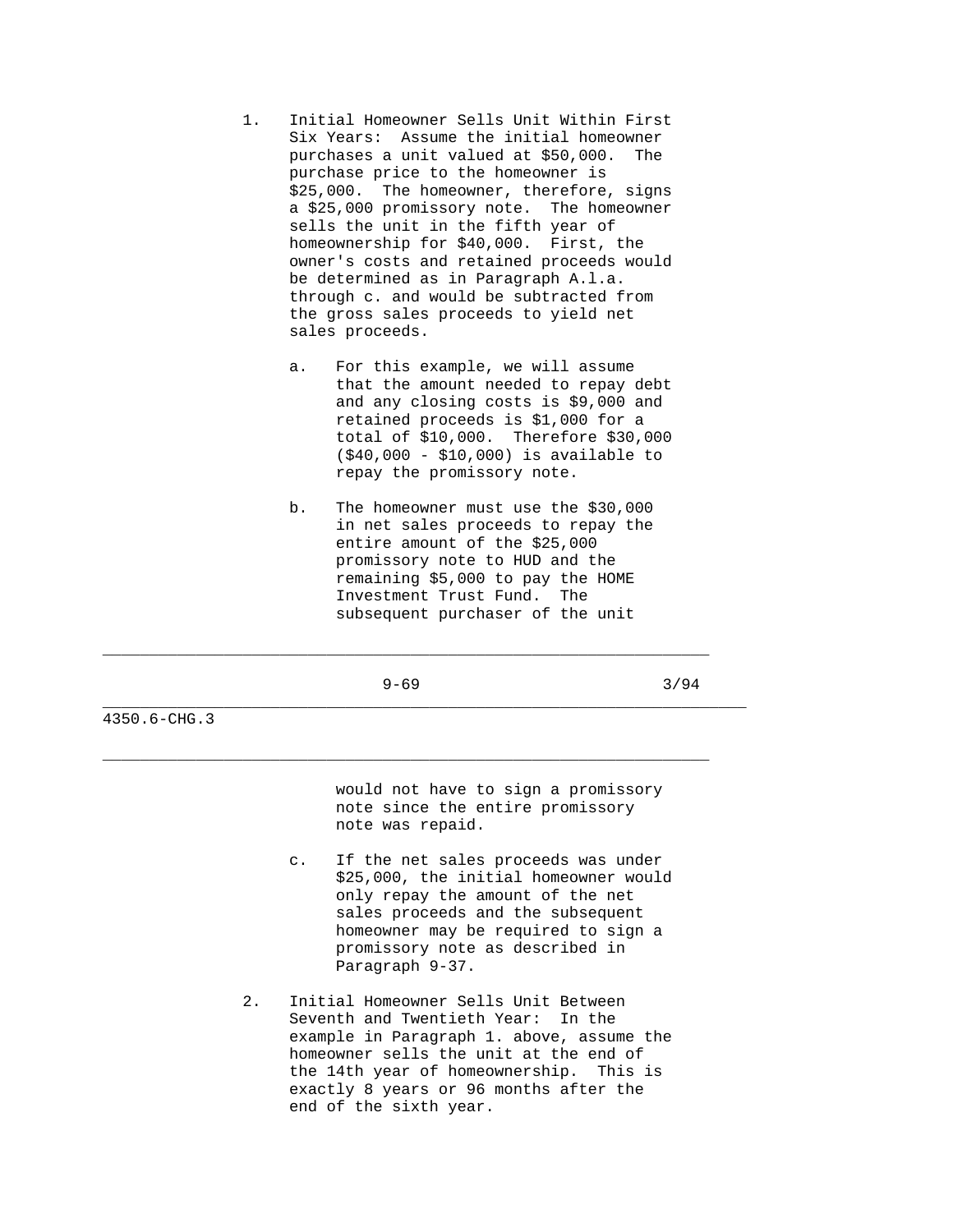- a. The RC would first determine the homeowner's net sales proceeds as in Paragraph B.2. above. Using the same amounts as in the above example, this amount is \$31,000 (\$1,000 greater than in the example in Paragraph 1. above, since there are no retained proceeds).
- b. 96/168 = 57 percent. This percentage is applied to the amount of the promissory note to determine the amount by which it is to be reduced. \$25,000 x .57 = \$15,750.  $$25,000 - $15,750 = $9250.$
- c. The homeowner would repay \$9,250 from the net sales proceeds. The homeowner could retain all remaining \$21,750 in proceeds and the subsequent homeowner would not have to sign a Promissory Note.
- d. If the net sales proceeds was under \$9,250, the initial homeowner would only repay that amount and the subsequent homeowner may be required to sign a promissory note as described in Paragraph 9-37.

3/94 9-70

 $\_$  ,  $\_$  ,  $\_$  ,  $\_$  ,  $\_$  ,  $\_$  ,  $\_$  ,  $\_$  ,  $\_$  ,  $\_$  ,  $\_$  ,  $\_$  ,  $\_$  ,  $\_$  ,  $\_$  ,  $\_$  ,  $\_$  ,  $\_$  ,  $\_$  ,  $\_$  ,  $\_$  ,  $\_$  ,  $\_$  ,  $\_$  ,  $\_$  ,  $\_$  ,  $\_$  ,  $\_$  ,  $\_$  ,  $\_$  ,  $\_$  ,  $\_$  ,  $\_$  ,  $\_$  ,  $\_$  ,  $\_$  ,  $\_$  ,

 $\_$  ,  $\_$  ,  $\_$  ,  $\_$  ,  $\_$  ,  $\_$  ,  $\_$  ,  $\_$  ,  $\_$  ,  $\_$  ,  $\_$  ,  $\_$  ,  $\_$  ,  $\_$  ,  $\_$  ,  $\_$  ,  $\_$  ,  $\_$  ,  $\_$  ,  $\_$  ,  $\_$  ,  $\_$  ,  $\_$  ,  $\_$  ,  $\_$  ,  $\_$  ,  $\_$  ,  $\_$  ,  $\_$  ,  $\_$  ,  $\_$  ,  $\_$  ,  $\_$  ,  $\_$  ,  $\_$  ,  $\_$  ,  $\_$  ,

4350.6-CHG.3

 E. If the initial homeowner retains ownership for 20 or more years, the entire amount of the note will be satisfied.

\_\_\_\_\_\_\_\_\_\_\_\_\_\_\_\_\_\_\_\_\_\_\_\_\_\_\_\_\_\_\_\_\_\_\_\_\_\_\_\_\_\_\_\_\_\_\_\_\_\_\_\_\_\_\_\_\_\_\_\_\_\_\_\_\_\_\_\_\_

- 9-37. Subsequent Homeowner's Promissory Note.
	- A. If a subsequent purchase is made during the 20-year period specified in the initial promissory note, whether from the initial purchaser or from the RC, a copy of the appraisal of the unit must be submitted by the purchaser to the RC, unless the RC contracts for the appraisal. At closing, the subsequent purchaser must execute a promissory note under the conditions specified in Paragraph 1. below and for the amounts specified in Paragraph 2. below. The term of the subsequent promissory note must be for the period remaining on the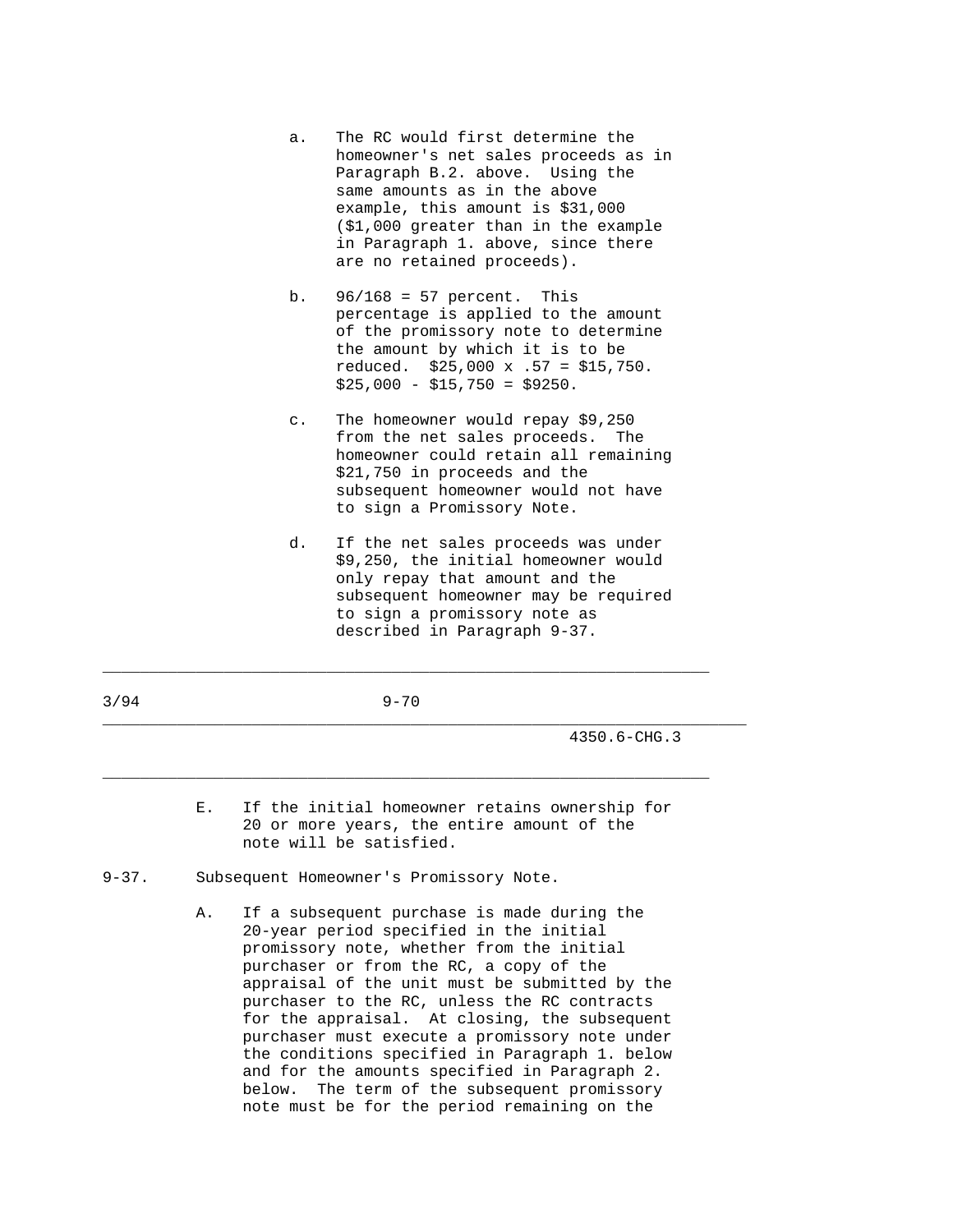original 20-year promissory note. The term on the subsequent note ends on the date specified in the original note.

- 1. The subsequent purchaser must execute a promissory note under the following conditions:
	- a. The appraised value of the unit exceeds the purchase price; and
	- b. The initial homeowner did not repay the total or discounted amount due on the promissory note.
- 2. The promissory note signed by the subsequent purchaser will be for the lower of:
	- a. The outstanding balance, if any, on the original or discounted promissory note; or
	- b. The difference between the appraised value of the unit and the purchase price at the time the subsequent homeowner purchases the unit.
- B. When a subsequent homeowner sells its unit in less than 20 years from the date of the initial purchase, the RC will calculate the owner's net sales proceeds in the same manner

\_\_\_\_\_\_\_\_\_\_\_\_\_\_\_\_\_\_\_\_\_\_\_\_\_\_\_\_\_\_\_\_\_\_\_\_\_\_\_\_\_\_\_\_\_\_\_\_\_\_\_\_\_\_\_\_\_\_\_\_\_\_\_\_\_\_\_\_\_

 $\_$  ,  $\_$  ,  $\_$  ,  $\_$  ,  $\_$  ,  $\_$  ,  $\_$  ,  $\_$  ,  $\_$  ,  $\_$  ,  $\_$  ,  $\_$  ,  $\_$  ,  $\_$  ,  $\_$  ,  $\_$  ,  $\_$  ,  $\_$  ,  $\_$  ,  $\_$  ,  $\_$  ,  $\_$  ,  $\_$  ,  $\_$  ,  $\_$  ,  $\_$  ,  $\_$  ,  $\_$  ,  $\_$  ,  $\_$  ,  $\_$  ,  $\_$  ,  $\_$  ,  $\_$  ,  $\_$  ,  $\_$  ,  $\_$  ,

\_\_\_\_\_\_\_\_\_\_\_\_\_\_\_\_\_\_\_\_\_\_\_\_\_\_\_\_\_\_\_\_\_\_\_\_\_\_\_\_\_\_\_\_\_\_\_\_\_\_\_\_\_\_\_\_\_\_\_\_\_\_\_\_\_

 $9-71$  3/94

4350.6-CHG.3

 as for the initial homeowner, in accordance with:

- 1. Paragraph 9-36.A.1., if the subsequent homeowner sells the unit within the first six years after the initial homeowner purchased the unit; or
- 2. Paragraph 9-36.A.2., if the subsequent homeowner sells the unit between the seventh and twentieth year after the initial homeowner purchased the unit. Please note that the date on which the subsequent homeowner purchased the unit is not relevant to this calculation.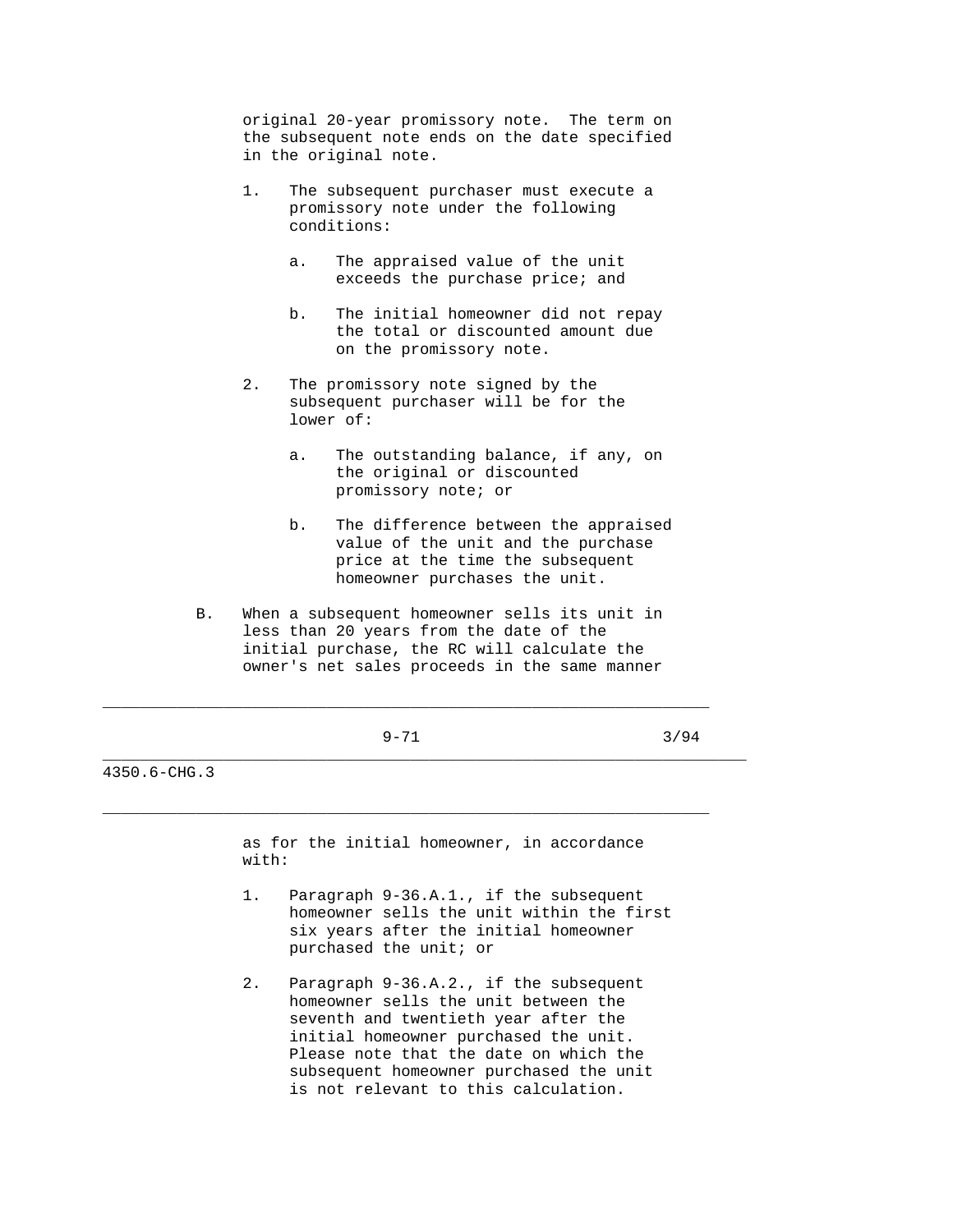- C. When a subsequent homeowner sells its unit in less than twenty years from the date of the initial purchase, the amount due on the promissory note will be calculated as follows:
	- 1. If the subsequent homeowner purchased the unit within six years after the initial homeowner purchased it, the amount due on the promissory note and the distribution of residual proceeds will be calculated in the same manner as for the initial homeowner, in accordance with:
		- a. Paragraph 9-36.B.1. and C.1., if the subsequent homeowner sold the unit within six years after the initial homeowner purchased the unit; or
		- b. Paragraph 9-36.B.2. and C.2., if the subsequent homeowner sold the unit between seven and twenty years after the initial homeowner purchased it.
	- 2. If the subsequent homeowner purchased the unit between the seventh and twentieth year after the initial homeowner purchased it, the amount due will be calculated in accordance with Paragraph 9-36.B., except that the RC will reduce the

3/94 9-72

 $\_$  ,  $\_$  ,  $\_$  ,  $\_$  ,  $\_$  ,  $\_$  ,  $\_$  ,  $\_$  ,  $\_$  ,  $\_$  ,  $\_$  ,  $\_$  ,  $\_$  ,  $\_$  ,  $\_$  ,  $\_$  ,  $\_$  ,  $\_$  ,  $\_$  ,  $\_$  ,  $\_$  ,  $\_$  ,  $\_$  ,  $\_$  ,  $\_$  ,  $\_$  ,  $\_$  ,  $\_$  ,  $\_$  ,  $\_$  ,  $\_$  ,  $\_$  ,  $\_$  ,  $\_$  ,  $\_$  ,  $\_$  ,  $\_$  ,

\_\_\_\_\_\_\_\_\_\_\_\_\_\_\_\_\_\_\_\_\_\_\_\_\_\_\_\_\_\_\_\_\_\_\_\_\_\_\_\_\_\_\_\_\_\_\_\_\_\_\_\_\_\_\_\_\_\_\_\_\_\_\_\_\_\_\_\_\_

 $\_$  ,  $\_$  ,  $\_$  ,  $\_$  ,  $\_$  ,  $\_$  ,  $\_$  ,  $\_$  ,  $\_$  ,  $\_$  ,  $\_$  ,  $\_$  ,  $\_$  ,  $\_$  ,  $\_$  ,  $\_$  ,  $\_$  ,  $\_$  ,  $\_$  ,  $\_$  ,  $\_$  ,  $\_$  ,  $\_$  ,  $\_$  ,  $\_$  ,  $\_$  ,  $\_$  ,  $\_$  ,  $\_$  ,  $\_$  ,  $\_$  ,  $\_$  ,  $\_$  ,  $\_$  ,  $\_$  ,  $\_$  ,  $\_$  ,

4350.6-CHG.3

 amount payable on the subsequent promissory note by a percentage of the principal amount of the subsequent promissory note for each full month of homeownership by the subsequent homeowner. The RC will compute the percentage to be discounted by determining the proportion of the term of the subsequent promissory note that the subsequent homeowner has owned the property. The subsequent homeowner may retain any residual proceeds not payable to HUD under the promissory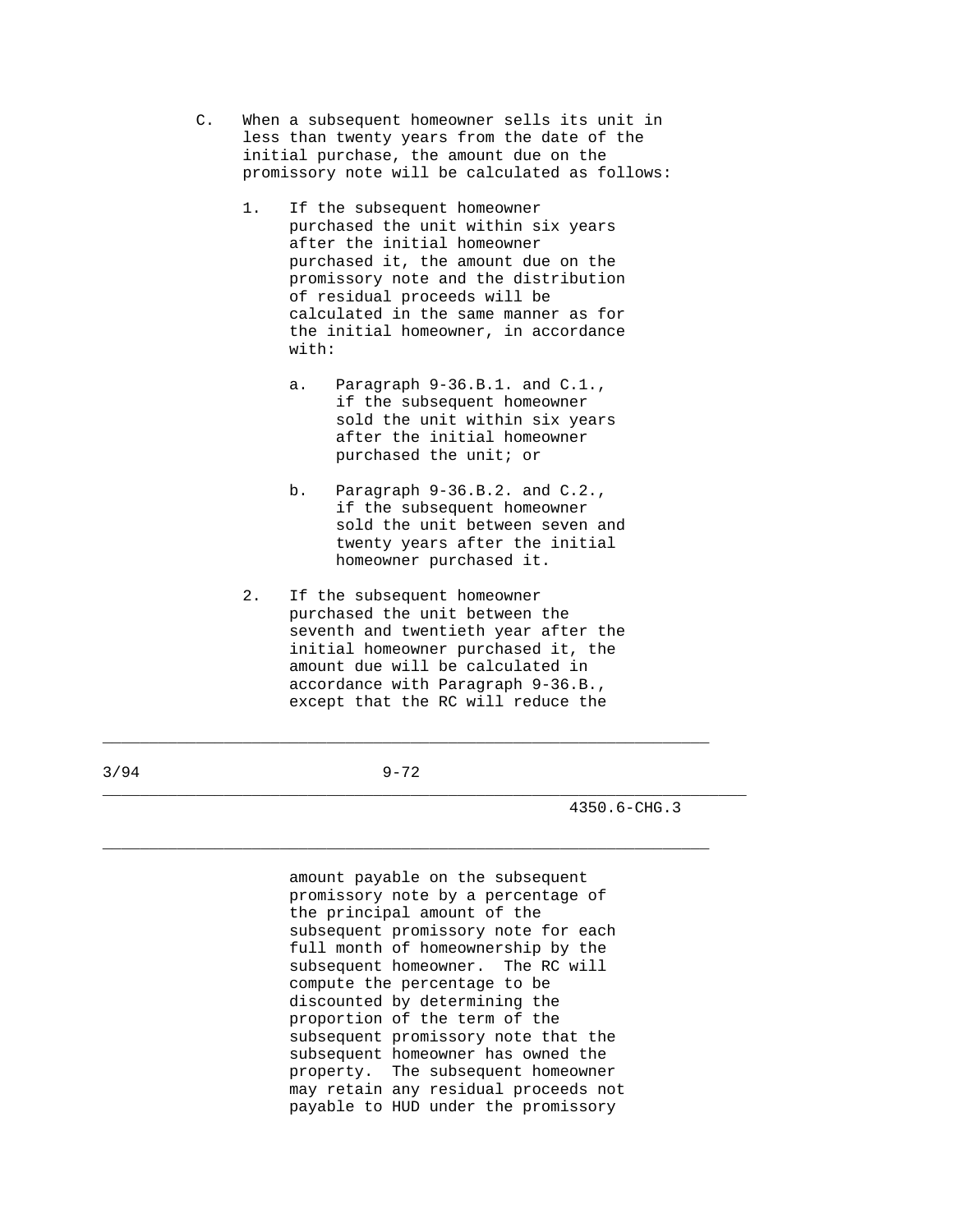note.

- D. A similar process will be used for all subsequent purchases until:
	- 1. The initial 20-year period has expired;
	- 2. The total amount due on the promissory note has been paid; or
	- 3. A subsequent homeowner purchases the unit for its full appraised value.
- E. Examples:
	- 1. Subsequent Homeowner Does Not Sign a Promissory Note. If the conditions described in Paragraph a. or b. below are applicable, the subsequent homeowner and all additional subsequent homeowners of the unit, need not sign a Promissory Note.
		- a. In the examples given in Paragraphs 9-36.D.1.a. and b. and 9-36.D.2.a., b., and c., the subsequent homeowner would not sign a promissory note because either the total promissory note or the amount due on the discounted promissory note was repaid.
		- b. In the examples given in Paragraphs 9-36.D.1.c. and 9-36.D.2.d., if the unit is appraised for \$40,000 at the time of sale, even though the
			-

 $\_$  ,  $\_$  ,  $\_$  ,  $\_$  ,  $\_$  ,  $\_$  ,  $\_$  ,  $\_$  ,  $\_$  ,  $\_$  ,  $\_$  ,  $\_$  ,  $\_$  ,  $\_$  ,  $\_$  ,  $\_$  ,  $\_$  ,  $\_$  ,  $\_$  ,  $\_$  ,  $\_$  ,  $\_$  ,  $\_$  ,  $\_$  ,  $\_$  ,  $\_$  ,  $\_$  ,  $\_$  ,  $\_$  ,  $\_$  ,  $\_$  ,  $\_$  ,  $\_$  ,  $\_$  ,  $\_$  ,  $\_$  ,  $\_$  ,

\_\_\_\_\_\_\_\_\_\_\_\_\_\_\_\_\_\_\_\_\_\_\_\_\_\_\_\_\_\_\_\_\_\_\_\_\_\_\_\_\_\_\_\_\_\_\_\_\_\_\_\_\_\_\_\_\_\_\_\_\_\_\_\_\_

\_\_\_\_\_\_\_\_\_\_\_\_\_\_\_\_\_\_\_\_\_\_\_\_\_\_\_\_\_\_\_\_\_\_\_\_\_\_\_\_\_\_\_\_\_\_\_\_\_\_\_\_\_\_\_\_\_\_\_\_\_\_\_\_\_\_\_\_\_

 $9-73$  3/94

4350.6-CHG.3

 initial homeowner did not repay the total amount due on the promissory note, the subsequent homeowner need not sign a promissory note. This is because the subsequent homeowner purchased the unit for its full appraised value.

 2. Subsequent homeowner purchases unit in first six years after the original promissory note was signed and signs a promissory note. Assume that the unit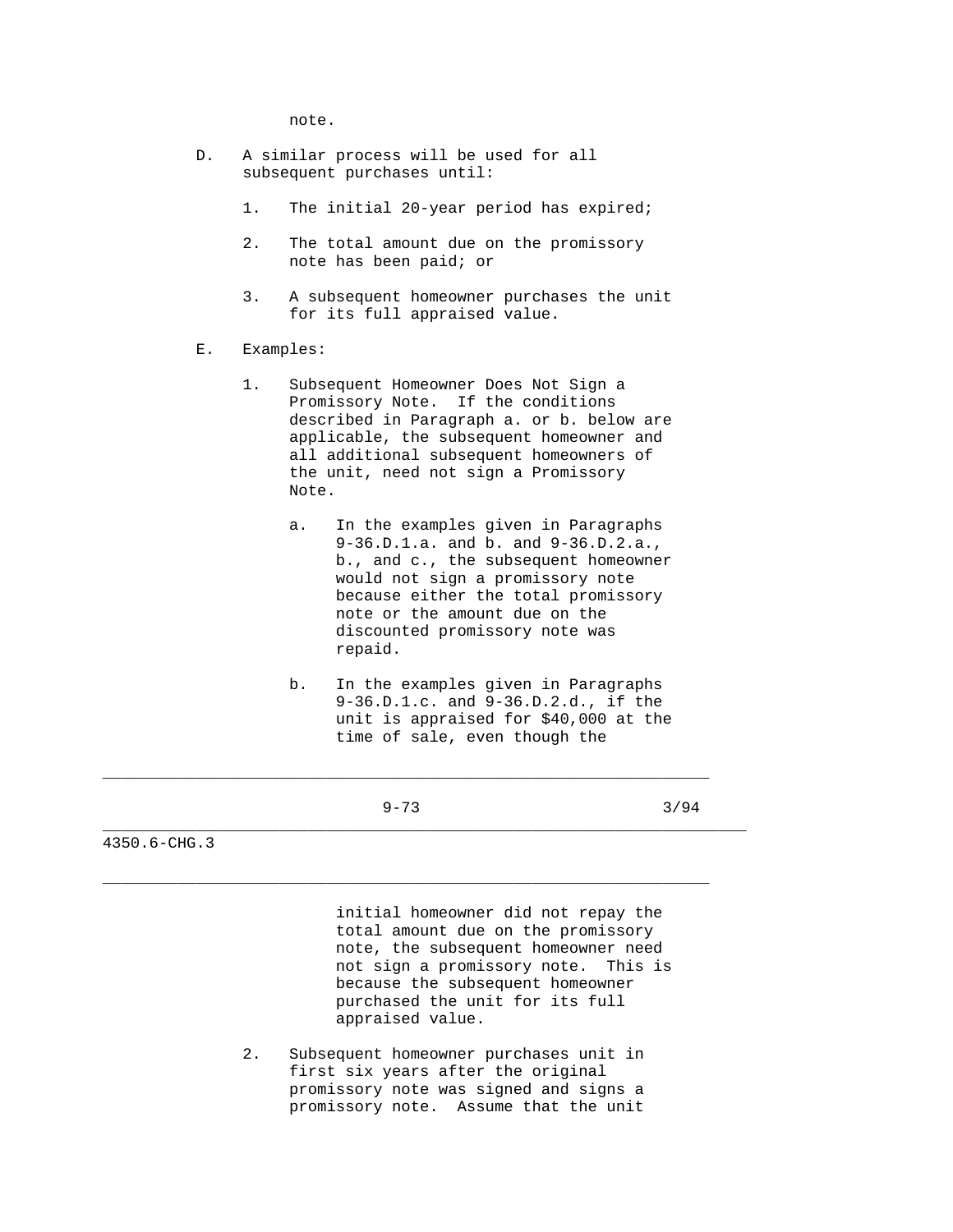sold at the end of the fifth year after purchase in accordance with Paragraph 9-36.D.1., has a purchase price of \$27,000, and the owner's costs at closing plus the retained proceeds are \$15,000. Therefore only \$12,000 (\$27,000 - \$15,000) in net sales proceeds will be used to repay the \$25,000 promissory note and \$13,000 remains due on the Promissory Note. We also will assume that the appraised value of the unit has decreased from \$40,000 to \$38,000. The appraised value is therefore \$11,000 greater than the purchase price.

- a. The subsequent homeowner must therefore sign a promissory note for \$11,000 (the difference between the unit value and the purchase price) because this is lower than the \$13,000 remaining on the initial homeowner's promissory note. The term of the promissory note is the 15 years remaining on the original promissory note.
- b. If the purchaser sells the unit within one year (within six years from the date of the initial purchase), the full amount of the promissory note must be repaid if sufficient funds remain in the net sales proceeds. If any additional residual proceeds remain, it must be paid to the HOME Investment Trust Fund.

| 3/94 |    | $9 - 74$                                                                                                                                                                                                                                                                                                          |
|------|----|-------------------------------------------------------------------------------------------------------------------------------------------------------------------------------------------------------------------------------------------------------------------------------------------------------------------|
|      |    | $4350.6 - CHG.3$                                                                                                                                                                                                                                                                                                  |
|      |    | c. If the unit is sold at any time<br>between the seventh and twentieth<br>year after the initial promissory<br>note was signed, the amount due<br>under the subsequent promissory note<br>is reduced in accordance with<br>Paragraph C.1.b. above. Any<br>residual proceeds may be retained by<br>the homeowner. |
|      | d. | No amount is due if any conditions<br>specified in Paragraph D. above are                                                                                                                                                                                                                                         |

 $\_$  ,  $\_$  ,  $\_$  ,  $\_$  ,  $\_$  ,  $\_$  ,  $\_$  ,  $\_$  ,  $\_$  ,  $\_$  ,  $\_$  ,  $\_$  ,  $\_$  ,  $\_$  ,  $\_$  ,  $\_$  ,  $\_$  ,  $\_$  ,  $\_$  ,  $\_$  ,  $\_$  ,  $\_$  ,  $\_$  ,  $\_$  ,  $\_$  ,  $\_$  ,  $\_$  ,  $\_$  ,  $\_$  ,  $\_$  ,  $\_$  ,  $\_$  ,  $\_$  ,  $\_$  ,  $\_$  ,  $\_$  ,  $\_$  ,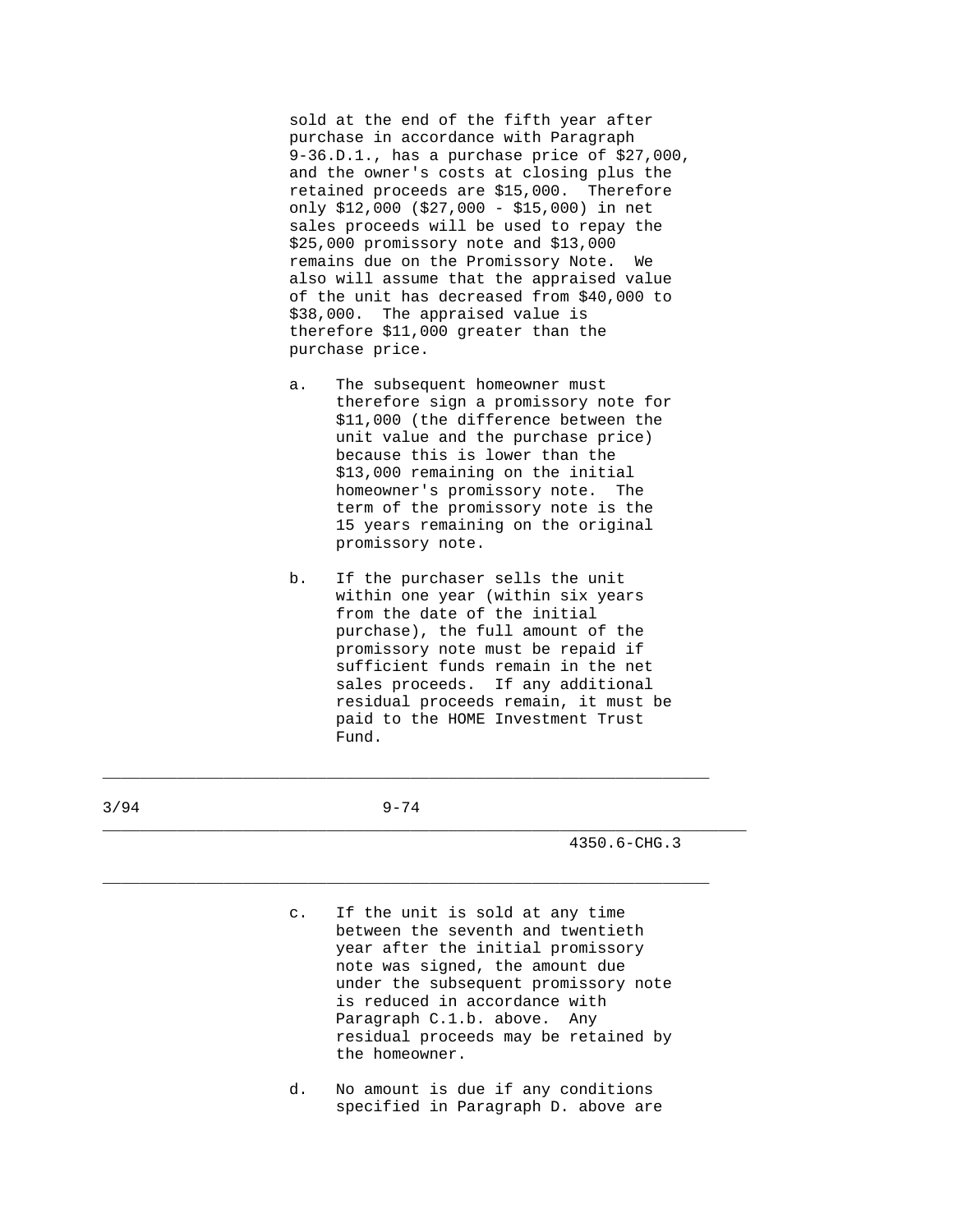operative.

- 3. Subsequent Homeowner Purchases Unit Between the Seventh and Twentieth Year after Initial Promissory Note was Signed and Signs a Promissory Note.
	- a. Assume the initial homeowner who sold the unit in Paragraph 2. above for \$27,000 (it appraised at \$38,000) sold the unit to the subsequent purchaser eight years after the initial purchase.
		- i. The homeowner's original \$25,000 promissory note is reduced by 24/168 (14 percent) or 1/168 for each month past 6 years. \$25,000 x 14 percent =  $$3500.$   $$25,000-\$3500 =$  \$21,500. \$21,500 is due on the Promissory Note. However, the net sales proceeds only total \$12,000. Therefore, the initial homeowner pays \$12,000 of the \$21,500 remaining due.
		- ii. The subsequent homeowner signs a promissory note for \$9500 (\$21,500 - \$12,000) because it is lower than the \$11,000 difference between the purchase price and the appraised value. The promissory note is for the 12 years or 144 months remaining on the original 20-year promissory note.

\_\_\_\_\_\_\_\_\_\_\_\_\_\_\_\_\_\_\_\_\_\_\_\_\_\_\_\_\_\_\_\_\_\_\_\_\_\_\_\_\_\_\_\_\_\_\_\_\_\_\_\_\_\_\_\_\_\_\_\_\_\_\_\_\_

\_\_\_\_\_\_\_\_\_\_\_\_\_\_\_\_\_\_\_\_\_\_\_\_\_\_\_\_\_\_\_\_\_\_\_\_\_\_\_\_\_\_\_\_\_\_\_\_\_\_\_\_\_\_\_\_\_\_\_\_\_\_\_\_\_

\_\_\_\_\_\_\_\_\_\_\_\_\_\_\_\_\_\_\_\_\_\_\_\_\_\_\_\_\_\_\_\_\_\_\_\_\_\_\_\_\_\_\_\_\_\_\_\_\_\_\_\_\_\_\_\_\_\_\_\_\_\_\_\_\_\_\_\_\_

 $9-75$  3/94

4350.6-CHG.3

 b. The subsequent homeowner sells the unit to a second subsequent homeowner at the end of the 18th year. The value of the unit is \$60,000 and the purchase price is \$40,000 with \$18,000 calculated as costs to be paid at closing, leaving \$22,000 in net sales proceeds, in accordance with Paragraph 9-36.A.2.

c. Since the subsequent homeowner owned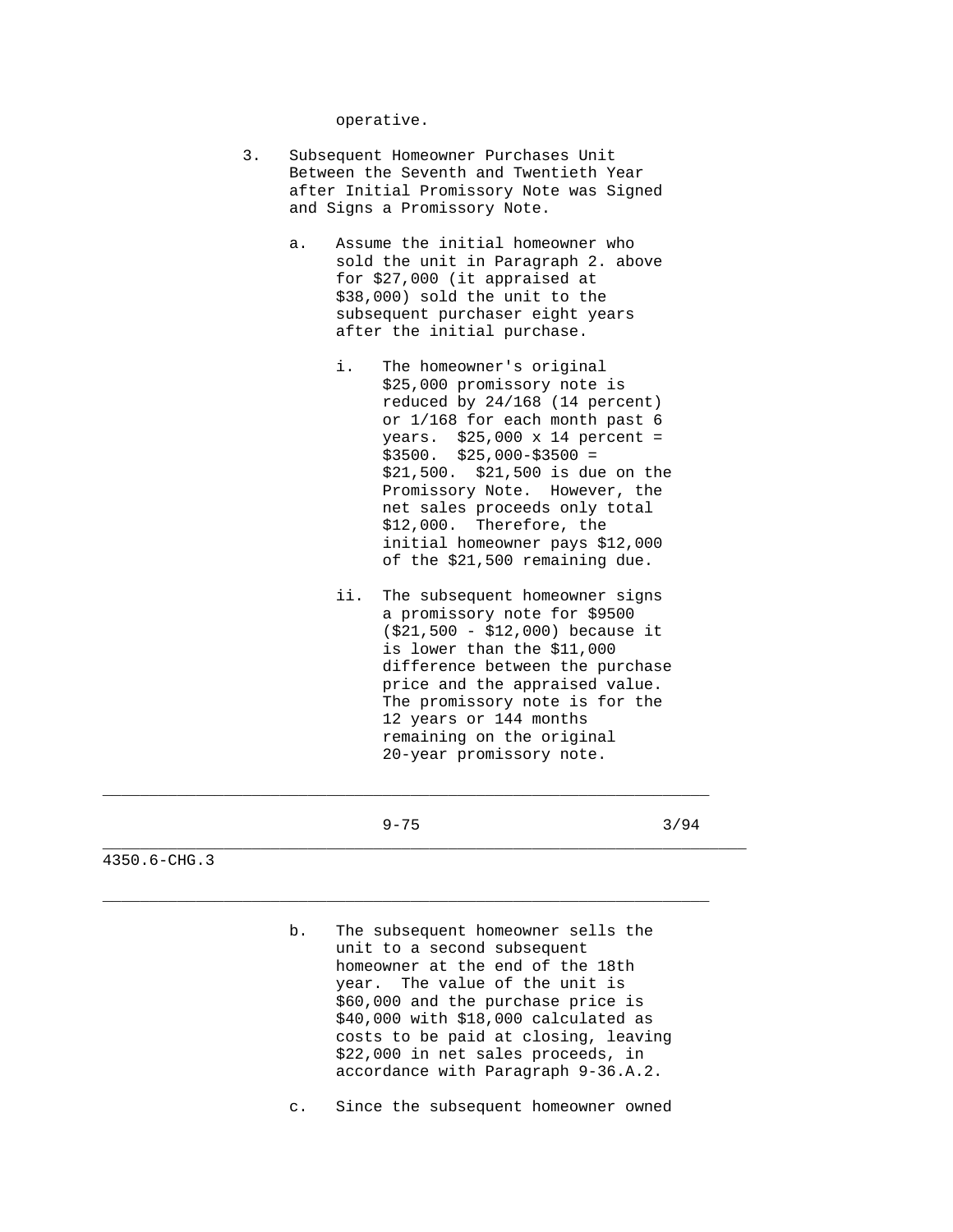the unit for 10 years or 120 months, the \$9,500 promissory note would be reduced by  $120/144 = 83$  percent of its original amount. The amount due is therefore reduced by \$9500 x .83  $=$  \$7885 and \$9500 - \$7885 = \$1615 remains due. The homeowner repays \$1615 from the \$22,000 net sales proceeds and keeps the \$20,385 remaining.

- d. In this case, the second subsequent homeowner need not sign a promissory note even though it purchased the unit for less than its appraised value. This is because the discounted promissory note has been completely repaid.
- F. Resident Council Purchases and Sells the Unit. When a homeowner sells the unit to the RC and the RC sells the unit to a subsequent homeowner, the purchase price to the RC and to the subsequent homeowner may differ. In these cases:
	- 1. The net sales proceeds, amount paid on the promissory note by the selling homeowner, and residual proceeds will be calculated based on the purchase price to the RC.
	- 2. The amount of the promissory note for the purchasing homeowner will be the lower of the amount remaining due on the promissory note of the selling homeowner or the difference between the Purchase price to the purchasing homeowner and the appraised value of the unit.

| 3/94      | $9 - 76$                                                                                                        |  |
|-----------|-----------------------------------------------------------------------------------------------------------------|--|
|           | $4350.6 - CHG.3$                                                                                                |  |
|           | No promissory note will be signed if one<br>3.<br>of the conditions specified in Paragraph<br>D. above are met. |  |
| $9 - 38.$ | Payment of Residual Proceeds.                                                                                   |  |

\_\_\_\_\_\_\_\_\_\_\_\_\_\_\_\_\_\_\_\_\_\_\_\_\_\_\_\_\_\_\_\_\_\_\_\_\_\_\_\_\_\_\_\_\_\_\_\_\_\_\_\_\_\_\_\_\_\_\_\_\_\_\_\_\_

 A. Any residual proceeds remaining after the homeowner pays the promissory note to HUD (within six-years of initial purchase) must be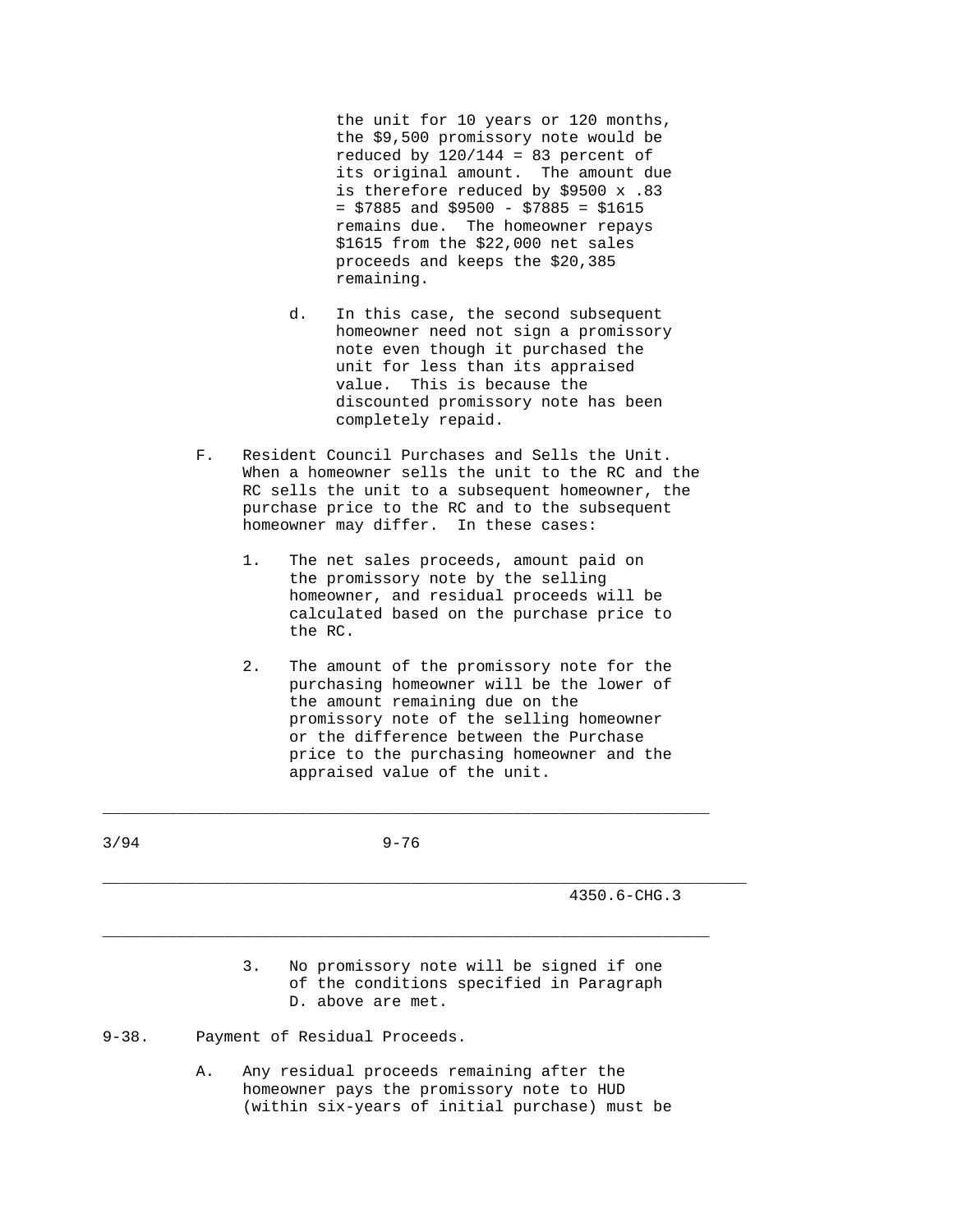paid to the HOME Investment Trust Fund for the unit of general local government in which the project is located. If the project is located in a unit of general local government that is not a participating jurisdiction, then the residual proceeds must be paid to the HOME Investment Trust Fund for the State in which the project is located.

 B. With respect to any proceeds transferred to a HOME Investment Trust Fund under this Paragraph, HUD must ensure that the proceeds are immediately available for eligible activities to expand the supply of affordable housing under the HOME Program. These activities may include funding of activities under the Resident Homeownership Program. Loan Management staff will monitor the payments made to the HOME Investment Trust Fund for each State and unit of local government and will require units of government to maintain any records necessary to calculate accurate payments due under this Paragraph.

 $9-77$  3/94

\_\_\_\_\_\_\_\_\_\_\_\_\_\_\_\_\_\_\_\_\_\_\_\_\_\_\_\_\_\_\_\_\_\_\_\_\_\_\_\_\_\_\_\_\_\_\_\_\_\_\_\_\_\_\_\_\_\_\_\_\_\_\_\_\_

 $\_$  ,  $\_$  ,  $\_$  ,  $\_$  ,  $\_$  ,  $\_$  ,  $\_$  ,  $\_$  ,  $\_$  ,  $\_$  ,  $\_$  ,  $\_$  ,  $\_$  ,  $\_$  ,  $\_$  ,  $\_$  ,  $\_$  ,  $\_$  ,  $\_$  ,  $\_$  ,  $\_$  ,  $\_$  ,  $\_$  ,  $\_$  ,  $\_$  ,  $\_$  ,  $\_$  ,  $\_$  ,  $\_$  ,  $\_$  ,  $\_$  ,  $\_$  ,  $\_$  ,  $\_$  ,  $\_$  ,  $\_$  ,  $\_$  ,

4350.6-CHG.3

## Section F. Monitoring

\_\_\_\_\_\_\_\_\_\_\_\_\_\_\_\_\_\_\_\_\_\_\_\_\_\_\_\_\_\_\_\_\_\_\_\_\_\_\_\_\_\_\_\_\_\_\_\_\_\_\_\_\_\_\_\_\_\_\_\_\_\_\_\_\_\_\_\_\_

- 9-39. Housing Standards: Inspections.
	- A. Until the Resident Council (RC) has transferred all units or shares in the project (other than those occupied by nonpurchasing current tenants) to the initial purchasers or members, the Loan Management staff must monitor the project to ensure that it is being maintained in accordance with the housing standards set forth in Paragraph 11-9.
	- B. Loan Management staff must inspect the project at least annually in order to determine compliance with the Housing Standards.
- 9-40. Section 8 Rental Assistance. Loan Management staff has the responsibility to continue monitoring existing Section 8 Housing Assistance Payment contracts.
- 9-41. Promissory Note. The RC must keep, and make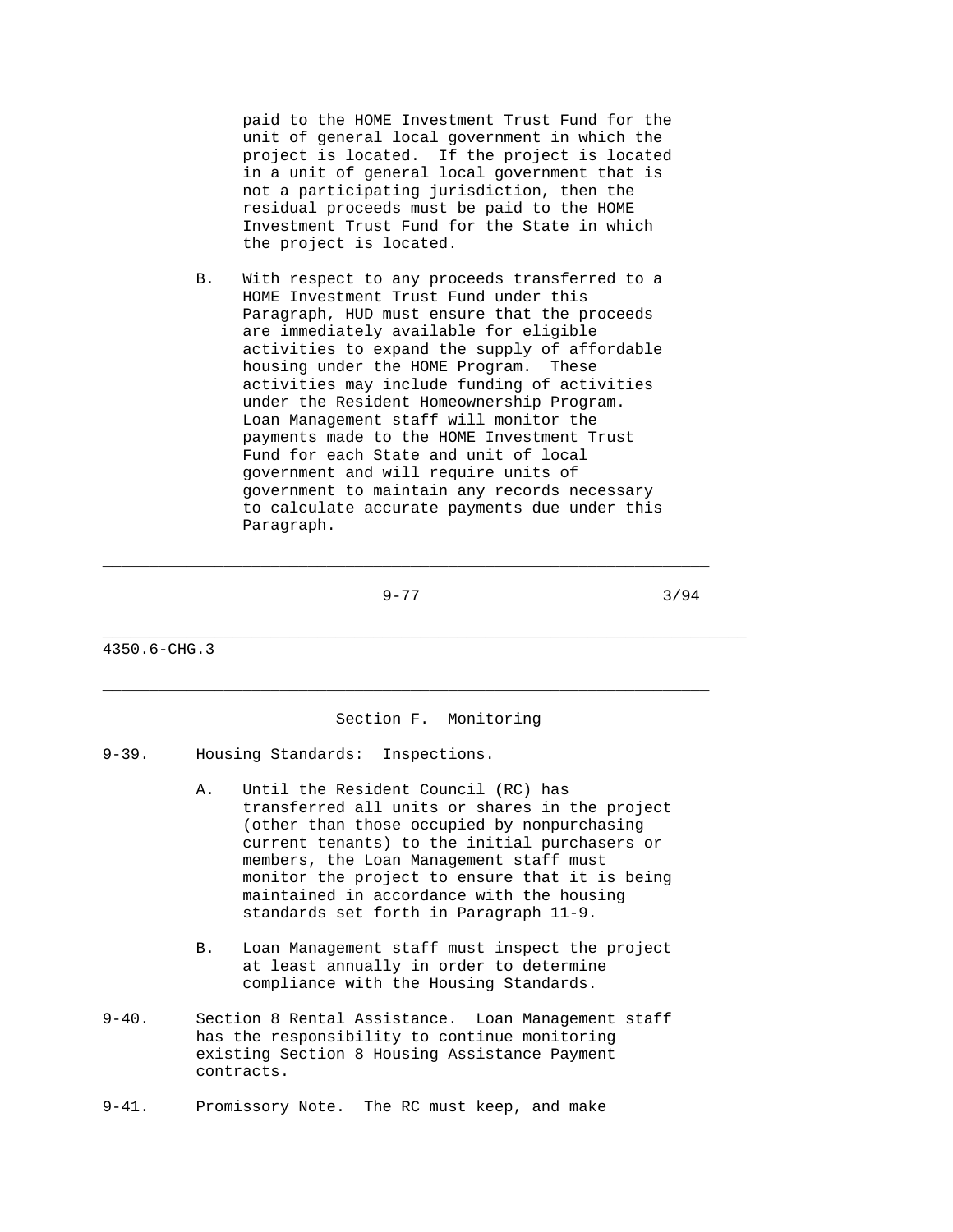available to HUD, all records and source documents necessary to calculate that the payments due HUD are accurate.

## 9-42. Audits.

- A. Each RC will be subject to HUD audit requirements in accordance with Part 45 and must submit an annual audit to HUD in the form prescribed by the Department in HUD Handbook 2000.4, Investigator General Audit Handbook. The RC must keep records that are necessary to fully disclose the amount and disposition of the proceeds from assistance it receives from HUD. This record keeping requirement includes information about:
	- 1. Any proceeds from sales to eligible families and/or from recaptured funds;
	- 2. The total cost of the Resident Homeownership Program for which such assistance is given or used;

3/94 9-78

 $\_$  ,  $\_$  ,  $\_$  ,  $\_$  ,  $\_$  ,  $\_$  ,  $\_$  ,  $\_$  ,  $\_$  ,  $\_$  ,  $\_$  ,  $\_$  ,  $\_$  ,  $\_$  ,  $\_$  ,  $\_$  ,  $\_$  ,  $\_$  ,  $\_$  ,  $\_$  ,  $\_$  ,  $\_$  ,  $\_$  ,  $\_$  ,  $\_$  ,  $\_$  ,  $\_$  ,  $\_$  ,  $\_$  ,  $\_$  ,  $\_$  ,  $\_$  ,  $\_$  ,  $\_$  ,  $\_$  ,  $\_$  ,  $\_$  ,

\_\_\_\_\_\_\_\_\_\_\_\_\_\_\_\_\_\_\_\_\_\_\_\_\_\_\_\_\_\_\_\_\_\_\_\_\_\_\_\_\_\_\_\_\_\_\_\_\_\_\_\_\_\_\_\_\_\_\_\_\_\_\_\_\_

\_\_\_\_\_\_\_\_\_\_\_\_\_\_\_\_\_\_\_\_\_\_\_\_\_\_\_\_\_\_\_\_\_\_\_\_\_\_\_\_\_\_\_\_\_\_\_\_\_\_\_\_\_\_\_\_\_\_\_\_\_\_\_\_\_\_\_\_\_ 4350.6-CHG.3

- 3. The amount and nature of that portion of funds for the Resident Homeownership Program supplied by other sources;
- 4. Compliance with all financial requirements of the grant agreement and the approved Resident Homeownership Plan (RHP) to confirm that the requirements have been met;
- 5. Any other aspects of the financial assistance received that would facilitate an effective audit; and
- 6. The income and expense amounts for the rental and the Resident Homeownership components of the project in each year. Such rental and homeownership accounts must be maintained in separate and distinct accounts.
- B. For the purpose of an audit and examination of records: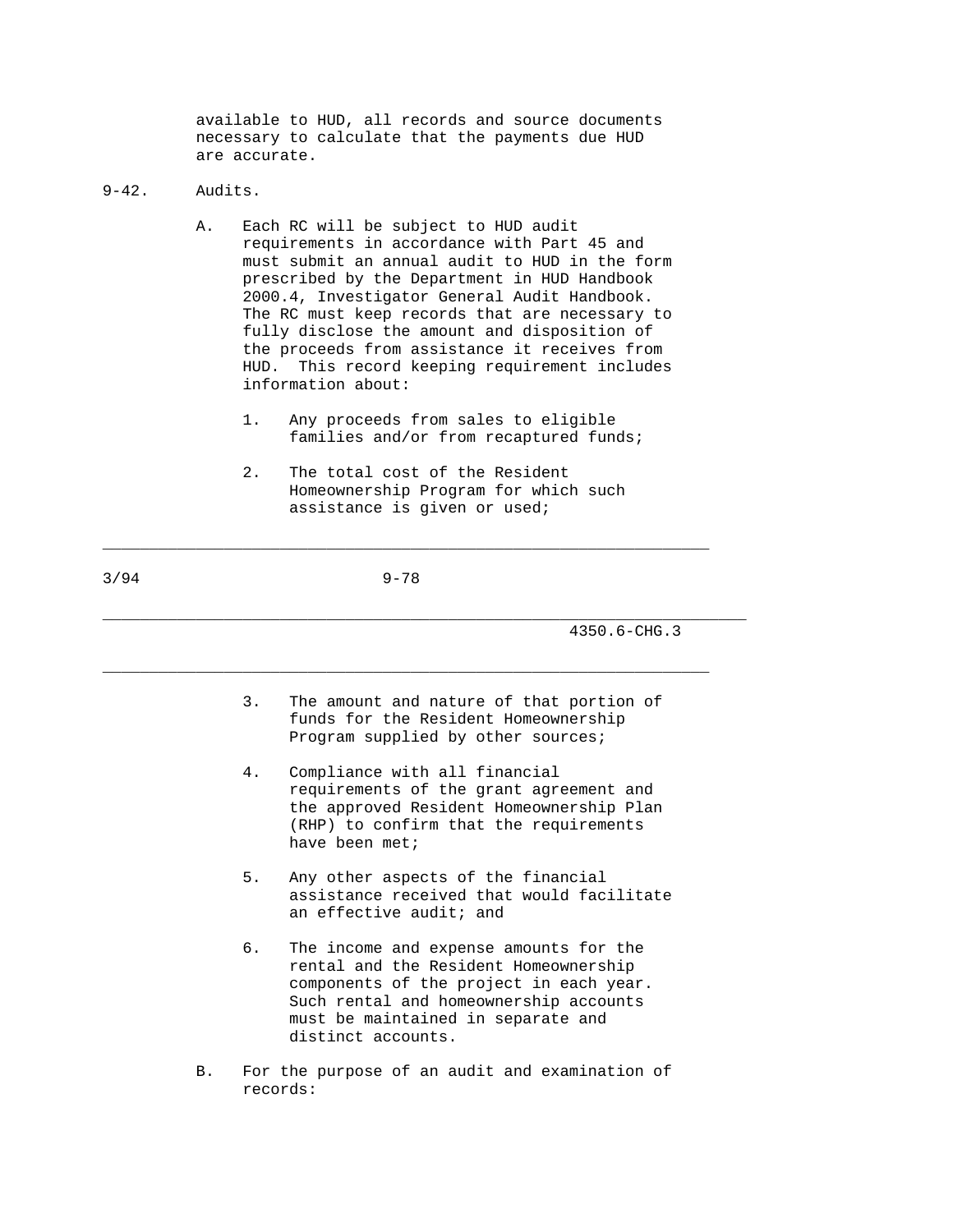- 1. HUD or its authorized representative will have access to any books, documents, papers, and records of the RC that are pertinent to the assistance it receives under the Resident Homeownership Program; and
- 2. The Comptroller General of the United States, or any of its authorized representatives, will also have access to any books, documents, papers, and records of the Resident Council that are pertinent to the assistance it receives under this program.
- 9-43. Reports. The RC must submit reports to HUD to demonstrate continued compliance with the requirements of the Resident Homeownership Program. The RC may use forms from the existing HUD programs for these reporting requirements. However, if such HUD forms do not exist because the RC has unique requirements, then the RC will describe the method of reporting it intends to use and will develop and provide samples of such forms. Loan Management staff will review reports submitted to determine

 $\_$  ,  $\_$  ,  $\_$  ,  $\_$  ,  $\_$  ,  $\_$  ,  $\_$  ,  $\_$  ,  $\_$  ,  $\_$  ,  $\_$  ,  $\_$  ,  $\_$  ,  $\_$  ,  $\_$  ,  $\_$  ,  $\_$  ,  $\_$  ,  $\_$  ,  $\_$  ,  $\_$  ,  $\_$  ,  $\_$  ,  $\_$  ,  $\_$  ,  $\_$  ,  $\_$  ,  $\_$  ,  $\_$  ,  $\_$  ,  $\_$  ,  $\_$  ,  $\_$  ,  $\_$  ,  $\_$  ,  $\_$  ,  $\_$  ,

 $\_$  ,  $\_$  ,  $\_$  ,  $\_$  ,  $\_$  ,  $\_$  ,  $\_$  ,  $\_$  ,  $\_$  ,  $\_$  ,  $\_$  ,  $\_$  ,  $\_$  ,  $\_$  ,  $\_$  ,  $\_$  ,  $\_$  ,  $\_$  ,  $\_$  ,  $\_$  ,  $\_$  ,  $\_$  ,  $\_$  ,  $\_$  ,  $\_$  ,  $\_$  ,  $\_$  ,  $\_$  ,  $\_$  ,  $\_$  ,  $\_$  ,  $\_$  ,  $\_$  ,  $\_$  ,  $\_$  ,  $\_$  ,  $\_$  ,

 $9-79$  3/94

44350.6-CHG.3

 compliance with the approved RHP or LEP. The areas of the Resident Homeownership Program that require reports are:

\_\_\_\_\_\_\_\_\_\_\_\_\_\_\_\_\_\_\_\_\_\_\_\_\_\_\_\_\_\_\_\_\_\_\_\_\_\_\_\_\_\_\_\_\_\_\_\_\_\_\_\_\_\_\_\_\_\_\_\_\_\_\_\_\_\_\_\_\_

- A. Annual compliance with proportionality during the initial sales which end in four years;
- B. Annual status of Section 8 eligible tenants;
- C. Annual report on training and technical assistance provided to homeowners;
- D. Annual reports on the extent of participation of minorities and women in the program (e.g. homeownership, employment opportunities, etc.);
- E. Annual review of the operating budget, separated into homeownership and rental components, where applicable;
- F. Semi-annual report on vacancies;